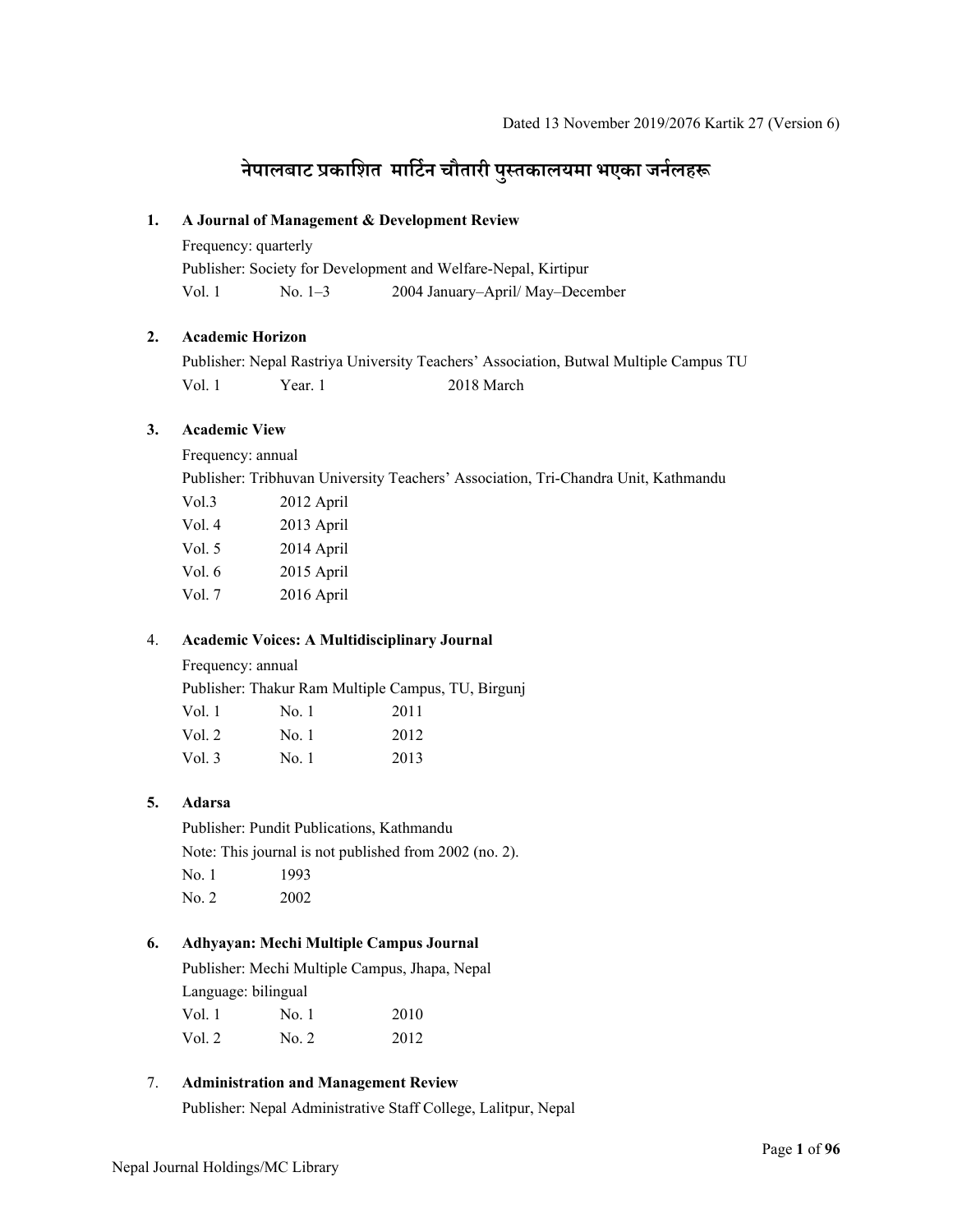| Language: English |               |                                                |
|-------------------|---------------|------------------------------------------------|
| Vol. 1            | No. 2         | 1988 July (Note: in journal year 1 no. 2)      |
| Vol. 2            | No.1          | 1989 September (Note: in journal year 2 no. 1) |
|                   | No. $6$       | 1992 January                                   |
|                   | No. 9         | 1993 August                                    |
| Vol. 11           | No. 2         | 1999 August (Note: in journal no.11 vol. 2)    |
| Vol. 15           | No. 2         | 2003 August                                    |
| Vol. 16           | No. 2         | 2004 August                                    |
| Vol. 17           | $No. 1-2$     | 2005                                           |
| Vol. 18           | $No. 1-2$     | 2006                                           |
| Vol. 19           | $\rm No. 1–2$ | 2007                                           |
| Vol. 20           | $No. 1-2$     | 2008                                           |
| Vol. 21           | No.1          | 2009 January                                   |
| Vol. 22           | No.1          | 2010 January                                   |
| Vol. 23           | $\rm No. 1–2$ | 2011                                           |
| Vol. 24           | $No. 1-2$     | 2012                                           |
|                   |               |                                                |

# **8. Agricultural Credit: Quarterly Journal**

Publisher: Agricultural Credit Training Institute, Agricultural Development Bank, Kathmandu 1988 May

# **9. Ancient Nepal (Prachin Nepal): Journal of the Department of Archaeology**

Publisher: Department of Archaeology, His Majesty's Government, Nepal Language: bilingual

| No. 1       | 1967 October |
|-------------|--------------|
| No. 2–5     | 1968         |
| No. $6-9$   | 1969         |
| $No. 10-13$ | 1970         |
| No. 14–17   | 1971         |
| No. 18–21   | 1972         |
| No. $22-25$ | 1973         |
| No. 26-29   | 1974         |
| No. $30-39$ | 1975–1977    |
| No. $40-42$ | 1977         |
| No. 43–45   | 1977-1978    |
| No. 46–48   | 1978         |
| No. 49–52   | 1978-1979    |
| No. $53-60$ | 1979–1980    |
| No. 61-64   | 1980–1981    |
| No. $65-75$ | 1981–1983    |
| No. 77–80   | 1983         |
| No. 81–84   | 1984         |
| No. 85–88   | 1985         |
|             |              |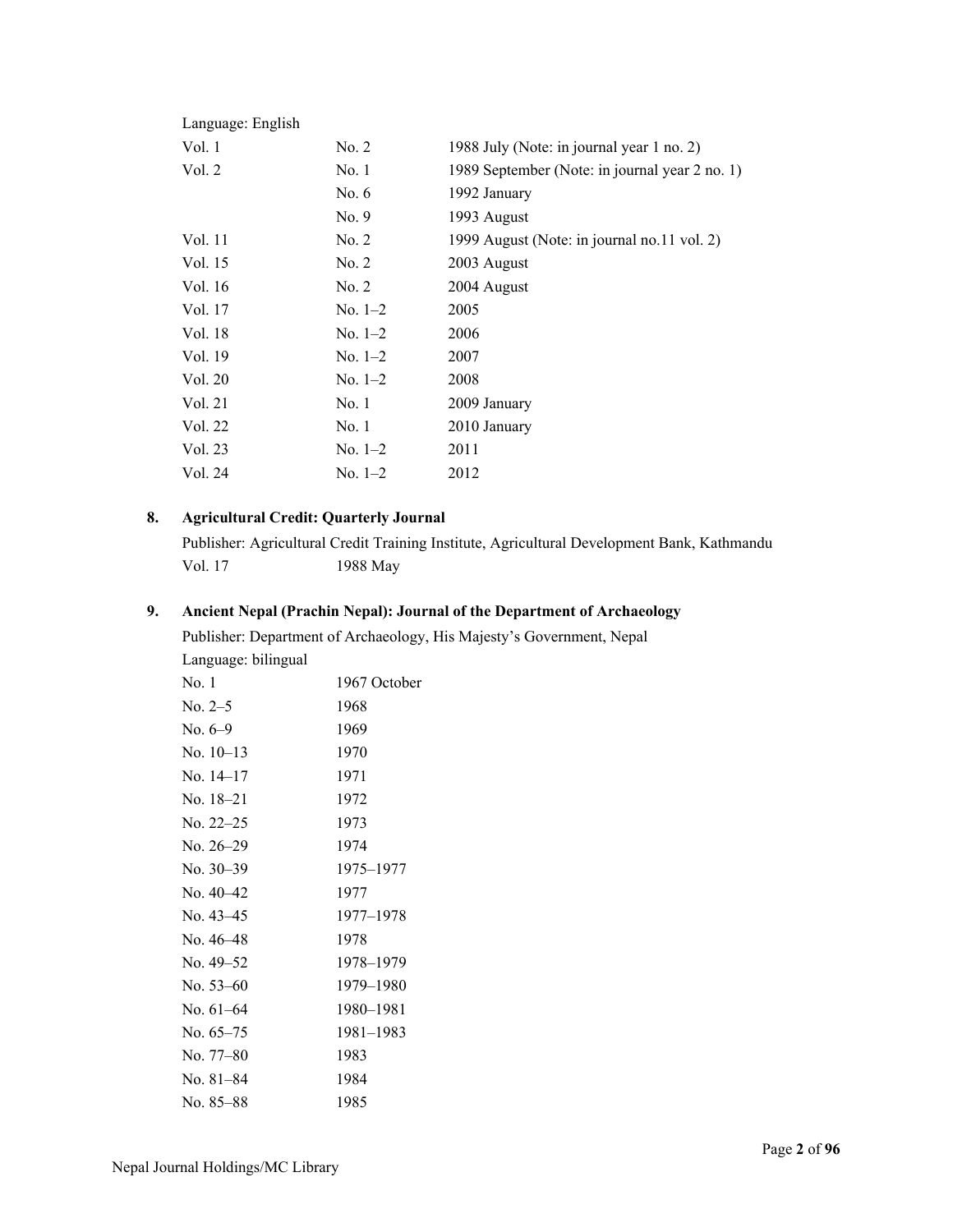| No. 153       | 2003 |
|---------------|------|
| No. 154–157   | 2004 |
| No. 158–159   | 2005 |
| No. $160-163$ | 2006 |
| No. 164–165   | 2007 |
| No. 166–168   | 2008 |
| No. 169–171   | 2009 |
| No. 172–175   | 2010 |
| No. 176–178   | 2011 |
| No. 179–181   | 2012 |
| No. 182–183   | 2013 |
| No. 184       | 2014 |
| No. 186       | 2014 |
| No. 187-190   | 2015 |
| No. 191–193   | 2016 |
| No. 194-195   | 2017 |
| No. 197-198   | 2018 |
|               |      |

# **10. Anusheelan**

| Publisher: Surkhet Campus Birendranagar, Surkhet |        |           |
|--------------------------------------------------|--------|-----------|
| Year 13                                          | Vol. 2 | 2067/2010 |

### **11. Anveshan: A Research Journal of History and Culture**

Frequency: biannual

Publisher: Department of History and Culture, Post Graduate Campus, TU, Biratnagar Language: bilingual

| Vol. 2  | No. 2 | 2002 April     |
|---------|-------|----------------|
| Vol.3   | No. 3 | 2002 October   |
| Vol.4   | No. 4 | 2003 October   |
| No. 5   |       | 2004 October   |
| No. $6$ |       | 2005 October   |
| No. 7   |       | 2006 October   |
| No. 8   |       | 2008 September |
| No. 9   |       | 2010 October   |
|         |       |                |

# **12. Anweshan: A Research Journal**

Publisher: Far-Western University; Faculty of Humanities and Social Sciences Vol. 3 2073 (2016)

### **13. Banko Janakari: A Journal of Forestry Information for Nepal**

Frequency: biannual Publisher**:** Department of Forest Research and Survey, Kathmandu Vol. 5 No. 2 1995 June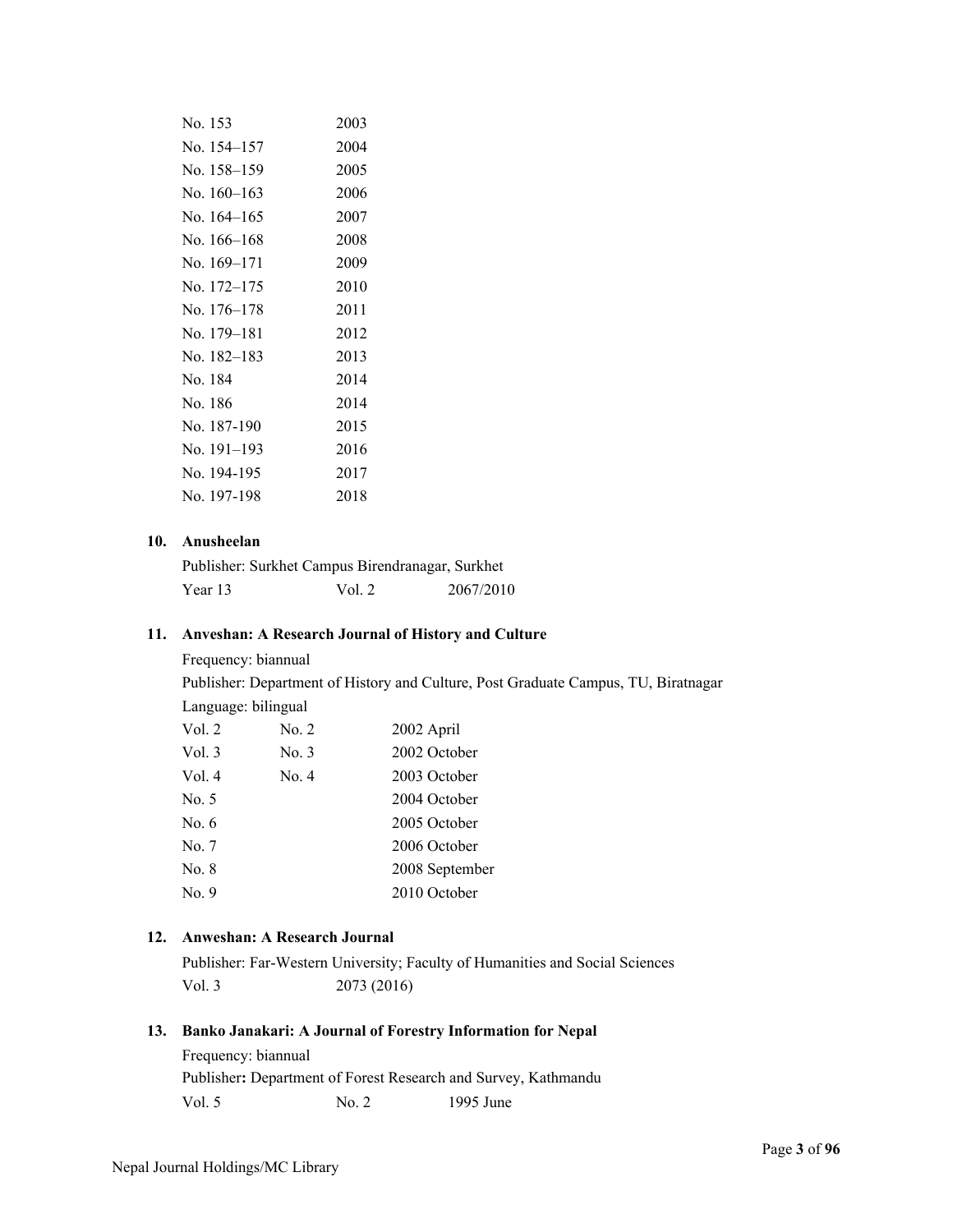| Vol. $6$      | $No. 1-2$ | 1996              |
|---------------|-----------|-------------------|
| Vol. $7$      | No. 2     | 1997 November     |
| Vol. 8        | $No. 1-2$ | 1998              |
| Vol.9         | No. 2     | 1999 November     |
| Vol. 10       | $No. 1-2$ | 2000              |
| Vol. 11       | $No. 1-2$ | 2001              |
| Vol. 12       | No. 2     | 2002 November     |
| Special Issue |           | 2009 February     |
| Vol. 19       | No. 2     | 2009              |
| Vol. 20       | $No. 1-2$ | 2010 May/November |
| Vol. 21       | No. 1     | 2011 May          |
|               |           |                   |

### **14. Beyond Borders**

|        |                      | Publisher: Foundation of SAARC Writers and Literature |
|--------|----------------------|-------------------------------------------------------|
| Vol. 2 | $\overline{N}$ 0. 2. | 2006                                                  |
| Vol. 2 | No. 3                | 2007                                                  |

### **15. Bodhi: An Interdisciplinary Journal**

### Frequency: annual

Publisher: Department of Languages and Mass Communication, Kathmandu University Note: Published online only from vol. 5

| Vol. 1 | No. 1 |              | 2007 |
|--------|-------|--------------|------|
| Vol. 2 | No. 1 | Serial no. 2 | 2008 |
| Vol. 3 | No. 1 | Serial no. 3 | 2009 |
| Vol. 4 | No. 1 | Serial no. 4 | 2010 |

### **16. Buddha Jyoti**

Publisher: Buddhist Studies Department, P.K. Campus Vol. 1 2070

### **17. Bureaucracy**

Publisher: Phulchoki Publication and Distribution Pvt. Ltd, Kathmandu

| No. 1 | Mangsir |
|-------|---------|
| No. 2 | Paush   |
| No. 3 | Magh    |
| No. 4 |         |
|       |         |

# **18. Butwal Campus Journal: excellence in Practice**

Publisher: Research Management Cell; Butwal Multiple Campus, Butwal Part: 1 2018

# **19. Byavasthapan: Nepalese Journal of Management**

Frequency: annual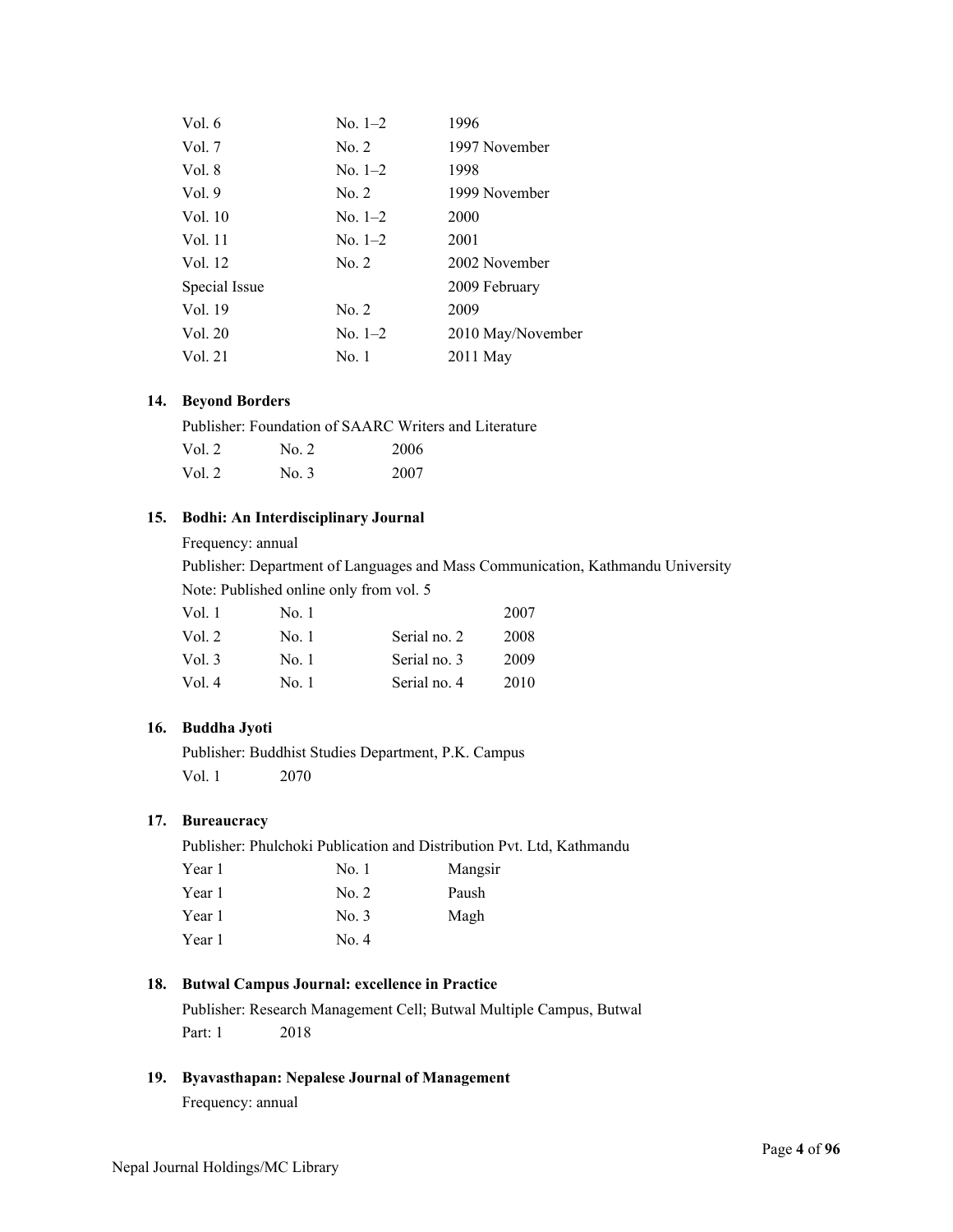| Publisher: Management Association of Nepal, Kathmandu |      |
|-------------------------------------------------------|------|
| Vol. 28                                               | 2009 |
| Vol. 29                                               | 2010 |
| Vol. 30                                               | 2011 |
| Vol. 32                                               | 2013 |
| Vol. 33                                               | 2014 |
| Vol. 35                                               | 2016 |
|                                                       |      |

### **20. CAMAD: A Journal of Administration, Management and Development**

Frequency**:** biannual

Publisher: Centre for Administration, Management and Development, Kathmandu, Nepal.

| Vol. 1                                   | $No. 1-2$     | Issue: $1-2$   | 1998                    |
|------------------------------------------|---------------|----------------|-------------------------|
| Vol. 2                                   | No. $1-2$     | Issue: $3-4$   | 1999                    |
| Vol. $3$                                 | $\rm No. 1–2$ | Issue: $5-6$   | 2000                    |
| Vol. 4                                   | $\rm No. 1–2$ | Issue: $7-8$   | 2001                    |
| Vol. $5$                                 | $\rm No. 1–2$ | Issue: $9-10$  | 2002                    |
| Vol. 6                                   | $\rm No. 1–2$ | Issue: $11-12$ | 2003                    |
| Vol. 7                                   | $\rm No. 1–2$ | Issue: $13-14$ | 2004                    |
| Vol. 8                                   | $\rm No. 1–2$ | Issue: $15-16$ | 2005                    |
| Vol.9                                    | No. $1-2$     | Issue: $17-18$ | 2006                    |
| Vol. 10                                  | $\rm No. 1–2$ | Issue: $19-20$ | 2007                    |
| Vol. 11                                  | $No. 1-2$     | Issue: $21-22$ | 2008 April-2009 October |
| Vol. 13                                  | No.1          | Issue: 24      | 2011                    |
| Vol. 14                                  | $\rm No. 1–2$ | Issue: $25-26$ | 2012                    |
| Vol. 15                                  | $No. 1-2$     | Issue: $27-28$ | 2013/2014               |
| Vol. 16                                  | No. 1         | Issue: 29      | 2015                    |
| <b>Note:</b> Scanned until $15(1)$ 2013. |               |                |                         |

# **21. CARS: A Peer Reviewed Research Journal in Sociology**

Publisher: Centre for Academic Research and Service, Banepa, Kavrepalanchok, Nepal

- Vol. 1 2015 June
- Vol. 2 2017 December

Vol. 3 2018 February

# **22. Civil Service Journal of Nepal**

Publisher: Nepal Public Service Commission

| Vol. 1 | No. 1     | $1966$ July       |
|--------|-----------|-------------------|
| Vol. 1 | No. 2     | 1966 October      |
| Vol. 5 | $No. 1-2$ | 1970 July-October |
| Vol. 5 | No. 3     | 1971 January      |

### **23. Contemporary Journal of Sociology and Anthropology**

### Frequency: annual

Publisher: Department of Sociology/Anthropology, Patan Multiple Campus, TU, Lalitpur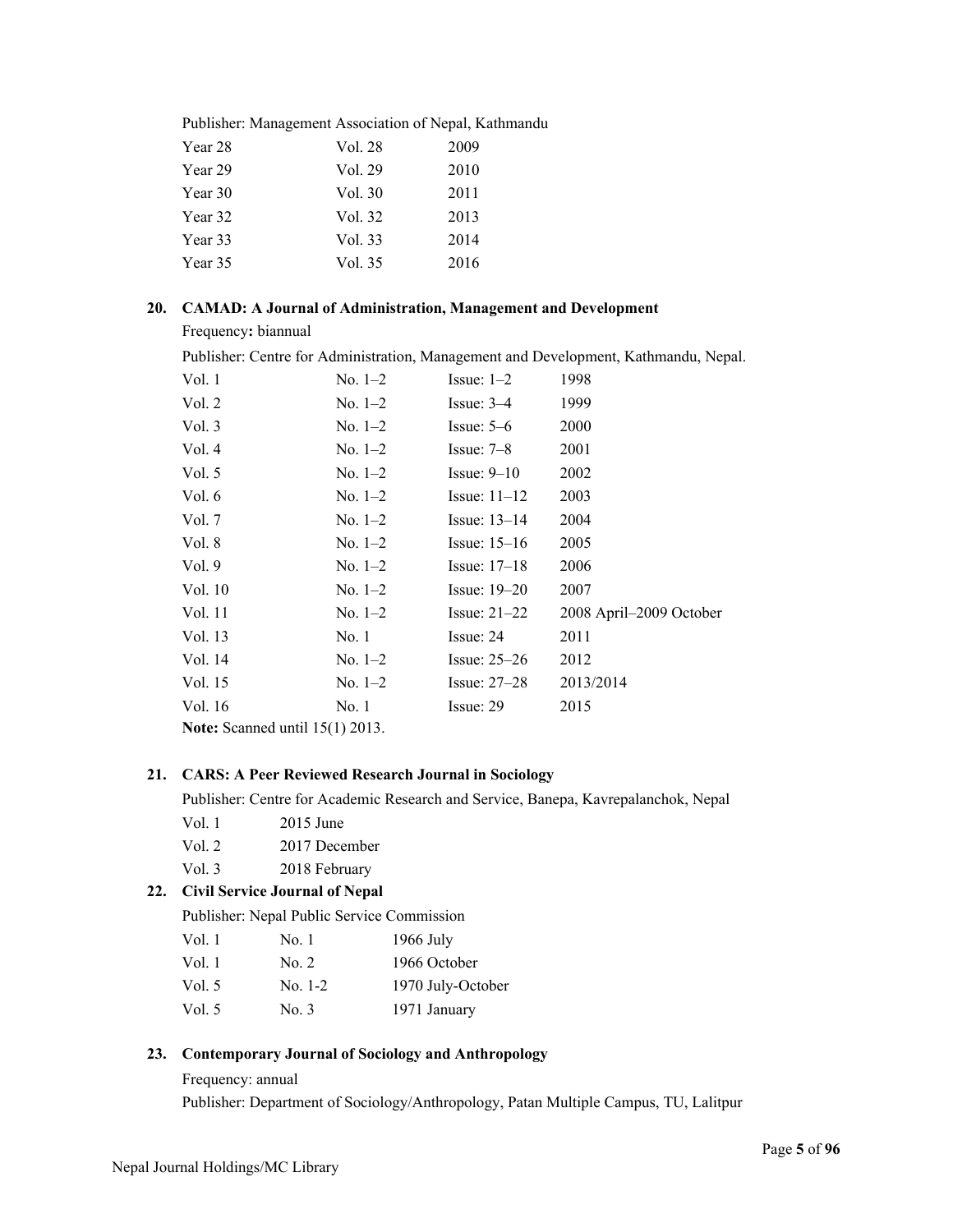| Vol. 1 | 2011 September |
|--------|----------------|
| Vol. 2 | 2017 December  |

#### **24. Contributions to Nepalese Studies (CNAS)**

Frequency: biannual Publisher: Center for Nepal and Asian Studies, TU, Nepal Link is: http://www.digitalhimalaya.com/collections/journals/contributions/ Vol. 1 No. 1–2 1973 December–1974 June Vol. 2 No. 1–2 1975 February–1975 June Vol. 3 No. 1–2 1976 January–1976 September Vol. 3 Special issue 1981 Vol. 4 No. 1–2 1976 December–1977 June Vol. 5 No. 1–2 1977 December–1978 June Vol. 6 No. 1–2 1978 December–1979 June Vol. 7 No. 1-2 1979 December1980 June Vol. 8 No. 1–2 1980 December–1981 June Vol. 9 No. 1-2 1981 December–1982 June Vol. 10 No. 1-2 1982 December–1983 June Vol. 11 No. 1–3 1983 December–1984 April–1984 August Vol. 12 No. 1–3 1984 December–1985 April–1985 August Vol. 13 No. 1–3 1985 December–1986 April–1986 August Vol. 14 No. 1–3 1986 December–1987 April–1987 August Vol. 15 No. 1–2 1988 Vol. 16 No. 1–2 1989 Vol. 17 No. 1–2 1990 Vol. 18 No. 1–2 1991 Vol. 19 No. 1–2 1992 Vol. 20 No. 1–2 1993 Vol. 21 No. 1–2 1994 Vol. 22 No. 1–2 1995 Vol. 23 No. 1–2 1996 Vol. 24 No. 1–2 Special issue 1997 Vol. 25 No. 1–2 Special issue 1998 Vol. 26 No. 1–2 1999 Vol. 27 No. 1–2 Jirel issue 2000

Vol. 28 No. 1–2 2001 Vol. 29 No. 1–2 2002 Vol. 30 No. 1–2 2003 Vol. 31 No. 1–2 2004 Vol. 32 No. 1–2 2005 Vol. 33 No. 1–2 Special issue 2006 Vol. 34 No. 1–2 2007 Vol. 35 No. 1–2 2008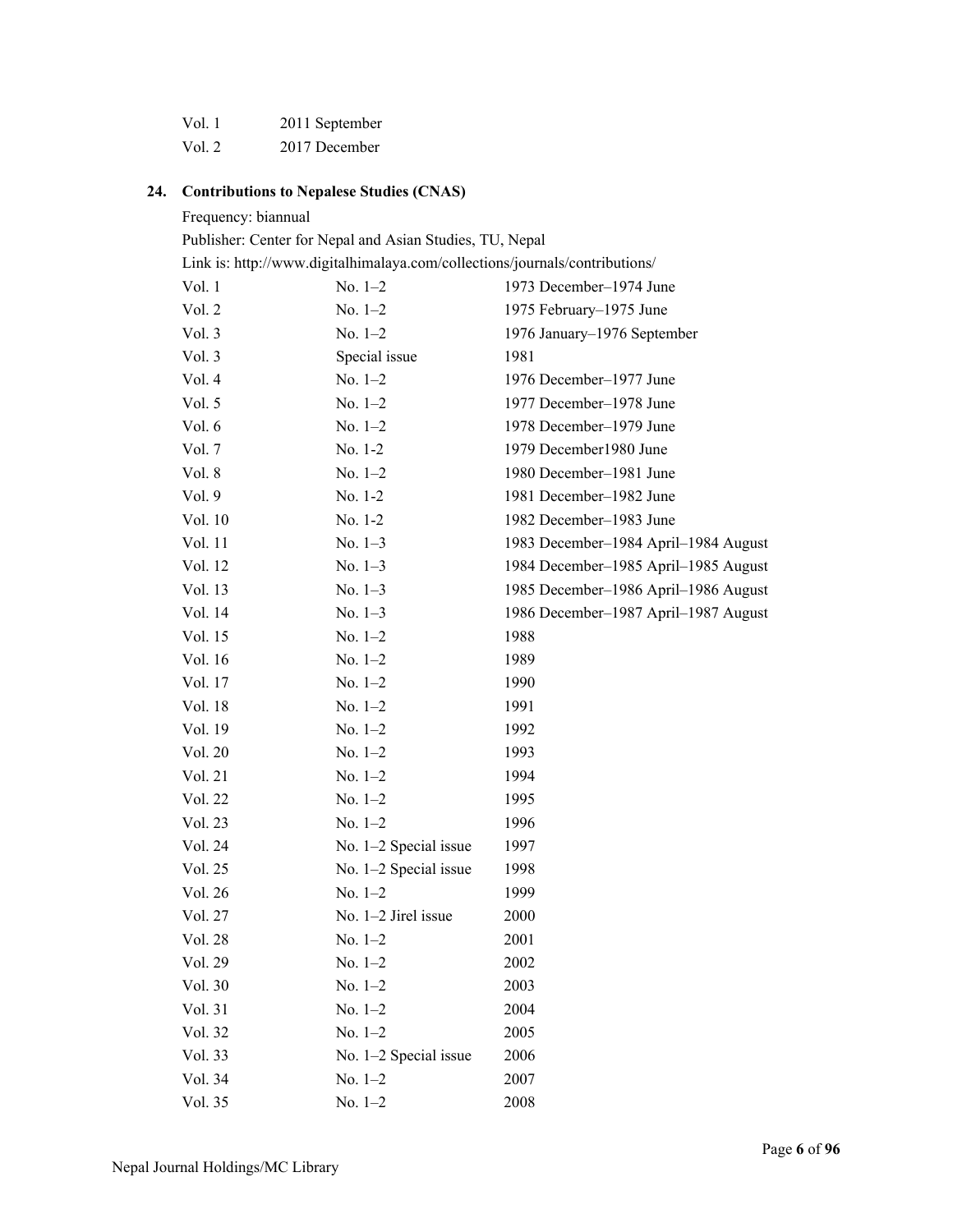| Vol. 36 | No. $1-2$ Special issue | 2009 |
|---------|-------------------------|------|
| Vol. 37 | No. $1-2$               | 2010 |
| Vol. 38 | $No. 1-2$               | 2011 |
| Vol. 39 | No. $1-2$ Special issue | 2012 |
| Vol. 40 | No. $1-2$               | 2013 |
| Vol. 41 | $No. 1-2$               | 2014 |
| Vol. 42 | No. 1                   | 2015 |

# **25. Cross Cultural Discourse: An Inter-Disciplinary Journal**

Publisher: Publication Cell, Makawanpur Multiple Campus, Hetauda, Makawanpur Language: English Web: www.mmchetauda.org Vol. 1 2012

# **26. Cross-Currents: A Journal of Language, Literature and Literary Theory**

Frequency**:** biannual Publisher: Central Department of English, TU, Kirtipur Language: English Web: cdetu.edu.np Vol. 1 No. 1–2 2011/2012 Vol. 2 No. 1 2013

# **27. Culture and Preservation**

Publisher: Culture Teachers' Society of Nepal (CUTSON), Kathmandu Note: Defunct after vol. 1, (2001) Vol. 1 No. 1 2001 March

### **28. Curriculum Development Journal (Pathyakram Bikaas Patrika)**

Frequency**:** annual

Publisher**:** Curriculum Development Centre, Tribhuvan University, Kritipur

| Vol. 1   | $No. 1-2$   | 2034/35 |
|----------|-------------|---------|
| Vol. 2   | $No. 3-4$   | 2035    |
| Vol. $3$ | No. 5       | 2037    |
| Vol. 4   | No. 6       | 2038    |
| Vol. 5   | No.7–10     | 2039    |
| Vol. 6   | No. $11-13$ | 2040    |
| Vol. 7   | No. 14–16   | 2041    |
| Vol. 8   | No. 17–18   | 2042    |
| Vol.9    | No. 19      | 2043    |
| Vol. 10  | $No. 20-21$ | 2044    |
| Vol. 11  | No. 23      | 2045    |
| Vol. 12  | No. 24      | 2046    |
|          | No. 26      | 2047    |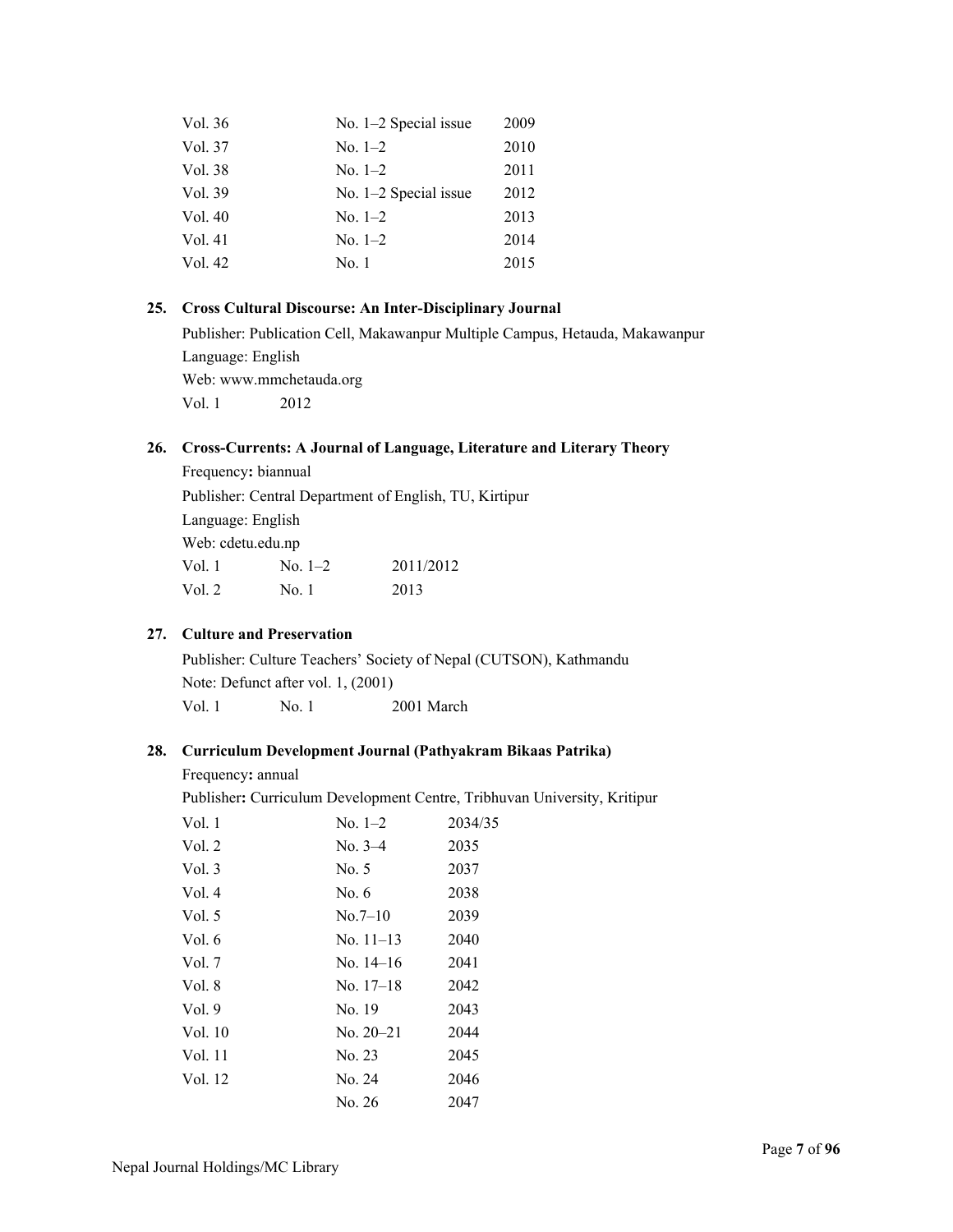|         | No. 27 | 2048        |
|---------|--------|-------------|
|         | No. 28 | 2049        |
| Vol. 19 | No. 33 | 2057        |
| Vol. 20 | No. 34 | 2059        |
| Vol. 21 | No. 35 | $2059 - 60$ |
| Vol. 22 | No. 36 | 2060        |
| Vol. 23 | No. 37 | 2062        |
| Vol. 24 | No. 38 | 2066        |
| Vol. 25 | No. 39 | 2068        |
| Vol. 26 | No. 40 | 2069        |
| Vol. 27 | No. 41 | 2073        |
|         |        |             |

### **29. Departmental Research Journal**

Publisher: Department of Geography, Economics, Mathematics & Rural Development, Mahendra Ratna Multiple Campus, TU, Ilam Vol. 1 No. 1 2014 July

### **30. Development Insight: A Quarterly Development Journal of Nepal**

|        | Publisher: IDI Pvt. Ltd., Kathmandu |      |
|--------|-------------------------------------|------|
| Vol. 1 | Issue: $1-2$                        | 2002 |
| Vol. 1 | Issue: $3-4$                        | 2003 |

### **31. Devkota Studies (Devkota Adhyayan)**

Frequency: biannual

Publisher: Mahakavi Laxmi Prasad Devkota Study and Research Centre, Kathmandu

| Year: 1 | Vol. 1     | No. 1       | 2006 |
|---------|------------|-------------|------|
| Year: 2 | Vol. $1-2$ | $No. 2-3$   | 2007 |
| Year: 3 | Vol. 2     | No. 4–5     | 2008 |
| Year: 4 | Vol. 1     | No. 6       | 2009 |
|         |            | No. 7       | 2009 |
|         |            | No. $8-9$   | 2010 |
|         |            | $No. 10-11$ | 2011 |
|         |            | No. $12-13$ | 2012 |
|         |            | No. $14-15$ | 2013 |
|         |            |             |      |

### **32. Dhaulagiri Journal of Sociology and Anthropology**

#### Frequency: annual

Publisher: Department of Sociology/Anthropology, Mahendra Multiple Campus, Baglung

| Vol. 1      | 2005 |
|-------------|------|
| Vol. 2.2008 |      |
| Vol. 3      | 2009 |
| Vol. $4$    | 2010 |
| Vol 5       | 2011 |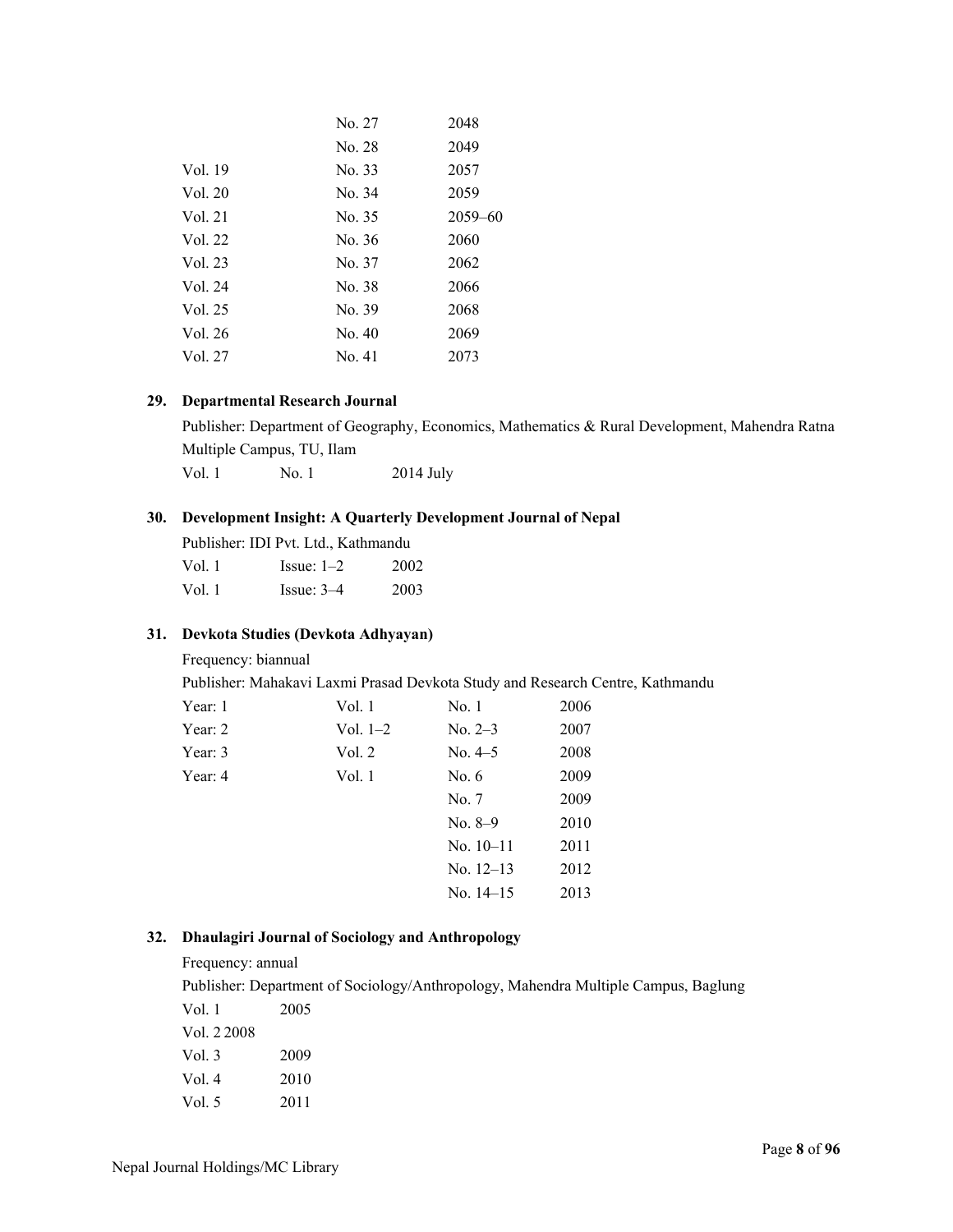| Vol. 6  | 2012 |
|---------|------|
| Vol. 7  | 2013 |
| Vol. 8  | 2014 |
| Vol.9   | 2015 |
| Vol. 10 | 2016 |
| Vol. 11 | 2017 |
| Vol. 12 | 2018 |
|         |      |

# **33. Disablities Studies Journal**

| Publisher: Disablity Research Center-Nepal, Kathmandu |       |               |
|-------------------------------------------------------|-------|---------------|
| Vol. 1                                                | No. 1 | 2015 December |

### **34. Discourse: Student's journal of Sociology and Anthropology**

Frequency: annual

Publisher: Department of Sociology and Anthropology, Patan Multiple Campus, TU, Lalitpur Note: Missing issue vol. 3 is not available and it's not published since 2006.

| Vol. 1     | 1998 November |
|------------|---------------|
| Vol. 2     | 1999 November |
| Vol.3      | 2000          |
| Vol. 4     | 2001          |
| Vol. 5     | 2002          |
| Vol. 6 & 7 | 2006          |
| Vol. 8     | 2018          |
|            |               |

### **35. Discourses on Nepalese Studies**

Publisher: Research Management Cell (RMC); Mid-Western University (MU), Surkhet Nepal Vol. 1 No. 1 July 2015

# **36. Economic Journal of Development Issues**

#### Frequency: biannual

Publisher: Department of Economics, Patan Multiple Campus, TU, Lalitpur

| Vol. 1       | $No. 1-2$    | 2000        |
|--------------|--------------|-------------|
| Vol. 2       | No. $1&82$   | 2001        |
| Vol. 3       | $No. 1-2$    | 2002        |
| Vol. 4       | $No. 1-2$    | 2003        |
| Vol. 5       | $No. 1-2$    | 2004        |
| Vol. 6       | $No. 1-2$    | 2005        |
| Vol. 7       | $No. 1-2$    | 2006        |
| Vol. 8       | $No. 1-2$    | 2007        |
| Vol. 9 & 10  | No. combined | 2008 & 2009 |
| Vol. 11 & 12 | No. combined | 2010        |
| Vol. 13 & 14 | No. combined | 2011        |
| Vol. 15 & 16 | No. combined | 2013        |
|              |              |             |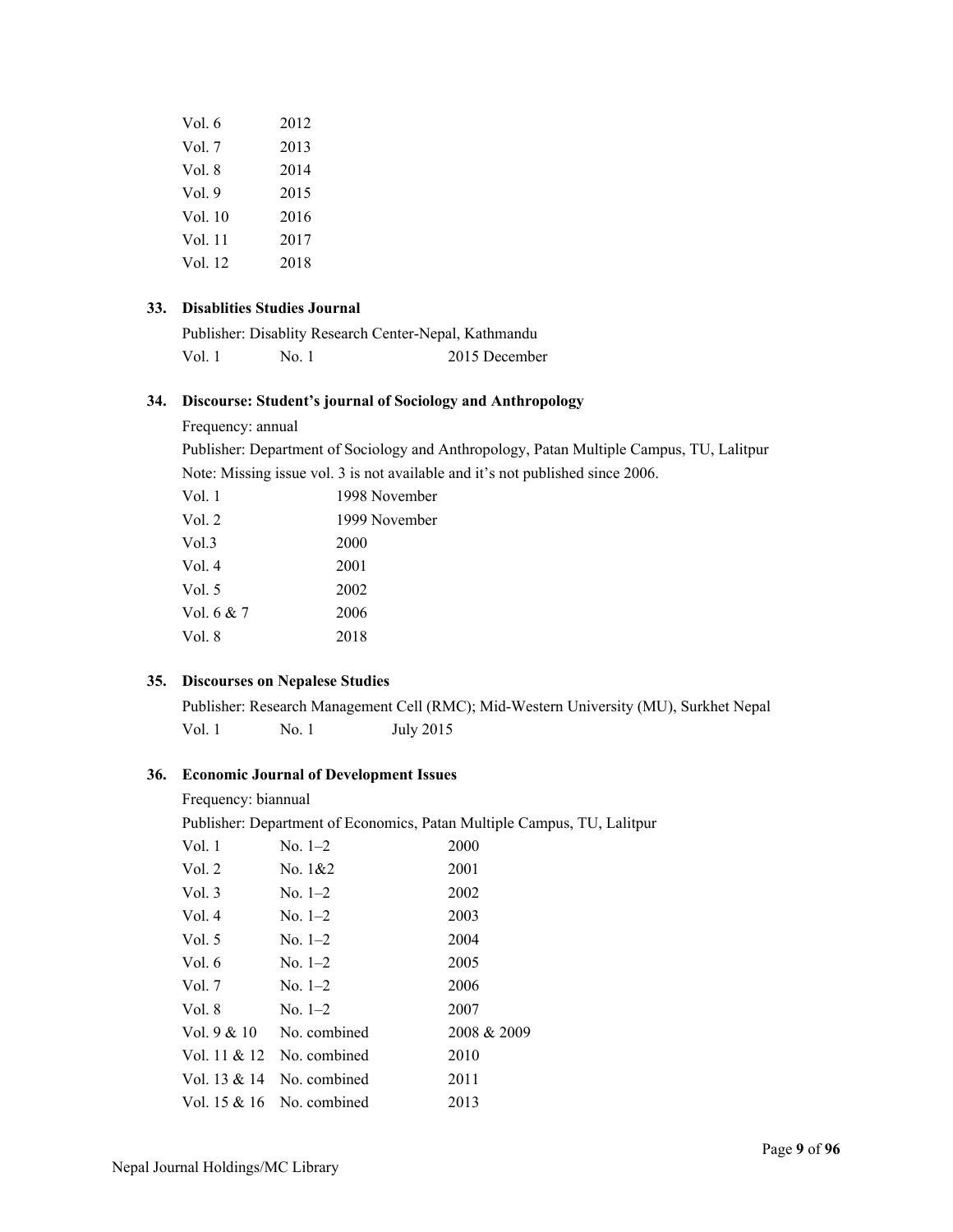| Vol. $17 & 18$ No. combined  | 2014 |
|------------------------------|------|
| Vol. $19 \& 20$ No. combined | 2015 |
| Vol. 21 $& 22$ No. combined  | 2016 |
| Vol. 23 $& 24$ No. combined  | 2017 |

# **37. Economic literature**

Publisher: Department of Economics, Prithvi Narayan Campus, TU Pokhara.

| Vol. $5$ | No.1  | 1994 January–June  |
|----------|-------|--------------------|
| Vol. $6$ | No. 2 | 2004 July–December |
| Vol. 7   | No. 3 | 2005 December      |
| Vol. $9$ |       | 2010 April         |
| Vol. 10  |       | 2012 August        |
|          |       |                    |

### **38. Economic Review of Nepal**

Publisher: Department of Economics; Ratna Rajya Laxmi Campus Vol. 1 No. 1 June 2018

# **39. ECOPRINT: An International Journal of Ecology**

| Frequency: biannual |  |
|---------------------|--|
|---------------------|--|

Publisher: Ecological Society, Kathmandu

| Vol. 1   | No. 1 | 1994 |
|----------|-------|------|
| Vol. $3$ | No. 1 | 1996 |
| Vol. $5$ | No. 1 | 1998 |
| Vol. 6   | No. 1 | 1999 |
| Vol. 7   | No. 1 | 2000 |
| Vol. 8   | No. 1 | 2001 |
| Vol. 9   | No. 1 | 2002 |
| Vol. 11  | No. 1 | 2004 |
| Vol. 12  |       | 2005 |
| Vol. 13  |       | 2006 |
| Vol. 14  |       | 2007 |
| Vol. 15  |       | 2008 |
| Vol. 16  |       | 2009 |
| Vol. 17  |       | 2010 |
|          |       |      |

### **40. Education and Development**

Frequency: annual Publisher: Research Centre for Educational Innovation and Development (CERID), TU 1975 1977 1978 special issue 1979 1980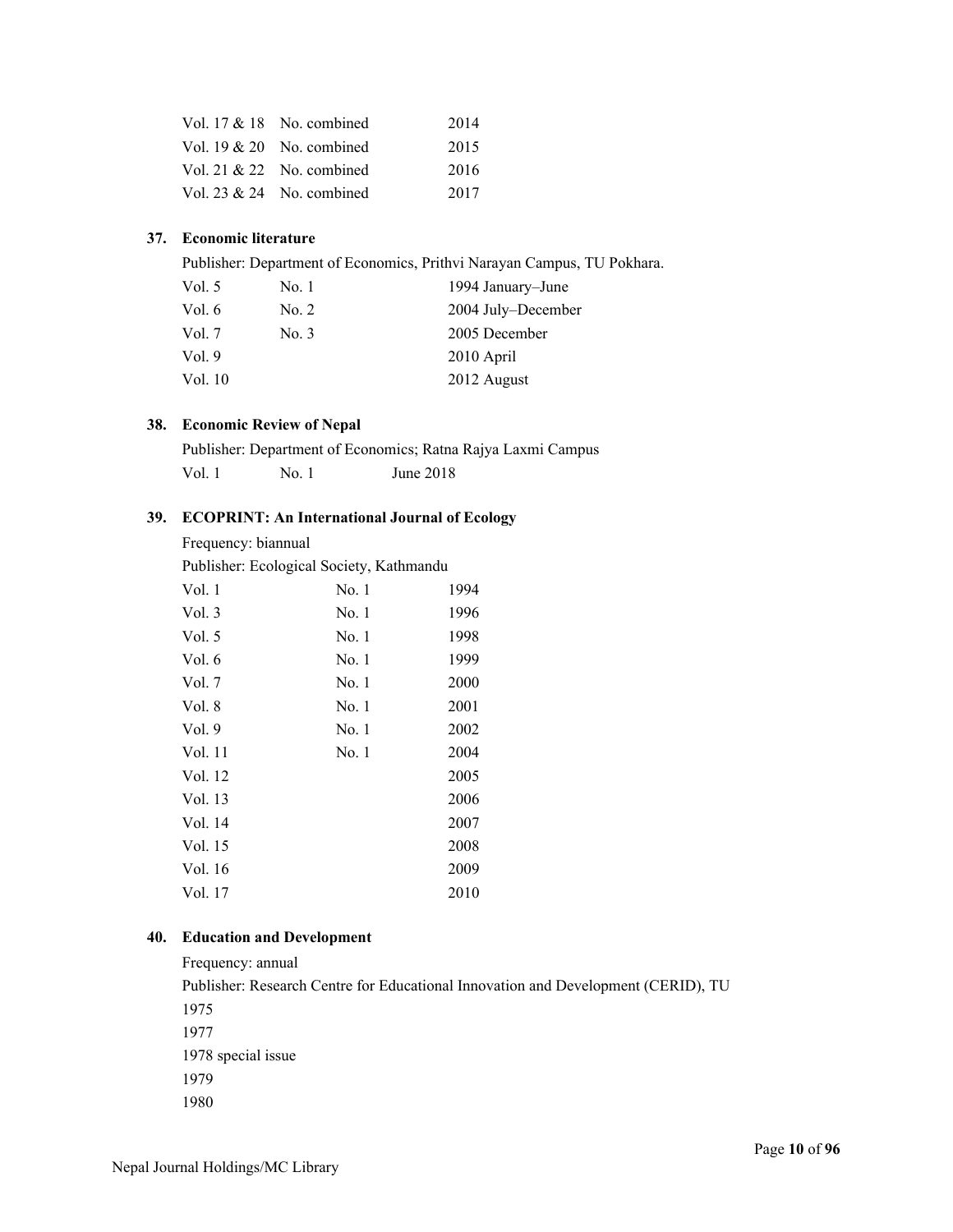| 1982    |                         |
|---------|-------------------------|
| 1983    |                         |
| 1984    |                         |
| 1985    |                         |
| 1986    |                         |
| 1987    |                         |
| 1988    |                         |
| 1989-90 |                         |
| 1991-92 |                         |
| 1995    |                         |
| 1996    |                         |
| 1998    |                         |
| 1999    |                         |
| 2000    |                         |
| 2001    |                         |
| 2003    | Vol. 20                 |
| 2004    | Vol.21                  |
| 2005    | Vol. 22 (Photocopy)     |
| 2006    | Vol. 22 (Special Issue) |
| 2008    | Vol. 23                 |
| 2009    | Vol. 24                 |
| 2011    | Vol. 25 (Special Issue) |
| 2015    | Vol. 26                 |
| 2016    | Vol.27                  |

# **41. Education Quarterly**

Publisher: College of Education, Kathmandu Note: Defunct

| Vol. 1   | $No. 1-4$ | 1957 |
|----------|-----------|------|
| Vol. $2$ | $No. 2-4$ | 1958 |
| Vol.3    | $No. 2-3$ | 1959 |
| Vol.4    | No. 4     | 1960 |
| Vol. 7   | No. $3-4$ | 1963 |
| Vol. 8   | $No. 1-4$ | 1964 |
| Vol. 9   | $No. 1-4$ | 1965 |
| Vol. 10  | $No. 1-3$ | 1966 |
| Vol. 11  | $No. 2-4$ | 1967 |
| Vol. 12  | $No. 1-4$ | 1968 |
| Vol. 13  | $No. 1-4$ | 1969 |
| Vol. 14  | $No. 1-4$ | 1970 |
| Vol. 15  | $No. 1-2$ | 1971 |
| Vol. 16  | No. 1,3   | 1973 |
| Vol. 17  | No. 1     | 1975 |
|          |           |      |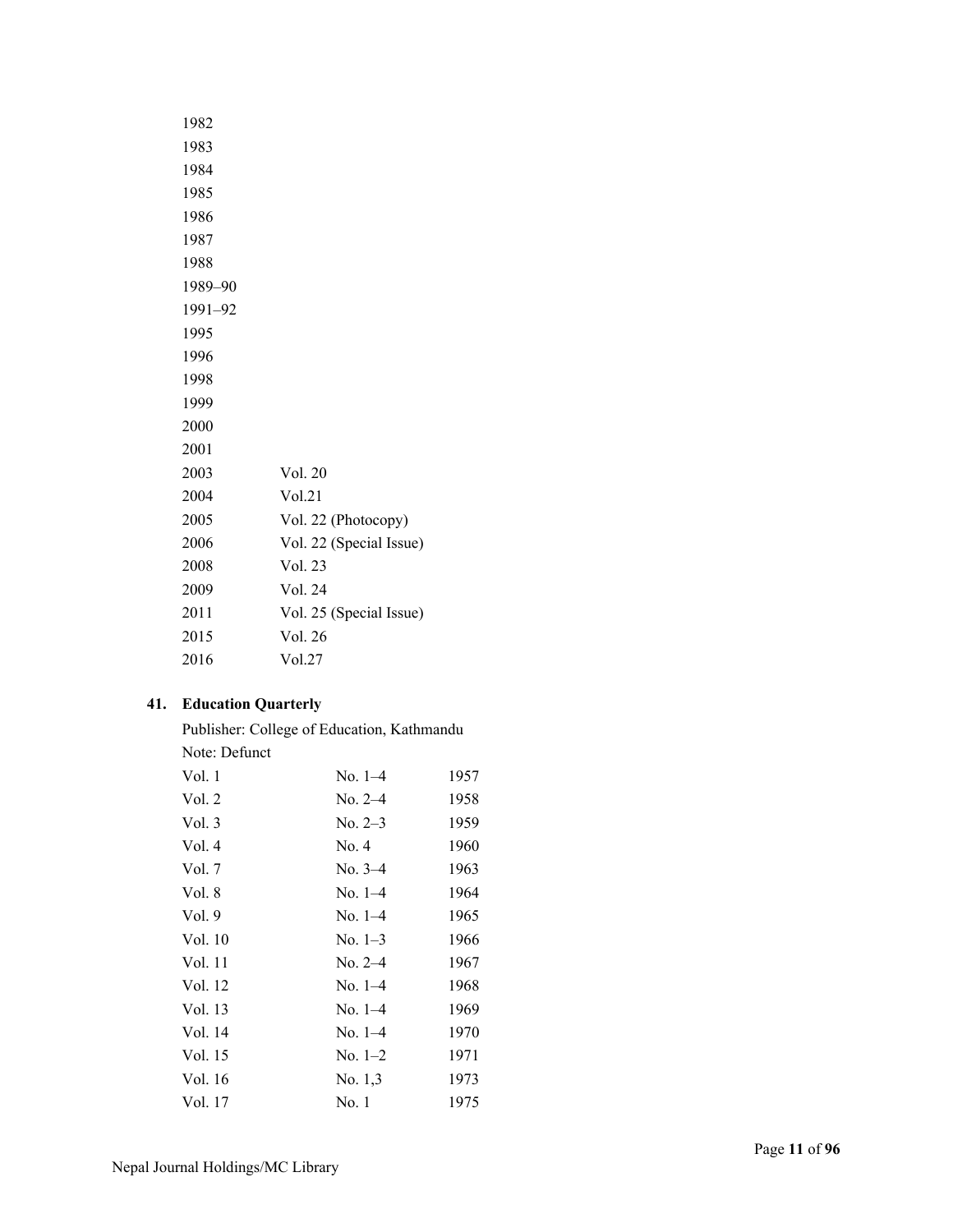| Vol. 18    | No. 4         | 1976                  |
|------------|---------------|-----------------------|
| Vol. 19    | No. 1         | 1977                  |
| Vol. 20    | No. 2         | 1977                  |
| Vol. 21&22 | $No. 1-4$     | 1977                  |
| Vol. 23    | $No. 1-4$     | 1978                  |
| Vol. 24    | $No. 1-4$     | 1979                  |
| Vol. 25    | No. $1-4$     | 1980                  |
| Vol. 26    | $No. 1-4$     | 1981                  |
| Vol. 27    | $\rm No. 1-4$ | 1982                  |
| Vol. 28    | $No. 1-4$     | 1983                  |
| Vol. 29    | $No. 1-4$     | 1984                  |
|            |               |                       |
| Vol. 1     | No.1          | 2005 June [New Issue] |
|            |               |                       |
| Vol. 1     | No.1          | 2010 June [New Issue] |
| Vol. 1     | No. 2         | $2011$ June           |
|            |               |                       |

### **42. ELT Voices**

Frequency: annual Publisher: Department of English Education, Butwal Multiple Campus, TU, Butwal Vol. 1 2009 November Vol. 2 2010 November

# **43. Epsilon - Delta: A yearly mathematical magzine**

Publisher: Nepal Mathematics Student Vol. 4 2007

### **44. Essays on Constitutional Law**

Publisher: Nepal Law Society, Kathmandu Issue No. 1 Vol. 2 Vol. 3–5 1990 Vol. 6, 8–10 1991 Vol. 11–13 1992 Vol. 14–15 1993

### **45. European of Himalayan Research (EBHR)**

Publisher: South Asia Institute, Heidelberg University, Germany and from Kathmandu, collaboration with Social Science Baha

| 1991 |
|------|
| 1992 |
| 1993 |
| 1994 |
|      |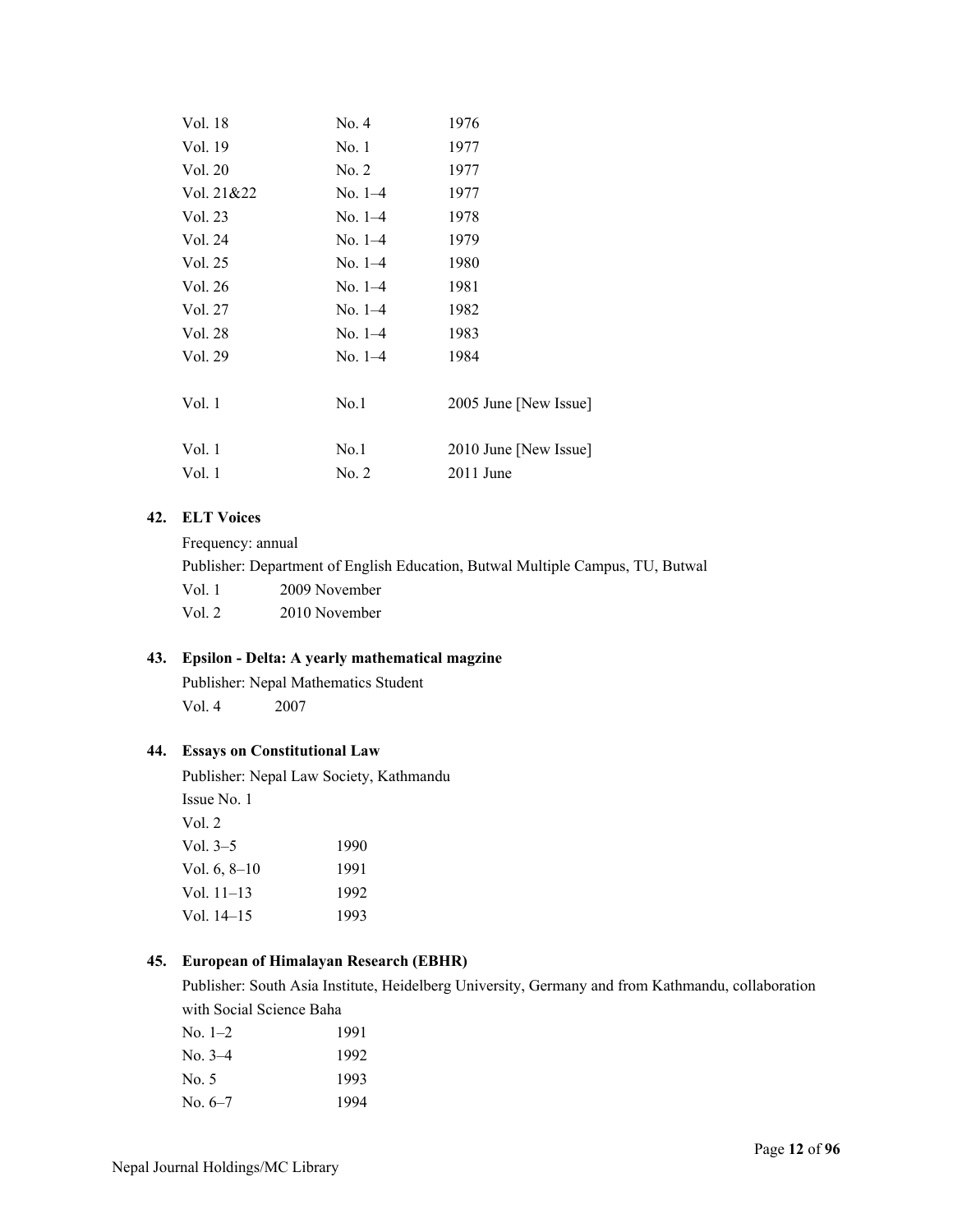| $No. 8-9$   | 1995        |
|-------------|-------------|
| $No. 10-11$ | 1996        |
| No. $12-13$ | 1997        |
| No. 14      | 1998        |
| No. $15-16$ | 1998/99     |
| No. 17      | 1999        |
| No. 18-19   | 2000        |
| No. 20&21   | 2001        |
| No. 22-23   | 2002        |
| No. 24      | 2003        |
| No. 25/26   | 2003/2004   |
| No. 27      | 2004        |
| No. 28      | 2005        |
| No. 29-30   | 2006        |
| No. 31      | 2007        |
| No. 32      | 2008        |
| No. 33-34   | 2008-2009   |
| No. $35-36$ | 2009-2010   |
| No. 37      | 2010        |
| No. 38-39   | 2011        |
| $No. 40-41$ | 2012        |
| No. 42-43   | 2013        |
| No. 44-45   | 2014        |
| No. 46      | 2015 Summer |
| No. 47      | 2016 Autumn |
| No. 48      | 2016 Winter |
| No. 49      | 2017 Spring |
| No. 50-51   | 2018 Spring |
| No. 52      | 2018 Winter |
| No. 53      | 2019 Spring |

# **46. Friendship: A Bi-annual Journal on China Studies**

Publisher: China Study Centre, Kathmandu

| Vol. 1        | $No. 1-2$ | 2000 March/December |
|---------------|-----------|---------------------|
| Vol. $2$      | No. 1     | 2001 November       |
| Vol. $3$      | No. 1     | 2002 December       |
| Special issue |           | 2009 October        |
| Special issue |           | 2016 March          |

# **47. Gipan**

Frequency: biannual Publisher: Central Department of Linguistics, Kirtipur.Kathmandu Note: Defunct after vol. 2, (2002)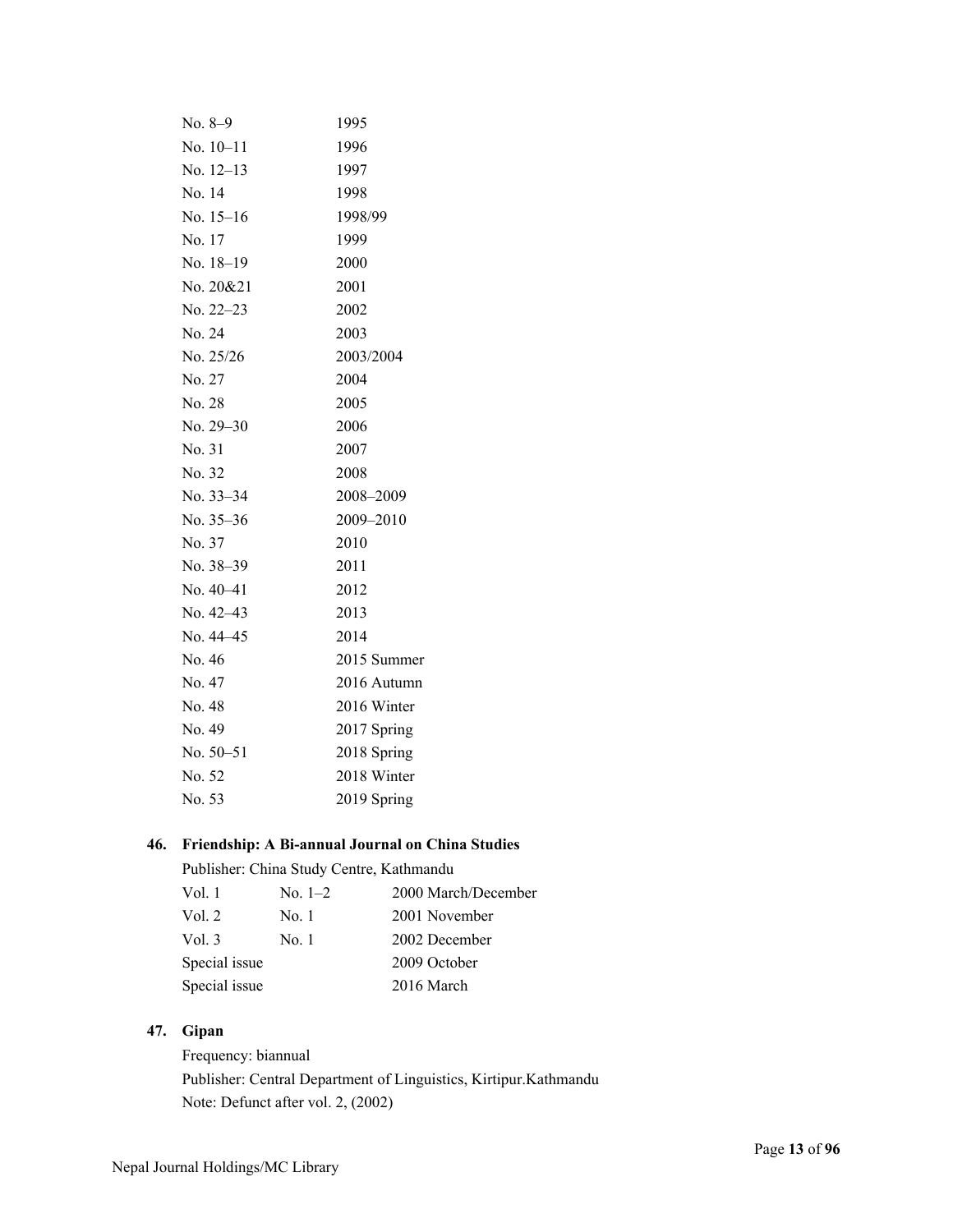| Vol.1    | No. 1–2 | 1999       |
|----------|---------|------------|
| Vol. $2$ |         | $2002$ May |
| Vol. $3$ | No. 2   | Nov 2017   |

### 48. **Gurubani: Voice of Teacher, Research Journal**

Frequency: annual

Publisher: TU Teachers Association, Padma Kanya Multiple Campus Unit Committee, Kathmandu

| Vol. 2   | No. 2 | 2010 September |
|----------|-------|----------------|
| Vol. $3$ | No.3  | 2014 February  |
| Vol. 4   | No.4  | 2017 September |

## 49. **Hamro Sansar: A Journal of Women's Studies**

Frequency: annual

Publisher: Central Department of Home Science, Women's Studies Programme, Padma Kanya Multiple Campus, Kathmandu

| Vol. 1 | 2002 |
|--------|------|
| Vol. 2 | 2003 |
| Vol.3  | 2004 |
| Vol. 4 | 2005 |
| Vol. 5 | 2006 |
| Vol. 6 | 2009 |
| Vol. 7 | 2013 |
| Vol. 8 | 2014 |
|        |      |

### 50. **Health and Population Education Journal**

Publisher: Department of Health, Physical and Population Education, Mahendra Ratna Multiple Campus, Ilam

Language: bilingual

Vol. 1 No. 1 2014 Feburary

### 51. **Health Information Bulletin**

Publisher: Ministry of Health Nepal Vol 3 No 3 1987

### **52. Higher Secondary Education Journal**

Publisher: Higher Secondary Education Board; Sanothimi, Bhaktapur, Nepal Vol. 1 2011

### **53. Himalayan Journal of Sciences**

Frequency:

Publisher: Himalayan Association for the Advancement of Sciences (HimAAS), Lalitpur Note: Not published from 2008.

Vol. 1 No. 1 2003 January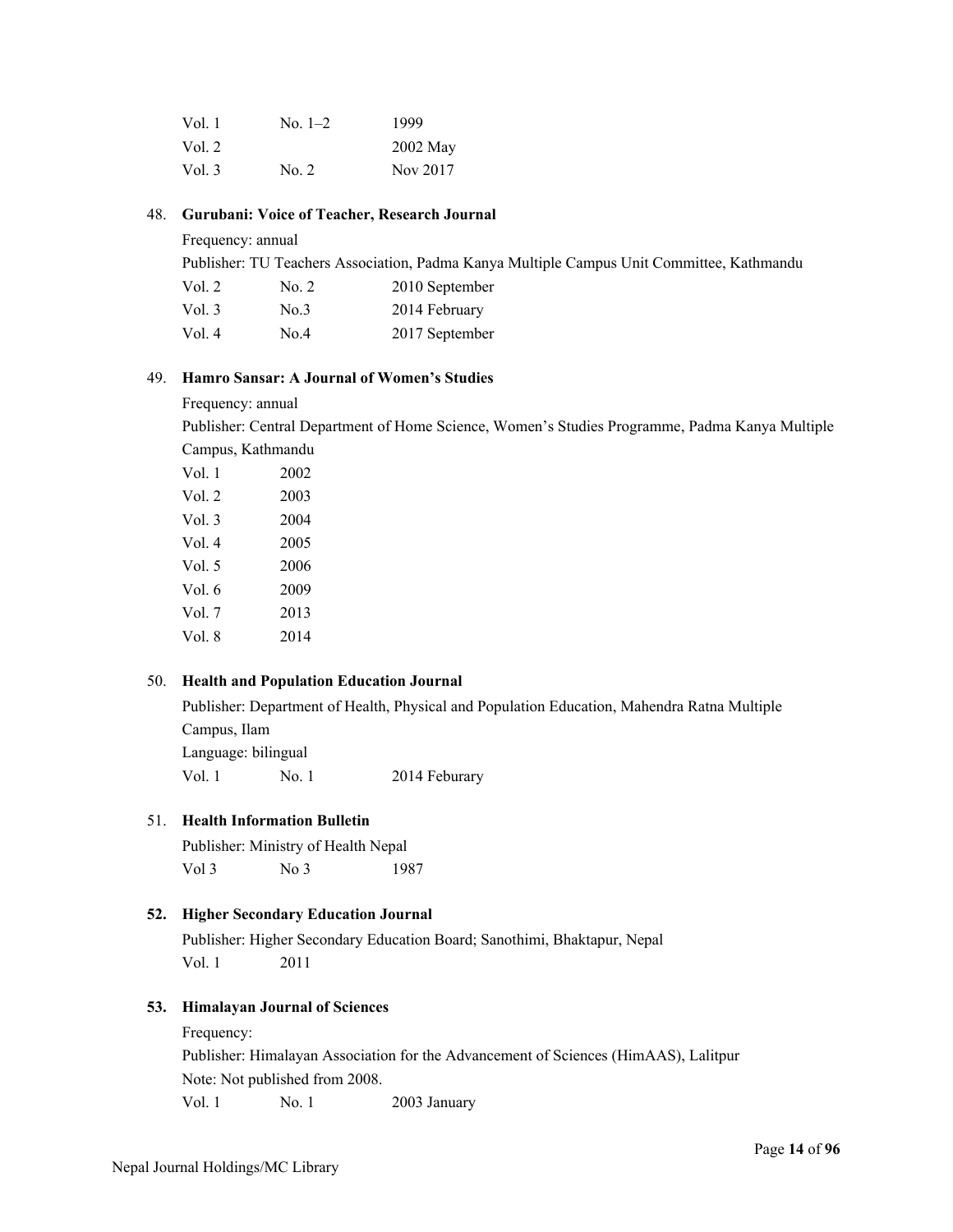| Vol. 1 | No. 2   | 2003 July         |
|--------|---------|-------------------|
| Vol. 2 | No. 3   | 2004 January-June |
| Vol. 2 | No. 4   | 2004 July         |
| Vol. 3 | No. 5   | 2005 January-June |
| Vol. 4 | No. $6$ | 2007              |
| Vol. 5 | No. 7   | 2008              |

# 54. **Himalayan Journal of Sociology and Anthropology**

Frequency: annual

Publisher: Department of Sociology/Anthropology, p Narayan Campus, TU, Pokhara

| Vol. 1   | 2004 |
|----------|------|
| Vol. $2$ | 2005 |
| Vol. $3$ | 2008 |
| Vol. 4   | 2010 |
| Vol. $5$ | 2012 |
| Vol. 6   | 2014 |
| Vol. 7   | 2016 |

# **55. HISAN: Journal of History Association of Nepal**

Frequency: annual

Publisher: History Association of Nepal, Kathmandu

| Vol. 1 | No. 1 | 2013 December |
|--------|-------|---------------|
| Vol. 1 | No. 2 | 2016 April    |

### 56. **Historia: Journal of History and Culture**

Frequency: annual

Publisher: Department of History and Culture, Prithvi Narayan Campus, Pokhara

|        | Vol. 1      | No.1 | 2052 Baishakh |
|--------|-------------|------|---------------|
| Year 2 | Vol. 2      |      | 2053          |
| Year 3 | Vol. 3      |      | 2054          |
|        | Vol. $6-7$  |      | $2060$ Asoj   |
|        | Vol. 8      |      | 2061 Chaitra  |
|        | Vol. $9-10$ |      | 2063 Chaitra  |
|        | Vol. 11     |      | 2067 Shrawan  |
|        | Vol. 12     |      | 2069          |
|        |             |      |               |

# **57. Historical Journal**

Frequency: biannual

Publisher: Department of History and Buddhist Studies, TU, Patan Multiple Campus, Lalitpur

| Vol. 1   | $No. 1-2$     | 2010 |
|----------|---------------|------|
| Vol. 2   | $\rm No. 1–2$ | 2011 |
| Vol. $3$ | No. 1         | 2012 |
| Vol. $4$ | No. 1         | 2013 |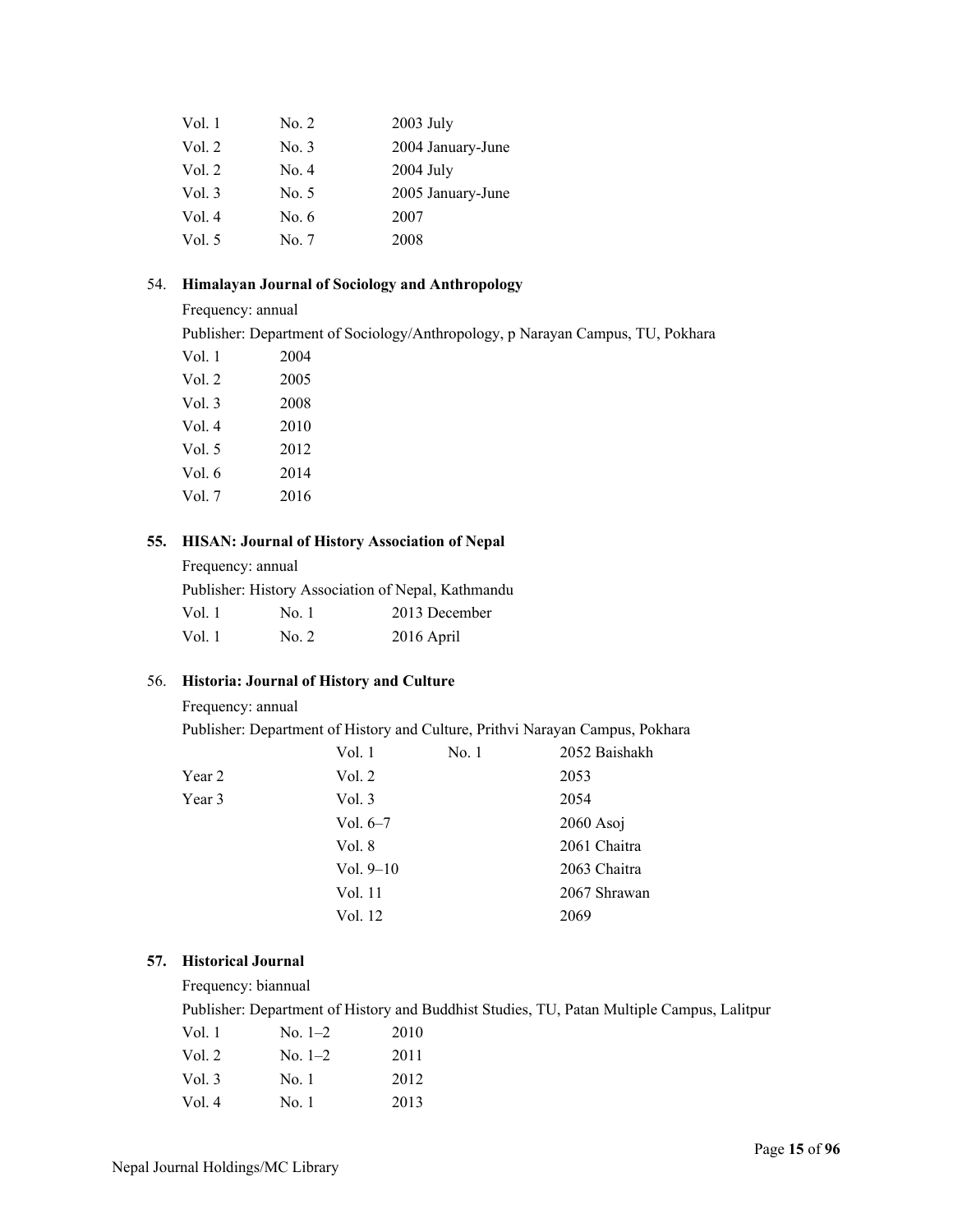| No. 2 | 2014             |
|-------|------------------|
| No. 1 | 2015             |
| No. 1 | 2016             |
| No. 1 | 2017 March       |
| No. 1 | 2017 July–August |
|       |                  |

## 58. **Humanities and Social Sciences Journal**

Frequency:

Publisher**:** Ratna Rajya Laxmi Campus, TU, Kathmandu

| Vol. 1   | No. 1   | $2002$ July    |
|----------|---------|----------------|
| Vol. 2   | No. 2   | 2003 July      |
| Vol.3    | No. 3   | 2004           |
| Vol. $4$ | No. 4   | 2008           |
| Vol. $5$ | No. 5   | 2009 November  |
| Vol. $6$ | No. $6$ | 2011 November  |
| Vol. $7$ | No. 7   | 2013 September |
| Vol. 8   | No. 8   | 2016February   |
| Vol.9    | No.9    | 2017 August    |
| Vol. 10  | No. 10  | 2018 June/July |
|          |         |                |

# **59. Hydro Nepal: Journal of Water, Energy and Environment**

# Frequency: biannual

Publisher**:** Media for Energy Nepal (P) Ltd, Kathmandu

| Issue: 1  | 2007 June    |
|-----------|--------------|
| Issue: 2  | 2008 January |
| Issue: 3  | 2008 July    |
| Issue: 4  | 2009 January |
| Issue: 5  | 2009 July    |
| Issue: 6  | 2010 January |
| Issue: 7  | $2010$ July  |
| Issue: 8  | 2011 January |
| Issue: 9  | 2011 July    |
| Issue: 10 | 2012 January |
| Issue: 11 | 2012 July    |
| Issue: 12 | 2013 January |
| Issue: 13 | 2013 July    |
| Issue: 14 | 2014 January |
| Issue: 15 | 2014 July    |
| Issue: 16 | 2015 January |
| Issue: 17 | 2015 July    |
|           |              |

# **60. INFOLIB: A Trinity of Library & Information, Students and profession**

Frequency: annual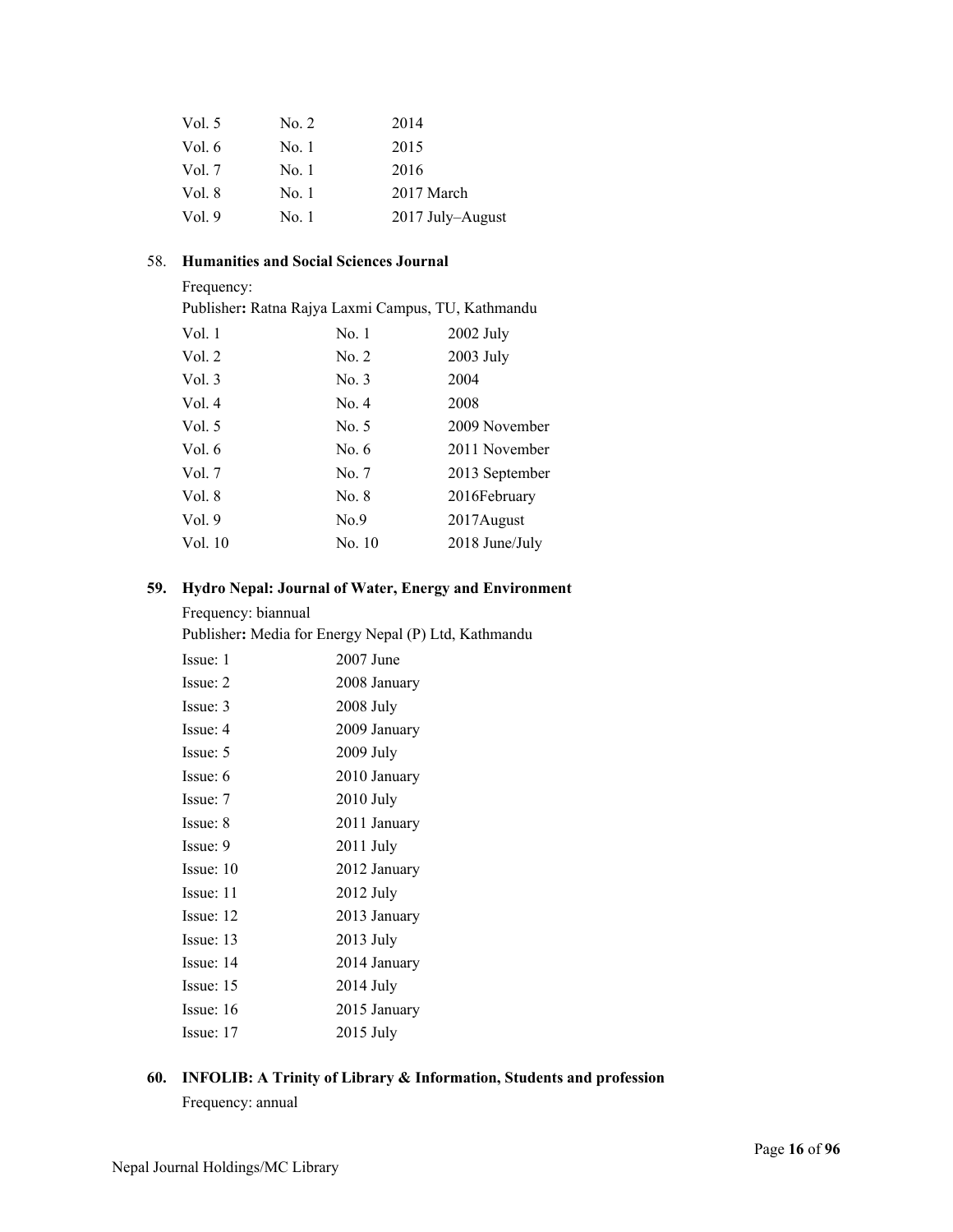|                                                 |                                                                           | Publisher: Library and Information Science Students' Association (LISSA), TU, |          |              |  |
|-------------------------------------------------|---------------------------------------------------------------------------|-------------------------------------------------------------------------------|----------|--------------|--|
|                                                 | Vol. 1                                                                    |                                                                               | No. 1    | 2007 October |  |
|                                                 | Vol. 2                                                                    |                                                                               | No. 2    | 2009 January |  |
|                                                 | Vol. 3                                                                    |                                                                               | No. 3    | 2010 May     |  |
|                                                 | Vol. 4                                                                    |                                                                               | No. 4    | 2011 May     |  |
|                                                 | Vol. 5                                                                    |                                                                               | No. 5    | 2012 October |  |
| 61.                                             | <b>Information (Classified List of Latest Additions)</b>                  |                                                                               |          |              |  |
|                                                 | Publisher: Tribhuvan University Central Library                           |                                                                               |          |              |  |
|                                                 | Vol. 13                                                                   |                                                                               | No. 9    |              |  |
|                                                 | Vol. 14                                                                   |                                                                               | No. 3    |              |  |
| Intellectual Integrity& Research Journal<br>62. |                                                                           |                                                                               |          |              |  |
|                                                 | Vol. 1                                                                    |                                                                               | Issue: 1 | 2073/2016    |  |
| 63.                                             | <b>Itihas Pravah: Annual Journal of Nepalese Studies</b>                  |                                                                               |          |              |  |
|                                                 | Frequency: annual                                                         |                                                                               |          |              |  |
|                                                 | Publisher: Department of History, Ratna Rajya Laxmi Campus, TU, Kathmandu |                                                                               |          |              |  |
|                                                 | Vol. 1                                                                    | No.1                                                                          |          | 2005 October |  |
|                                                 | Vol. 2                                                                    | No. 2                                                                         | 2007     |              |  |
|                                                 | Vol.3                                                                     | No. 3                                                                         | 2008     |              |  |
|                                                 | Vol. 4                                                                    | No.1                                                                          | 2010     |              |  |

### **64. Jasper: A Quarterly CCM Business Review**

Publisher: City College of Management. Nepalgunj, Banke Vol 1 No 1 Feb 2006

### **65. Jijibisha**

Publisher: Physicians for Social Responsibility Nepal Vol 6 No1-2 2004

# **66. Journal of Entomological Society of Nepal**

Publisher: Entomological Society of Nepal Vol 1 1989

### **67. JMC Research Journal: An International Journal on Research and Development**

Frequency: annual

Publisher**:** Janamaitri Research Committee, Janamaitri Multiple Campus, Kathmandu

| Vol. 1   | No.1  | 2010 |
|----------|-------|------|
| Vol. 2   | No. 1 | 2012 |
| Vol. $3$ | No. 1 | 2013 |
| Vol.4    | No.1  | 2014 |
| Vol. $5$ | No.1  | 2016 |
|          |       |      |

(LISSA), TU, Kirtipur.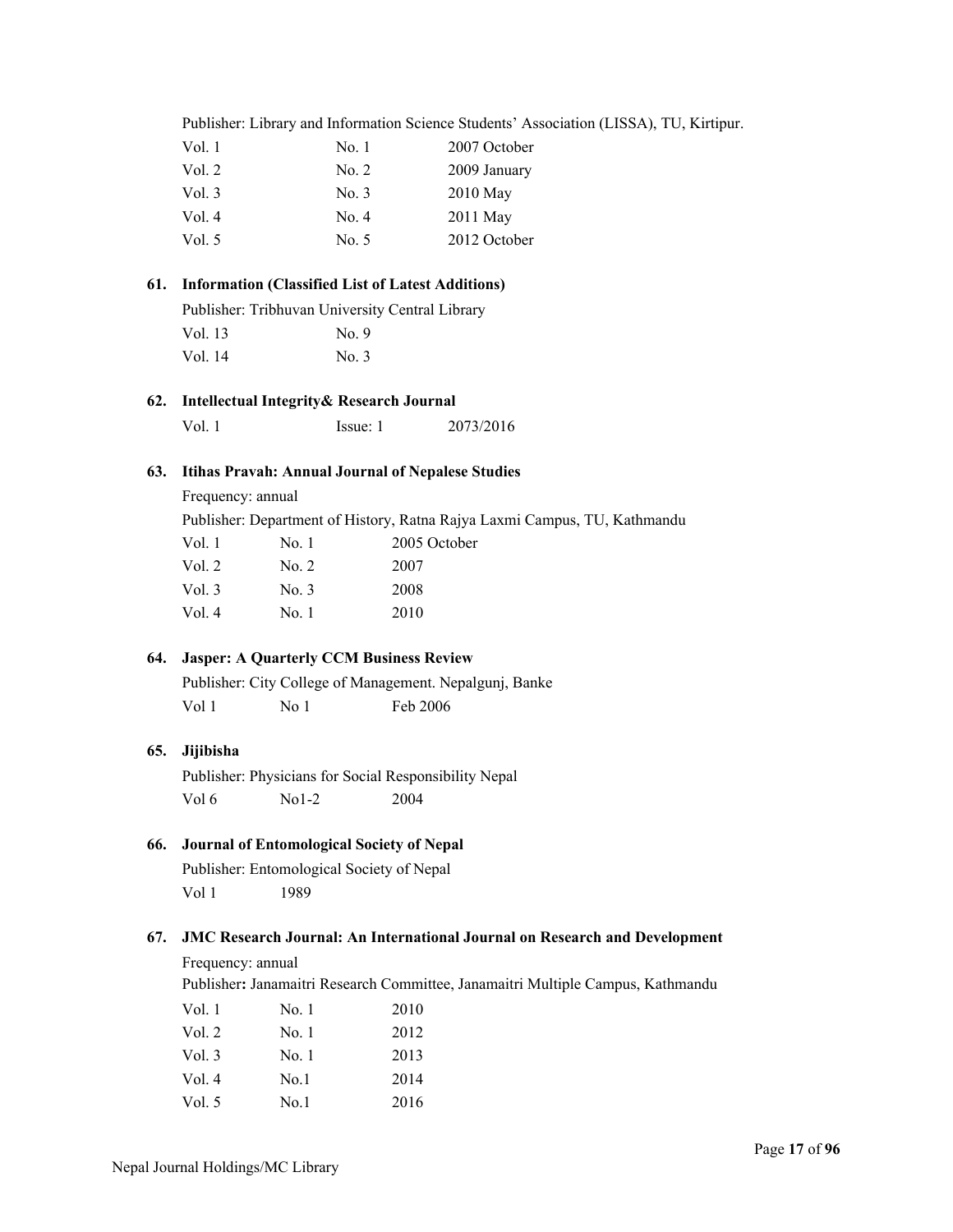| Vol. 6 | No.1 | 2017 |
|--------|------|------|
| Vol. 7 | No.1 | 2018 |

### **68. Journal of Business and Management Research (JBMR)**

Publisher: Kathmandu University School of Management, Balkumari Kathmandu Vol. 1 No.2 2016 July

# **69. Journal of Conflict, Peace and Development Studies**

Frequency: Annual Publisher: Department of Conflict, Peace and Development Studies, Faculty of Humanities and Social science, TU Vol. 1 No. 1 2015 Vol. 2 No. 1 2016

### **70. Journal of Development Review**

Frequency: not known Publisher: Tribhuvan University, Saraswati Multiple Campus, Thamel, Kathmandu Vol. 1 No.1 Vol. 2 No. 2

### **71. Journal of Early Childhood Development**

Frequency: not known Publisher**:** ECD Resource Center, CERID, TU, Kathmandu

| Vol. 1 | 2002                 |
|--------|----------------------|
| Vol. 2 | 2004                 |
| Vol. 3 | 2006                 |
| Vol. 4 | 2009 Goldern Jubilee |
| Vol. 4 | 2009                 |
| Vol. 5 | 2011                 |
| Vol. 6 | 2013                 |
|        |                      |

### **72. Journal of Education and Research**

#### Frequency: not known

Publisher**:** Kathmandu University, School of Education, Nepal

Note: Published biannual from 2013.

| Vol. 1   | No. 1       | 2008 |
|----------|-------------|------|
| Vol. 2   |             | 2010 |
| Vol. 3   | $No. 1-2$   | 2013 |
| Vol. 4   | $No. 1-2$   | 2014 |
| Vol. 5   | No. 1       | 2015 |
| Vol. 5&6 | No. $2 & 1$ | 2016 |
| Vol. 6   | No. 2       | 2016 |
| Vol. 7   | No.1        | 2017 |
|          |             |      |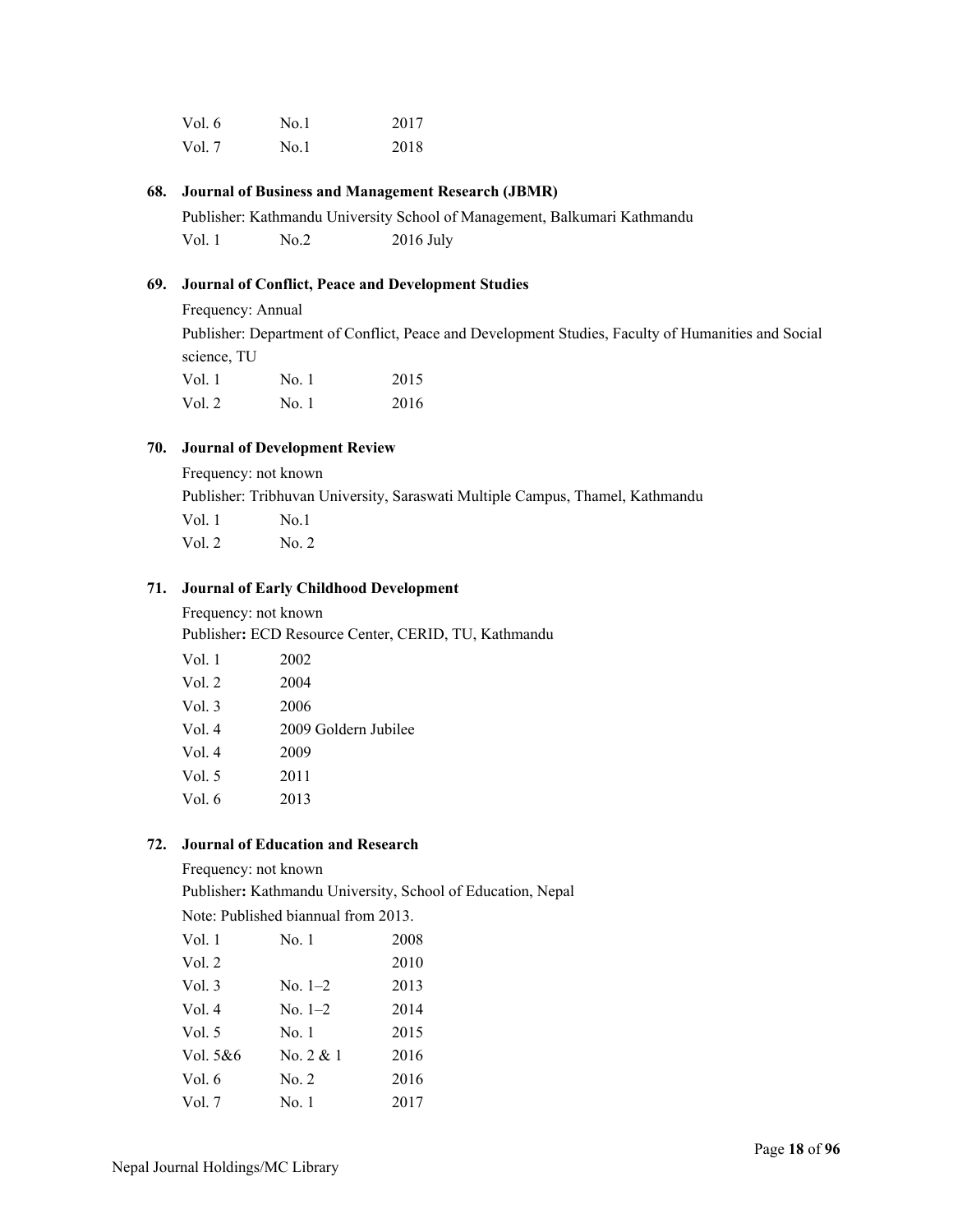Vol. 7 No. 2 2017

### **73. Journal of Education Sciences (JOES)**

Frequency: not known

Publisher**:** Faculty of Education Sciences, School of Pedagogical Education and Freedom, Mid-Western University, Surkhet Vol. 1 No. 1 2013 September

### **74. Journal of Finance and Management Review**

Publisher: Research and Development Association, Nepal Lazimpat Kathmandu Vol.3 Issue: 5 2016 January

#### **75. Journal of Forest and Livelihood**

Frequency: biannual

| Publisher: Forest Action Nepal, Lalitpur |
|------------------------------------------|
|                                          |

| Vol.1    |           | $2001$ July                  |
|----------|-----------|------------------------------|
| Vol. $2$ | No. 1     | 2002                         |
| Vol. $3$ | No. 1     | $2003$ July                  |
| Vol. $4$ | $No. 1-2$ | 2004 July-2005 February      |
| Vol. $5$ | No. 1     | 2006 February                |
| Vol. $6$ | $No. 1-2$ | 2007 February–2007 September |
| Vol. $7$ | No.1      | 2008 December                |
| Vol. 8   | $No. 1-2$ | 2009 February–2009 August    |
| Vol.9    | No. 1     | 2010 December                |
| Vol. 10  | No. 1     | 2012 August                  |
| Vol. 11  | $No. 1-2$ | 2013                         |
| Vol. 13  | No.1      | 2015 May                     |
| Vol. 14  | No. 1     | 2016 August                  |
| Vol. 15  | No. 1     | 2017 September               |
|          |           |                              |

### **76. Journal of Indigenous Nationalities**

Publisher: National Foundation for Development of Indigenous Nationalities (NFDIN), Kathmandu Language: bilingual

Note: Previously Janajati: Journal of Nationalities of Nepal and Publisher was Rastriya

|           | Janajati Bikas Samiti, Kathmandu |              |                                         |
|-----------|----------------------------------|--------------|-----------------------------------------|
| Year: 1   | $No. 1-2$                        |              | 2000 [2056 v.s.]                        |
| Year: $2$ | No. $1-3$                        | Issue: $3-5$ | 2001 [2057 v.s.]                        |
|           | No. 3                            | Issue: 5     | 2011 [2067 v.s.] (Name change from this |
| issue)    |                                  |              |                                         |
|           | No. 4                            | Issue: $6$   | 2012 [2068 v.s.]                        |
| Vol. 13   | No. 5                            | Issue: 7     | 2014 [2070 v.s.]                        |
| Vol. 14   | No. $6$                          |              | 2015 [2071 v.s.]                        |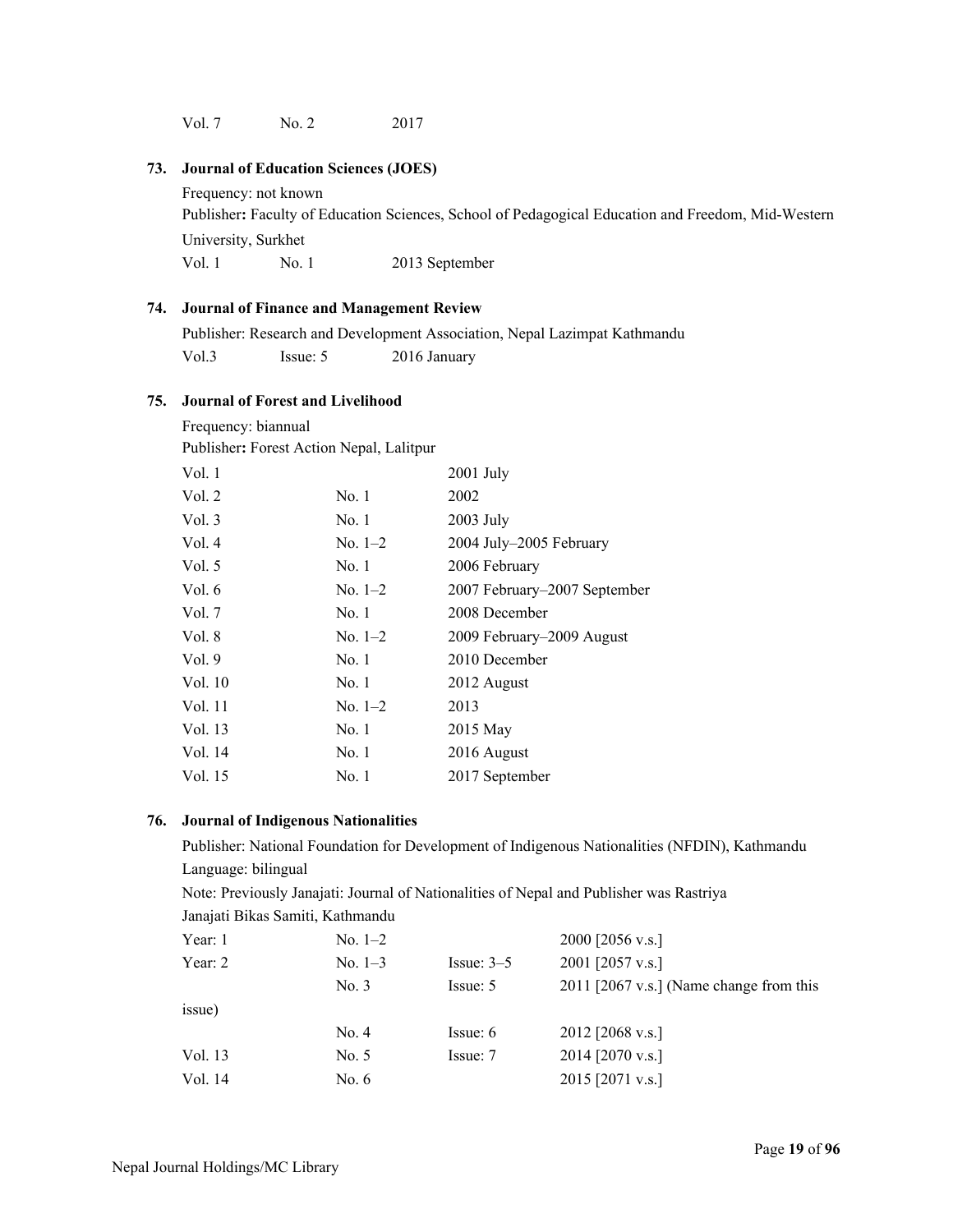### **77. Journal of Interdisciplinary Studies**

Publisher: Gupteshor Mahadev Multiple Campus, Chhorepatan, Pokhara

| Vol. 1 | No. 1 | 2012 March    |
|--------|-------|---------------|
| Vol. 2 | No. 1 | 2013 February |
| Vol. 3 |       | 2014          |
| Vol. 4 |       | 2015          |
| Vol. 5 |       | 2016          |
| Vol. 6 |       | 2017          |

### **78. Journal of International Affairs**

Frequency: biannual Publisher: China Study Center, Nepal Vol. 1 No. 1 2009 April–September

# **79. Journal of International Affairs**

Publisher: Master's in International Relations and Diplomacy; Faculty of Humanities and Social Sciences; Tribuvan University Vol. 1 No. 1 2016

# **80. Journal of Management and Development Studies**

Publisher: Nepal Administrative Staff College Vol. 26 2015

### **81. Journal of Natural History Museum**

Frequency: quarterly

Publisher**:** Natural History Museum, TU

| Vol. 1  | $No. 1-4$ | 1977 |
|---------|-----------|------|
| Vol. 2  | $No. 1-4$ | 1978 |
| Vol.3   | $No. 1-4$ | 1979 |
| Vol.4   | $No. 1-4$ | 1980 |
| Vol. 5  | No. 1     | 1981 |
| Vol. 6  | $No. 1-4$ | 1982 |
| Vol. 7  | $No. 1-4$ | 1983 |
| Vol. 8  | $No. 1-4$ | 1984 |
| Vol. 9  | $No. 1-4$ | 1985 |
| Vol. 10 | $No. 1-4$ | 1986 |
| Vol. 11 | $No. 1-4$ | 1987 |
| Vol. 12 | $No. 1-4$ | 1991 |
| Vol. 13 | $No. 1-4$ | 1992 |
| Vol. 14 | No. $1-4$ | 1995 |
| Vol. 15 | $No. 1-4$ | 1996 |
| Vol. 16 | $No. 1-4$ | 1997 |
| Vol. 17 | $No. 1-4$ | 1998 |
|         |           |      |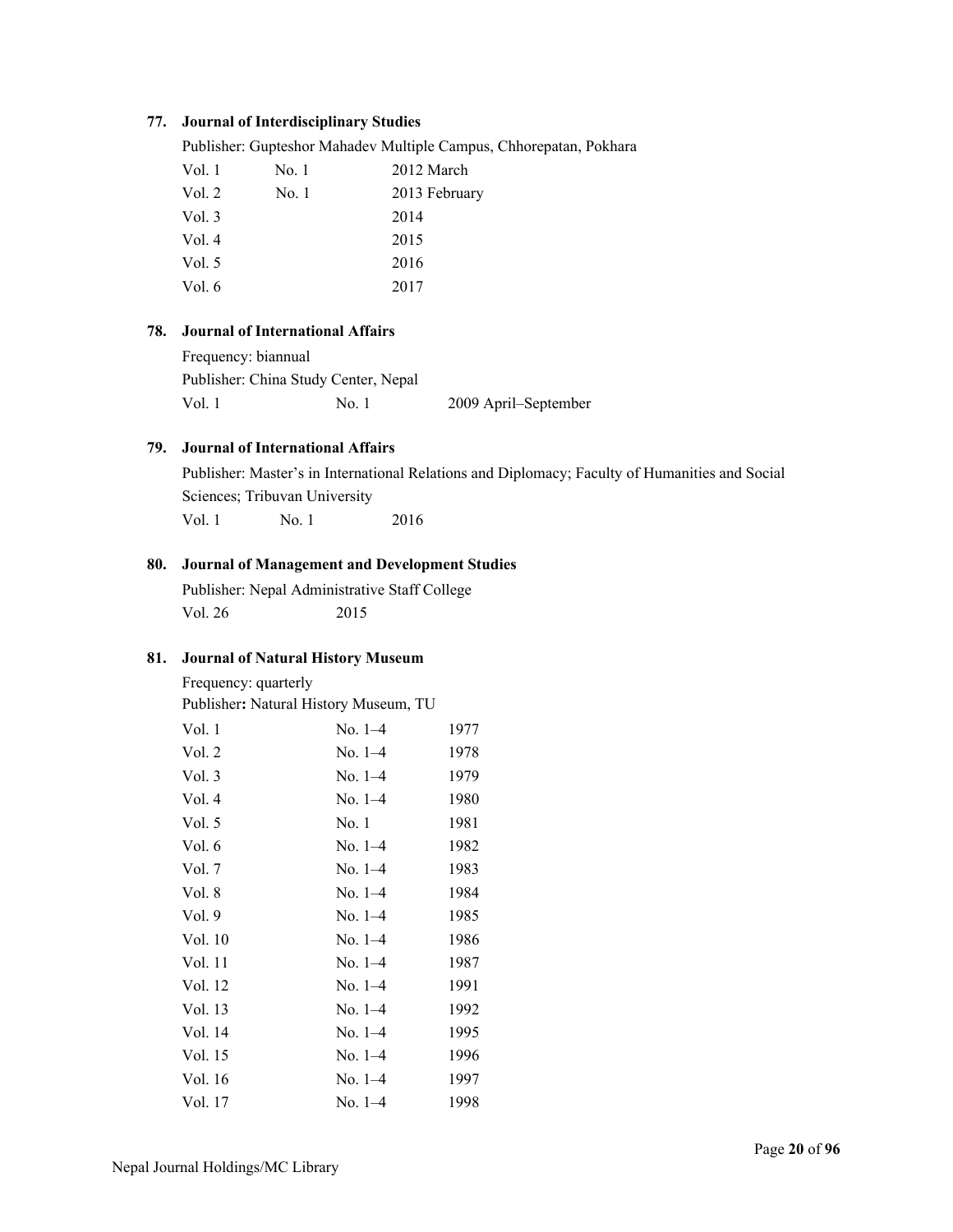| Vol. 18 | 1999 |
|---------|------|
| Vol. 19 | 2000 |
| Vol. 20 | 2001 |
| Vol. 21 | 2002 |
| Vol. 22 | 2005 |
| Vol. 23 | 2008 |
| Vol. 24 | 2009 |
| Vol. 25 | 2010 |
| Vol. 26 | 2012 |
| Vol. 27 | 2013 |
| Vol. 28 | 2014 |
| Vol. 29 | 2015 |

# **82. Journal of NELTA**

| Frequency: biannual                                     |           |                      |
|---------------------------------------------------------|-----------|----------------------|
| Publisher: Nepal English Language Teachers' Association |           |                      |
| Vol. 1                                                  | No. 2     | 1996 December        |
| Vol. 2                                                  | No. 1–2   | 1997 December        |
| Vol. 3                                                  | $No. 1-2$ | 1998 December        |
| Vol. 4                                                  | $No. 1-2$ | 1999 December        |
| Vol. 5                                                  | $No. 1-2$ | 2000 August/December |
| Vol. 6                                                  | No. 1     | 2001 July            |
| Vol. 7                                                  | $No. 1-2$ | 2002 December        |
| Vol. 8                                                  | $No. 1-2$ | 2003 December        |
| Vol. 9                                                  | No. $1-2$ | 2004 December        |
| Vol. 10                                                 | No. $1-2$ | 2005 December        |
| Vol. 11                                                 | $No. 1-2$ | 2006 December        |
| Vol. 12                                                 | $No. 1-2$ | 2007 December        |
| Vol. 14                                                 | $No. 1-2$ | 2009 December        |
| Vol. 15                                                 | $No. 1-2$ | 2010 December        |
| Vol. 16                                                 | No. $1-2$ | 2011 December        |
| Vol. 17                                                 | No. $1-2$ | 2012 December        |
| Vol. 18                                                 | $No. 1-2$ | 2013 December        |
| Vol. 19                                                 | $No. 1-2$ | 2014 December        |
| Vol. 20                                                 | $No. 1-2$ | 2015 December        |

# **83. Journal of Nepal Chemical Society**

|         | Publisher: Nepal Chemical Society, Kathmandu, Nepal |
|---------|-----------------------------------------------------|
| Vol. 14 | 1995                                                |
| Vol. 16 | 1997                                                |
| Vol. 21 | 2006                                                |
|         |                                                     |

# **84. Journal of Nepal Geological Society**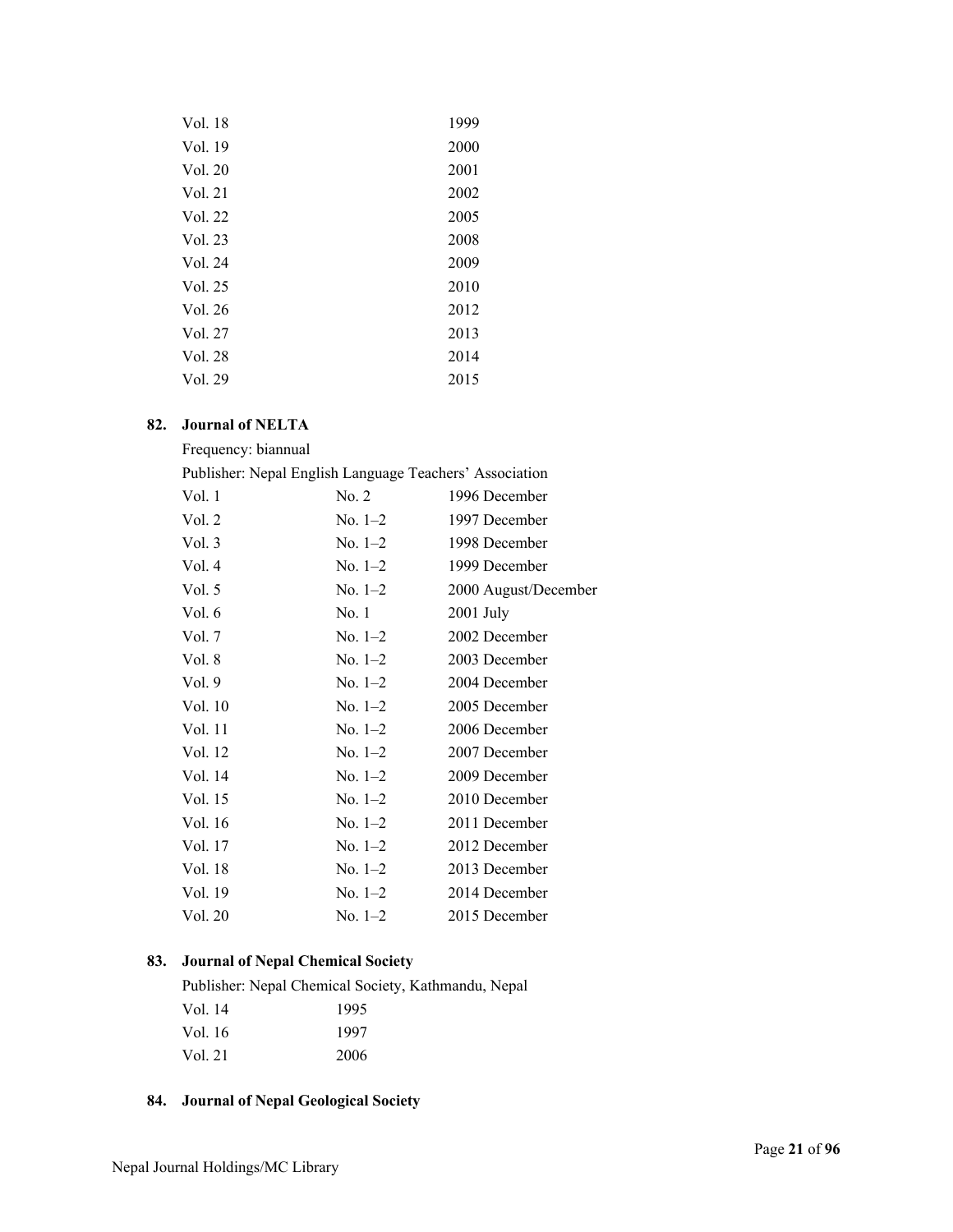# Publisher: Nepal Geological Society, Kathmandu

| Vol. 2  | No. 1         | 1982 May       |
|---------|---------------|----------------|
| Vol. 3  | No. $1 & 2$   | 1985 December  |
| Vol. 4  | Special issue | 1984           |
| Vol. 4  | No. $1 & 2$   | 1987           |
| Vol. 7  | Special issue | 1991           |
| Vol. 21 |               | 2000 June      |
| Vol. 22 | Special issue | 2000 December  |
| Vol. 23 |               | $2001$ June    |
| Vol. 24 | Special issue | 2001 September |
|         |               |                |

# **85. Journal of Nepal Health Research Council (JNHRC)**

Publisher**:** Nepal Health Research Council

| Vol. 1  | No. 1 |             | 2002 October            |
|---------|-------|-------------|-------------------------|
| Vol. 4  | No.1  |             | 2006 April              |
| Vol. 6  | No. 1 |             | 2008 April              |
| Vol. 8  | No. 1 | Issue: $16$ | 2010 April              |
| Vol. 8  | No. 2 | Issue: 17   | 2010 October            |
| Vol. 9  | No. 2 | Issue: 19   | 2011 October            |
| Vol. 10 | No. 1 | Issue: 20   | 2012 January            |
| Vol. 10 | No. 2 | Issue: 21   | 2012 May                |
| Vol. 10 | No. 3 | Issue: 20   | 2012 September          |
| Vol. 11 | No.1  | Issue: 23   | 2013 January            |
| Vol. 11 | No. 2 | Issue: 24   | 2013 May                |
| Vol. 11 | No. 3 | Issue: 25   | 2013 September          |
| Vol. 12 | No. 3 | Issue: 28   | 2014 September-December |
| Vol. 13 | No. 3 | Issue: 31   | 2015 September-December |
| Vol. 14 | No. 1 | Issue: 32   | 2016 January-April      |
| Vol. 16 | No. 2 | Issue: 39   | 2018 April–June         |
| Vol. 16 | No. 3 | Issue: 40   | 2018 July-September     |
| Vol. 16 | No. 4 | Issue: 41   | 2018 October-December   |
| Vol. 17 | No. 2 | Issue: 43   | 2019 April-June         |
|         |       |             |                         |

# **86. Journal of Nepal Library Association**

|          | Publisher: Nepal Library Association |      |
|----------|--------------------------------------|------|
| Vol. 1   | No. 1                                | 1981 |
| Vol. 2   | No. 2                                | 1982 |
| Vol. $3$ | No. 3                                | 1983 |
| Vol. 4   | No. 4                                | 1984 |

# **87. Journal of Nepal Pharmaceutical Association**

|          |       | Publisher: Nepal Pharmaceutical Association |
|----------|-------|---------------------------------------------|
| Vol. $3$ | No. 1 | 1972 August                                 |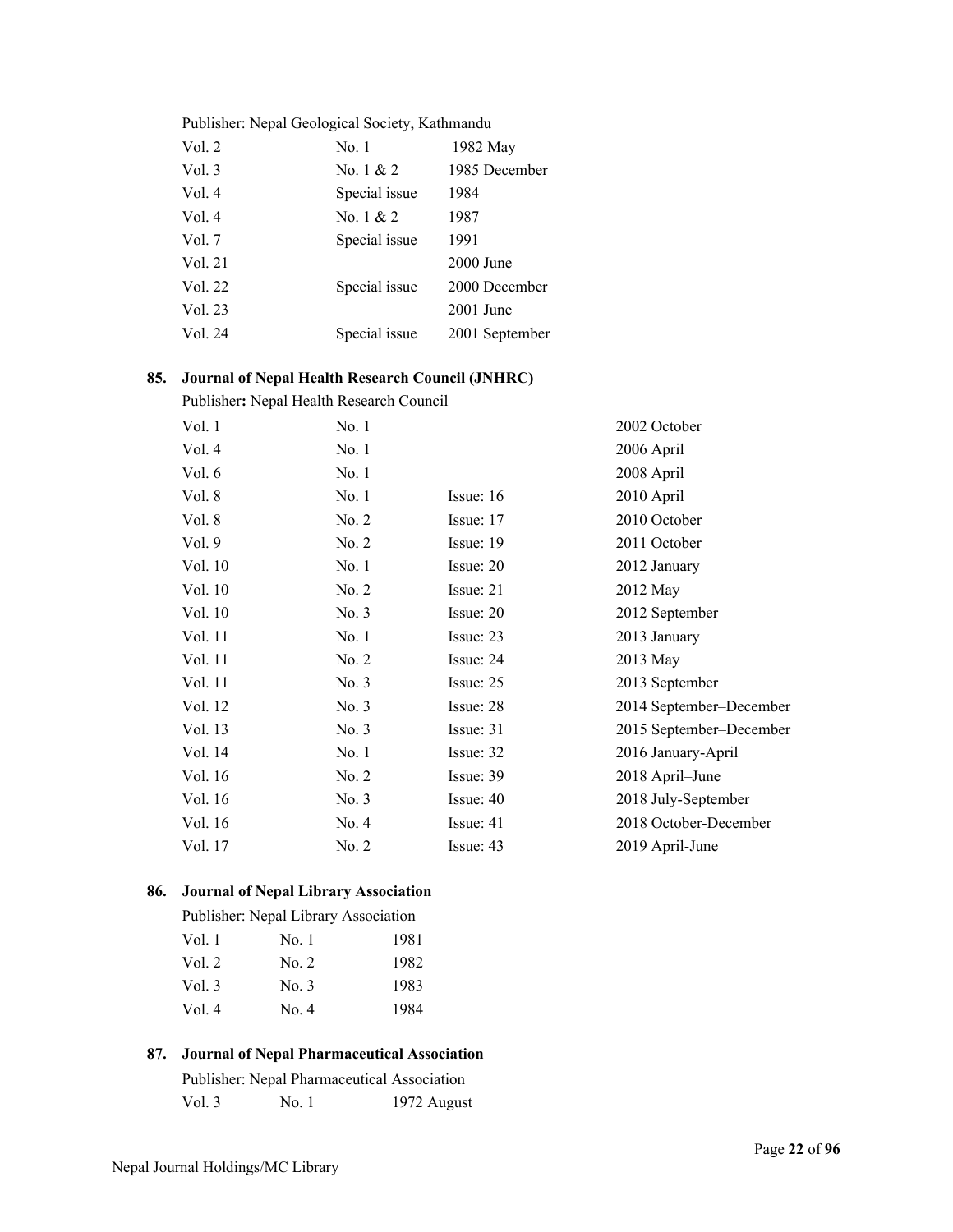| Vol. 7  | Special Issue | 1979 |
|---------|---------------|------|
| Vol. 22 | No. 1         | 2004 |
| Vol.24  | No. 1         | 2006 |

# **88. Journal of Nepalese Literature, Art and Culture**

Frequency: biannual, virtually defunct, revived in 2010

Publisher**:** Royal Nepal Academy, Kathmandu

Note: Previous name was Journal of Nepalese Studies and name changed from issue 3(2).

| Vol. 1  | $No. 1-2$ | 1996                             |
|---------|-----------|----------------------------------|
| Vol. 2  | No. 1     | 1998 [vol. $2(2)$ not published] |
| Vol. 3  | $No. 1-2$ | 1999/2000                        |
| Vol. 4  | No. $1-2$ | 2001/2002                        |
| Vol. 5  | No. 1     | 2003                             |
| Vol. 6  | $No. 1-2$ | 2010/2011                        |
| Vol. 7  | $No. 1-2$ | 2012                             |
| Vol. 8  | $No. 1-2$ | 2013                             |
| Vol. 9  | No. 1     | 2015                             |
| Vol. 10 | No. 1     | 2017                             |
|         |           |                                  |

# **89. Journal of Nepalese Studies**

Publisher: Royal Nepal Academy; Kamaladi, Kathmandu, Nepal

| Vol. 1 | $No. 1-2$ | 1996-1997 |
|--------|-----------|-----------|
| Vol. 2 | No. 1     | 1998      |
| Vol. 3 | No. 1-2   | 1999-2000 |
| Vol. 4 | $No. 1-2$ | 2001-2002 |

# **90. Journal of Philosophy: A Cross-Disciplinary Inquiry**

 Publisher: Philosophical Society of Nepal (PSN), Kathmandu Nepal Vol. 2 No. 6 2006

# 91. **Journal of Political Science**

Frequency: annual

Publisher: Department of Political Science, Prithwi Narayan Campus, TU, Pokhara, Nepal

| Vol. 1       | No. 1 | 1998 July |
|--------------|-------|-----------|
| Vol. 2       | No. 1 | 1999      |
| Vol. 3 & 4   |       | 2001      |
| Vol. 5 & 6   |       | 2003      |
| Vol. 7       |       | 2004      |
| Vol. 8       |       | 2005      |
| Vol. 9       |       | 2006      |
| Vol. 10      |       | 2009      |
| Vol. 11 & 12 |       | 2011      |
|              |       |           |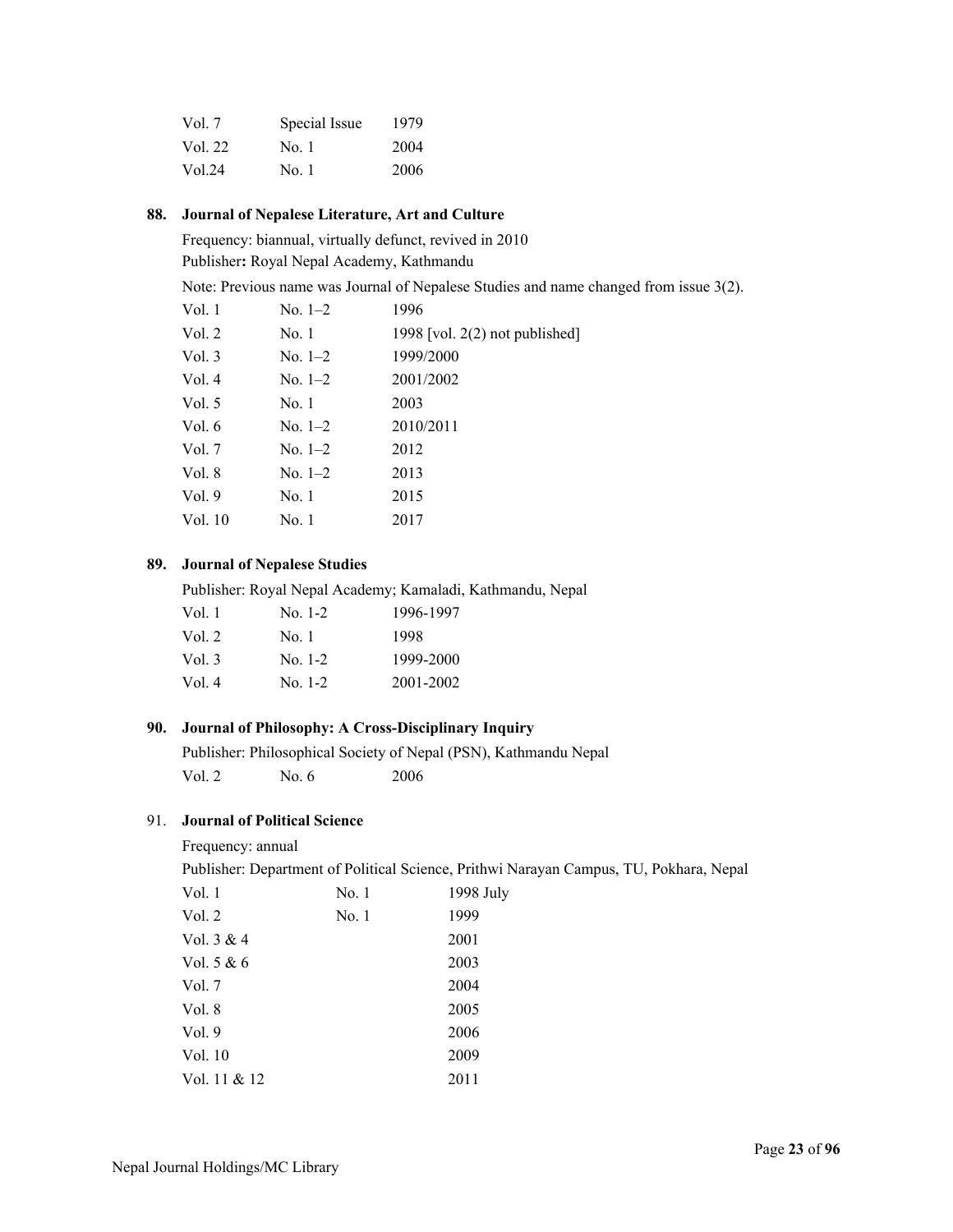Vol. 17 2017 February

### **92. Journal of Political Science**

Frequency: annual

Publisher**:** Central Department of Political Science, TU, Kirtipur; earlier Political Science Instruction

Committee, Kirtipur Campus, TU

Note: This journal was earlier named The Nepalese Journal of Political Science

This journal was not published from 1985 and it revived in 2003

| Vol. 1   | No. 1     | 1979 May                |
|----------|-----------|-------------------------|
| Vol. 2   | No. 2     | 1980 May                |
| Vol. $3$ | No. 1     | 1980 Winter-1981 Spring |
| Vol. 4   | $No. 1-2$ | 1982                    |
| Vol. $5$ | $No. 1-2$ | 1983                    |
| Vol. 6   | $No. 1-2$ | 1985                    |
| Vol. $7$ | $No. 1-2$ | 2003                    |
| Vol. 8   | No. 3     | $2005$ June             |
| Vol. 9   | No. 3     | 2006 June               |
| Vol. 10  | No. 3     | $2007$ July             |
| Vol. 11  | No. 1     | $2008$ July             |
| Vol. 12  | No. 2     | $2009$ July             |
| Vol. 13  | No. 1     | 2010 December           |
| Vol. 14  | No. 2     | 2015                    |
| Vol. 15  | No. 3     | 2017                    |
|          |           |                         |

# **93. Journal of Public Affairs (JOPA)**

| Frequency: biannual |                                                                       |             |  |
|---------------------|-----------------------------------------------------------------------|-------------|--|
|                     | Publisher: Bureau 81, Nepal, Lalitpur Sub-Metropolitan City, Lalitpur |             |  |
| Vol. 1              | Issue: 1                                                              | $2070$ v.s. |  |

### **94. Journal of Research Academy Science and Technology**

 Publisher: Research Academy for Applied Science and Technology (RAAST), Biratnagar Vol. 1 No. 1 1999 May

# **95. Journal of SASS**

Frequency: not known Publisher**:** Society of Anthropology/Sociology Students (SASS), Central Department of Sociology and Anthropology, TU

| 2006 |
|------|
| 2007 |
| 2008 |
|      |

# **96. Journal of the Institute of Medicine**

Publisher: Institute of Medicine, Kathmandu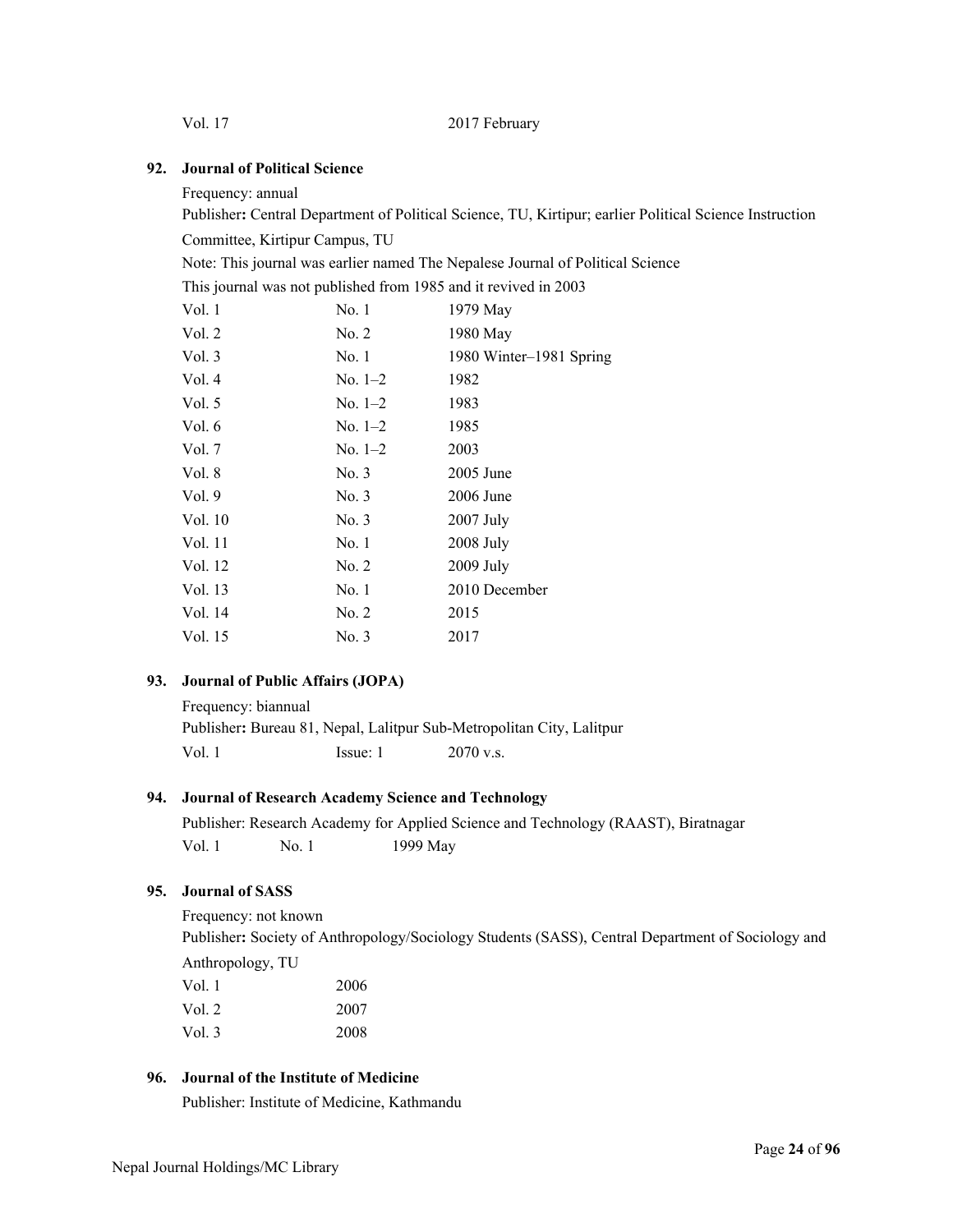| Vol. 16 | No. $3 & 4$   | Issue: 49      | 1994 |
|---------|---------------|----------------|------|
| Vol. 20 | No. 3 & 4     | Issue: 59      | 1998 |
| Vol. 21 | $\rm No. 1-4$ | $Issue: 60-61$ | 1999 |

# **97. Journal of the Nepal Medical Association**

| Publisher: Not found |                  |              |      |
|----------------------|------------------|--------------|------|
| Vol. 11              | No. 5&6          |              | 1973 |
| Vol. 12              | No. $1,2,3 \& 4$ |              | 1974 |
| Vol. 18              | No. 4            | Issue: 57    | 1980 |
| Vol. 21              | No. 3            | Issue: 68    | 1983 |
| Vol. 42              |                  | Issue: $146$ | 2003 |

### **98. Journal of the Nepal Research Centre**

### Frequency: occasional

Publisher: Nepal Research Centre [German outfit in Kathmandu], Kathmandu

Note: Defunct, revived in 2009.

| Vol. 1     | 1977 (photocopy) |
|------------|------------------|
| Vol. $2/3$ | 1978/79          |
| Vol. 4     | 1980 (photocopy) |
| Vol. $5-6$ | $1981 - 82$      |
| Vol. 7     | 1985             |
| Vol. 8     | 1988             |
| Vol.9      | 1993             |
| Vol. 10    | 1996             |
| Vol. 11    | 1999             |
| Vol. 12    | 2001             |
| Vol. 13    | 2009             |
| Vol. 14    | 2012             |

# **99. Journal of Nepal Nursing Council**

Publisher: Nepal Nursing Council, Ministry of Heahth Building, Ramshah Path, Kathmandu Vol. 1 No. 1 2000

# **100. Journal of Tourism and Hospitality Education**

Frequency: annual

Publisher**:** White House School of Hotel Management, Lalitpur

| Vol. 1 | 2011 |
|--------|------|
| Vol. 2 | 2012 |
| Vol. 3 | 2013 |
| Vol. 5 | 2015 |
| Vol. 6 | 2016 |
|        |      |

# **101. Journal of Training and Development**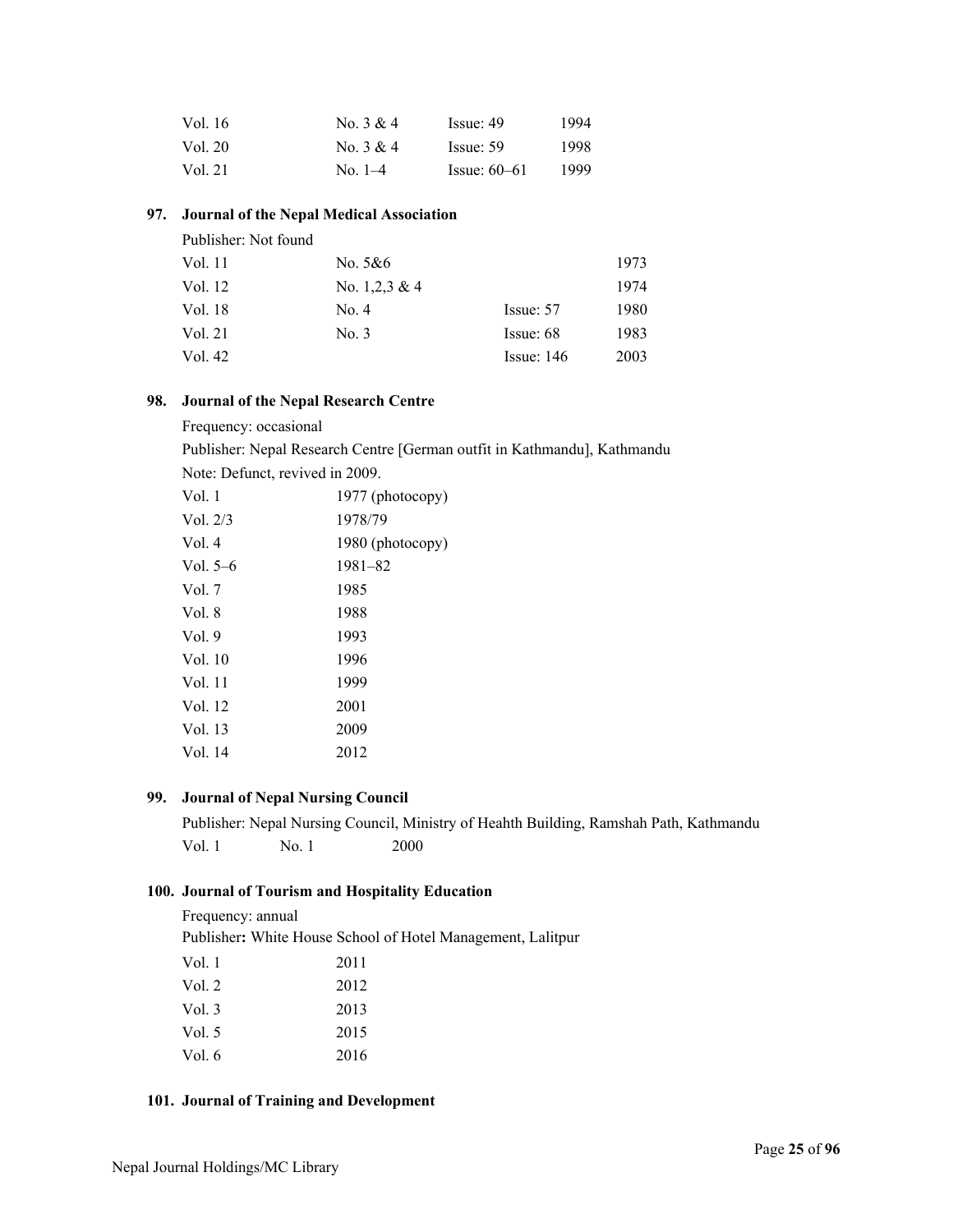Frequency:

Publisher: Training Institute for Technical instruction, Madhyapur, Thimi Bhaktapur Vol.2 2016

# **102. Journal of Wetlands Ecology**

Frequency: biannual Publisher: None of issues of this journal are available at MCL.

### **103. JTD: Journal of Transportation and Development**

Frequency: annual Publisher: Nepal Transportation and Development Research Centre (NTDRC), Kathmandu and Institute of Civil Engineers (ICE), UK Vol. 1 No. 1 2013 January

# **104. Justice: (Collection of research articles on Law and Justice)**

Publisher: Gyangun Research Institute Vol. 2 1995 A D

# **105. Kailash: A Journal of Himalayan Studies**

Frequency: quarterly

Publisher: Ratna Pustak Bhandar, Kathmandu

Online available in Digital Himalaya

URL: http://www.digitalhimalaya.com/collections/journals/kailash/

Note: Defunct after vol. 19(1–2), (2000)

| Vol. 1   | $No. 1-4$ | 1973 |
|----------|-----------|------|
| Vol. 2   | $No. 1-4$ | 1974 |
| Vol. 3   | $No. 1-4$ | 1975 |
| Vol. 4   | $No. 1-4$ | 1976 |
| Vol. $5$ | $No. 1-4$ | 1977 |
| Vol. 6   | $No. 1-4$ | 1978 |
| Vol. 7   | $No. 1-4$ | 1979 |
| Vol. 8   | $No. 1-4$ | 1981 |
| Vol.9    | $No. 1-4$ | 1982 |
| Vol. 10  | $No. 1-4$ | 1983 |
| Vol. 11  | $No. 1-4$ | 1984 |
| Vol. 12  | $No. 1-4$ | 1985 |
| Vol. 13  | $No. 1-4$ | 1987 |
| Vol. 14  | $No. 1-4$ | 1988 |
| Vol. 15  | $No. 1-4$ | 1989 |
| Vol. 16  | $No. 1-4$ | 1990 |
| Vol. 17  | $No. 1-4$ | 1995 |
| Vol. 18  | $No. 1-4$ | 1996 |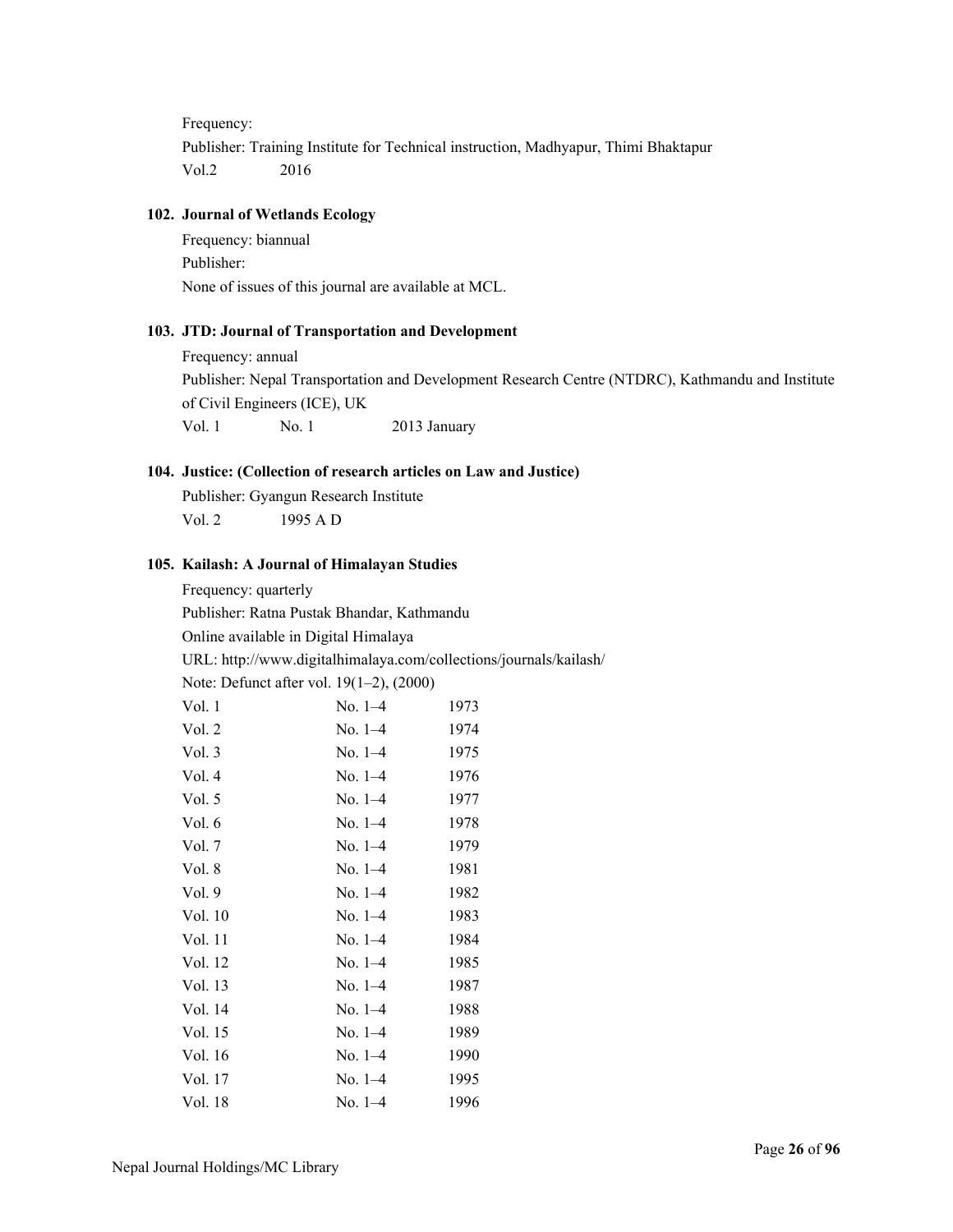| Vol. 19 | $No. 1-2$ | 2000 |
|---------|-----------|------|
|         |           |      |

#### **106. Kathmandu Center for Research & Studies**

Publisher: KCRAS, Kathmandu

Vol. 6 No. 1 2014 January

### **107. Kathmandu Law Review**

Publisher: Law Student Sociology Kathmandu School of Law Vol. 1 No. 1 2008 March

### **108. Kathmandu School of Law Review**

Frequency: biannual

Publisher: Kathmandu School of Law, Bhaktapur, Nepal

| Vol. 1 | Issue: Special | 2012 October |
|--------|----------------|--------------|
| Vol. 2 | Issue: 1       | 2013 April   |
| Vol. 3 | Issue: Special | 2013         |
| Vol. 4 | Issue:1        | 2014         |
| Vol. 5 | Issue: 1       | 2017         |

# **109. Kathmandu University Medical Journal (KUMJ)**

Publisher: Kathmandu University

| $2007$ Jan-Mar<br>Vol. $5$<br>No. 1<br>Issue 17 |
|-------------------------------------------------|
|-------------------------------------------------|

# **110. KCC Media Journal**

Frequency: Annual

Publisher: Kantipur City College, School of Humanities and Social Science Department of Mass Communication and Journalism, Putalisadak, Kathmandu

| Vol.1  | No. 1 | $2015$ July |
|--------|-------|-------------|
| Vol. 2 | No. 1 | $2018$ July |

# **111. KMC Research Journal**

Publisher: Research Department of Koteshwor Multiple Campus (KMC) Vol. 2 Issue. 2 2018 June

# **112. KSL Journal**

Publisher: Kathmandu School of Law, Kathmandu

Note: After first issue published of this journal, its discontinued and revived in 2003 and defunct after vol. 2, (2004)

| Vol. 1 | No. 1 | 2001 January  |
|--------|-------|---------------|
| Vol. 1 |       | 2003 November |
| Vol. 2 |       | $2004$ June   |

### **113. Lalit: A Literary Magazine**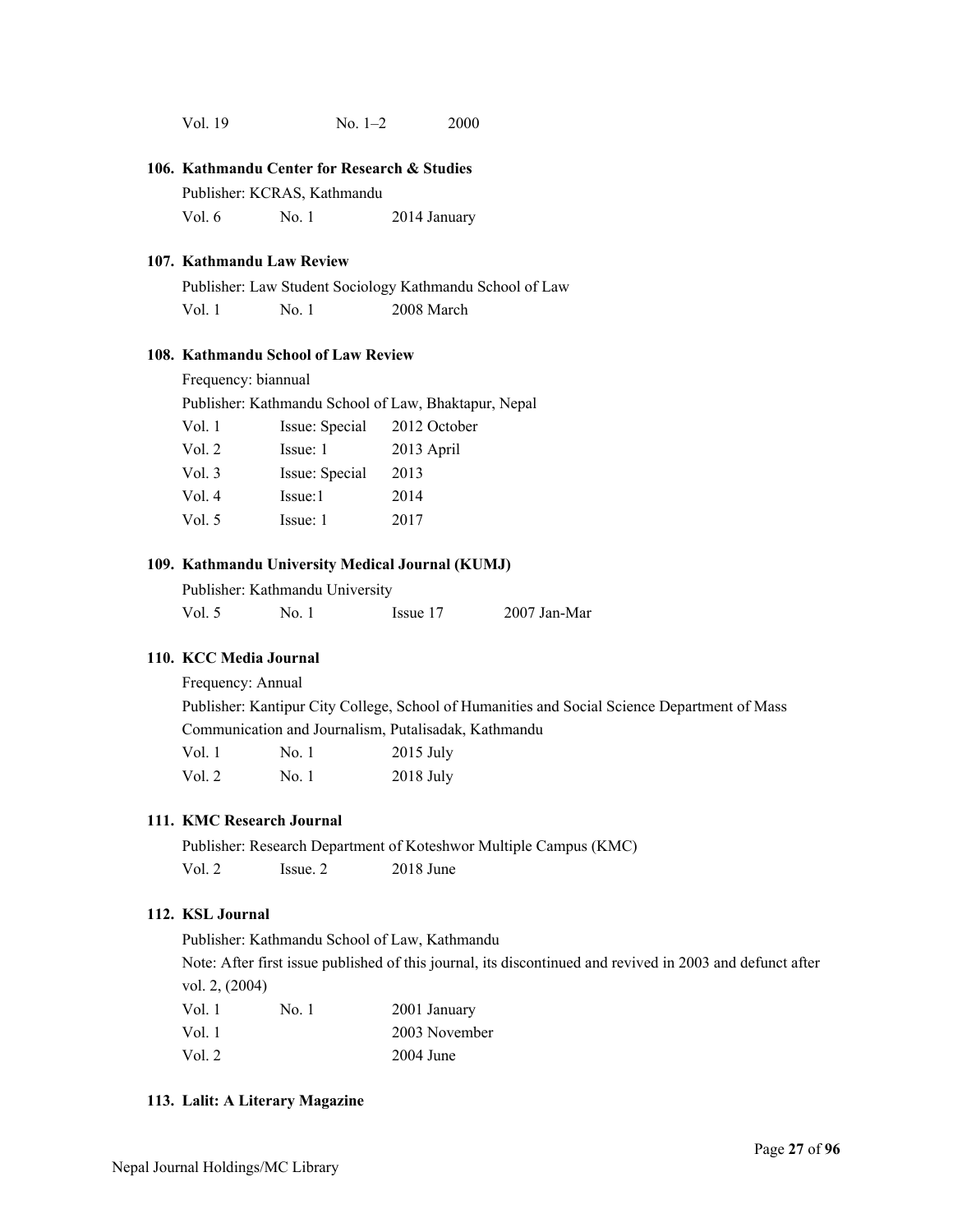Publisher: Safu, Ekantakuna

| Vol. 4 | 2015 February |
|--------|---------------|
| Vol. 5 | 2015 November |
| Vol. 6 | 2016 May      |

# **114. Land First: Journal of Land and Agrarian Reforms**

Publisher**:** Community Self Reliance Centre, Kathmandu 2004 September 2005 February 2006 October Vol. 6 2007 September Vol. 7 2008 July Vol. 8 2009 March Vol. 9 2009 November Vol. 10 2010 August

### **115. Literary Studies**

Frequency: annual

Publisher**:** Literary Association of Nepal, Kathmandu

| Vol. 1       | No. 1 | 1982 February |
|--------------|-------|---------------|
| Vol. 2       |       | 1983 February |
| Vol. $5-13$  |       | 1994 March    |
| Vol. 14      |       | 1995 March    |
| Vol. 18      |       | 2000 February |
| Vol. $20-21$ |       | 2004-2005     |
| Vol. 25      |       | 2011 March    |
| Vol. 26      |       | 2012 March    |

### **116. Lumbini: A Journal of Peace**

Publisher: Lumbini Development Cooperation Committee, Kathmandu

| Vol. 1 | No. 2 | 1973 May |
|--------|-------|----------|
| Vol. 3 | No. 2 | 1975 May |
| Vol. 4 | No. 1 | 1976 May |
| Vol.4  | No. 3 | 1978 May |
| Vol. 7 | No. 1 | 1979 May |
|        |       |          |

### **117. Mahendra Ratna Multiple Campus Research Journal**

Publisher: Journal Publication Committee, Mahendra Ratna Multiple Campus, Ilam

| Vol. $1$ | No. 1 | 2011 |
|----------|-------|------|
| Vol. 2   | No. 1 | 2013 |

# **118. Management Dynamics: A Journal on Management and Economics**

Publisher**:** Shanker Dev Campus, Faculty of Management, TU, Ramshah Path, Kathmandu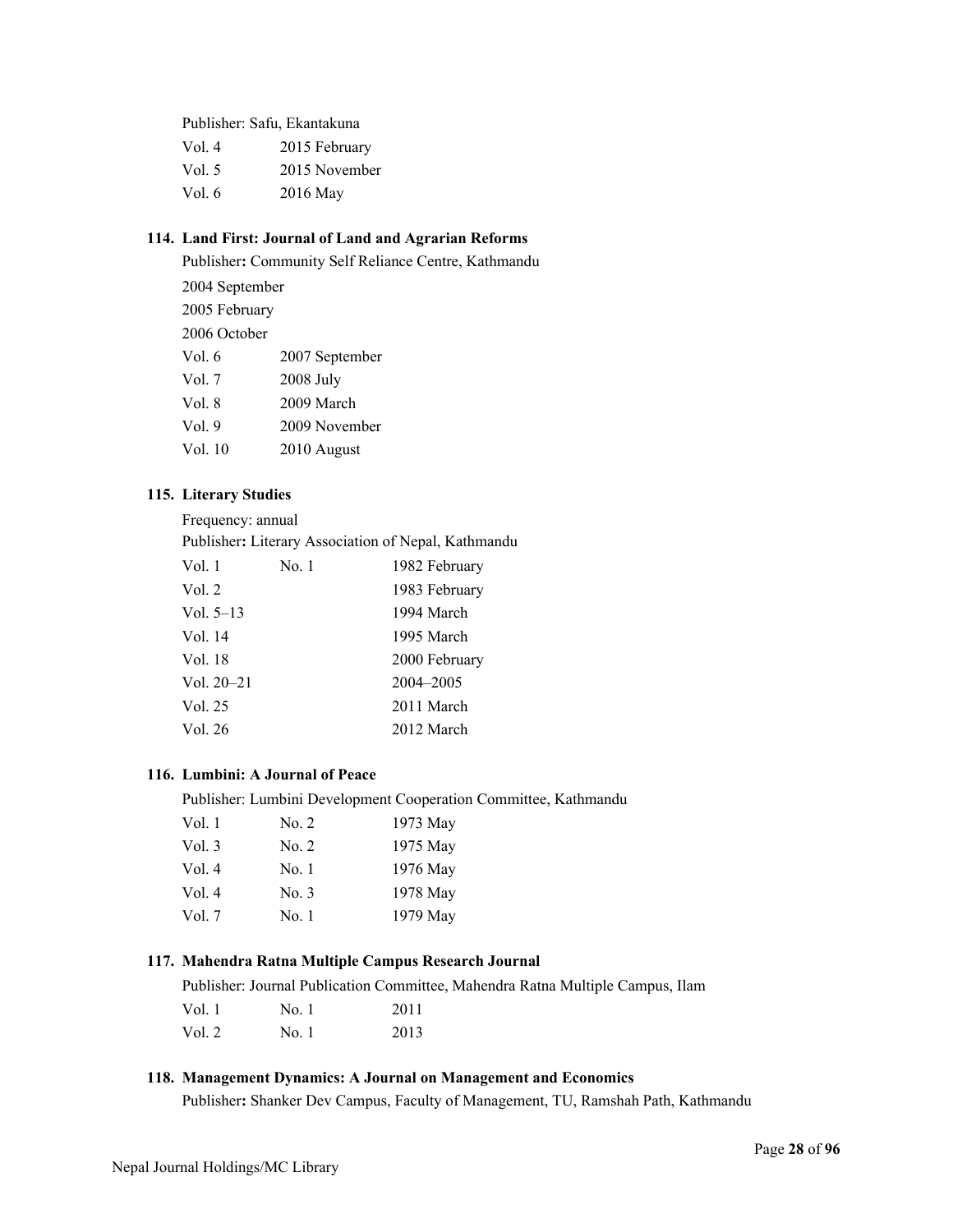|  |  |  |  |  |  |  |  |  |  | Note: Publisher's previous name was Shanker Dev Campus, Institute of Management, Kathmandu |
|--|--|--|--|--|--|--|--|--|--|--------------------------------------------------------------------------------------------|
|--|--|--|--|--|--|--|--|--|--|--------------------------------------------------------------------------------------------|

| Vol. 1  | No. 1     | 1980 |
|---------|-----------|------|
| Vol. 1  | No. 2     | 1981 |
| Vol.3   | No. 2     | 1984 |
| Vol. 10 | No. 1     | 2000 |
| Vol. 12 | No. 1     | 2007 |
| Vol. 13 | No. 1     | 2009 |
| Vol. 14 | No. 1     | 2010 |
| Vol. 15 | No. 1     | 2011 |
| Vol. 16 | $No. 1-2$ | 2012 |
|         |           |      |

# **119. Management Journal: A Journal of EMBA Student**

Publisher: EMBA Society of Nepal, Anamnagar, Kathmandu Vol. 3 2012

# **120. Martin Chautari Policy Brief**

|        | Publisher: Martin Chautari     |
|--------|--------------------------------|
| No. 1  | 2066 [English and Nepali]      |
| No. 2  | 2066/2009 [English and Nepali] |
| No. 3  | 2067/2010 [English and Nepali] |
| No. 4  | 2067/2010 [English and Nepali] |
| No. 5  | 2068/2011 [English and Nepali] |
| No. 6  | 2068/2012 [English and Nepali] |
| No. 7  | 2069 [Nepali]                  |
| No. 8  | 2069/2013 [English and Nepali] |
| No. 9  | 2070 [Nepali]                  |
| No. 10 | 2070 [Nepali]                  |
| No. 11 | 2071 [Nepali]                  |
| No. 12 | 2071/2014 [English and Nepali] |
| No. 13 | 2071/2015 [English and Nepali] |
| No. 14 | 2071 [Nepali]                  |
| No. 15 | 2072/2015 [English and Nepali] |
| No. 16 | 2072 [Nepali]                  |
| No. 17 | 2073 [Nepali]                  |
| No. 18 | 2016 [English]                 |
| No. 19 | $2017$ [English]               |
| No. 20 | 2074 [Nepali]                  |
| No. 23 | 2075/2018 [English and Nepali] |
| No. 24 | 2076 [Nepali]                  |
| No. 25 | 2019 [English]                 |

# **121. Medha: A Multidisciplinary Journal**

Publisher**:** Mahendra Morang Adarsha Multiple Campus, Biratnagar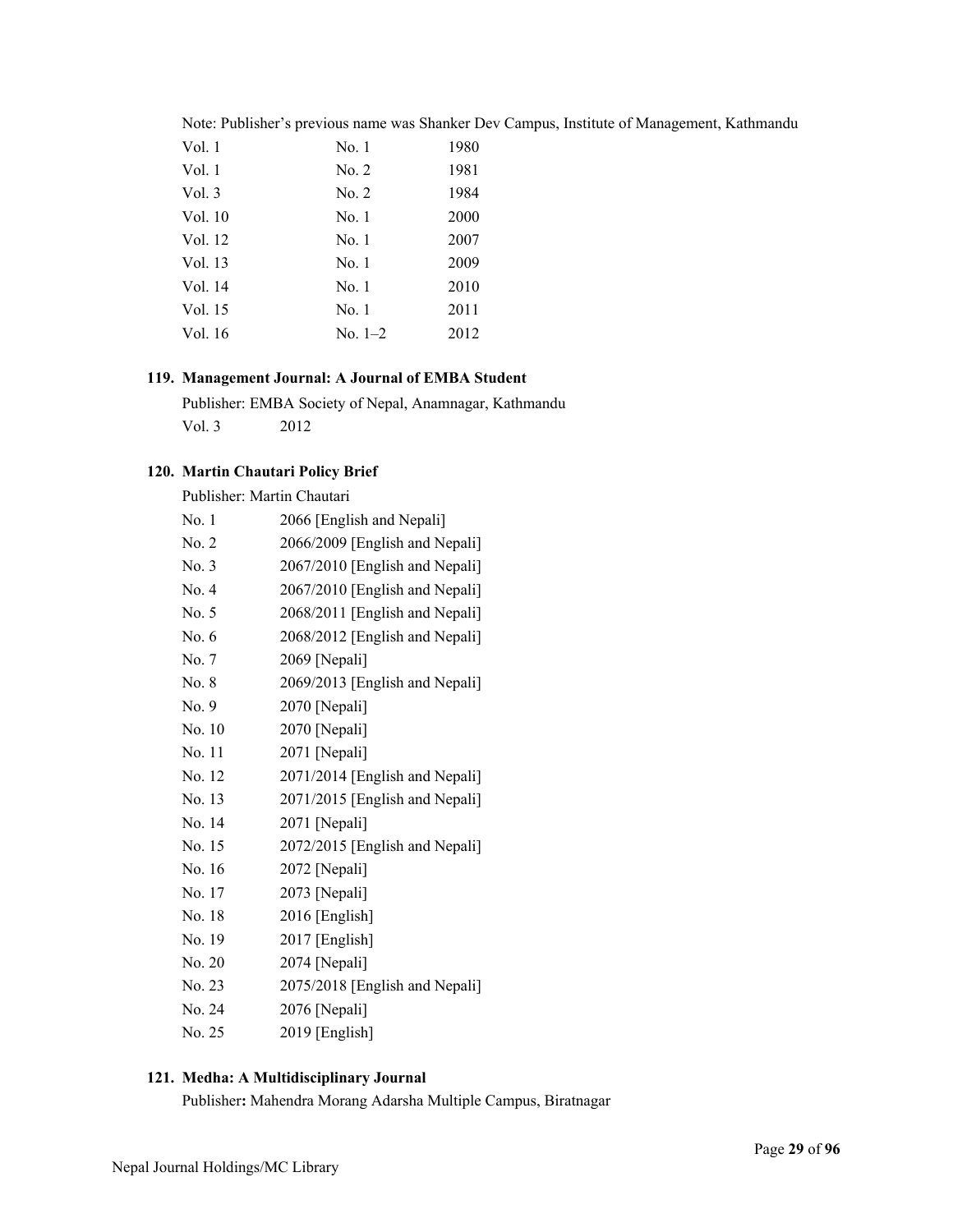| Vol.1    | No. 1 | 1999         |
|----------|-------|--------------|
| Vol. $3$ | No. 3 | 2010 October |

# **122. Mid-West Journal of Academic Research**

Publisher: University Contract Teachers' Association (UCTA), Mid-West University Birendranagar Surkhet

Vol. 1 No. 1 2014 February

### **123. MIRD Journal**

Publisher: Master's in and Diplomacy Faculty of Humanities and Social Science, TU Vol.1 No.1 2016

### **124. Molung Educational Frontier**

Publisher: Moulung Foundation, Kaushaltar, Bhaktapur

| Year 1 | Issue 1 | July 2011 |
|--------|---------|-----------|
| Year 1 | Issue 2 | Oct 2011  |
| Year 3 | Issue 1 | Jan 2013  |
| Year 4 | Issue 1 | Jan 2014  |
| Year 5 |         | Jan 2016  |
| Year 6 |         | Jan 2017  |
| Year 7 |         | Dec 2017  |
| Vol. 8 |         | Dec 2018  |
|        |         |           |

#### **125. Molung Research Journal**

Frequency: biannual

Publisher**:** Molung Foundation, Bhaktapur

Note: Publisher Molung Research Centre changed its name to Molung Foundation from vol. 2(1).

| Vol. Introductory |           | 2009 December     |
|-------------------|-----------|-------------------|
| Vol. 1            | $No. 1-2$ | 2010 January-July |
| Vol. $2$          | $No. 1-2$ | 2011 January–July |
| Vol. $3$          | $No. 1-2$ | 2012 January-July |
| Vol. 4            |           | $2013$ July       |
| Vol. $5$          |           | 2015 July         |
|                   |           |                   |

# **126. Mountain Environment & Development**

Frequency: biannual Publisher**:** Environmental Management Action Group (EMA-Group), Nepal Note: Defunct after vol. 1(2), 1991 Vol. 1 No. 2 1991 December

# **127. Mountain Forum Bulletin**

Publisher: The mountain forum secretariat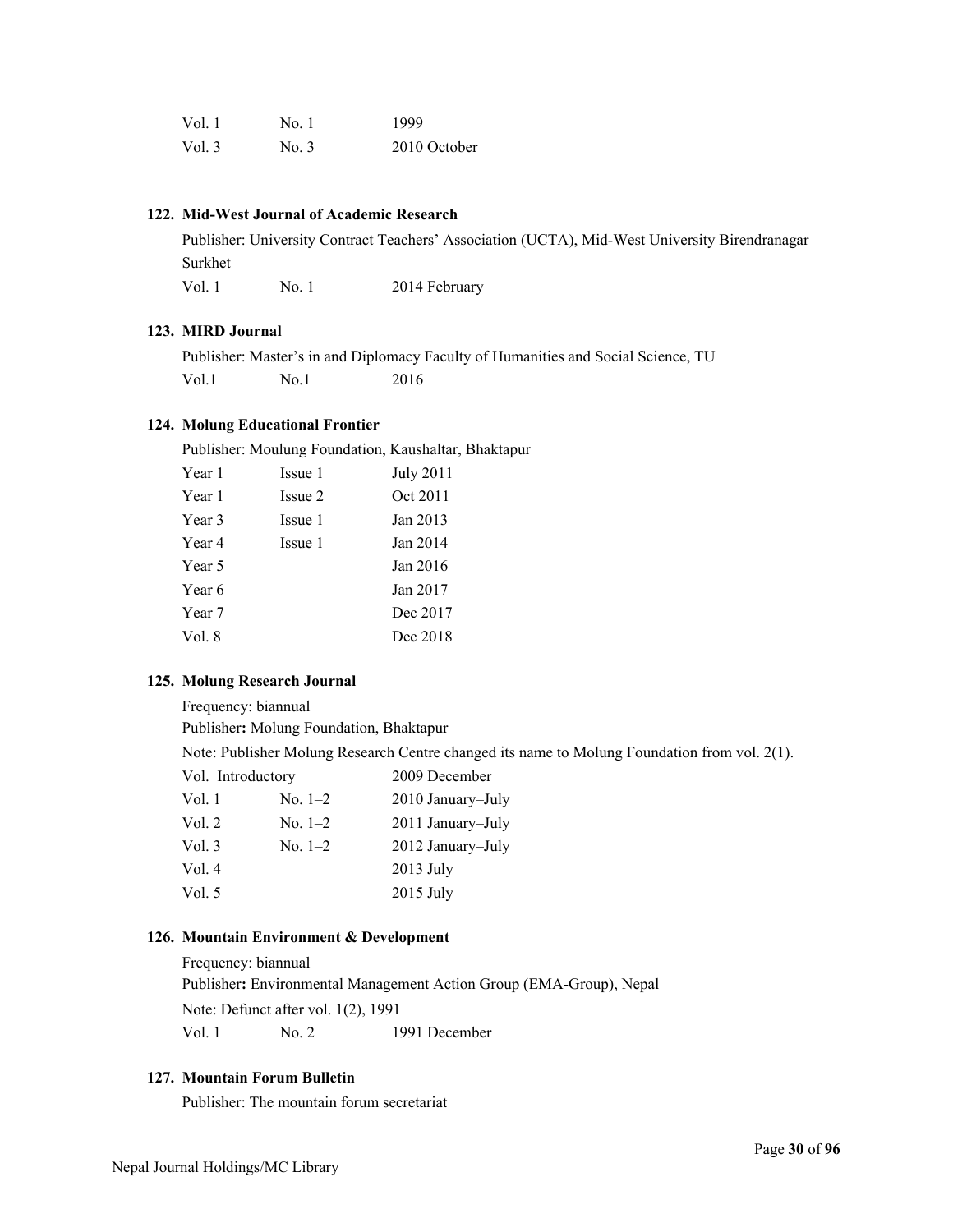| Vol 6            | No 2            | 2006 |
|------------------|-----------------|------|
| Vol 7            | No <sub>2</sub> | 2007 |
| Vol 8            | No <sub>2</sub> | 2008 |
| Vol <sub>9</sub> | No 1            | 2009 |
| Vol 10           | No 1            | 2010 |

### **128. Mountain Forum Development**

Publisher: The mountain forum secretariat

| No. 2 | 2006 |
|-------|------|
| No. 2 | 2007 |
| No. 2 | 2008 |
| No. 1 | 2009 |
| No. 1 | 2010 |
|       |      |

# **129. Natural History Society of Nepal: NAHSON Bulletin**

Publisher**:** Natural History Society of Nepal, Kathmandu

Vol. 8 No. 1–4 1998

# **130. Nepal Bhasha Journal** (नेपालभाषा)

# Frequency: annual

Publisher: Central Department of Nepal Bhasha, Patan Multiple Campus, Lalitpur

| Vol. 1 | 1998 [NS 1118] |
|--------|----------------|
| Vol. 2 | 2004 [NS 1124] |
| Vol. 3 | 2009 [NS 1129] |
| Vol. 4 | 2011 [NS 1131] |
| Vol. 5 | 2013 [NS 1133] |
| Vol. 6 | 2015 [NS 1135] |
| Vol. 7 | 2016 [NS 1136] |
| Vol. 8 | 2017 [NS 1137] |

# **131. Nepal Council of World Affairs**

Frequency: annual Publisher: Nepal Council of World Affairs, Lalitpur Note: This journal was earlier named The Journal of world Affairs Souvenir Issue 1967 Souvenir Issue 1968 Souvenir Issue 1970 Souvenir Issue 1971 Souvenir Issue 1973 Commemorative Issue 1975 Souvenir Issue 1975 Souvenir Issue 1976 Souvenir Issue 1977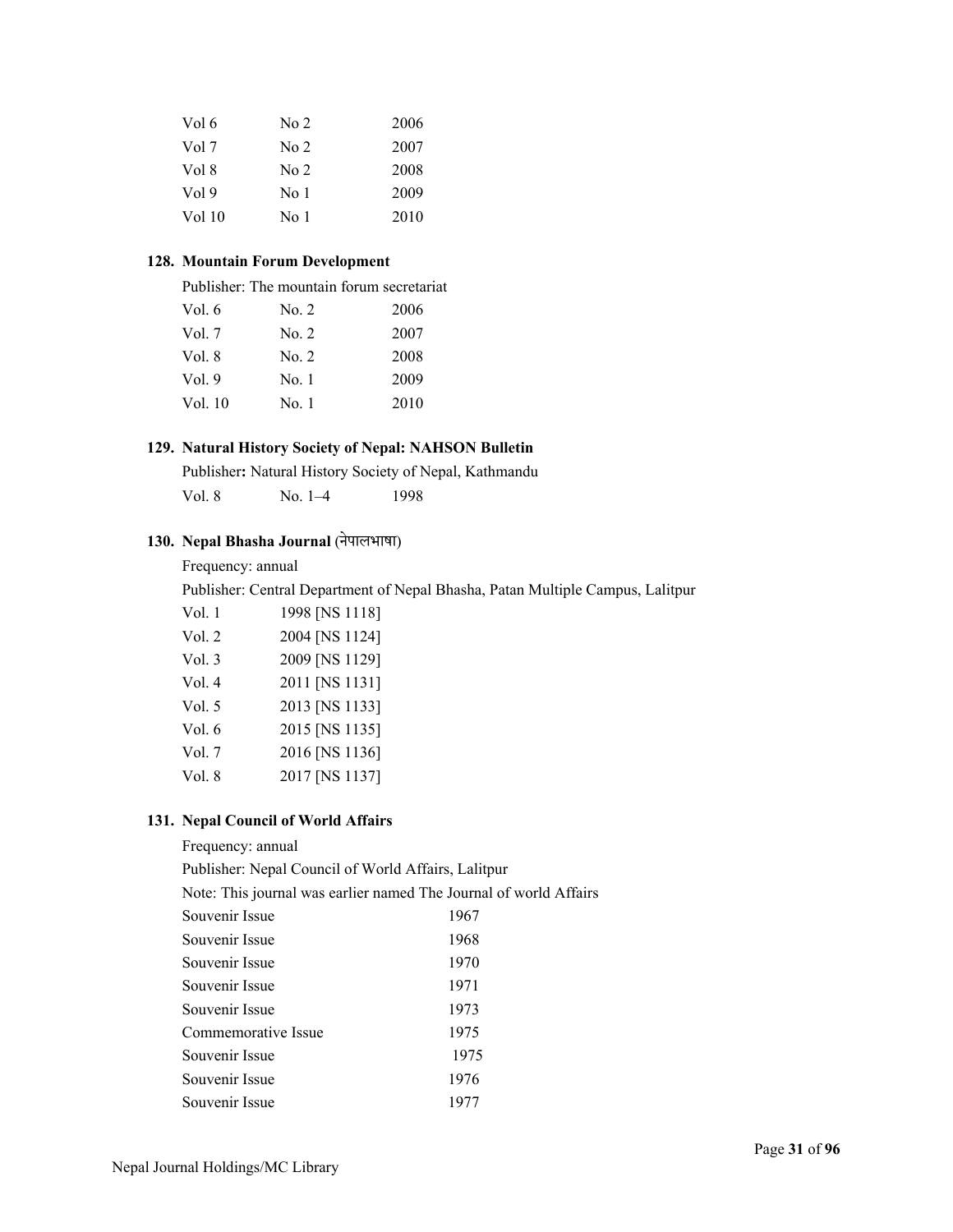| Souvenir Issue                  | 1981                        |
|---------------------------------|-----------------------------|
| Souvenir Issue                  | 1982                        |
| Souvenir Issue                  | Feb 1983                    |
| Souvenir Issue                  | Dec 1983                    |
| Souvenir Issue                  | Dec 1984                    |
| Souvenir Issue                  | Dec 1985                    |
| Souvenir Issue                  | Dec 1986                    |
| Souvenir Issue                  | Dec 1987                    |
| Souvenir Issue                  | Dec 1988                    |
| Souvenir Issue                  | Dec 1989                    |
| Souvenir Issue                  | Dec 1990                    |
| Annual Journal                  | 1992                        |
| Annual Journal                  | 1994                        |
| Annual Journal                  | 1996                        |
| Annual Journal (Golden Jubilee) | 1997                        |
| Annual Journal                  | 1999                        |
| Annual Journal                  | 2000                        |
| Annual Journal                  | 2001-2002                   |
| Annual Journal                  | 2003-2004                   |
| Annual Journal                  | 2004-2005                   |
|                                 | 2006 June                   |
|                                 | 2007 June (Diamond Jubilee) |
|                                 | 2008 April                  |
|                                 | 2009 June                   |
|                                 | 2010 June                   |
|                                 | 2011 May                    |
|                                 | $2012$ July                 |
|                                 | 2016 February               |

# **132. Nepal Economists**

Frequency: forthnightly Publisher: not known 1958 December–1961 January

# **133. Nepal Himal Journal**

Frequency: annual Publisher: Nepal Mountaineering Association Note: Defunct 1987

# **134. Nepal Indigenous Journal (Nepal Aadibasi Journal)**

Publisher: Indigenous Nationalities Intellectual Society (INIS), Nepal and Human Right of Indigenous Peoples' Concern Center, HURINPECC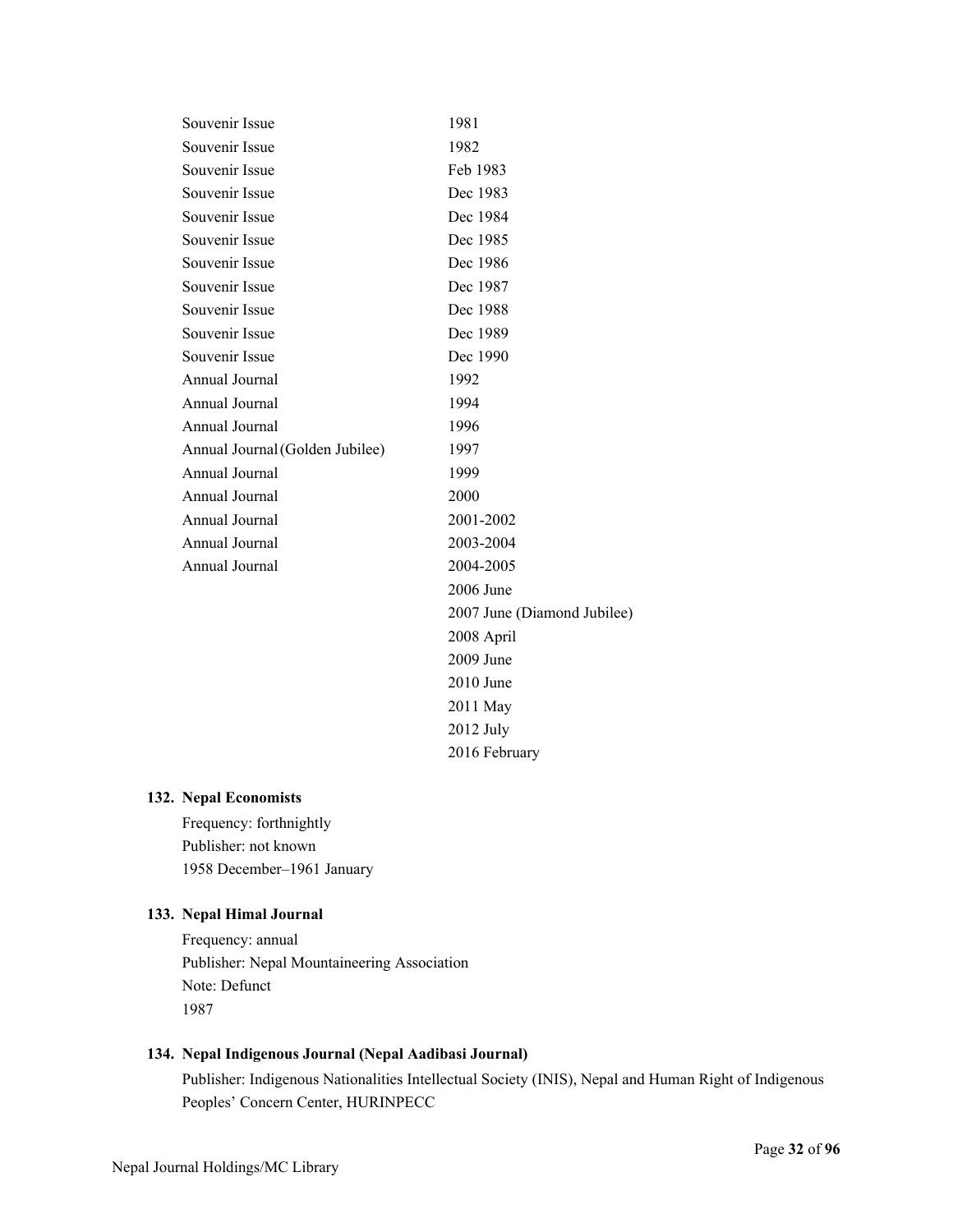Vol. 1 No. 1 2008 September

#### **135. Nepal Journal of Biotechnology**

Publisher: Biotehnology Society of Nepal (BSN) Vol.3 No. 1 2015 December

# **136. Nepal Journal of Legal Studies**

Publisher: Nepal Law Campus, TU Vol.1 **Issue: 1** 2016

### **137. Nepal Journal of Science and Technology**

 Publisher: Royal Nepal Academy of Science and Technology; Kathmandu, Nepal Vol. 1 1999 March

### 138. **Nepal Law Journal**

Publisher: Legal Aid Hospital, Kathmandu

Note: Defunct

| Vol. 1 | 1998             |
|--------|------------------|
| Vol. 2 | 1999             |
| Vol. 3 | 2000             |
| Vol. 4 | 2058 (In Nepali) |

## **139. Nepal Law Review**

Publisher: Nepal Law Campus, Institute of Law (TU)

| Vol.1    | $No.1-4$  | 1977-1978 |
|----------|-----------|-----------|
| Vol.3    | $No. 1-4$ | 1979-1980 |
| Vol.4    | $No.1-4$  | 1980-1981 |
| Vol. $5$ | No. $1-4$ | 1981-1982 |
| Vol. $6$ | No. $1-4$ | 1982-1983 |
| Vol. 15  | No.1 $&2$ | 2002      |

#### **140. Nepal Medical College Journal**

Publisher: Nepal Medical College (NMC) & Nepal Medical College Teaching Hospital (NMCTH) Vol. 9 No. 2 2007 June

# **141. Nepal Population Journal**

Frequency: not known Publisher: Population Association of Nepal, TU (PAN), Kathmandu Vol. 1 No. 1 1992 Vol. 2–3 No. 2 1994 Vol. 5 No. 4 1996 July Vol. 6 No. 5 1997 July Vol. 7 No. 6 1998 July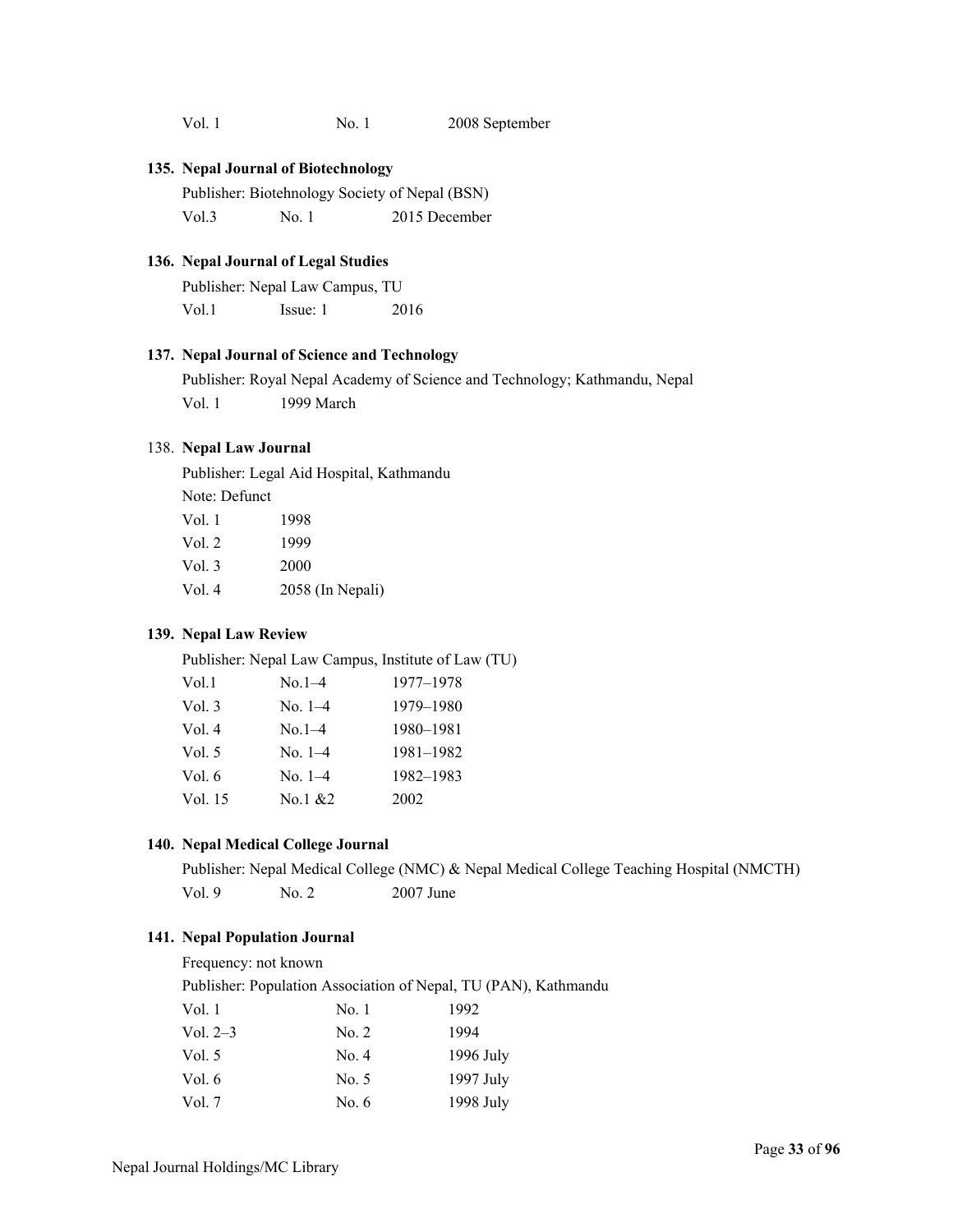| No. 7  | 1999 September |
|--------|----------------|
| No. 8  | 2000 July      |
| No. 9  | 2002 July      |
| No. 10 | 2004 July      |
| No. 11 | 2006 July      |
| No. 12 | 2007 July      |
| No. 13 | 2008 July      |
| No. 14 | $2010$ July    |
| No. 15 | 2011 September |
| No.16  | 2012 August    |
|        |                |

### **142. Nepal Review**

| Vol. 1 | No. 1 | 1968 November |
|--------|-------|---------------|
| Vol. 1 | No. 9 | $1969$ July   |
| Vol. 2 | No. 3 | 1970 January  |
| Vol. 2 | No. 9 | $1970$ July   |

### **143. Nepal Tourism and Development Review**

Frequency: not known Publisher: Kathmandu University, School of Arts and Nepal Tourism Board, Kathmandu Vol. 1 **Issue: 1** 2011

# **144. Nepal Youth Journal**

Frequency: biannual Publisher: Youth Advocacy Nepal Vol.1 No. 1 2016 December

#### **145. Nepalese Culture**

Publisher**:** Central Department of Nepalese History, Culture and Archaeology, TU, Kritipur Note: Previously published by Nepalese History, Culture and Archaeology Instruction Committee, TU, Kritipur

| Vol. 1     |       | 1979          |
|------------|-------|---------------|
| Vol. 2     | No. 2 | 1981-82       |
| Vol. 3     | No. 3 | 1983-84       |
| Vol. $4$   | No. 4 | 1984          |
| Vol. $5$   |       | 1985          |
| Vol. $6$   |       | 1987 June     |
| Vol. $7-8$ |       | 1989 June     |
| Vol. 10    |       | 2009 May      |
| Vol. 11    |       | 2011 August   |
| Vol. 12    |       | 2017 Setember |
|            |       |               |

### **146. Nepalese Development Studies**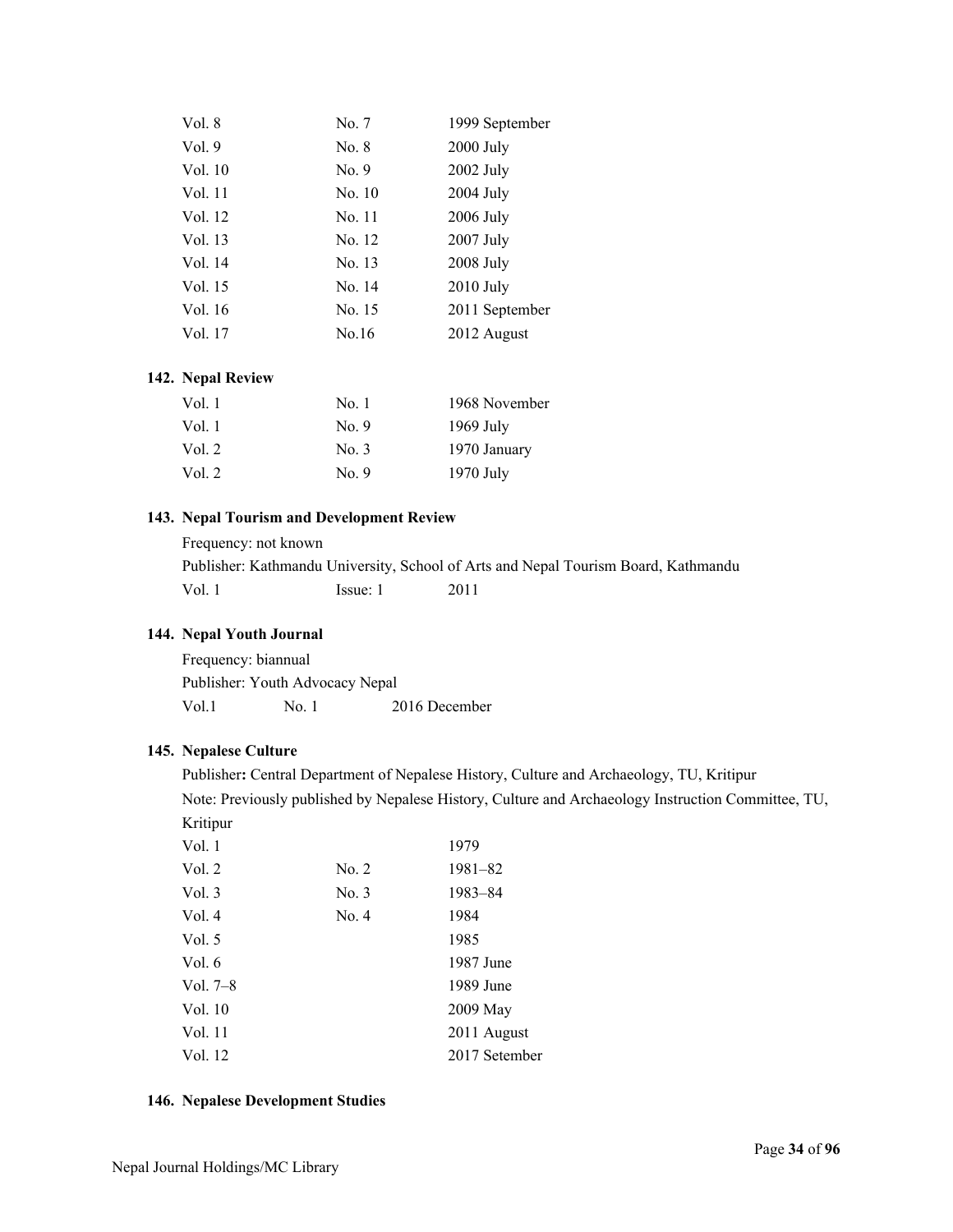Publisher**:** Centre for Research, Management Consultancy and Feasibility Studies Pvt. Ltd, Biratnagar Note: Defunct

| Vol. II  | 1987 February (2043 Fagun) |
|----------|----------------------------|
| Vol. III | 1988 October (2045 Aswin)  |

# **147. Nepalese Economic Journal**

| Publisher: Nepal Rastra Bank, Banker's Club, Kathmandu |                 |               |
|--------------------------------------------------------|-----------------|---------------|
| Note: Defunct                                          |                 |               |
| Vol. 5                                                 |                 | 1983 December |
| Vol. 6                                                 | $\mathrm{No}$ 2 | 1985 December |

### **148. Nepalese Economic Journal**

| Publisher: S. Sitaula |       |      |
|-----------------------|-------|------|
| Vol. 1                | No. 1 | 1993 |
| Vol. 5                | No. 1 | 1998 |

### **149. Nepalese Journal of Development and Rural Studies**

Frequency: biannual

Publisher**:** Central Department of Rural Development, TU, Nepal

| Vol. 1      | $No. 1-2$     | 2004 January-June/July-December |
|-------------|---------------|---------------------------------|
| Vol. 2      | No. $1-2$     | 2005                            |
| Vol. $3$    | $No. 1-2$     | 2006                            |
| Vol. 4      | $No. 1-2$     | 2007                            |
| Vol. $5$    | $No. 1-2$     | 2008                            |
| Vol. 6      | $No. 1-2$     | 2009                            |
| Vol. 7      | $No. 1-2$     | 2010                            |
| Vol. 8      | $No. 1-2$     | 2011                            |
| Vol. 9      | No.1          | 2012                            |
| Vol. $9/10$ | No. $2 & 1$   | $2012 \& 2013$ (combine issue)  |
| Vol. 10     | No. 2         | 2013                            |
| Vol. 11     | No. $1&2$     | 2014                            |
| Vol. 12     | No. $1&2$     | 2015                            |
| Vol. 13     | $\rm No. 1–2$ | 2016                            |
| Vol. 14     | No. 1&2       | 2017                            |
|             |               |                                 |

### **150. Nepalese Journal of Economic Studies**

| Frequency: biannual |      |                                                           |                    |
|---------------------|------|-----------------------------------------------------------|--------------------|
|                     |      | Publisher: Department of Economics, TU Padma Kanya Campus |                    |
| Vol. 1              | No.1 | Issue: 1                                                  | 2014 February–July |
| Vol. 2              | No.1 | Issue: 2                                                  | 2015 February–July |

# **151. Nepalese Journal of Integrated Sciences**

Publisher: Research Society of Integrated Sciences (RESIS), Birgunj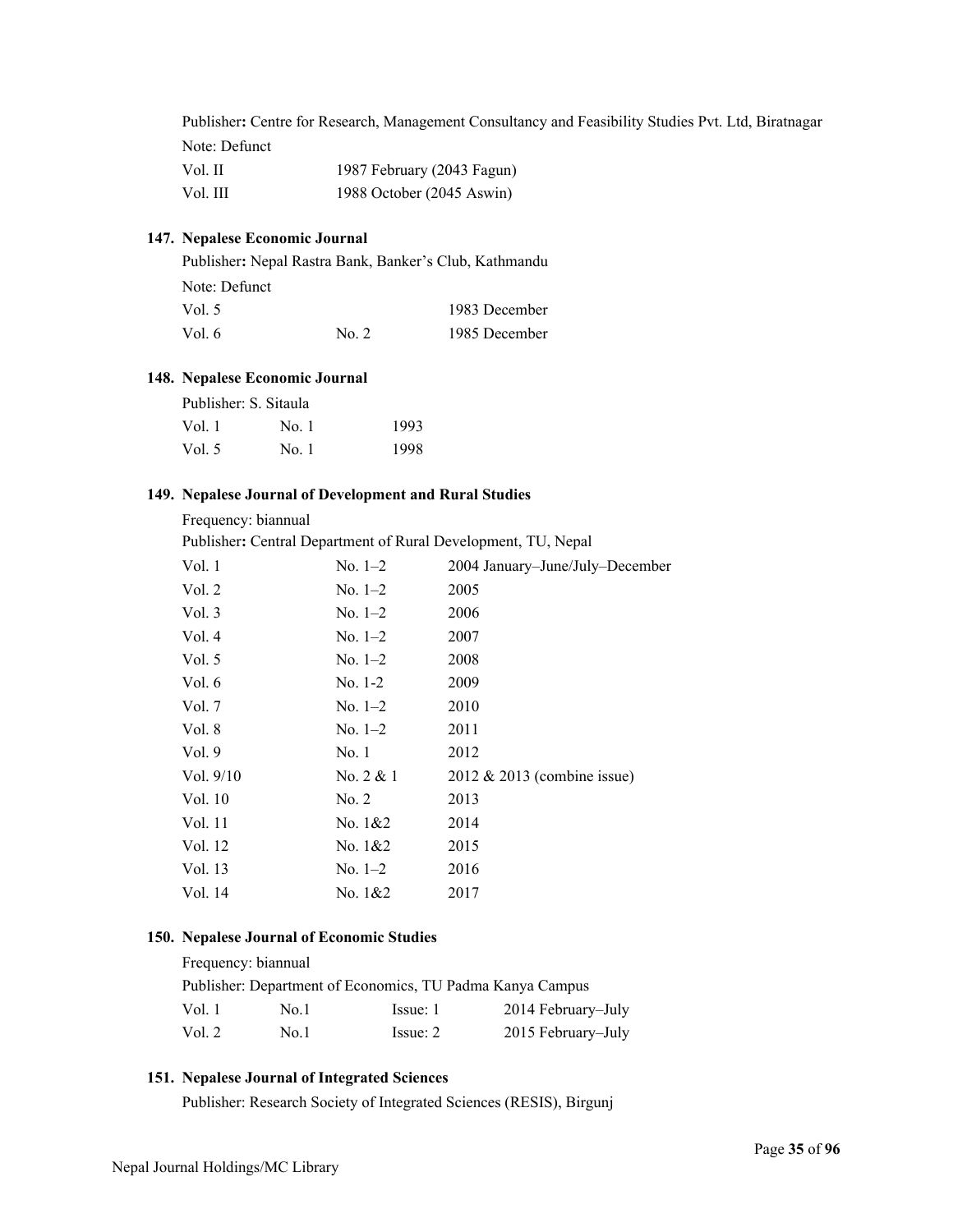Vol. 2 No. 1 2012

# **152. Nepalese Journal of Qualitative Research Methods**

Frequency: annual

Publisher**:** Local Initiative Promotion Trust, Lalitpur

| Vol. 1   | 2007 December |
|----------|---------------|
| Vol. $2$ | 2008 December |
| Vol. $3$ | 2009 December |
| Vol. 4   | $2012$ July   |
| Vol. 5   | 2013 December |

# **153. Nepalese Linguistics: Journal of the Linguistic Society of Nepal**

Frequency: annual

Publisher**:** Linguistic Society of Nepal, TU

Online available in Digital Himalaya

Link: http://www.digitalhimalaya.com/collections/journals/nepling/

| Vol.1      | 1980 November  |
|------------|----------------|
| Vol. 2     | 1983 November  |
| Vol.3      | 1984 November  |
| Vol. 4     | 1987 November  |
| Vol. $5-8$ | 1991 November  |
| Vol. 9     | 1992 November  |
| Vol. 10    | 1993 November  |
| Vol. 11    | 1994 November  |
| Vol. 12    | 1995 November  |
| Vol. 13    | 1996 November  |
| Vol. 16    | 1999 September |
| Vol. 17    | 2000 November  |
| Vol. 18    | 2001 November  |
| Vol. 19    | 2002 November  |
| Vol. 20    | 2003 November  |
| Vol. 21    | 2004 November  |
| Vol. 22    | 2006 November  |
| Vol. 23    | 2008 November  |
| Vol. 24    | 2009 November  |
| Vol. 25    | 2010 November  |
| Vol. 26    | 2011 November  |
| Vol. 27    | 2012 November  |
| Vol. 28    | 2013 November  |
| Vol. 29    | 2014 November  |
| Vol. 30    | 2015 November  |
| Vol. 33(1) | 2018 November  |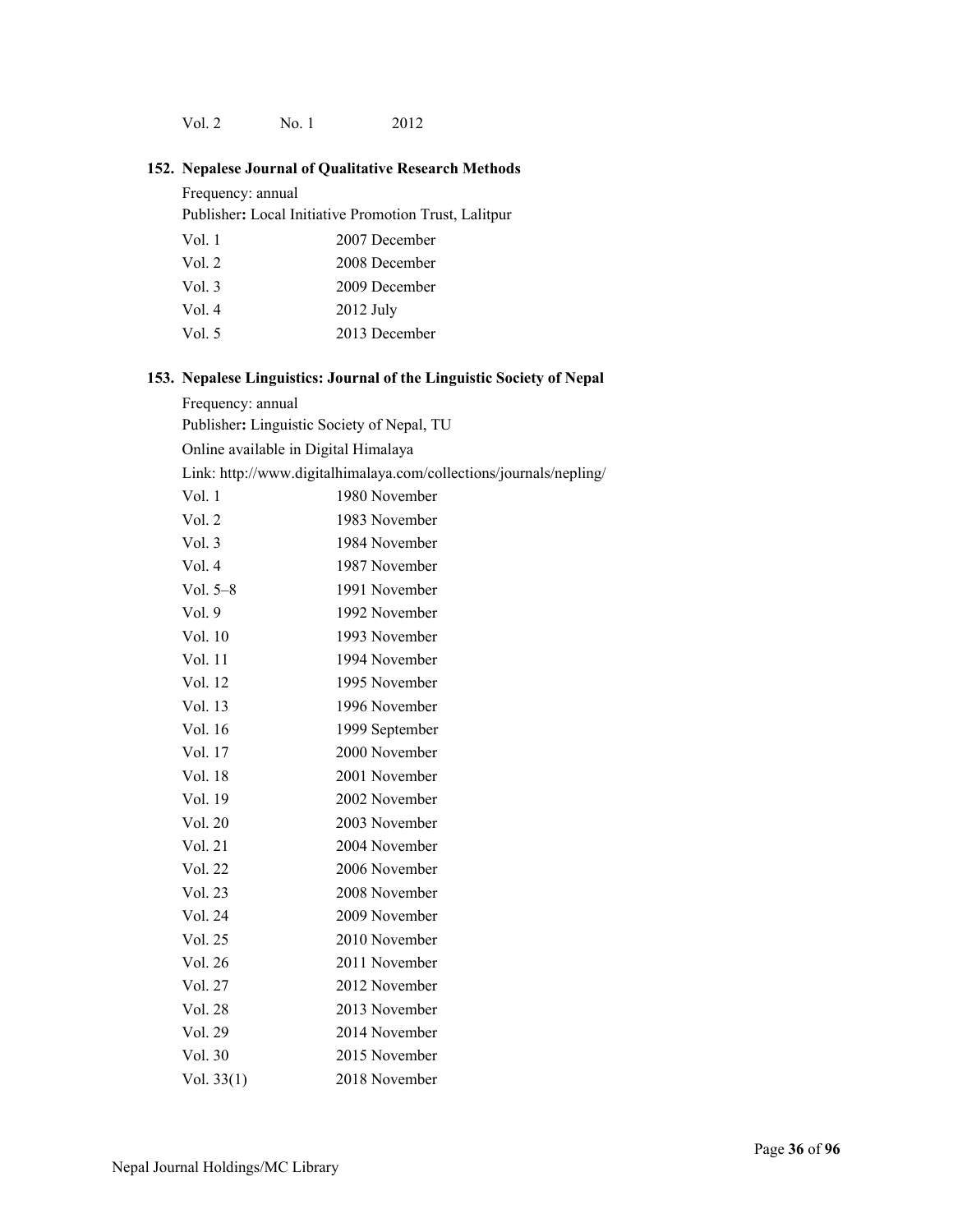#### **154. Nepalese Literature: A Journal of Nepalese Writing**

Publisher**:** Singh Prakashan, Kathmandu Vol. 1 No. 1 1995

#### **155. Nepalese Psychologists: Journal of Nepalese Psychological Association**

Frequency: annual Publisher**:** Nepalese Psychological Association, Kathmandu Note: Defunct after vol. 1, (1992) Vol. 1 No. 1 1992 January (Photocopy)

#### **156. Nepalese Translation**

Publishers: Society of Translators Nepal, Kathmandu Vol.1 2017 Setember Vol.2 2018 September

#### **157. Nepali Journal of Constitutional & Parliamentary Exercises**

Frequency: Publisher**:** Society for Constitutional and Parliamentary Exercises, Kathmandu Note: Defunct This journal was published only 2 issues. Vol. 1 No. 1 1993

#### 158. **Nepali Journal of Contemporary Studies**

Frequency: biannual

Publisher: Nepal Centre for Contemporary Studies, Kathmandu

| Vol. 1   | $No. 1-2$ | 2001 |
|----------|-----------|------|
| Vol. 2   | $No. 1-2$ | 2002 |
| Vol.3    | $No. 1-2$ | 2003 |
| Vol. 4   | $No. 1-2$ | 2004 |
| Vol. $5$ | $No. 1-2$ | 2005 |
| Vol. 6   | $No. 1-2$ | 2006 |
| Vol. 7   | $No. 1-2$ | 2007 |
| Vol. 8   | $No. 1-2$ | 2008 |
| Vol.9    | $No. 1-2$ | 2009 |
| Vol. 10  | $No. 1-2$ | 2010 |
| Vol. 11  | $No. 1-2$ | 2011 |
| Vol. 12  | $No. 1-2$ | 2012 |
| Vol. 13  | No. 1     | 2013 |
| Vol. 14  | $No.1-2$  | 2014 |
| Vol. 15  | $No.1-2$  | 2015 |
| Vol. 16  | $No.1-2$  | 2016 |
| Vol. 17  | No.1      | 2017 |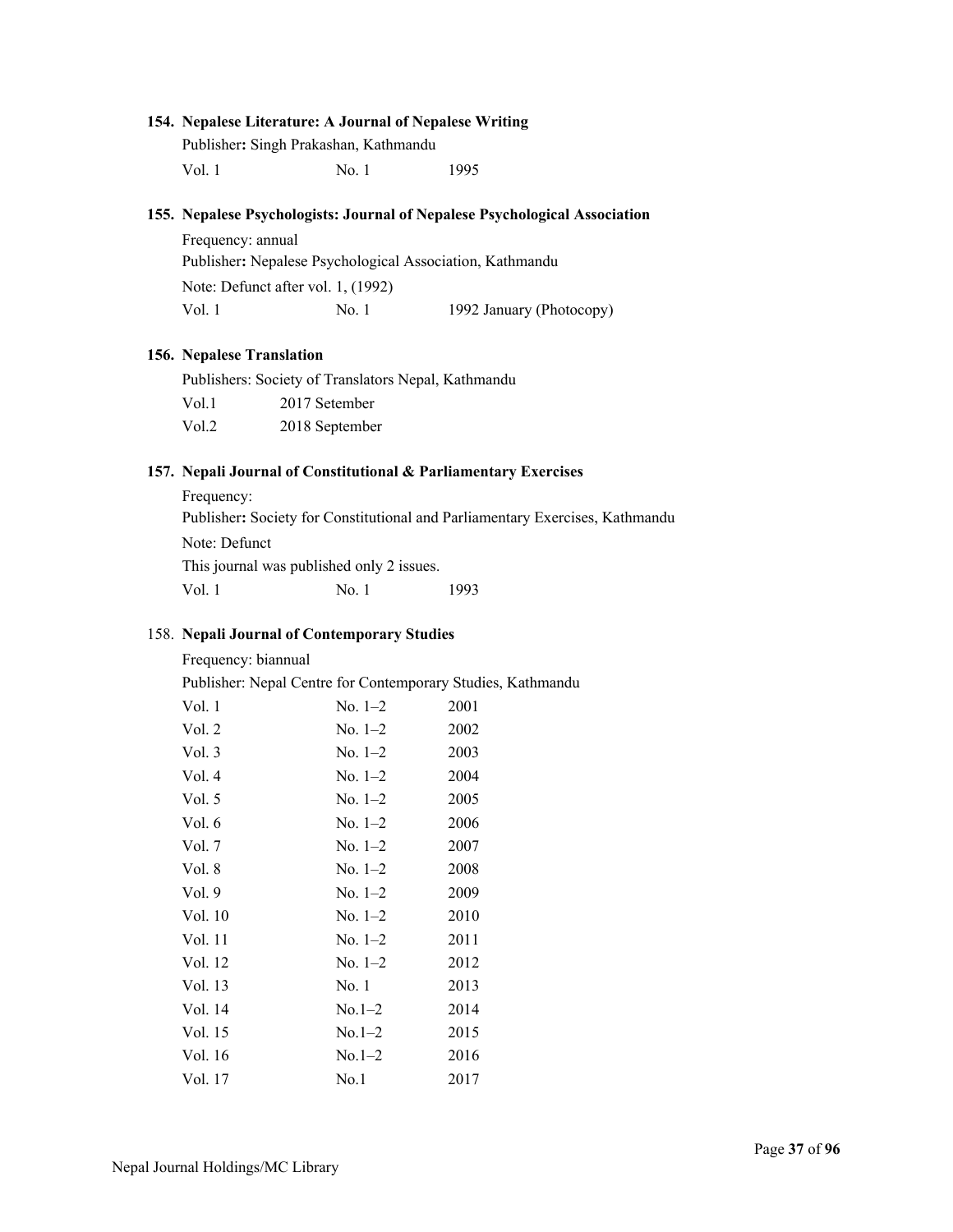#### 159. **Nepali Political Science and Politics**

| Frequency: annual |      |                                                                       |
|-------------------|------|-----------------------------------------------------------------------|
|                   |      | Publisher: Political Science Association of Nepal (POLSAN), Kathmandu |
| Note: Defunct     |      |                                                                       |
|                   |      | Previously Nepalese Political Science and Politics                    |
| Vol. 1            | 1992 |                                                                       |
| Vol. 2            | 1993 |                                                                       |
| Vol.3             | 1994 |                                                                       |
| Vol.4             | 1995 |                                                                       |
| Vol. 5            | 1996 |                                                                       |

Vol. 6 & 7 1998

#### 160. **New Angle: Nepal Journal of Social Science and Public Policy**

Frequency:

Publisher**:** Nepal Policy Research Network (NPRN), Kathmandu

Web: www.nepalpolicynet.com

| Vol. 1  | No. 1 | $2011$ July   |
|---------|-------|---------------|
| Vol. 2- | No. 1 | 2012 December |
| Vol. 3  | No. 1 | 2014 December |

#### **161. Nepal Intellectuals' Council Journal (NICJ)**

Frequency: Publisher: Nepal Intellectuals' Council Vol. 2 No. 1 2015 April

#### **162. Newa Vijnana NEW OUTSIDE**

Publisher: International Nepal Bhasa Sevaa Samiti (INBSS); Nepal Paasaa Puchah, America

| Vol. 1– | No. 1 | NS 1118/1997      |
|---------|-------|-------------------|
|         | No. 3 | NS 1120/1999-2000 |
|         | No. 4 | NS 1121/2001-02   |
|         | No. 6 | NS 1128/2007-08   |
|         |       |                   |

#### **163. Nirnaya: The Journal of Management**

|        | Publisher: Institue of Management, TU, Kirtipur |             |
|--------|-------------------------------------------------|-------------|
| Vol. 2 | No. 1                                           | $1985$ July |

#### **164. NJA Law Journal**

Publisher: National Judicial Academy Nepal Web: njanepal.org.np Vol. 1 No. 1 2007 Vol. 2 No. 1 2008 Special Issue 2012

Vol. 6 No. 1 2013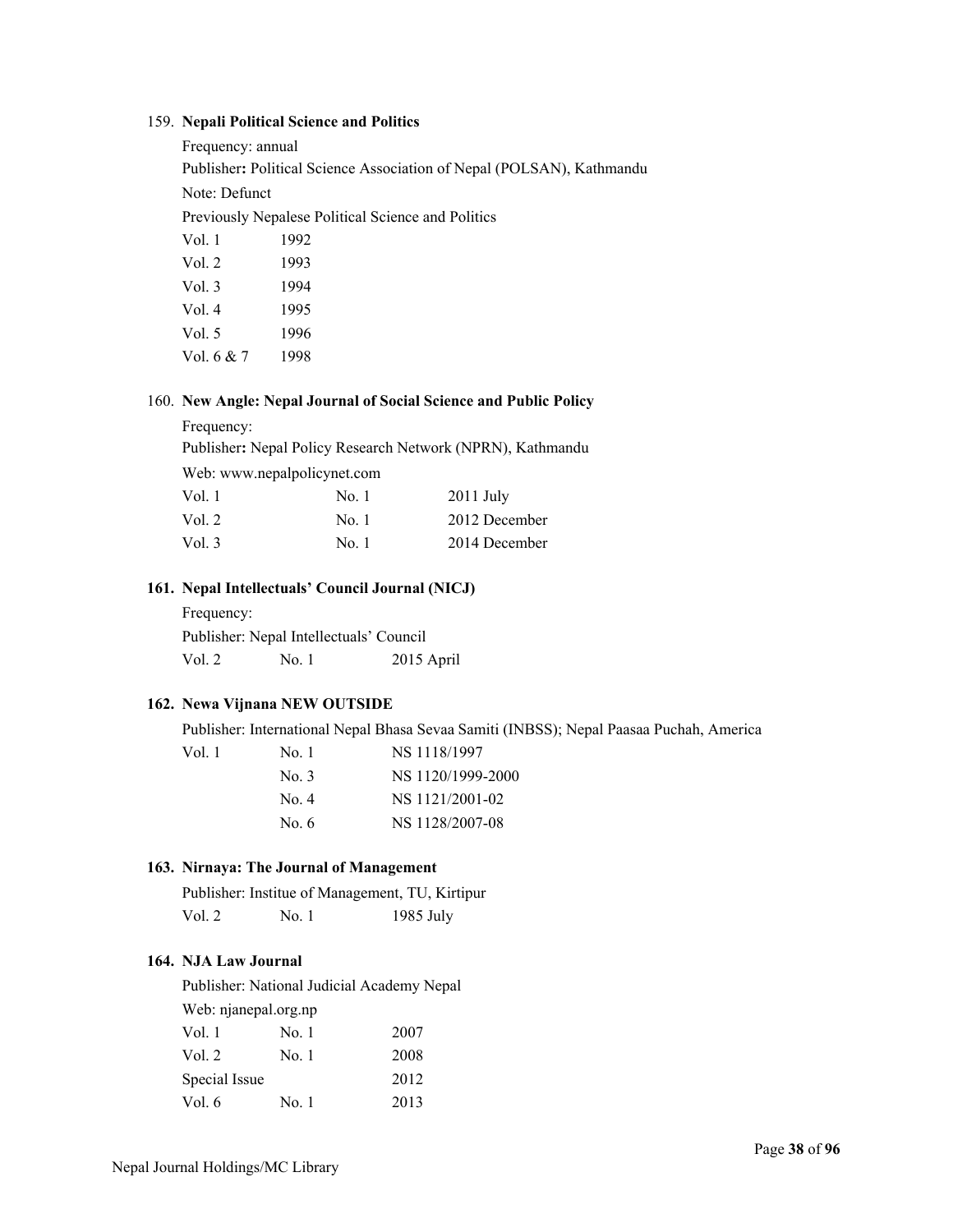| Vol. 8 | No. 1 | 2014 |
|--------|-------|------|
| Vol. 9 | No. 1 | 2015 |

#### **165. NRB Economic Review**

Publisher: Nepal Rastra Bank, Kathmandu

| Note: Previously Economic Review, name changed from vol. 23(2) |           |              |  |
|----------------------------------------------------------------|-----------|--------------|--|
| Occasional Paper                                               | No. 9     | 1997 January |  |
| Occasional Paper                                               | No. 11    | 1999 March   |  |
| Occasional Paper                                               | No. 12    | 2000 March   |  |
| Occasional Paper                                               | No. 14    | 2002 April   |  |
| Occasional Paper                                               | No. 20    | 2008 April   |  |
| Occasional Paper                                               | No. 21    | 2009 April   |  |
| Occasional Paper                                               | No. 22    | 2010 April   |  |
| Vol. 23                                                        | $No. 1-2$ | 2011         |  |
| Vol. 24                                                        | $No. 1-2$ | 2012         |  |
| Vol. 25                                                        | No. $1-2$ | 2013         |  |
| Vol. 26                                                        | No. 1     | 2014         |  |

#### **166. Nuta Journal**

| Publisher: Nepal University Teachers Association |         |      |
|--------------------------------------------------|---------|------|
| Vol. $2$                                         | No. $2$ | 2003 |
| Vol. $3$                                         | No. 3   | 2061 |

#### **167. Occasional Papers in Sociology and Anthropology**

Frequency: annual

Publisher: Central Department of Sociology and Anthropology, TU, Nepal Online available in Digital Himalaya

Web link: http://www.digitalhimalaya.com/collections/journals/opsa/

|          | web this. http://www.uighanninaia |
|----------|-----------------------------------|
| Vol. 1   | 1987 (reprint 1995)               |
| Vol. 2   | 1990                              |
| Vol. $3$ | 1993                              |
| Vol.4    | 1994                              |
| Vol. $5$ | 1996                              |
| Vol. 6   | 2000                              |
| Vol. 7   | 2001                              |
| Vol. 8   | 2003                              |
| Vol.9    | 2005                              |
| Vol. 10  | 2007                              |
| Vol. 11  | 2009                              |
| Vol. 12  | 2012                              |
|          |                                   |

#### **168. Of Nepalese Clay**

Publisher: Society of Nepali Writers in English, Kathmandu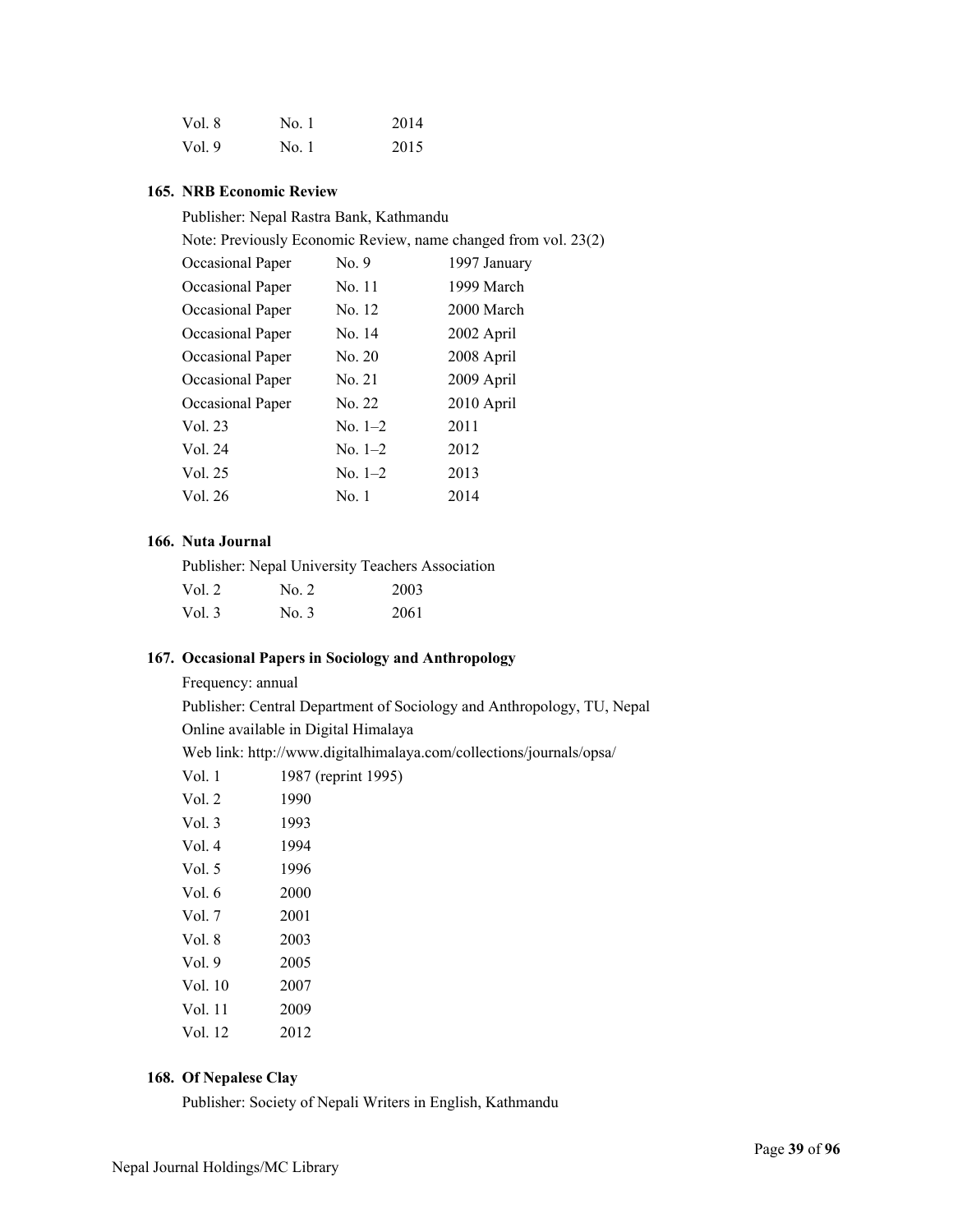| Vol. $1-2$   | 2001 April/October |
|--------------|--------------------|
| Vol. $3-4$   | 2002               |
| Vol. 5       | 2003 October       |
| Vol. 6–7     | 2004               |
| Vol. 8       | 2005 April         |
| Vol.9        | 2007 October       |
| Vol. 10      | 2008 April         |
| Vol. 11–12   | 2009               |
| Vol. $13-14$ | 2010               |
| Vol. 15–16   | 2011               |
| Vol. $17-18$ | 2012               |
| Vol. $19-20$ | 2013               |
| Vol. $21-22$ | 2014               |
|              |                    |

#### 169. **Our Nature: A Biological Journal**

Publisher: Natural Conservation and Health Care Council, Biratnagar, Nepal

| Vol. 1   | No. 1 | 2003 January   |
|----------|-------|----------------|
| Vol. 2   | No. 2 | 2004 September |
| Vol. $3$ | No. 1 | 2005 December  |

#### **170. PAAN Journal: A Journal of Public Affairs Management**

Publisher: Public Administration Association of Nepal (PAAN) Year 17 Vol. 25 2075 Falgun (2019 March)

#### **171. Participation: A Nepalese Journal of Paricipatory Development**

|         |       | Publisher: Nepal Participatory Action Network (NEPAN), Kathmandu |
|---------|-------|------------------------------------------------------------------|
| Year 18 | No.17 | 2016 August                                                      |

#### **172. Patan Gyansagar: A Multidisciplinary Journal**

Frequency: not known Publisher: Nepal Univestiry Progressive Teachers' Association Patan Campus Committee, Lalitpur Vol. 1 No. 1 2070 Magh Vol. 3 No. 1 2074 Shrawan

#### **173. Patan-Pragya: Research Journal**

Frequency: annual

Publisher: Tribhuvan University Teacher Association, Patan Multiple Campus Unit, Patan Vol. 2 No. 1 2013 February

#### **Patan-Pragya: A Multidisciplinary Journal**

Frequency: not known Vol. 3 No. 1 2074 Paush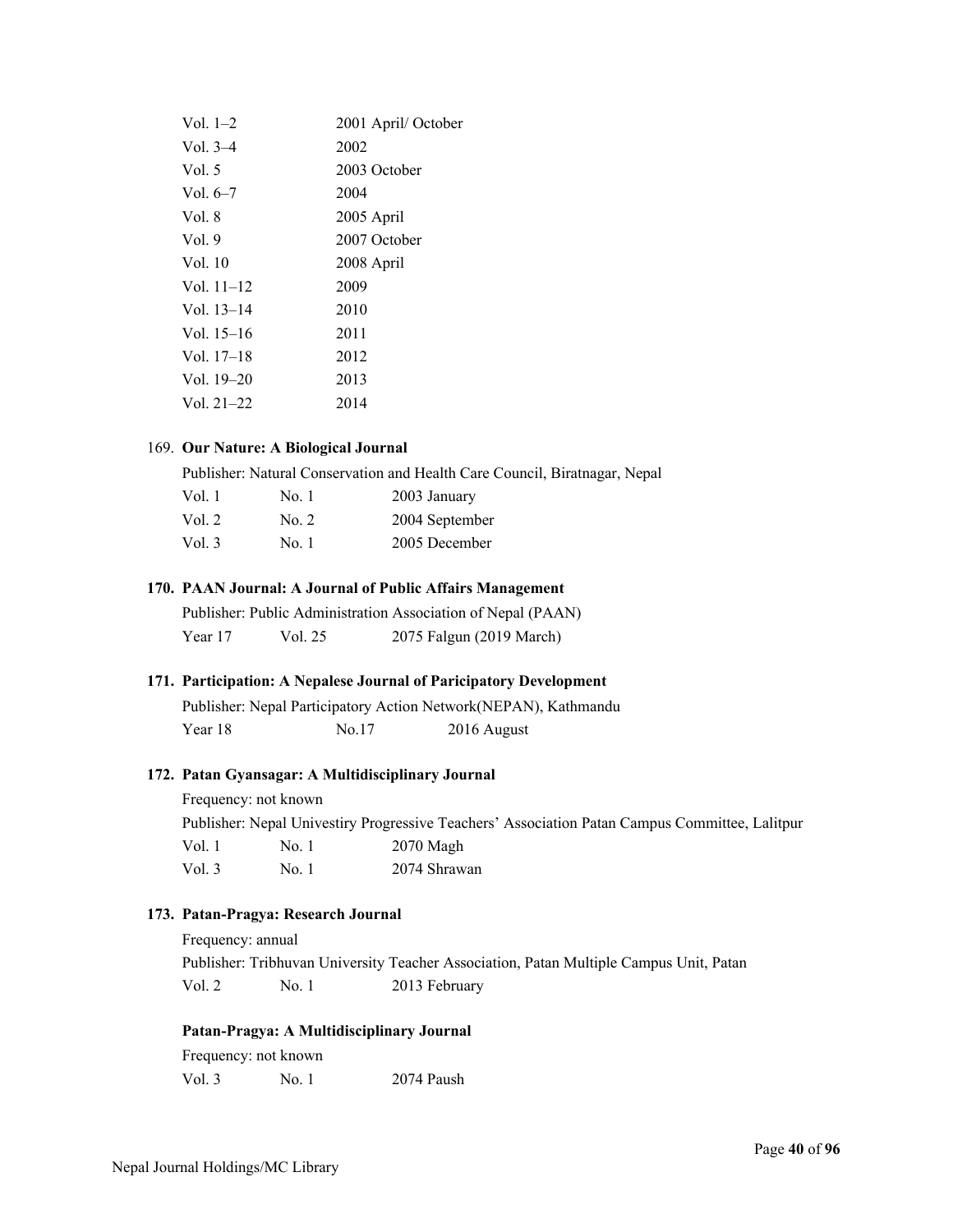#### **Patan Pragya Journal**

Vol. 1 No. 1 2068

#### **174. Perspective on Higher Education: Journal of TUTA University Campus**

Publisher: Tribhuvan University Teachers' Association; University Campus Unit; Kirtipur, Kathmandu, Nepal Vol. 7 2012 August

#### **175. Perspectives on Society and Culture**

Frequency: annual Publisher: Nepal Centre for Creative Research (NCCR), Kathmandu Note: Defunct after vol. 1, (2005) Vol. 1 No. 1 2005 July

#### **176. Pokhara Management Review**

Frequency: annual

Publisher: A Multi Displinary Journal of Accountancy Teachers' Society Nepal Pokhara, Nepal Vol. 6 2016 January

#### **177. Population and Development in Nepal**

Publisher: Central Department of Population Studies, TU Note: Defunct after vol. 10, (2002) Vol. 1 1992 January (photocopy) Vol. 2 1993 November<br>Vol. 3 1003 November

| Vol. 3 | 1993 November |
|--------|---------------|
| Vol. 4 | 1996 June     |
| Vol. 5 | 1996 July     |
| Vol. 6 | 1999 February |
| Vol. 7 | 2000 May      |
| Vol. 8 | 2001 December |

Vol. 9 2002 February

Vol. 10 2002 July

#### **178. Population and Environment: A Journal of Population and Environment**

Publisher: HMG, Ministry of Population and Environment Vol. 1 1998

#### **179. Population Magazine**

Frequency: annual

Publisher: Population Students Society of Nepal (PSSN), Kirtipur) Vol. 2 2004 Vol. 3 2005 Vol. 4 2006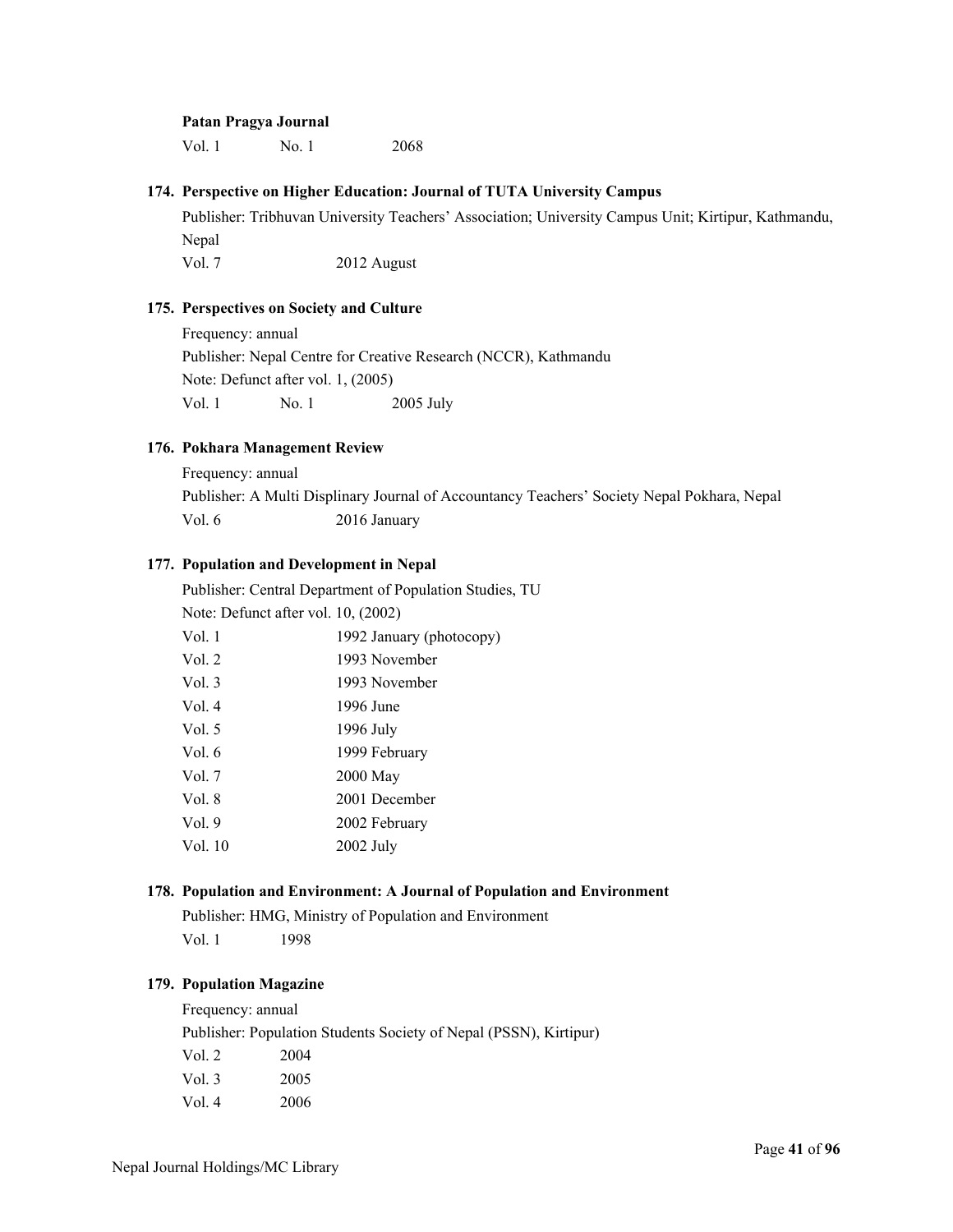| Vol. 5 | 2007 |
|--------|------|
| Vol. 6 | 2009 |

#### **180. Pragyik Research Journal**

Frequency: annual Publisher: TU Post Graduate Campus, Biratnagar Vol. 1 No. 1 2063 Kartik

#### **181. Prithvi: A Multi-Disciplinary Research Journal**

Publisher: Research Committee; Prithvi Narayan Campus; Tribhuvan University; Pokhara Vol. 5 2012 July

#### **182. Psychological Studies: Journal of Central Department of Psychology, TU**

Frequency: Annual

Publisher: Central Department of Psychology

| Vol. 1 | Issue: 1 | 2012 |
|--------|----------|------|
| Vol. 2 | Issue: 1 | 2013 |
| Vol. 3 | Issue: 1 | 2015 |

#### **183. Pursuits: A Journal of English Studies**

Frequency: not known

Publisher: Department of English, Patan M Campus, TU

|          | 2010 April   |
|----------|--------------|
|          | $2010$ July  |
|          | $2011$ July  |
|          | 2012 July    |
|          | 2013 October |
| Issue: 7 | $2016$ July  |
| Issue: 1 | 2017 January |
|          |              |

#### **184. PYC Nepal: Journal of Management**

#### Frequency: annual

Publisher: Research Department, Public Youth Campus, TU, Kathmandu

| Vol. 1   | No. 1 | 2008 August |
|----------|-------|-------------|
| Vol. 2   | No. 1 | 2009 August |
| Vol. 3   | No. 1 | 2010 August |
| Vol. 4   | No. 1 | 2011 August |
| Vol. 5   | No. 1 | 2012 August |
| Vol. 6–8 |       | 2015 August |
| Vol. 9   | No. 1 | 2016 August |
|          |       |             |

#### **185. Quarterly Development Review**

Publisher: Ram Kumar Khatri, Kathmandu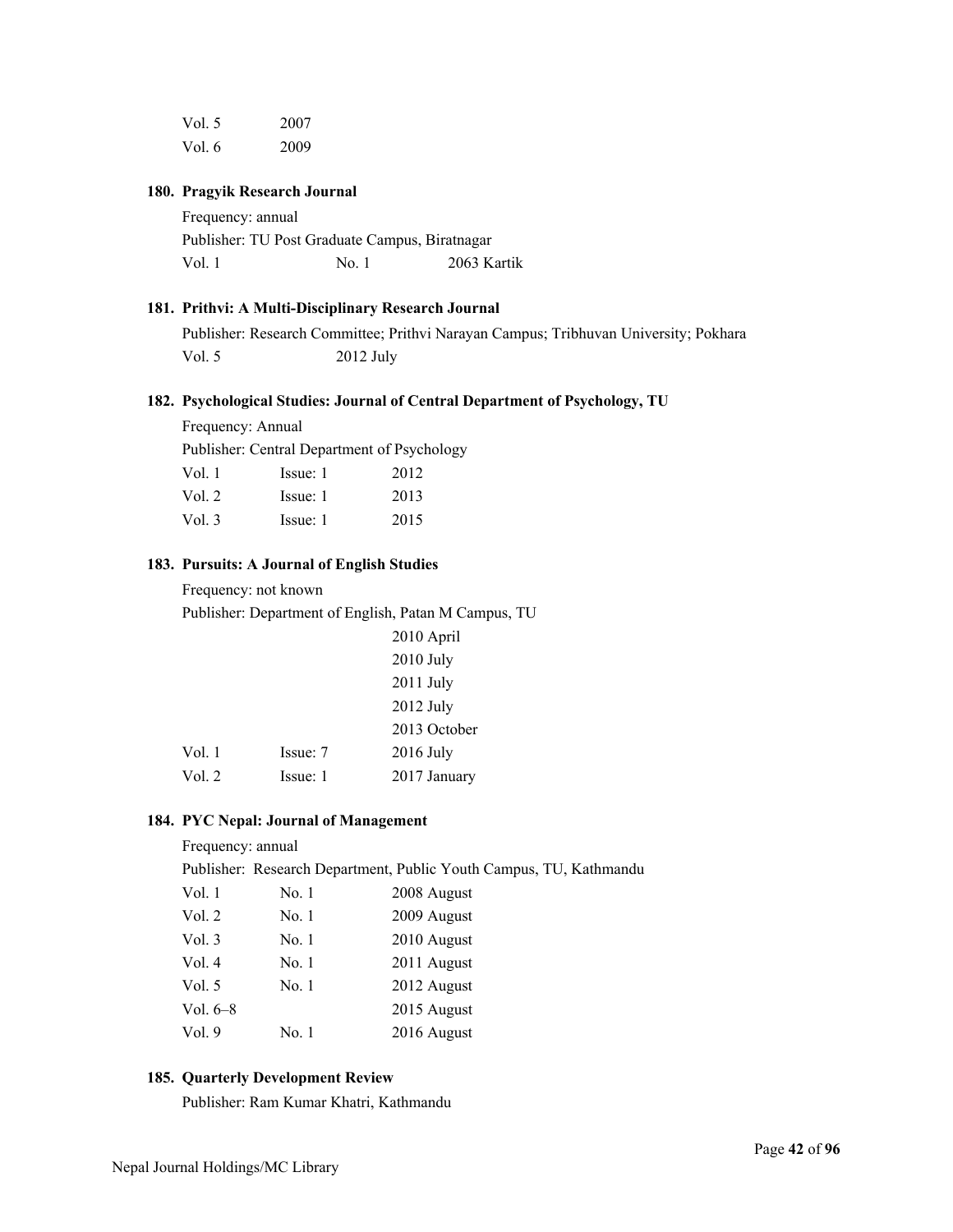| Vol. 10 | No. $13-14$ | 1994                       |
|---------|-------------|----------------------------|
| Vol. 13 | No. 17      | 1996 December–997 February |
| Vol. 14 | No. 18      | 1997                       |

#### **186. Ramjham**

Publisher: Principal Press Secretariat Royal Palace, Kathmandu

| In English   |           |         |
|--------------|-----------|---------|
| Vol. 2       | $No. 2-3$ | 1966    |
| Vol. 3       | $No. 1-3$ | 1967    |
| Vol. 4       | $No. 1-3$ | 1968    |
| Vol. 5       | $No. 1-3$ | 1969    |
| Vol. 6       | $No. 1-3$ | 1970    |
| Vol. 7       | $No. 1-3$ | 1971    |
| Vol. 8       | $No. 1-3$ | 1972    |
| Vol.9        | $No. 1-3$ | 1973    |
| Vol. 10      | $No. 1-3$ | 1974–75 |
| Vol. 11      | $No. 1-3$ | 1975    |
| Vol. $12-14$ |           | 1976–78 |
| Vol. 15–17   |           | 1979–81 |
|              |           |         |

#### **187. Readers' Journal**

Publisher: Readers' Club Nepal, Chabahil, Kathmandu Vol. 1 Issue: 1 2011

#### **188. Readings on Governance & Development**

Frequency: annual

Publisher**:** Institute of Governance and Development (IGD), Kathmandu

| Vol. 2   | 2003 January  |
|----------|---------------|
| Vol.3    | 2004 January  |
| Vol. 4   | 2005 January  |
| Vol. $5$ | 2005 July     |
| Vol. 6   | 2006 January  |
| Vol. 7   | 2006 August   |
| Vol. 8   | 2007 January  |
| Vol.9    | 2007 July     |
| Vol. 10  | 2007 November |
| Vol. 11  | $2008$ July   |
| Vol. 12  | 2009 July     |
| Vol. 13  | $2010$ July   |
| Vol. 14  | 2012          |
| Vol. 15  | 2013          |
| Vol. 16  | 2015          |
|          |               |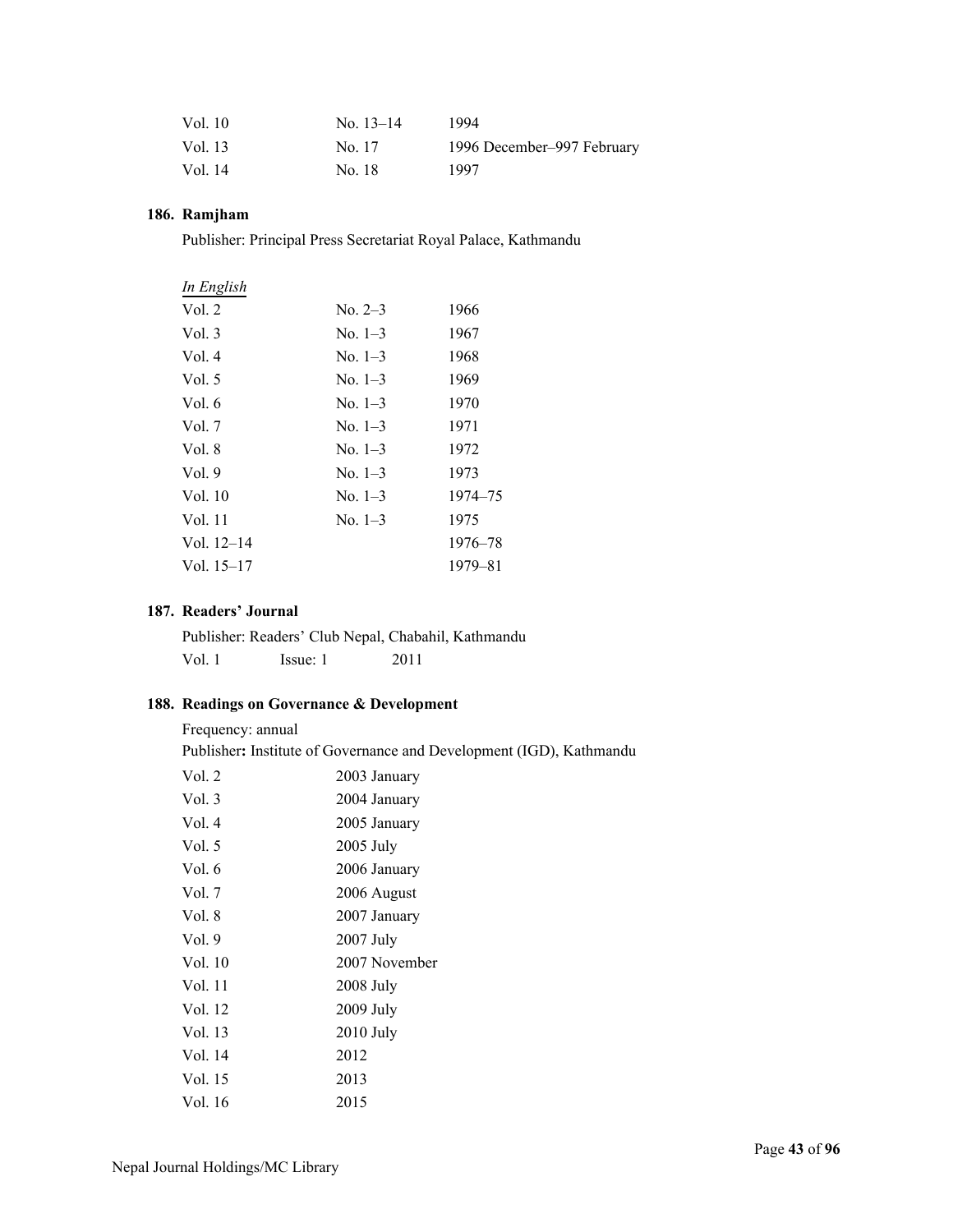#### **189. Research Journal**

Frequency: annual

Publisher: Mahendra Ratna Multiple Campus, Ilam

| Vol. 1 | No. 1 | 2011 September |
|--------|-------|----------------|
| Vol. 2 | No. 1 | 2013 March     |
| Vol.4  | No. 1 | 2017 May       |

#### **190. Research Journal**

| Frequency: quarterly |       |                                                                       |
|----------------------|-------|-----------------------------------------------------------------------|
|                      |       | Publisher: Research Committee, Birendranagar Multiple Campus, Surkhet |
| Vol. 1               | No. 1 | 2006 January–July                                                     |
| Vol. $3$             | No. 1 | 2008 September                                                        |

### **191. Rolamba: Journal of Joshi Research Institute**

| All are in digital form.                      |           |      |  |
|-----------------------------------------------|-----------|------|--|
| Frequency: quarterly                          |           |      |  |
| Publisher: Joshi Research Institute, Lalitpur |           |      |  |
| Vol. 1                                        | No. 1-4   | 1981 |  |
| Vol. 2                                        | $No. 1-4$ | 1982 |  |
| Vol. 3                                        | $No. 1-4$ | 1983 |  |
| Vol. 4                                        | No. 1, 4  | 1984 |  |
| Vol. 5                                        | $No. 1-4$ | 1985 |  |
| Vol. 6                                        | No. 1-4   | 1986 |  |
| Vol. 7                                        | $No. 1-4$ | 1987 |  |
| Vol. 8                                        | $No. 1-4$ | 1988 |  |
| Vol. 9                                        | $No. 1-4$ | 1989 |  |
| Vol. 10                                       | $No. 1-4$ | 1990 |  |
| Vol. 11                                       | No. $1-4$ | 1991 |  |
| Vol. 12                                       | $No. 1-4$ | 1992 |  |
| Vol. 13                                       | $No. 1-4$ | 1993 |  |
| Vol. 14                                       | $No. 1-4$ | 1994 |  |
| Vol. 15                                       | No. 1-4   | 1995 |  |
| Vol. 16                                       | $No. 1-4$ | 1996 |  |
| Vol. 17                                       | $No. 1-4$ | 1997 |  |
| Vol. 18                                       | $No. 1-4$ | 1998 |  |
| Vol. 19                                       | $No. 1-4$ | 1999 |  |
| Vol. 20                                       | No. $1-4$ | 2000 |  |
| Vol. 21                                       | No. 1-4   | 2001 |  |
| Vol. 22                                       | No. 1-4   | 2002 |  |
| Vol. 23                                       | $No. 1-4$ | 2003 |  |
| Vol. 24                                       | No. 1-4   | 2004 |  |
| Vol. 25                                       | $No. 1-4$ | 2005 |  |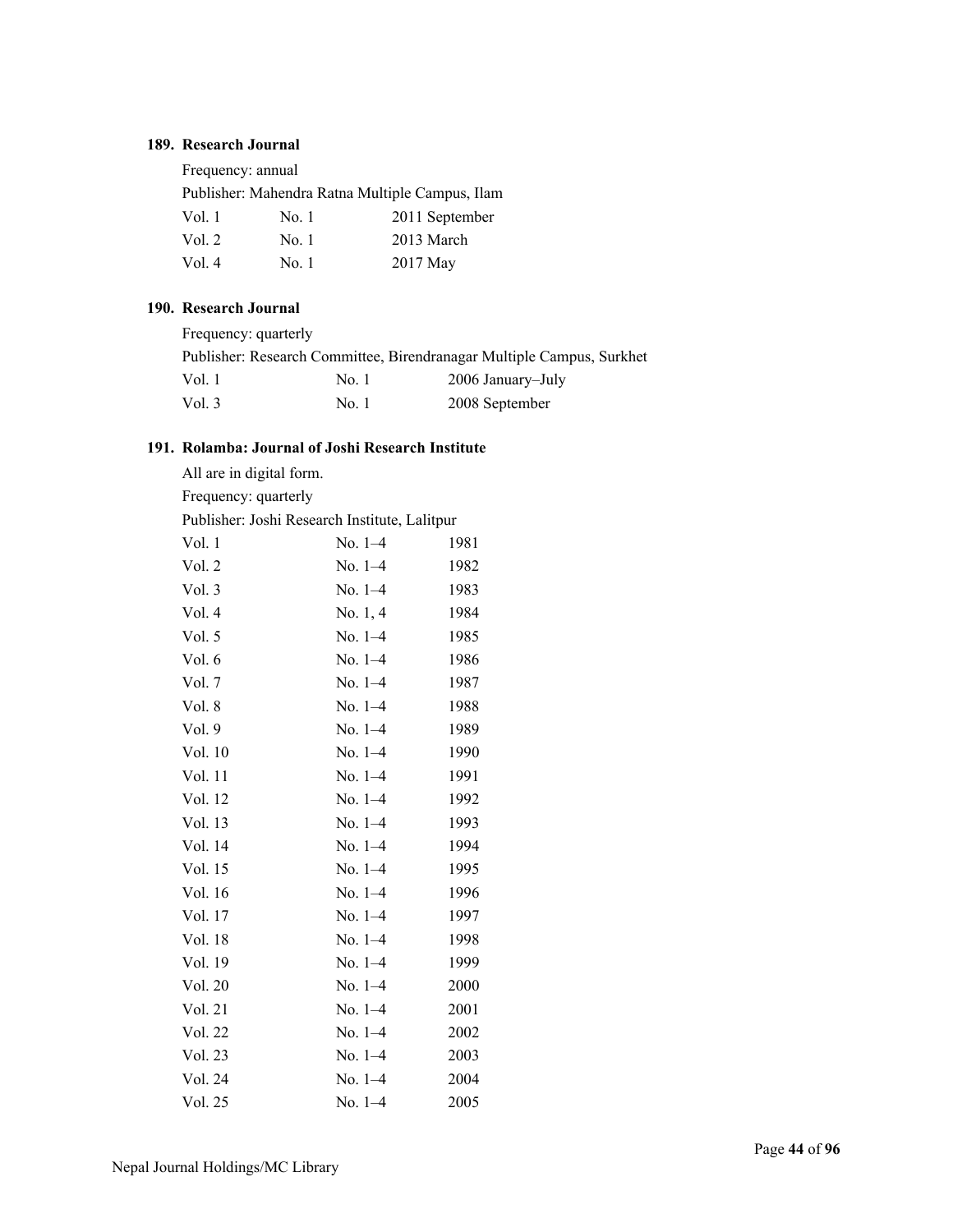| No. $1-4$     | 2006          |
|---------------|---------------|
| No. $1-4$     | 2007          |
| No. $1-4/1-4$ | 2008-2009     |
| No. $1-4/1-4$ | $2010 - 2011$ |
|               |               |

#### **192. R R Interdisplinary Journal**

|        |       | Publisher: Tribhuvan University Teachers' Association (TUTA) |
|--------|-------|--------------------------------------------------------------|
| Vol. 1 | No. 1 | 2074 Bhadra (2017 August)                                    |
| Vol. 2 |       | 2075 (2019 June)                                             |

#### **193. Rural Development Journal**

Frequency: not known Publisher: Rural Development Department Padma Kanya Campus TU

Vol. 1 No.1 2014 February

#### **194. Sahabhagita: The Journal of Development and Local Governance**

| No. 1           | Issue: 1 | 1997 May                                                |
|-----------------|----------|---------------------------------------------------------|
| No. 1           | Issue: 3 | 1998 May                                                |
| No. $2; 1$      | Issue: 5 | 1999 June                                               |
| No. 2; $1-2$    |          | $2001$ July                                             |
| No. $1-2$       |          | $2002$ July                                             |
| $No. 1-2$       |          | 2004 November                                           |
| No. 1           |          | 2006 March                                              |
| No. $2, 1-2$    |          | $2007$ July                                             |
| No. $1-2 & 1-2$ |          | 2009 July                                               |
|                 |          | Publisher: Local Development Training Academy, Lalitpur |

#### **195. SAMAJ: Journal of Sociology/Anthropology**

Publisher: Department of Sociology/Anthropology, Tri-Chandra Multiple Campus, TU, Kathmandu Note: Vol. 1–2 were jointly published by Students of Master's Degree and Department of Sociology/Anthropology, Tri-Chandra Multiple Campus, TU, Kathmandu Vol. 1 2000 December

| Vol. 3 | No. 1 | 2010 January   |
|--------|-------|----------------|
| Vol. 4 |       | 2011 September |

#### **196. Sangam Journal: A Quarterly Publication of Sangam Institute for Policy Analysis and Strategic Studies**

Frequency: quartely Publisher: Sangam Institute, Kathmandu Vol. 1 Issue: 1 2002 December Vol. 2 **Issue:** 1–3 2010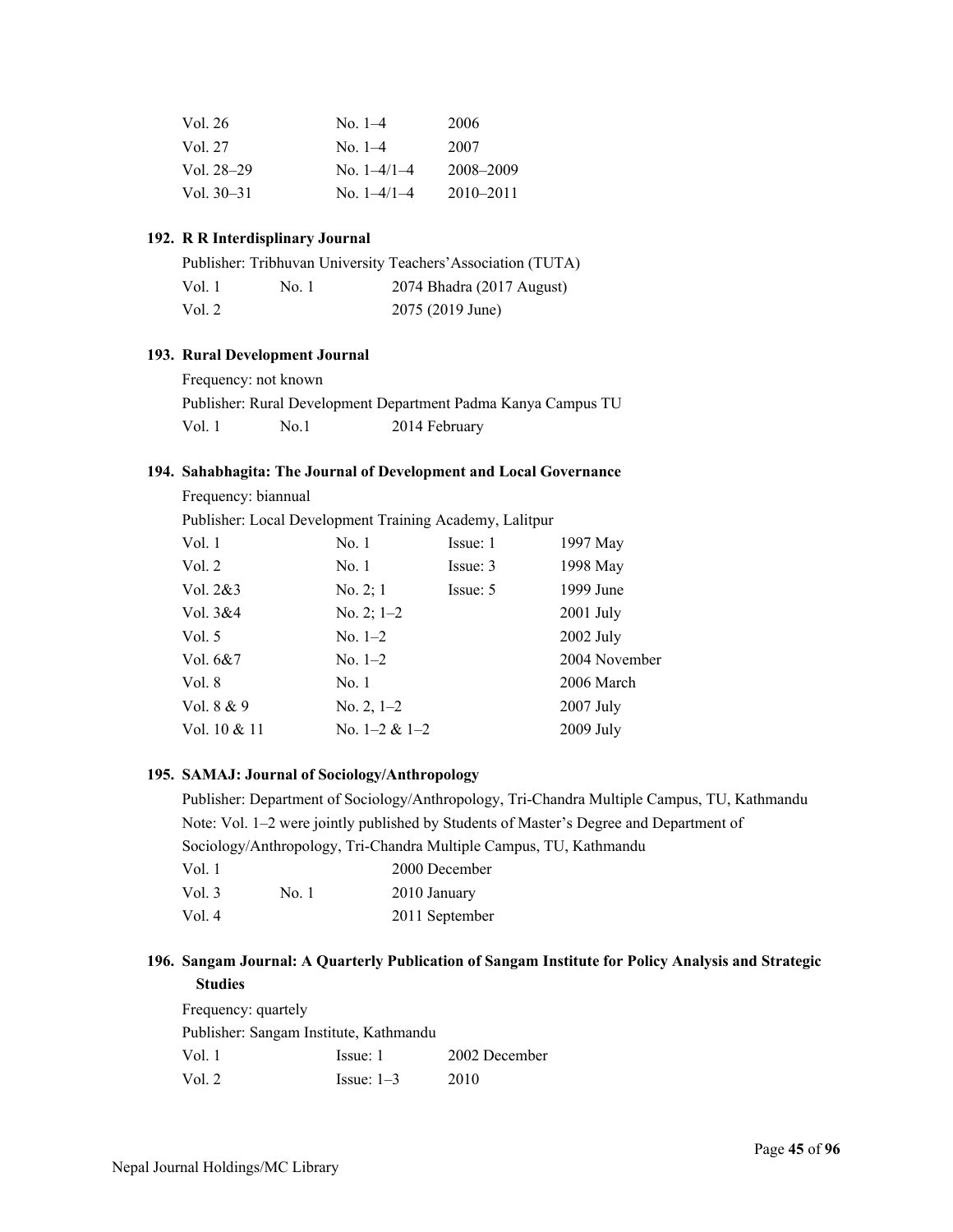#### **197. SASON Journal of Sociology and Anthropology**

Frequency: annual

Publisher**:** Sociological/Anthropological Society of Nepal (SASON), Kathmandu

| $2010$ May   |
|--------------|
| 2011 January |
| 2012         |
| 2013         |
|              |

#### **198. Scitech Nepal**

|        | Publisher: Nepa Engineering College |            |
|--------|-------------------------------------|------------|
| Vol. 7 | No. 2                               | 2004 April |

#### **199. Shikshak Journal**

Frequency: annual

Publisher: Mahendra Ratna Campus Research Division TU, Faculty of Education

| Vol. 7  | No. 1 | Issue: 7    | 2004 August |
|---------|-------|-------------|-------------|
| Vol.9   | No. 1 | Issue: 9    | 2007 March  |
| Vol. 10 | No. 1 | Issue: 10   | 2011 April  |
| Vol. 11 | No. 1 | Issue: 11   | 2012 April  |
| Vol. 12 | No. 1 | Issue: $12$ | 2017 April  |

#### **200. Smart Vision: A Journal of Educational Research**

Frequency: annual

Publisher**:** Statistical and Mathematical Association for Research and Teaching (SMART), Thakur Ram Multiple Campus, TU, Birgunj Language: English Vol. 1 Issue: 1 2013 December

#### **201. Social Science Journal**

Publisher**:** Department of Political Science, history, Culture & Sociology/Anthropology, Mahendra Ratna Multiple Campus, Ilam Language: English and Nepali Vol. 1 No. 1 2013 March

#### **202. Social Justice**

Publisher: LANCAU Nepal Vol. 1 Issue. 1 2012 January

## **203. Society and Education: Occasional Journal of Population Education**  Publisher**:** Forum for Popular Education, Education Network, Nepal Vol. 1 2007

#### **204. Socio-Economic Development Panorama**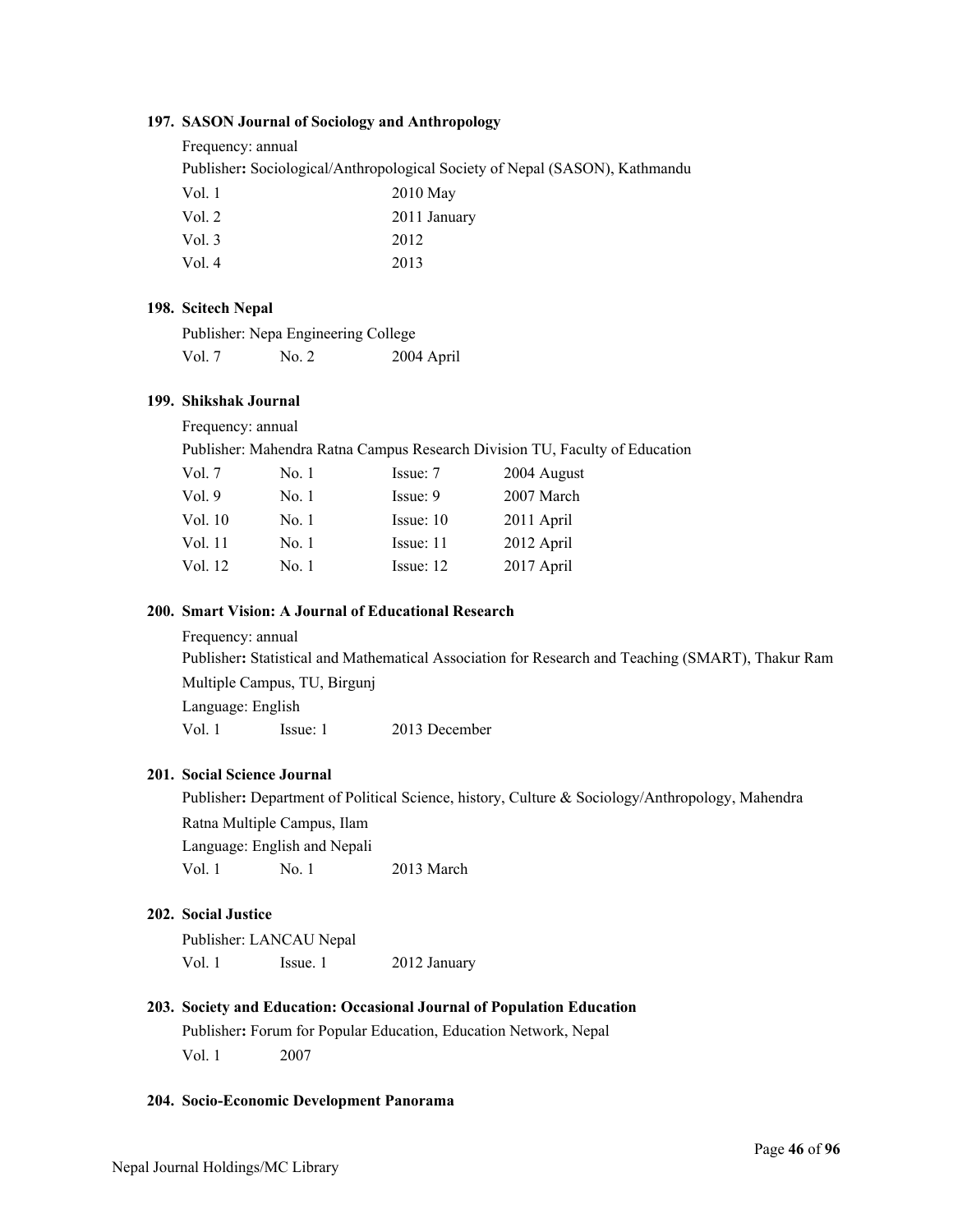| Frequency: biannual                        |       |                   |
|--------------------------------------------|-------|-------------------|
| Publisher: HARD-NEPAL &PRO- CON, Kathmandu |       |                   |
| Vol. 1                                     | No. 1 | 2007 January–June |
| Vol.1                                      | No. 2 | 2007 December     |
| Vol.1                                      | No. 3 | 2008 July         |
| Vol.1                                      | No. 4 | 2009 January-June |

#### **205. Sociological insight**

|        |      | Publisher: Institute of Social Science and Research Center |  |
|--------|------|------------------------------------------------------------|--|
| Vol. 1 | No 1 | 2017 November                                              |  |

#### **206. South Asia Forum - quarterly**

| Publisher: South Asian Affairs, Kathmandu |
|-------------------------------------------|
|                                           |
| 1982                                      |
| 1984                                      |
| 1985                                      |
| 1987                                      |
| 1988                                      |
| 1990                                      |
| 2044 v.s. (Nepali)                        |
| $2046$ v.s. (Nepali)                      |
|                                           |

#### **207. SJPG South Asian Journal of Policy and Governance**

Frequency: biannual Publisher**:** Central Department of Public Administration, Public Administration Campus, TU, Kathmandu

#### **Previously name NJPG Nepalese Journal of Public Policy and Governance**

Note: again Previously Public Administration Journal, name changed in 2009

| Vol. 22&23 |       | 2008 |
|------------|-------|------|
| NJPG       |       |      |
| Vol. 24    | No. 1 | 2009 |
| Vol. 25    | No. 2 | 2009 |
| Vol. 26    | No. 1 | 2010 |
| Vol. 27    | No. 2 | 2010 |
| Vol. 28    | No. 1 | 2011 |
| Vol. 29    | No. 2 | 2011 |
|            |       |      |
| SJPG       |       |      |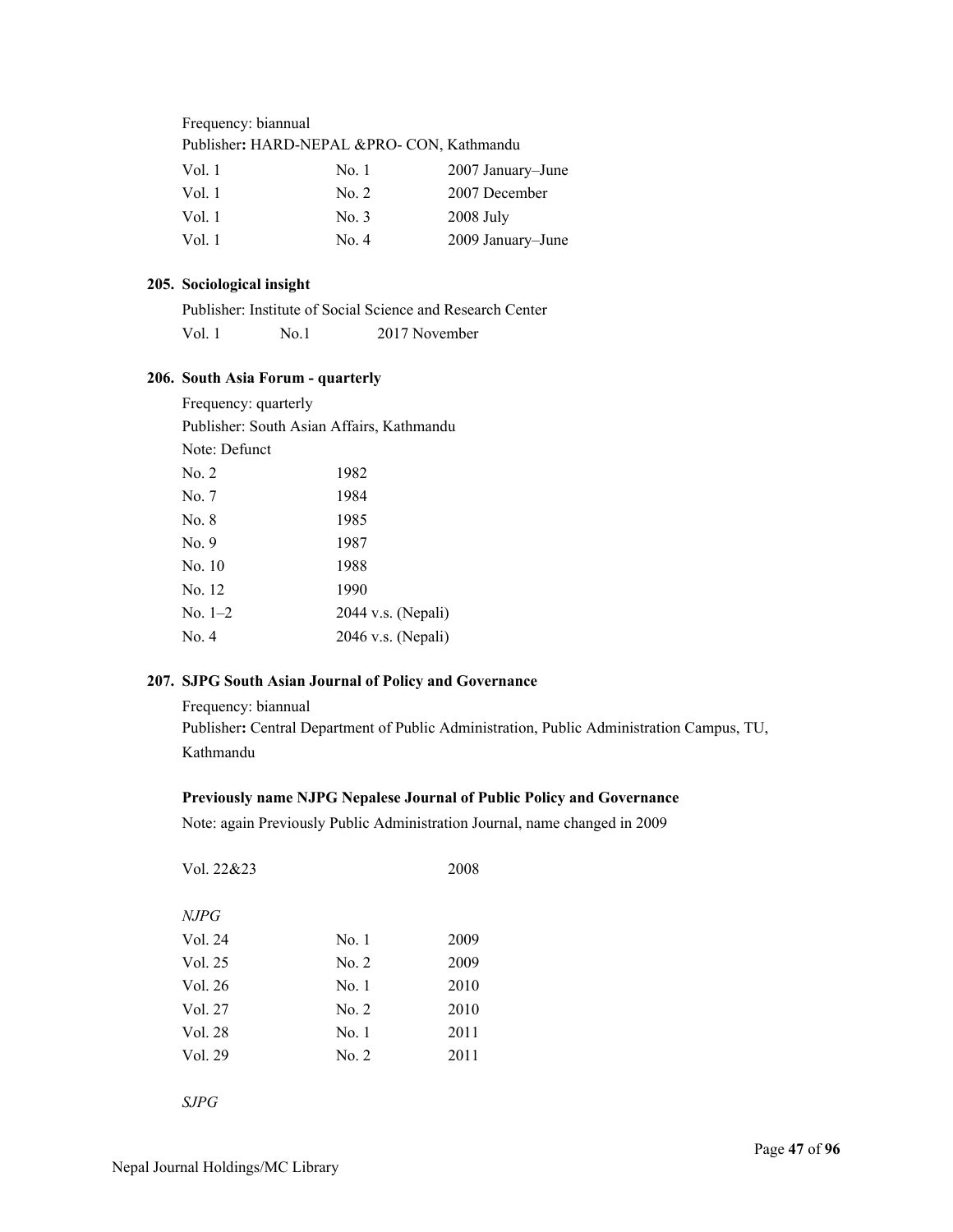| No.1 | July 2015   |
|------|-------------|
| No.2 | Dec 2015    |
| No.1 | June $2016$ |
| No.2 | Dec 2016    |
| No.1 | June 2017   |
|      |             |

#### **208. Strategic Studies**

Publisher: Nepal Institute of International and Strategic Studies Note: Previous name of publisher was Centre for Strategic and International Studies Note: Defunct Vol. 1 No. 1 1991 Spring Vol. 2 No. Special issue 1998 November

#### **209. Strategic Studies Series**

Publisher: Centre for Nepal and Asian Studies, TU, Kathmandu

| Note: Defunct after no. 8–10 (1986) |                           |
|-------------------------------------|---------------------------|
| No. 1                               | 1984 Autumn (Photocopy)   |
| No. 2                               | 1984–85 Winter            |
| No. 3                               | 1985 Spring               |
| No. 4 & 5                           | 1985 Summer & Autumn      |
| No. 6 & 7                           | 1985–1986 Winter & Spring |
| No. 8–10                            | 1986 Summer-Winter        |
|                                     |                           |

#### **210. Studies in Nepali History and Society**

Frequency: biannual

Publisher**:** Mandala Book Point, Nepal

| Vol. 1   | $No. 1-2$ | 1996 |
|----------|-----------|------|
| Vol. 2   | $No. 1-2$ | 1997 |
| Vol.3    | $No. 1-2$ | 1998 |
| Vol. 4   | $No. 1-2$ | 1999 |
| Vol. $5$ | $No. 1-2$ | 2000 |
| Vol. 6   | No. $1-2$ | 2001 |
| Vol. 7   | $No. 1-2$ | 2002 |
| Vol. 8   | $No. 1-2$ | 2003 |
| Vol.9    | $No. 1-2$ | 2004 |
| Vol. 10  | $No. 1-2$ | 2005 |
| Vol. 11  | $No. 1-2$ | 2006 |
| Vol. 12  | $No. 1-2$ | 2007 |
| Vol. 13  | $No. 1-2$ | 2008 |
| Vol. 14  | $No. 1-2$ | 2009 |
| Vol. 15  | $No. 1-2$ | 2010 |
| Vol. 16  | $No. 1-2$ | 2011 |
| Vol. 17  | $No. 1-2$ | 2012 |
|          |           |      |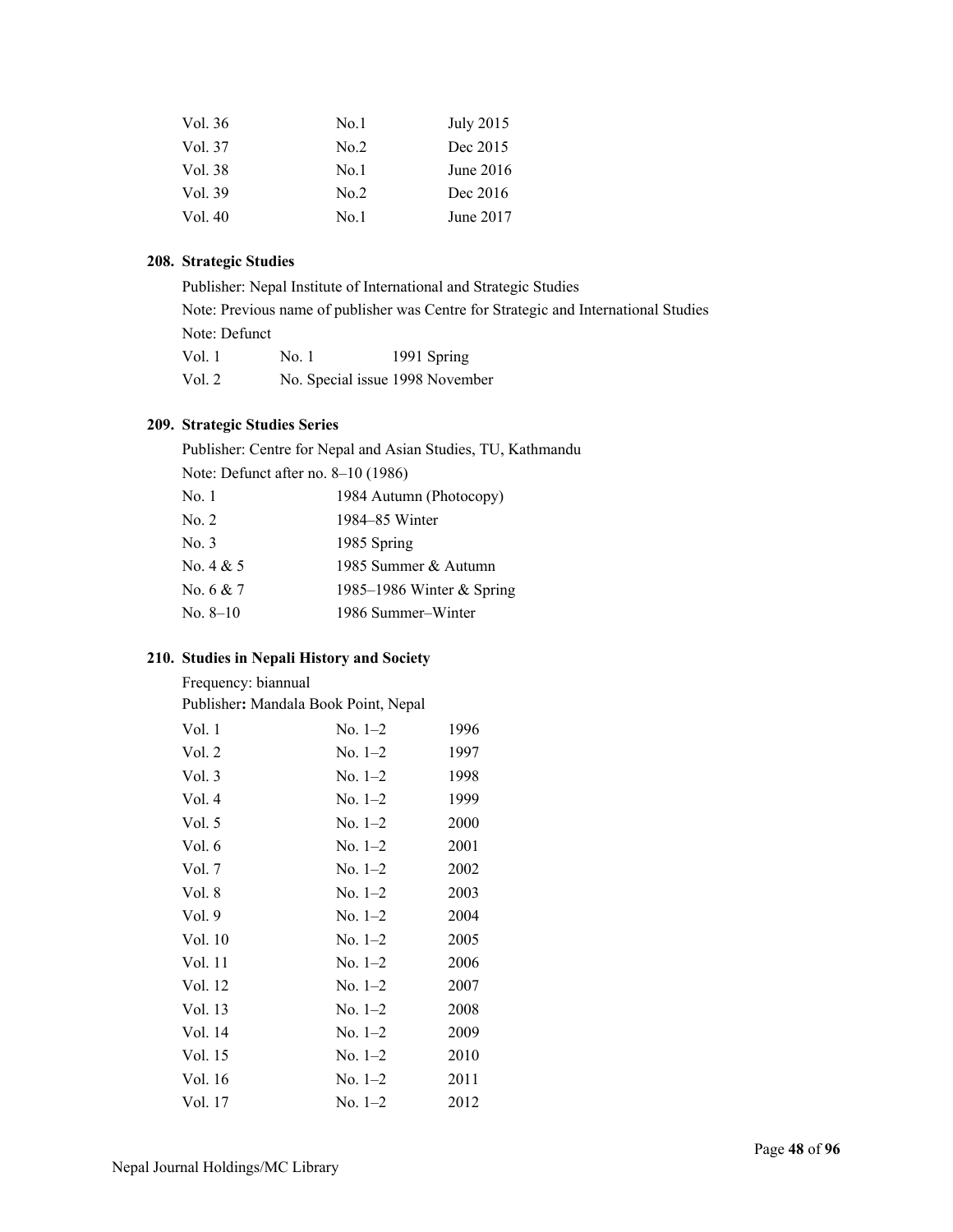| Vol. 18 | $No. 1-2$ | 2013        |
|---------|-----------|-------------|
| Vol. 19 | $No. 1-2$ | 2014        |
| Vol. 20 | $No. 1-2$ | 2015        |
| Vol. 21 | $No. 1-2$ | 2016        |
| Vol. 22 | $No. 1-2$ | 2017        |
| Vol. 23 | $No. 1-2$ | 2018        |
| Vol. 24 | No. 1     | $2019$ June |
|         |           |             |

#### **211. Swashasan: The Journal of Self-Governance & Rural Development**

Publisher**:** Ministry of Federal Affairs and Local Development, Singhadurbar, Kathmandu Note: Publisher's previous name was Ministry of Local Development, Pulchowk, Lalitpur

| Year 14 | Vol. $33-34$ | 2010 |
|---------|--------------|------|
| Year 15 | Vol. 35–36   | 2011 |
| Year 17 | Vol. 38      | 2013 |
| Year 20 | Vol. 42      | 2016 |
| Year 21 | Vol. 43      | 2017 |

#### **212. Swatantrata**

Publisher: Democrat Professor's Association, Butwal Multiple Campus Butwal, Rupandehi Vol.2 No. 2 2013 August

## **213. Technology: A Journal on Science and Engineering**

Publisher: Nepal Engineering Students' Society (NESS) Vol. 6 1997 January

#### **214. The Economic Journal of Nepal**

| Frequency: quarterly                                      |          |                       |
|-----------------------------------------------------------|----------|-----------------------|
| Publisher: Central Department of Economics, TU            |          |                       |
| Note: This journal was earlier named The Economic Monthly |          |                       |
| Vol. 1                                                    | $No.1-3$ | 1977 Nov-Dec/1978Jan- |
| Feb/1978Mar-April                                         |          |                       |
| Vol. 2                                                    | $No.1-4$ | 1979                  |
| Vol. $3$                                                  | $No.1-4$ | 1980                  |
| Vol. 4                                                    | $No.1-4$ | 1981                  |
| Vol. $5$                                                  | $No.1-4$ | 1982                  |
| Vol. 6                                                    | $No.1-4$ | 1983                  |
| Vol. 7                                                    | $No.1-4$ | 1984                  |
| Vol. 8                                                    | $No.1-4$ | 1985                  |
| Vol.9                                                     | $No.1-4$ | 1986                  |
| Vol. 10                                                   | $No.1-4$ | 1987                  |
| Vol. 11                                                   | $No.1-4$ | 1988                  |
| Vol. 12                                                   | $No.1-4$ | 1989                  |
| Vol. 13                                                   | $No.1-4$ | 1990                  |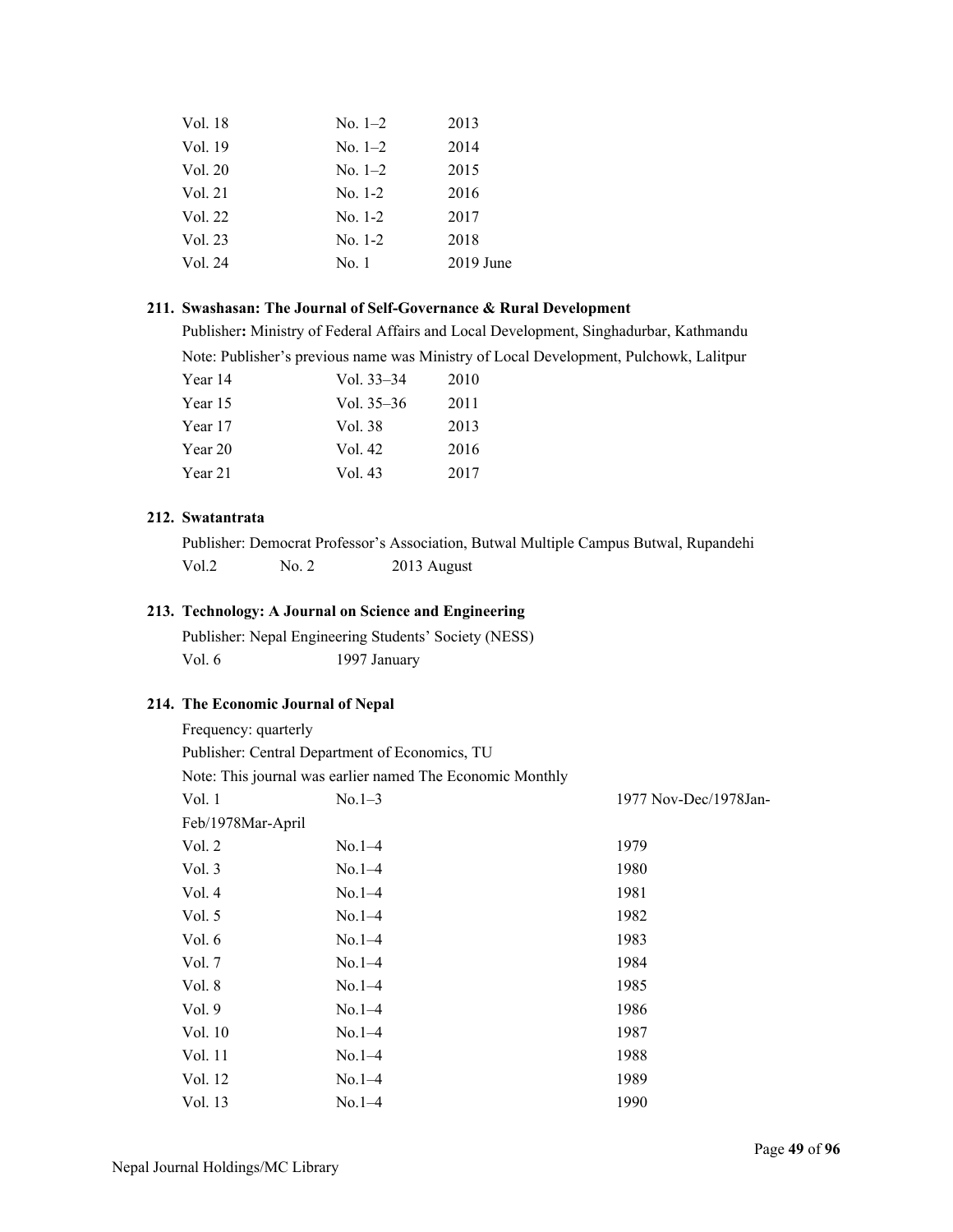| Vol. 14 | $No.1-4$  |                     | 1991 |
|---------|-----------|---------------------|------|
| Vol. 15 | $No.1-4$  |                     | 1992 |
| Vol. 16 | $No.1-4$  |                     | 1993 |
| Vol. 17 | $No.1-4$  |                     | 1994 |
| Vol. 18 | $No. 1-4$ |                     | 1995 |
| Vol. 19 | $No.1-4$  |                     | 1996 |
| Vol. 20 | $No.1-4$  |                     | 1997 |
| Vol. 21 | $No. 1-4$ |                     | 1998 |
| Vol. 22 | $No. 1-4$ |                     | 1999 |
| Vol. 23 | $No.1-4$  |                     | 2000 |
| Vol. 24 | $No.1-4$  |                     | 2001 |
| Vol. 25 | $No. 1-4$ | Issue No: $97-100$  | 2002 |
| Vol. 26 | $No. 1-4$ | Issue No: $101-104$ | 2003 |
| Vol. 27 | $No.1-4$  | Issue No: 105-108   | 2004 |
| Vol. 28 | $No.1-4$  | Issue No: 109-112   | 2005 |
| Vol. 29 | $No.1-4$  | Issue No: 113–116   | 2006 |
| Vol. 30 | $No. 1-4$ | Issue No: $117-120$ | 2007 |
| Vol. 31 | $No.1-4$  | Issue No: $121-124$ | 2008 |
| Vol. 32 | $No.1-4$  | Issue No: 125-128   | 2009 |
| Vol. 33 | $No. 1-4$ | Issue No: 129-132   | 2010 |
| Vol. 34 | $No. 1-4$ | Issue No: 133-136   | 2011 |
| Vol. 35 | $No. 1-2$ | Issue No: 137-138   | 2012 |
| Vol. 35 | No. 3     | Issue No: 139       | 2012 |
| Vol. 35 | No. 4     | Issue No: 140       | 2012 |
| Vol. 36 | No. 1&2   | Issue No: 141       | 2013 |
| Vol. 36 | No. 3&4   | Issue No: 142       | 2013 |
| Vol. 37 | No. 1&2   | Issue No: 143       | 2014 |
| Vol. 37 | No. 3&4   | Issue No: 144       | 2014 |

#### **215. The Economic Mirror**

Frequency: bimonthly Publisher: J.N. Pokharel, Kathmandu Note: Defunct Vol. 1 No. 2 1983 October–November Vol. 1 No. 3 1983–84 December–January

#### **216. The Economic Times: Quarterly Journal of the Institute for Development Studies**

Publisher: Institute for Development Studies, Kathmandu Vol. 1 No. 2 1991 October–December

## 217. The Educator Journal (द एजुकेटर जर्नल)

Publisher: Gorkha Campurs, Gorkha Vol. 1 No. 1 2068 Falgun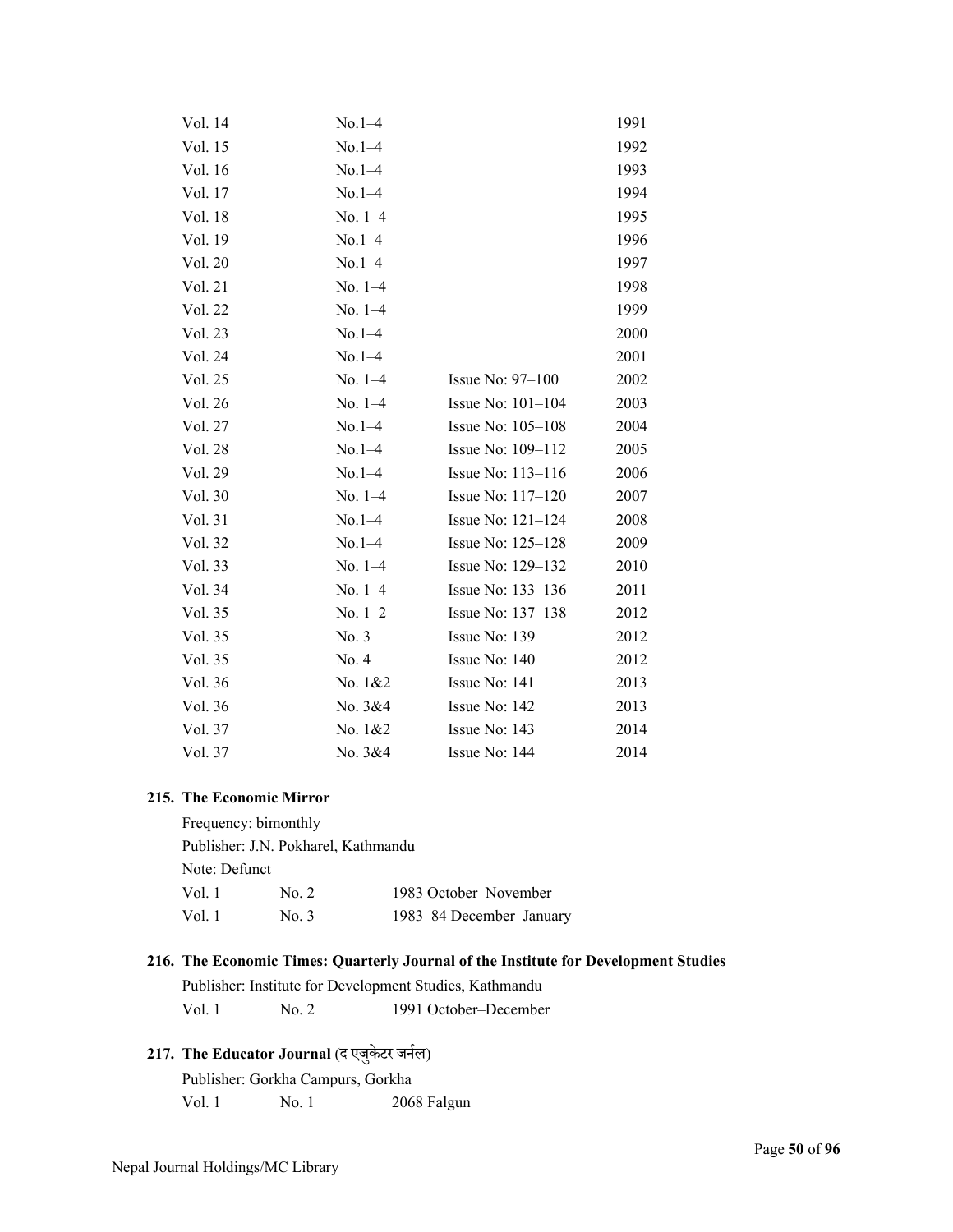| Vol. 2   | No. 2 | 2069 Bhadra |
|----------|-------|-------------|
| Vol. $3$ | No. 4 | 2070 Falgun |

#### **218. The Gaze: Journal of Tourism and Hospitality**

#### Frequency: annual

Publisher**:** International School of Tourism and Hotel Management, Kathmandu

| Vol. 1   | No. 1 | 2009 |
|----------|-------|------|
| Vol. 2   | No. 1 | 2010 |
| Vol.3    | No. 1 | 2011 |
| Vol. $4$ | No. 1 | 2012 |
| Vol. $5$ | No. 1 | 2013 |
| Vol. $7$ | No. 1 | 2016 |

#### **219. The Geographer's Point: Journal of Geography**

#### Frequency: biannual

Publisher: Centre for Nepalese Geography, Department of Geography, TU, Kritipur Note: Defunct; we had all issues (according to editor R.K. Panday).

| Vol. 2<br>No. $1-2$<br>Vol. 3<br>1994 January-December<br>No. $1 & 2$<br>Vol. 4<br>No. 1 & 2<br>1995 January–December<br>1996-1997 January-December<br>No. $1 & 2$<br>Vol. 5–6<br>1998-1999 January-December<br>Vol. $8-9$<br>No. $1 & 2$<br>2000-2003 January-December<br>Vol. $10-14$<br>No. $1 & 2$ | Vol. 1 | No. $1-2$ | 1992 January-June/July-December |
|--------------------------------------------------------------------------------------------------------------------------------------------------------------------------------------------------------------------------------------------------------------------------------------------------------|--------|-----------|---------------------------------|
|                                                                                                                                                                                                                                                                                                        |        |           | 1993 January-June/July-December |
|                                                                                                                                                                                                                                                                                                        |        |           |                                 |
|                                                                                                                                                                                                                                                                                                        |        |           |                                 |
|                                                                                                                                                                                                                                                                                                        |        |           |                                 |
|                                                                                                                                                                                                                                                                                                        |        |           |                                 |
|                                                                                                                                                                                                                                                                                                        |        |           |                                 |

#### **220. The Geographic Base: Journal of Nepal Geography Student Society**

Publisher: Central Department of Geography, TU Kirtipur Vol. 5 2013 February

#### **Journal of Nepal Geography Students Society**

Frequency: Note: According to Geographic Base (2010) First issue was published as Geography Students Society/Souvenir in 2001, Second Geography Plus (2004), Third Geographic Vision (2006)

| Issue: 2 | 2004 (Year 3, Issue: 1) | Title: Geography Plus      |
|----------|-------------------------|----------------------------|
| Issue: 3 | 2006 (Year 5, Issue: 2) | Title: Geographic Vision   |
| Issue: 4 | 2010                    | Title: Geographic Base     |
| Issue: 4 | 2012                    | Title: The Geographic Base |

#### **221. The Geographical Journal of Nepal**

Publisher: Central Department of Geography, TU, Kathmandu Note: Previous name was Geographical Journal of Nepal and published from Geography Instruction Committee, Institute of Humanities and Social Sciences, TU) Vol. 1 No.1 1978 Vol. 2 1979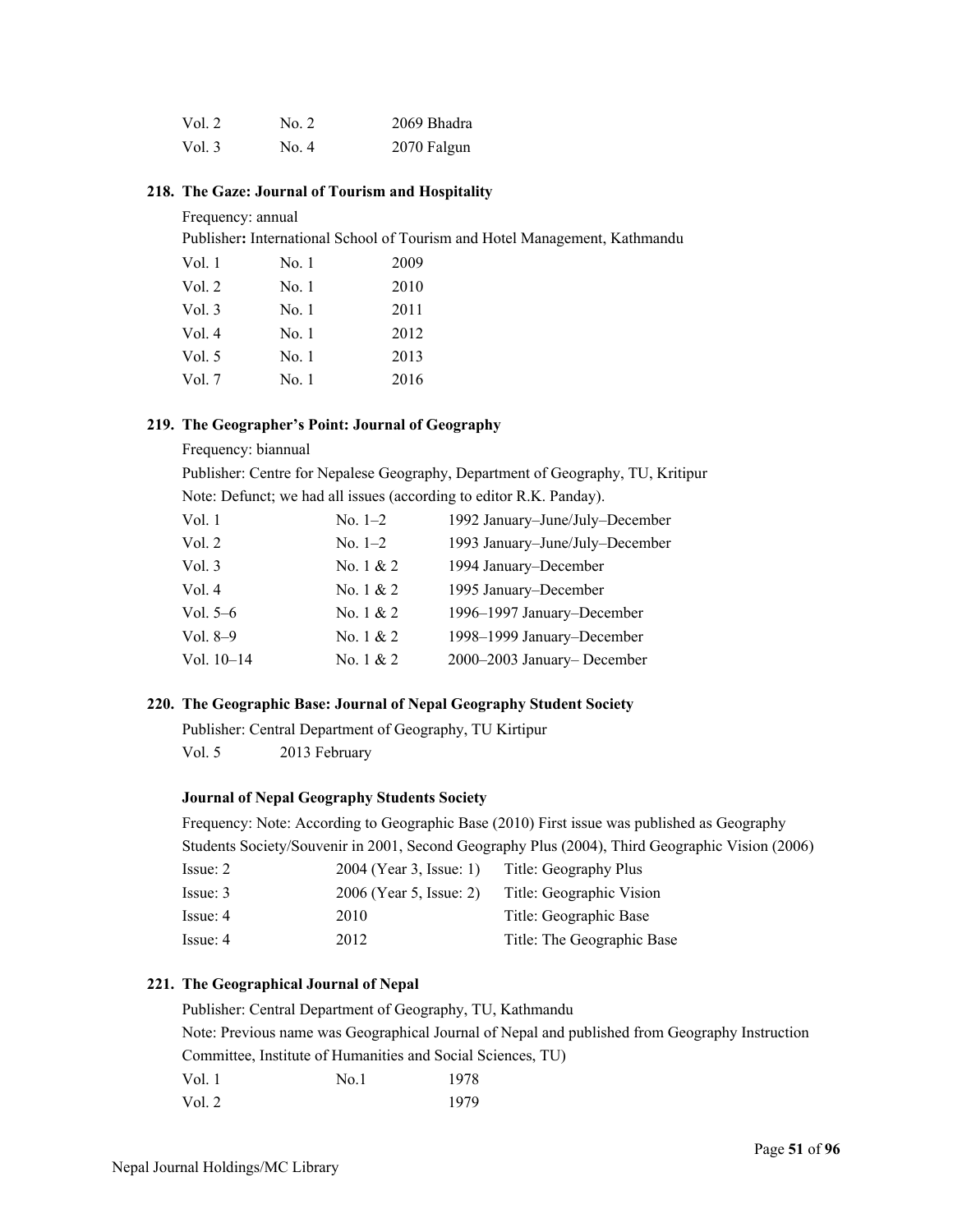| Vol. $3-4$ | 1980-81       |
|------------|---------------|
| Vol. 5     | 1996          |
| Vol. 6     | 2008          |
| Vol. 7     | 2009          |
| Vol. $8-9$ | $2010 - 2011$ |
| Vol. 10    | 2017          |
| Vol. 11    | 2018          |
|            |               |

#### **222. The Globe**

| Publisher: S.K. Shakya, Kathmandu |           |                     |
|-----------------------------------|-----------|---------------------|
| Vol. 1                            | No. 2     | 1979 December       |
| Vol. 1                            | No. $4-5$ | 1980 February-March |

#### **223. The Himalayan Geographers**

Publisher: Department of Geography, Prithwi Narayan Campus, TU, Pokhara)

| <b>Occasional Papers</b> | 1987 December  |
|--------------------------|----------------|
| Vol. 1                   | 2001 December  |
| Vol. $2&3$               | 2003 October   |
| Vol. $4&5$               | 2005 September |
| Vol. 6                   | 2011 October   |
| Vol. 7                   | 2012 August    |
|                          |                |

#### **224. The Himalayan Review**

Frequency: annual

Publisher: Nepal Geographical Society, Kritipur

Note: All issues are available on CD too.

| 1968    |
|---------|
| 1969–70 |
| 1971    |
| 1972    |
| 1973–74 |
| 1975    |
| 1976    |
| 1977    |
| 1978    |
| 1979    |
| 1980    |
| 1981    |
| 1982    |
| 1983–84 |
| 1985    |
| 1986–88 |
| 1989–92 |
|         |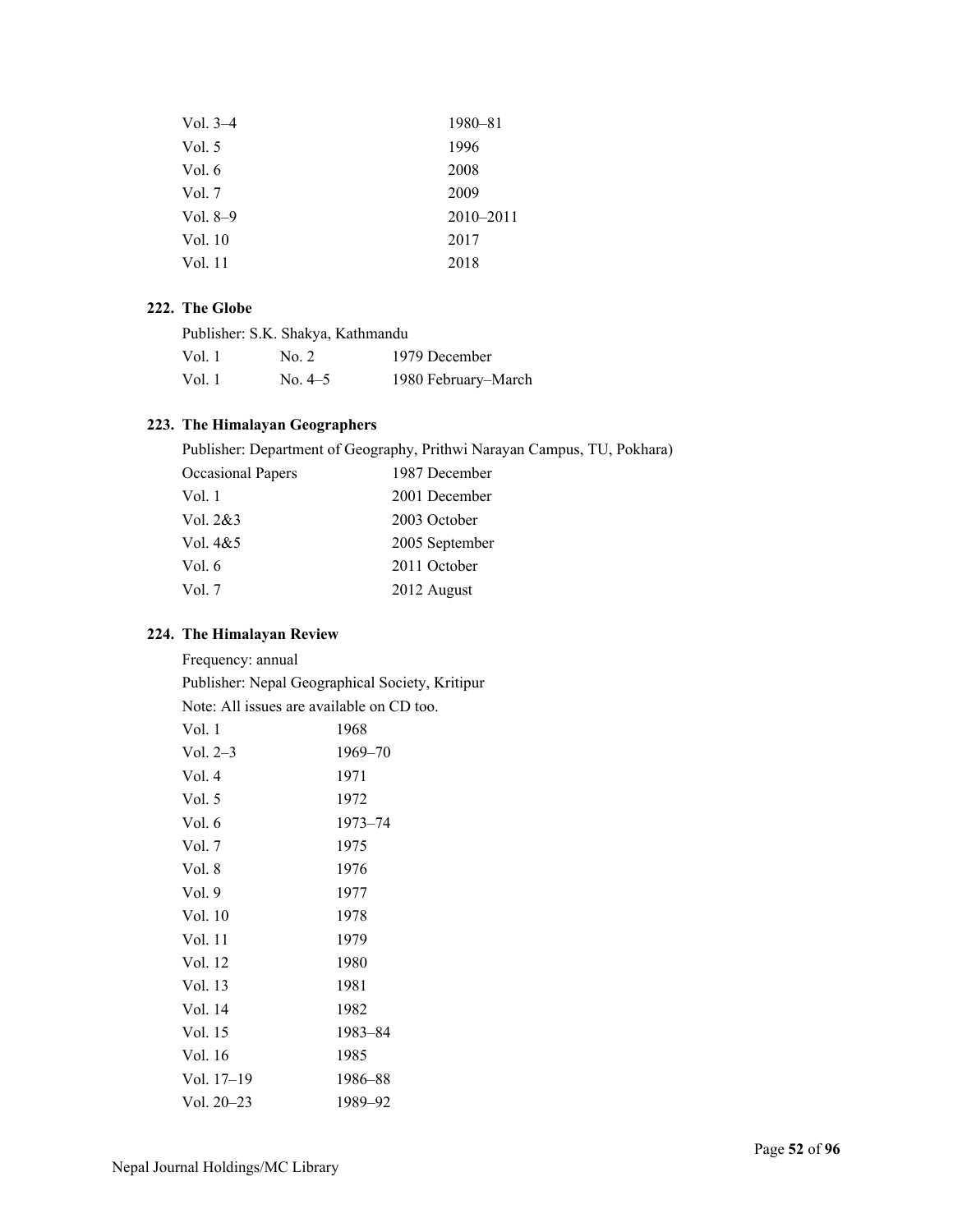| Vol. $24-28$ | 1993–97                        |
|--------------|--------------------------------|
| Vol. 29      | 1998                           |
| Vol. 30      | 1999                           |
| Vol. 31      | 2000                           |
| Vol. 32      | 2001                           |
| Vol. 33      | 2002                           |
| Vol. 34      | 2003                           |
| Vol. $35-36$ | 2004-2005                      |
| Vol. 37      | 2006                           |
| Vol. 38      | 2007                           |
| Vol. 39      | 2008                           |
| Vol. 40      | 2009                           |
| Vol. 41      | 2010                           |
| Vol. $42-43$ | $2011 - 2012$ (combined issue) |
| Vol. 44      | 2013                           |
|              |                                |

#### **225. The Inner Space**

|                                 |       | Publisher: Central Association of Psychology, Kathmandu |
|---------------------------------|-------|---------------------------------------------------------|
| Note: Defunct after vol. $1(1)$ |       |                                                         |
| Vol. 1                          | No. 1 | 2000 April (Photocopy)                                  |

#### **226. The Journal of Business and Management**

| Frequency: |       |                                                                 |
|------------|-------|-----------------------------------------------------------------|
|            |       | Publisher: School of Business faculty of Mangaement Studies, PU |
| Vol.4      | No. 1 | 2014 February                                                   |

#### **227. The Journal of Development and Administrative Studies**

#### Frequency: biannual

Publisher**:** Centre for Economic Development and Administration (CEDA), TU

Note: Not published from 2001–2008

| $No. 1-2$   | 1978 August /1979 January (Photocopy) |
|-------------|---------------------------------------|
| No. $1 & 2$ | 1980 June–December (Photocopy)        |
| No. $1 & 2$ | 1981                                  |
| No. $1 & 2$ | 1982                                  |
| No. $1 & 2$ | 1983                                  |
|             | 1984–1986                             |
| $No. 1-2$   | 1987 June/December (no. 2 Photocopy)  |
| No. $1 & 2$ | 1988 June–December                    |
| No. $1 & 2$ | 1989–1990                             |
| No. $1 & 2$ | 1994-1995                             |
| No. 1       | 1998                                  |
| No. $1 & 2$ | 1999-2000                             |
| $No. 1-2$   | 2009                                  |
|             |                                       |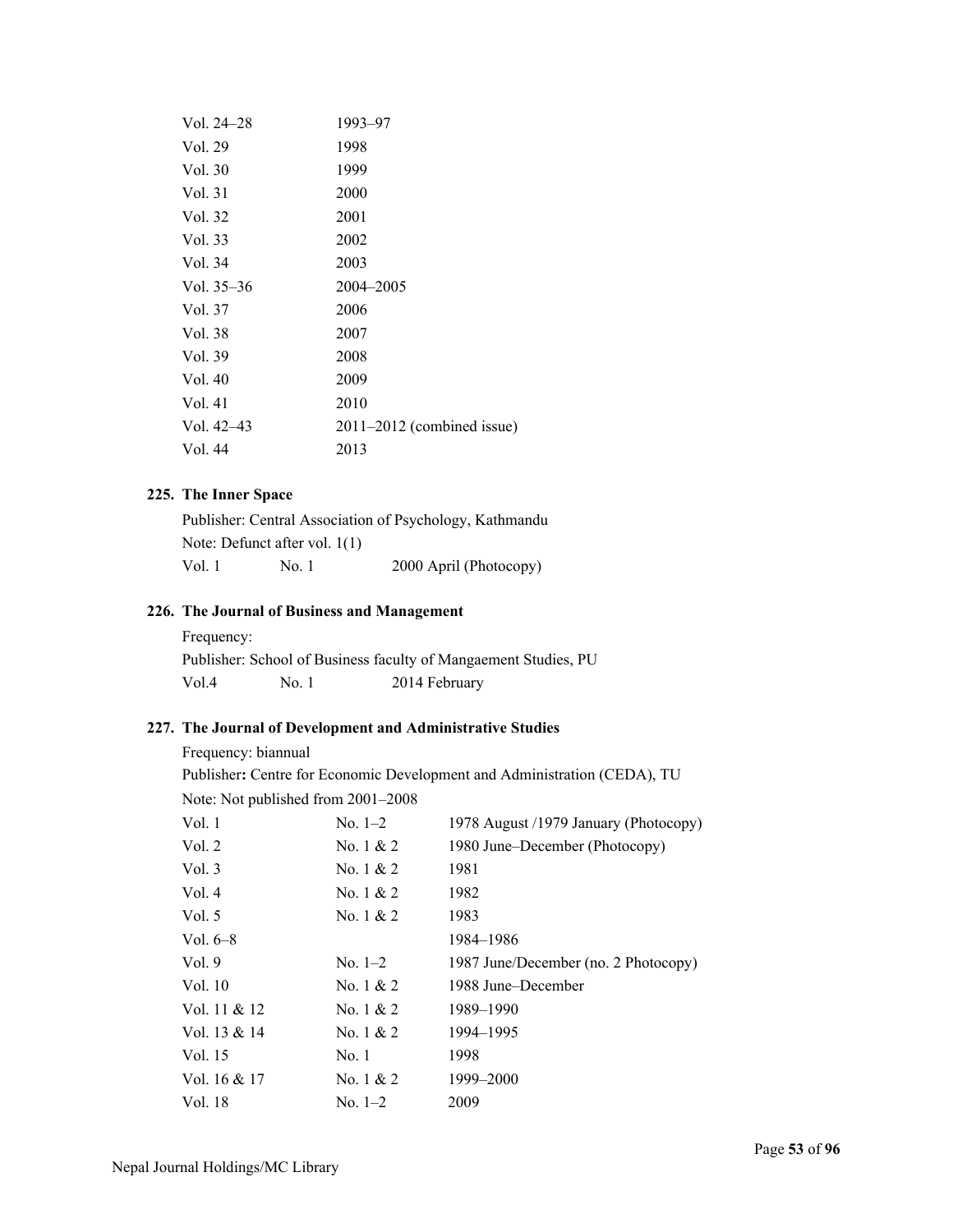| Vol. 19<br>$No. 1-2$<br>2010         |  |
|--------------------------------------|--|
| 2011/2012<br>Vol. 20&21<br>$No. 1-2$ |  |
| Vol. 22<br>2014<br>$No. 1-2$         |  |
| Vol. 23<br>2015<br>No. $1-2$         |  |
| Vol. 24<br>2016<br>$No. 1-2$         |  |

#### **228. The Journal of Economic Society**

| Frequency: annual                                |       |          |              |
|--------------------------------------------------|-------|----------|--------------|
| Publisher: Economic Society of Nepal, Biratnagar |       |          |              |
| Occasional                                       | No. 1 |          | 2000 May     |
| Occasional                                       | No. 2 |          | 2000 October |
| Occasional                                       | No. 3 |          | 2002 April   |
| Vol. $6$                                         | No. 1 | Issue: 6 | 2005         |
| Vol. $7$                                         | No. 1 | Issue: 7 | 2006         |
| Vol. 8                                           | No. 1 | Issue: 8 | 2007         |

#### **229. The Journal of Home Science and Women Development**

Publisher: Home Science and Women Development Association, Nepal (HSWDAN), Kathmandu Vol. 1 No. 1 2002 March (Photocopy)

#### **230. The Journal of Japan and Contemporary Asia**

Publisher: Human Action for Rapid Development (Hard-Nepal) & Promotional Consultancy Service Pvt. Ltd, Kathmandu Note: Defunct

Occasional Paper No. 1 2007

#### **231. The Journal of Nepalese Business Studies**

|         | Publisher: Prithivi Narayan Campus TU, Pokhara Nepal |       |               |
|---------|------------------------------------------------------|-------|---------------|
| Vol. VI |                                                      | No. 1 | 2009 December |
| Vol. IX |                                                      | No. 1 | 2015 December |
| Vol. X  |                                                      | No. 1 | 2017 December |

#### 232. **The Journal of University Grants Commission**

Frequency: Annual

Publisher: University Grants Commission, Nepal, Sanothimi, Bhaktapur

| Vol. 1 | No. 1 | 2012 |
|--------|-------|------|
| Vol. 2 | No. 1 | 2013 |
| Vol. 3 | No. 1 | 2014 |
| Vol. 4 | No. 1 | 2015 |
| Vol. 5 | No. 1 | 2016 |
| Vol. 6 | No. 1 | 2017 |
| Vol. 7 | No. 1 | 2018 |
|        |       |      |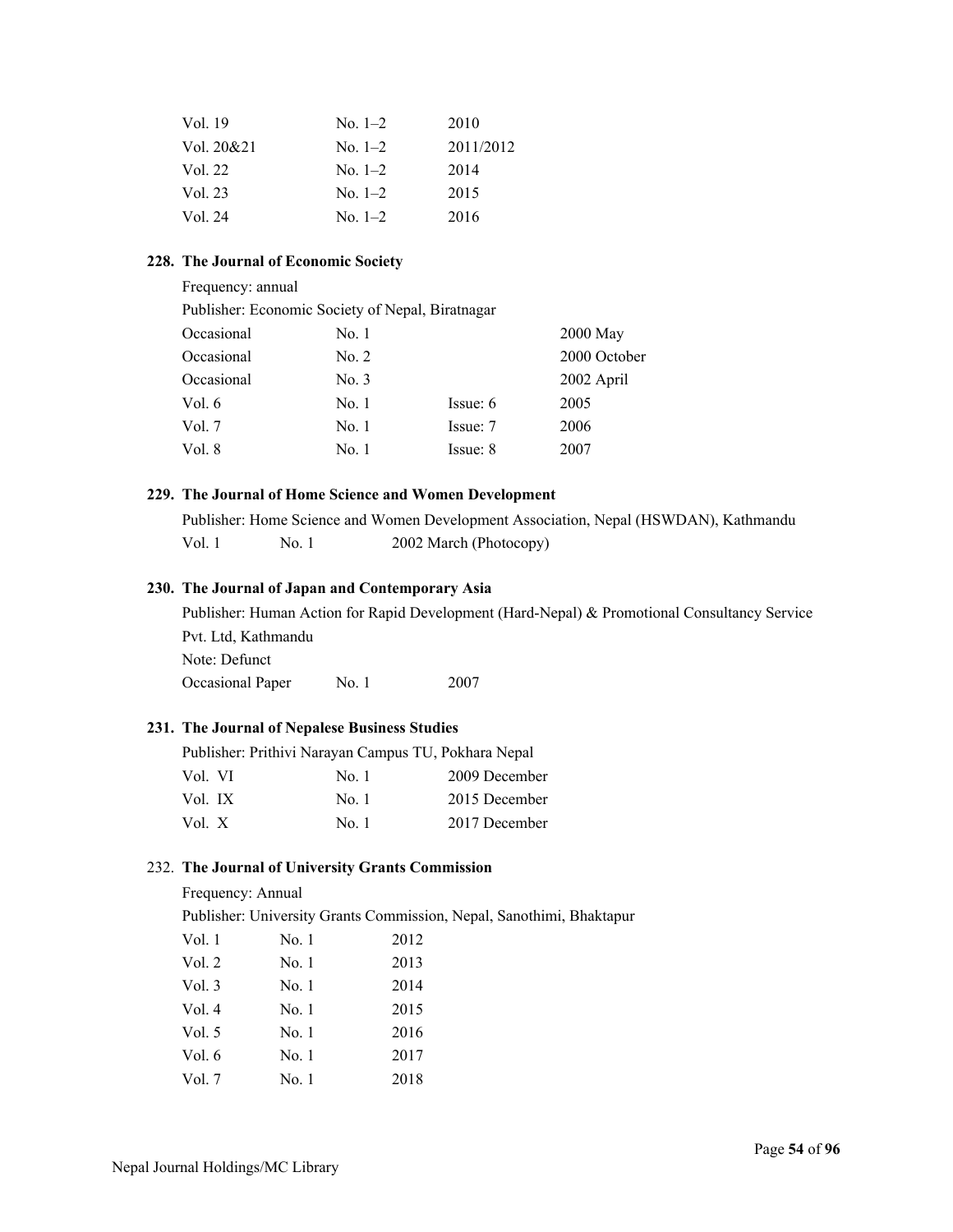#### **233. The Kangchenjunga Journal**

Publisher: Vol. 1 No. 1 1998

#### **234. The Lumbini Journal of Business and Economics**

Frequency: annual Publisher: Research Department, Lumbini Banijya Campus, Butwal, Nepal Vol. 1 2011 April

#### **235. The Management World**

Frequency: not known Publisher: Free Students' Unon Public Youth Campus, TU Vol. 1 No. 1 2006 February

#### **236. The National Inventive Review**

Frequency: annual

Publisher: Department of Geography, Prithvi Narayan Campus, TU, Pokhara

| Vol. 1   |              | 2005 December |
|----------|--------------|---------------|
| Vol. $2$ |              | 2006 December |
| Vol. $3$ | Issue: $1-2$ | 2007          |
| Vol. 4   | $Issue: 1-2$ | 2008          |
|          |              |               |

#### **237. The Nepal Journal of Forestry**

Frequency: biannual

Publisher: Nepal Foresters' Association, Kathmandu Vol. 7 No. 1 1991 October

| Vol. 12 | No. 2 | 2003 |
|---------|-------|------|
| Vol. 12 | No. 3 | 2005 |
| Vol. 13 | No. 1 | 2009 |

#### 238. **The Nepalese Management Review**

Frequency: biannual

Publisher: Central Department of Management, TU, Kirtipur) Note: Previously publisher Faculty of Management, Kirtipur Campus, TU Vol. 4 No. 1 1983 Summer Vol. 6 No. 1 1985 Summer Vol. 7 No. 1 1988 Summer Vol. 15 No. 1 2010 April

#### **239. The Outlook**

|        | Publisher: Department of English Prithvi Narayan Campus, Pokhara, TU |
|--------|----------------------------------------------------------------------|
| Vol. 1 | 2001                                                                 |
| Vol. 3 | 2061                                                                 |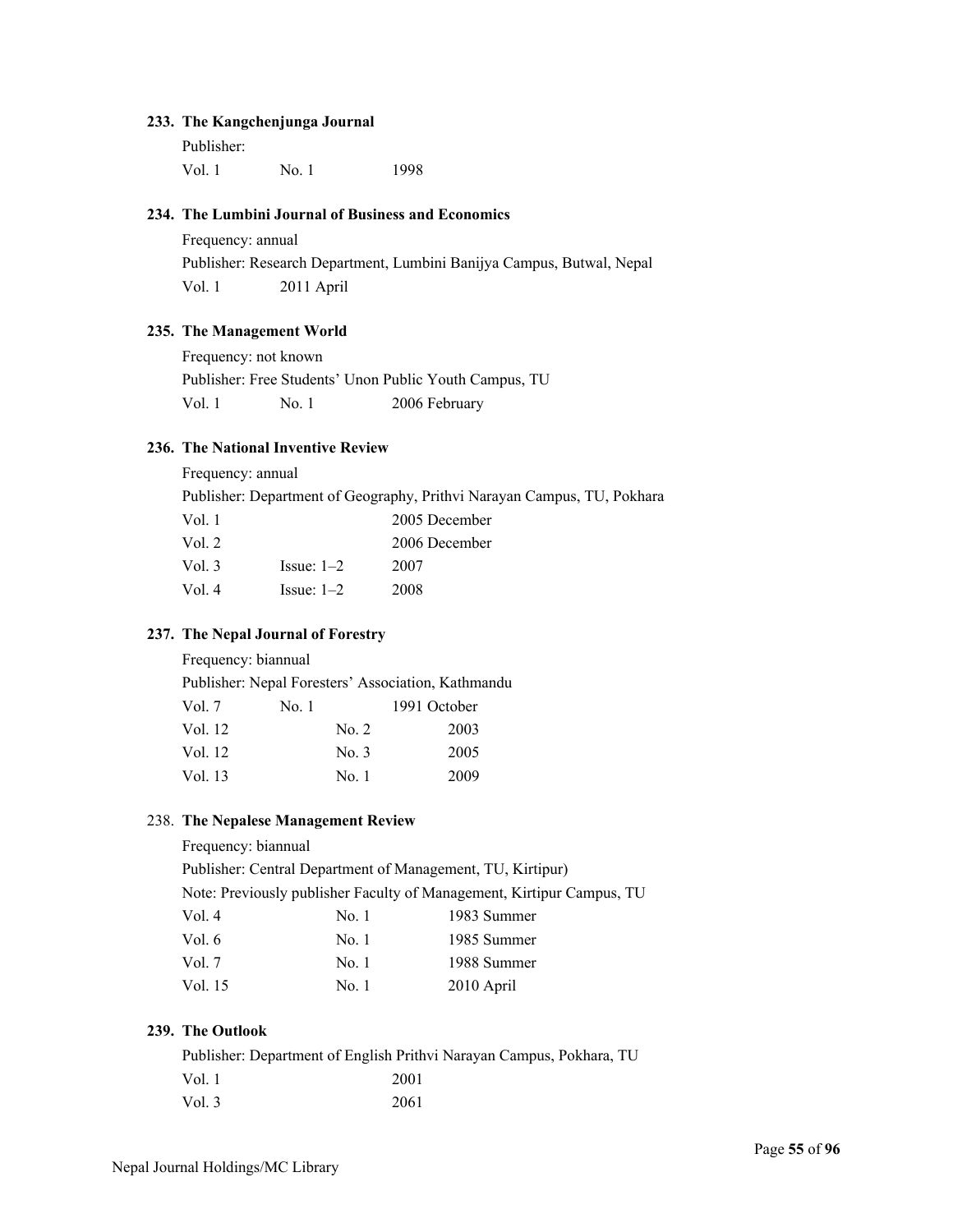| Vol. $4$ |      | 2006/2063      |
|----------|------|----------------|
| Vol. $6$ | No.1 | 2012 August    |
| Vol. $7$ |      | 2013 September |

#### 240. **The Shivapuri Journal**

Frequency: annual

Publisher: Army Command and Staff College, Kathmandu

Note: Previously publisher's name was Royal Nepalese Army Command and Staff College

| Vol. 4     | 2002 (2054 v.s) |
|------------|-----------------|
| Vol. 6     | 2004 (2056 v.s) |
| Vol. 7     | 2005 (2057 v.s) |
| Vol. 8     | 2006 (2058 v.s) |
| Vol. 9     | 2007 (2059 v.s) |
| Vol. 10    | 2008 (2060 v.s) |
| Vol. 11    | 2009            |
| Vol. 12    | 2010            |
| Vol. 13    | 2011            |
| Vol. 14–15 | 2013            |
|            |                 |

#### **241. The Third Pole: Journal of Geography Education**

Frequency: annual

Publisher: Department of Geography Education, Tribhuvan University

| Issue: 1     | 2001 |
|--------------|------|
| Issue: 2     | 2002 |
| $Issue: 3-4$ | 2004 |
| $Isque: 5-7$ | 2007 |
| Vol. $8-10$  | 2010 |
| Vol. $11-12$ | 2012 |
| Vol. 13      | 2013 |
| Vol. 14–16   | 2016 |

#### **242. The Voice of ESA: An Economic Journal**

Frequency: annual

Publisher: Economics Students' Alliance- ESA, Department of Economics, Mahendra Multiple Campus, Nepalgunj

| Year 1 | No. 1 | 2008 |
|--------|-------|------|
| Year 2 | No. 2 | 2010 |
| Year 3 | No. 3 | 2013 |

#### **243. Tribhuvan Multiple Campus Journal**

Frequency: annual Publisher: Instruction Committees, Tribhuvan Multiple Campus, Tansen, Palpa Note: Defunct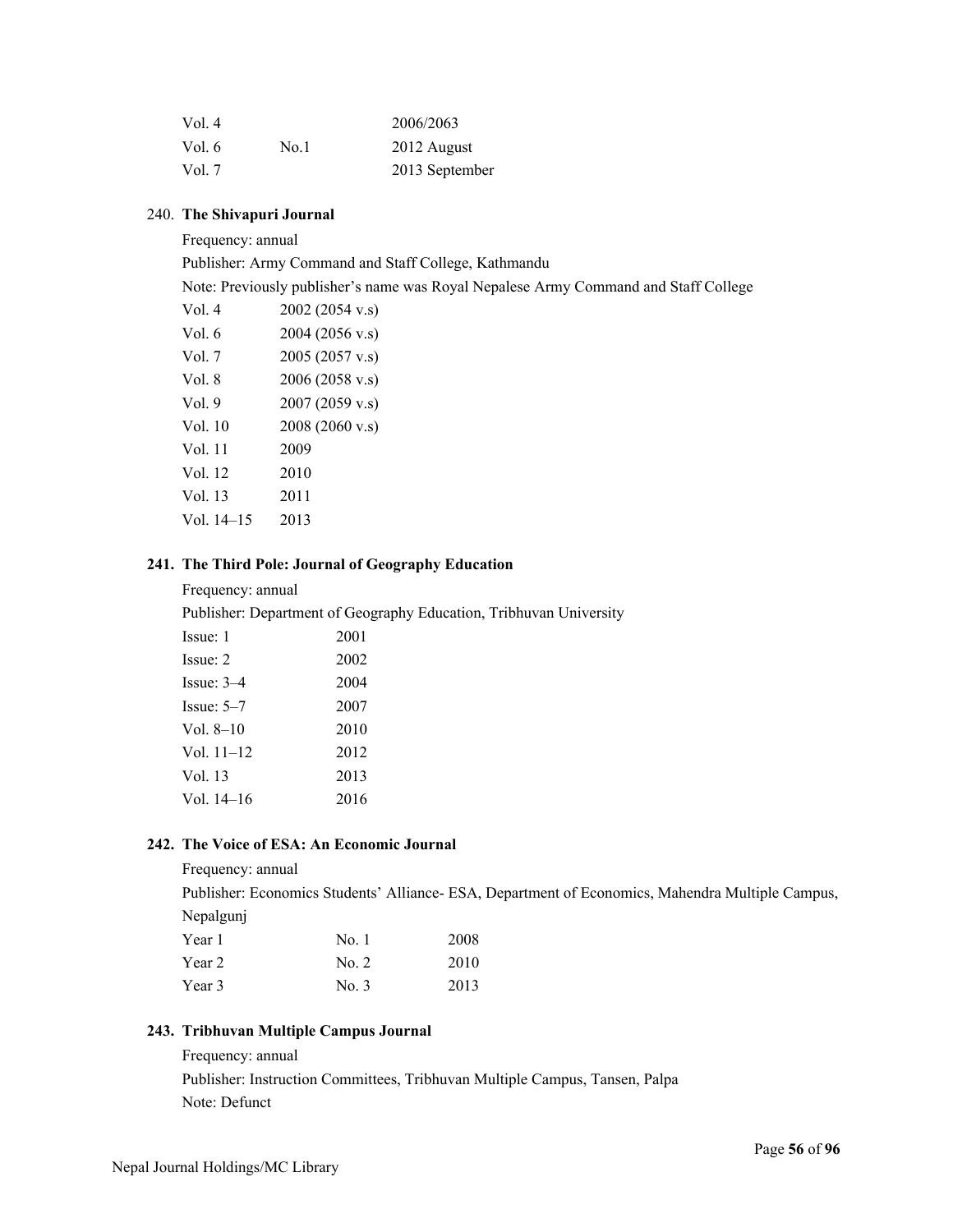| Vol. 2   | No. 2 | 2035–2036 v.s. (Photocopy) |
|----------|-------|----------------------------|
| Vol. $3$ | No. 3 | 2036–2037 v.s. (Photocopy) |

# **244. Tribhuvan University Journal**

| Frequency: annual                                           |                                                   |                           |  |
|-------------------------------------------------------------|---------------------------------------------------|---------------------------|--|
|                                                             | Publisher: Research Division Tribhuvan University |                           |  |
| Note: Previous name was Journal of the Tribhuvan University |                                                   |                           |  |
| Vol. 1                                                      | No.1                                              | 1964 April                |  |
| Vol. 2                                                      | No. 2                                             | 1965 May                  |  |
| Department of Political Science                             |                                                   | 1966                      |  |
| Vol. 3                                                      | No. $1-2$                                         | 1967 January/October      |  |
| Vol. 4                                                      | No. $1-2$                                         | 1968 June/ 1969 March     |  |
| Vol. 5                                                      | No.1                                              | 1970 June                 |  |
| Vol. $6$                                                    | No.1                                              | 1971 June                 |  |
| Vol. 7                                                      | No.1                                              | 1972 November             |  |
| Vol. 8                                                      | No.1                                              | 1973 November             |  |
| Vol.9                                                       | No.1                                              | 1976 July                 |  |
| Vol. 10                                                     | No.1                                              | 1978 July (Special Issue) |  |
| Vol. 11                                                     | No.1                                              | 1980 October              |  |
| Vol. 12                                                     | No.1                                              | 1984 July                 |  |
| Vol. 13                                                     | No. 2                                             | 1987 July                 |  |
| Vol. 14                                                     |                                                   | 1991 April                |  |
| Vol. 15                                                     |                                                   | 1992 June                 |  |
| Vol. 16                                                     |                                                   | 1993 June                 |  |
| Vol. 17                                                     |                                                   | 1994 June                 |  |
| Vol. 18                                                     |                                                   | 1995 June                 |  |
| Vol. 19                                                     | No. $1-2$                                         | 1996 June/December        |  |
| Vol. 20                                                     | No. $1-2$                                         | 1997 June/December        |  |
| Vol. 21                                                     | $No. 1-2$                                         | 1998 June/December        |  |
| Vol. 22                                                     | No. $1-2$                                         | 1999 June/December        |  |
| Vol. 23                                                     | No. 1                                             | $2001$ June               |  |
| Vol. 24                                                     | No. 1                                             | 2004 July                 |  |
| Vol. 25                                                     | No. 1                                             | 2005 July                 |  |
| Vol. 26                                                     | No. 1                                             | 2009 September            |  |
| Vol. 27                                                     | No. 1-2                                           | 2010 December             |  |
| Vol. 28                                                     | No. $1-2$                                         | 2013 December             |  |
| Vol. 29                                                     | No. 1                                             | $2016$ June               |  |
| Vol. 30                                                     | No. 2                                             | 2016 December             |  |
| Vol. 31                                                     | No. 1&2                                           | 2017June/December         |  |
| Vol. 32                                                     | $No. 1-2$                                         | 2018June/December         |  |
|                                                             |                                                   |                           |  |

Special Linguistic Number

## **245. Tribhuvan University Teachers' Association**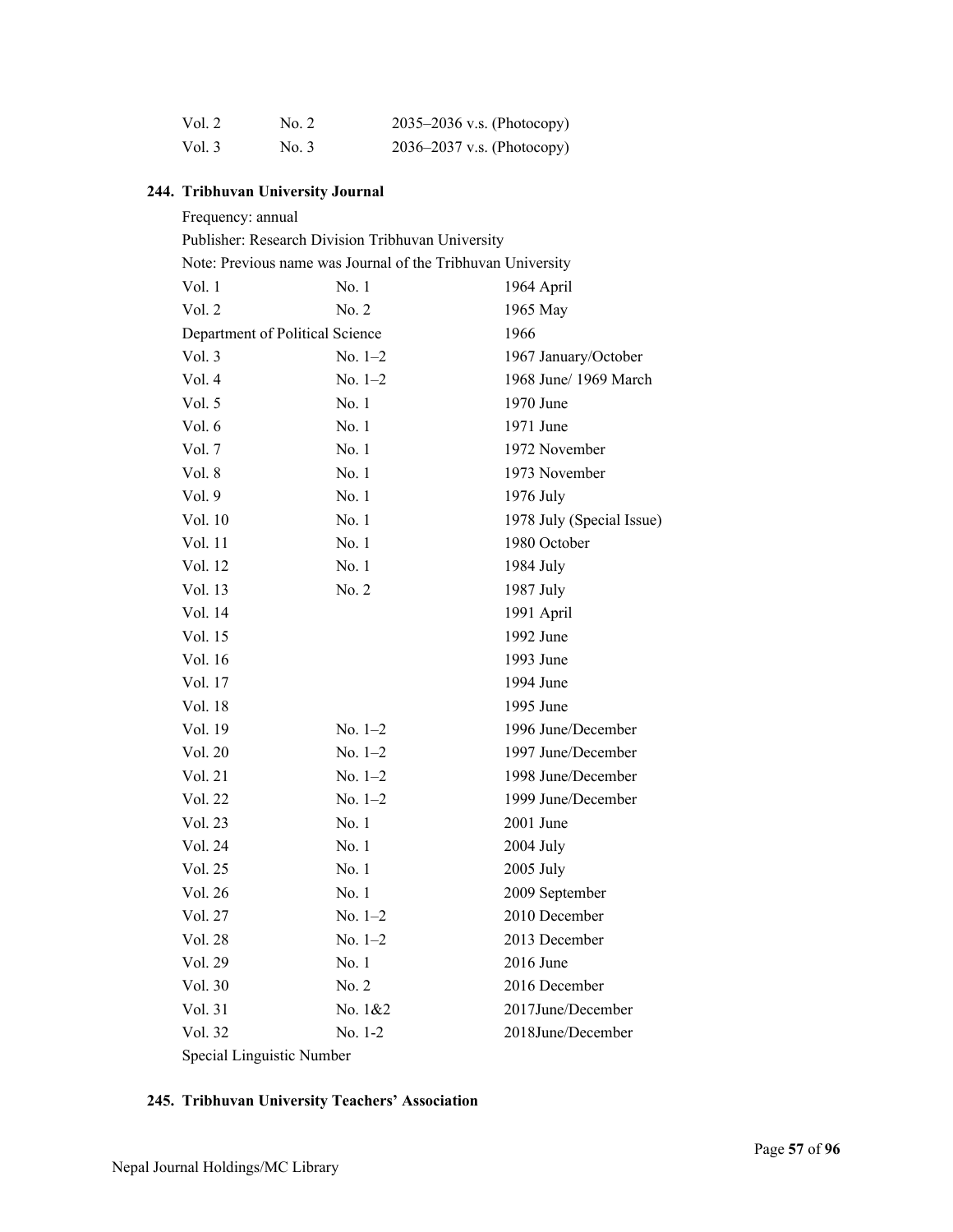|            |       | Publishers: Tribhuvan University Teachers Association |
|------------|-------|-------------------------------------------------------|
| Year: $12$ | No. 1 | 2070/2013                                             |

## **246. TU Special Bulletin**

| Frequency: annual                            |      |
|----------------------------------------------|------|
| Publisher: Information Section, TU, Kritipur |      |
| Issue: $17(1)$                               | 2041 |
| Issue: 24                                    | 1983 |
| Issue: 25                                    | 2041 |
| Issue: 29                                    | 2045 |
| Issue: 30                                    | 2046 |
| Issue: 37                                    | 2053 |
| Issue: 38                                    | 2054 |
| Issue: 39                                    | 2055 |
| Issue: 40                                    | 2056 |
| Issue: 41                                    | 2057 |
| Issue: 42                                    | 2058 |
| Issue: 43                                    | 2059 |
| Issue: 44                                    | 2060 |
| Issue: 45                                    | 2061 |
| Issue: 46                                    | 2062 |
| Issue: 49                                    | 2065 |
| Issue: 50 (Souvenir)                         | 2009 |
| Issue: 51                                    | 2067 |
| Issue: 52                                    | 2068 |
| Issue: 53                                    | 2069 |
| Issue: 54                                    | 2070 |
| Issue: 55                                    | 2014 |
| Issue: 56                                    | 2072 |
| Issue: 57                                    | 2073 |
| Issue: 58                                    | 2074 |
| Issue: 59                                    | 2075 |

## **247. TU Today**

2003 2005 2008 2009 2010 2011/2012 2012/2013 2013/2014 2014/15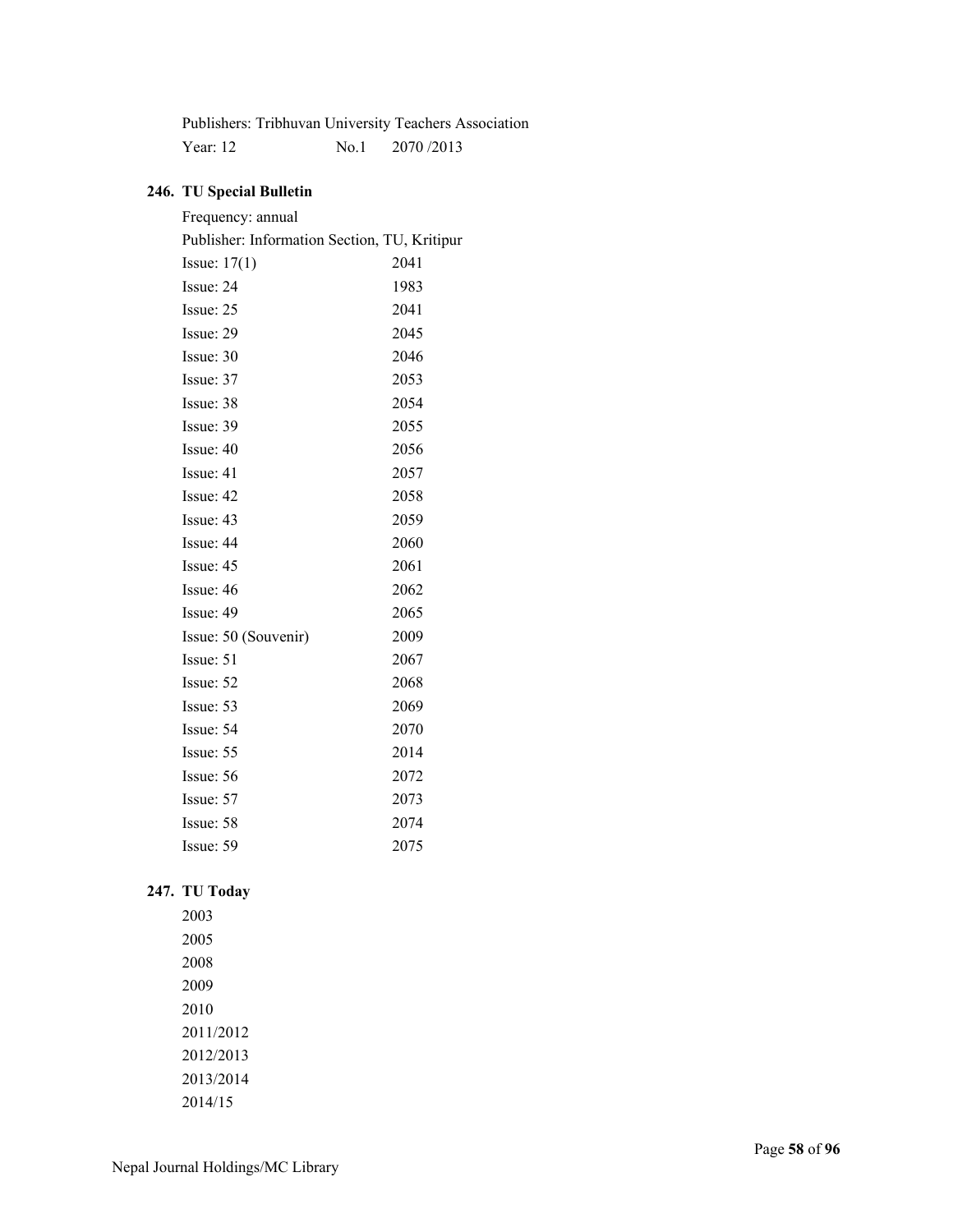2018/2019

#### **248. TULSSAA: A Journal of Library and Information Science**

Frequency: annual Publisher: Tribhuvan University Library Science Students' Alumni Association (TULSSAA), Kathmandu Vol. 3 No. 2 2004 September Vol. 4 No. 1 Issue: 7 2005 July (Photocopy) Vol. 5 No. 1 Issue: 8 2006 October Vol. 6 No. 1 Issue: 9 2008 April Vol. 8 No. 1 Issue: 11 2010 October Vol. 9 No. 1 Issue: 12 2011 October<br>
Vol. 10 No. 1 Issue: 13 2012 October Vol. 10 No. 1 Issue: 13 2012 October

#### **249. UNESCO Bulletin**

#### **Publisher: Nepal National Commission for UNESCO; Ministry of Education**

| Vol. 1     | No. 1     | 1967        |
|------------|-----------|-------------|
| Vol. 1     | No. 2     | 1968 August |
| Vol. 2     | $No. 2-3$ |             |
| Vol. 4     | $No. 2-3$ | 2028-2029   |
| Vol. 5     | No. 2     | 2029        |
| Vol. 6     | $No. 1-4$ | 2030-2031   |
| Vol. 7     | No. 1-4   | 2031-2032   |
| Vol. 8     | $No. 2-4$ | 2032-2033   |
| Vol. 9     | No. 1-4   | 2033-2034   |
| Vol. 10&11 | No. 1-4   | 2034-2036   |
| Vol. 12    | No. 1-4   | 2036-2037   |
| Vol. 13    | No. 1-4   | 2037-2038   |
| Vol. 14-16 | No. $1-4$ | 2038-2041   |
| Vol. 17    | No. $1-4$ | 2041-2042   |
| Vol. 18-19 | No. 1-4   | 2042-2044   |
| Vol. 21-24 | No. 1-4   | 2045-2049   |
| Vol. 25-26 | No. 1-4   | 2049-2051   |
| Vol. 27    | $No. 1-4$ | 2051-2052   |
| Vol. 28    | No. 2     | 2052        |
| Vol. 30    | No. 2     | 2054        |
| Vol. 33    | No. 5     | 2060        |
| Vol. 34    | No. 7     | 2061        |
| Vol. 36    | No. 2     | 2064        |
| Vol. 36    | No. 10    | 2063        |
| Vol. 36    | No. 11    | 2063        |
|            |           |             |

#### **250. Vasudha**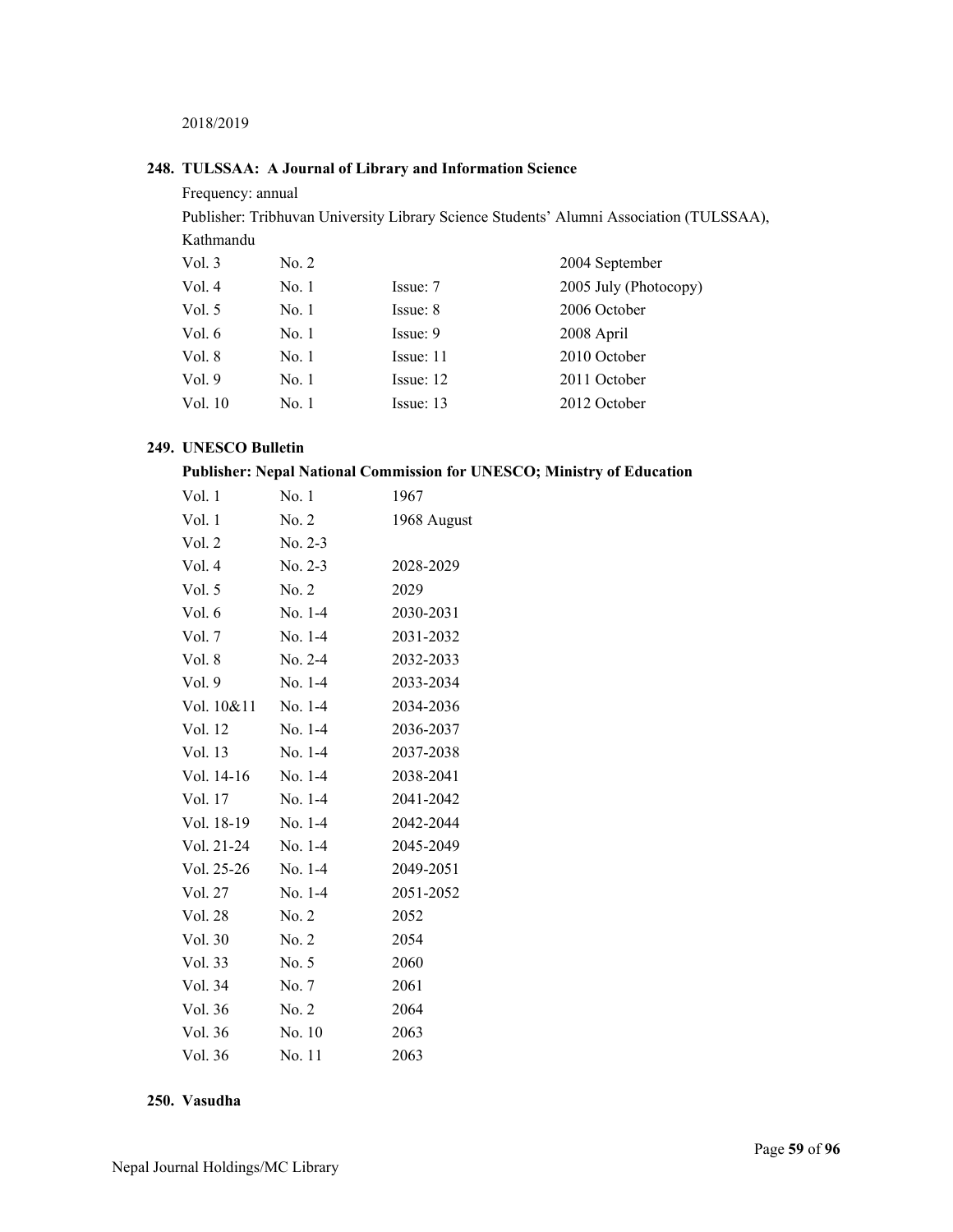Frequency: monthly

| Publisher: Vasudha Publication, Kathmandu |  |  |
|-------------------------------------------|--|--|
|-------------------------------------------|--|--|

| Vol. 1   | No. 2               | 1957                |
|----------|---------------------|---------------------|
| Vol. 2   | No. 2–7             | 1958                |
| Vol.3    | No.1                | 1959                |
| Vol. $5$ | No. $1,4$           | 1961                |
| Vol. 11  | No. $1-12$          | 1968                |
| Vol. 12  | No. $1-12$          | 1969                |
| Vol. 13  | $No. 1-12$          | 1970/1971           |
| Vol. 14  | No. $1-12$          | 1971/1972/1973/1974 |
| Vol. 15  | No. $1-12$          | 1974/1975/1976      |
| Vol. 16  | No. $1-2,5-7,11-12$ | 1977/1978/1979      |
| Vol. 17  | $No. 2-4$           | 1979/1980           |
|          |                     |                     |

## **251. Vikas: A Journal of Development**

| Publisher: National Planning Commission Secretariat, Kathmandu |           |                                |
|----------------------------------------------------------------|-----------|--------------------------------|
| Vol.1                                                          | No. $1-2$ | 1975                           |
| Vol. 2                                                         | $No. 1-2$ | 1976                           |
| Vol. 3                                                         | No.1      | 1979 September                 |
| Vol. $4/5$                                                     | No. 2/1   | 1981/1982                      |
| Vol. 6                                                         | No. 2     | 1983                           |
| Vol. 10                                                        | No. 2     | 1990 September/October         |
| Vol. 13                                                        | No. 2     | 1993 November                  |
| Vol. 15                                                        | No.1      | 1995 June/July                 |
| Vol. 17                                                        | No. 2     | 1998 January                   |
| Vol. 19                                                        | No.1      | 1999 July                      |
| Vol. 20                                                        | No.1      | 2000 July                      |
| Vol. 21                                                        | No. 2     | 2002 January                   |
| Vol. 22                                                        | No. 2     | 2003 January                   |
| Vol. 23                                                        | No. $1-2$ | 2003 July-2004 January         |
| Vol. 24                                                        | No. 2     | 2005 January                   |
| Vol. 28                                                        | No.1      | 2008 July                      |
| Vol. 29                                                        | No. 1     | 2009 August                    |
| Vol. 30                                                        | $No. 2-3$ | 2009 December-2011 March/April |
| Vol. 31                                                        | No. $1-2$ | 2010–2011 March                |
| Vol. 34                                                        | No.1      | 2013                           |
| Vol. 36                                                        | No.1      | 2014                           |

## **252. Village Nepal: A Journal of Rural Develpoment & Social Welfare**

| Publisher: |      |      |
|------------|------|------|
| Vol. 1     | No.1 | 1980 |

#### **253. Vishleshan**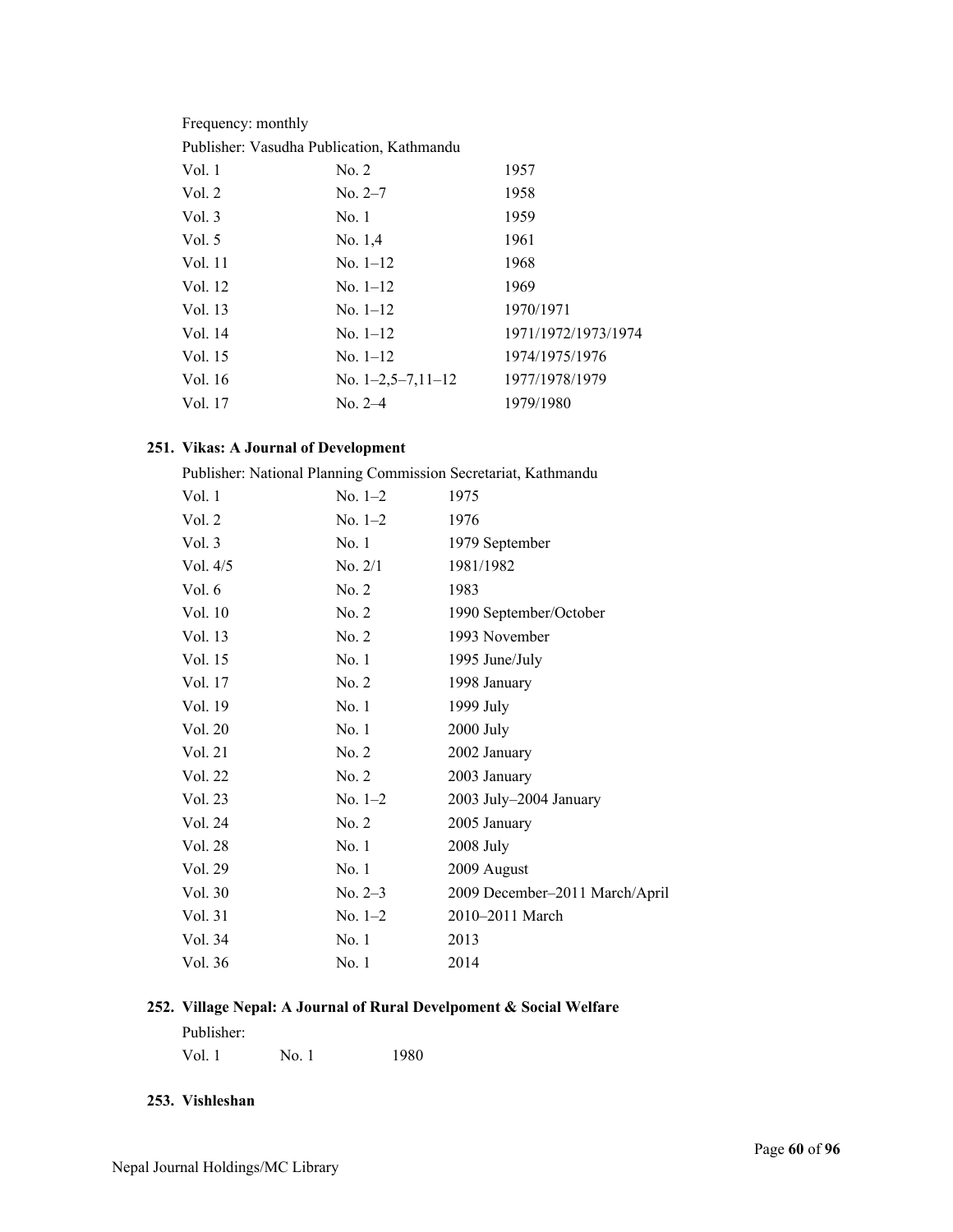|           | Publisher: Nepal University Teachers' Association, Post Graduate Campus Unit, TU, Biratnagar |
|-----------|----------------------------------------------------------------------------------------------|
| Vol. V    | 2002 April                                                                                   |
| Vol. VIII | 2008 September                                                                               |

## **254. Voice**

Publisher: Autar Dei Chaudharin Research Centre, Mahendra Multiple Campus, Nepalgunj

| Vol. 1   | No. 1 | 2009 September |
|----------|-------|----------------|
| Vol. $2$ | No. 2 | 2010 December  |
| Vol. $3$ | No. 3 | 2012 February  |
| Vol.4    | No. 1 | 2012 August    |
| Vol. $5$ | No. 1 | 2013 March     |

#### **255. Voice of Culture**

Frequency: annual

Publisher: Department of Nepalese, Culture & Archaeology (NeHCA), Padma Kanya Multiple Campus, Kathmandu

| Vol. 1 | 1995 September         |
|--------|------------------------|
| Vol. 2 | 1998 February          |
| Vol. 3 | 2000 September/October |
| Vol. 4 | 2007 September         |
| Vol. 5 | 2009 September         |
| Vol. 6 | 2013 September         |
| Vol. 7 | 2015 September         |
|        |                        |

#### **256. Voice of History**

| Frequency: biannual                          |           |               |
|----------------------------------------------|-----------|---------------|
| Publisher: Central Department of History, TU |           |               |
| Vol. 1                                       |           | 1974          |
| Vol. 2                                       |           | 1976          |
| Vol. 3                                       |           | 1977          |
| Vol. $4-6$                                   |           | 1978-1980     |
| Vol.7                                        | No.1      | 1981          |
| Vol. 8                                       | No. 1     | 1982          |
| Vol. $9-11$                                  | No. 1     | 1986          |
| Vol. 12                                      | No. 1     | 1997          |
| Vol. 13                                      | No. 1     | 1998          |
| Vol. 14                                      | $No. 1-2$ | 1999          |
| Vol. 15                                      | $No. 1-2$ | 2000          |
| Vol. 16                                      | $No. 1-2$ | 2001          |
| Vol. $17-20$                                 | No. 1     | 2005 December |
| $Vol. 21-27$                                 | No. 1     | 2012 August   |
| Vol. 28                                      |           | 2015 May      |
| Vol. 29                                      |           | 2018 July     |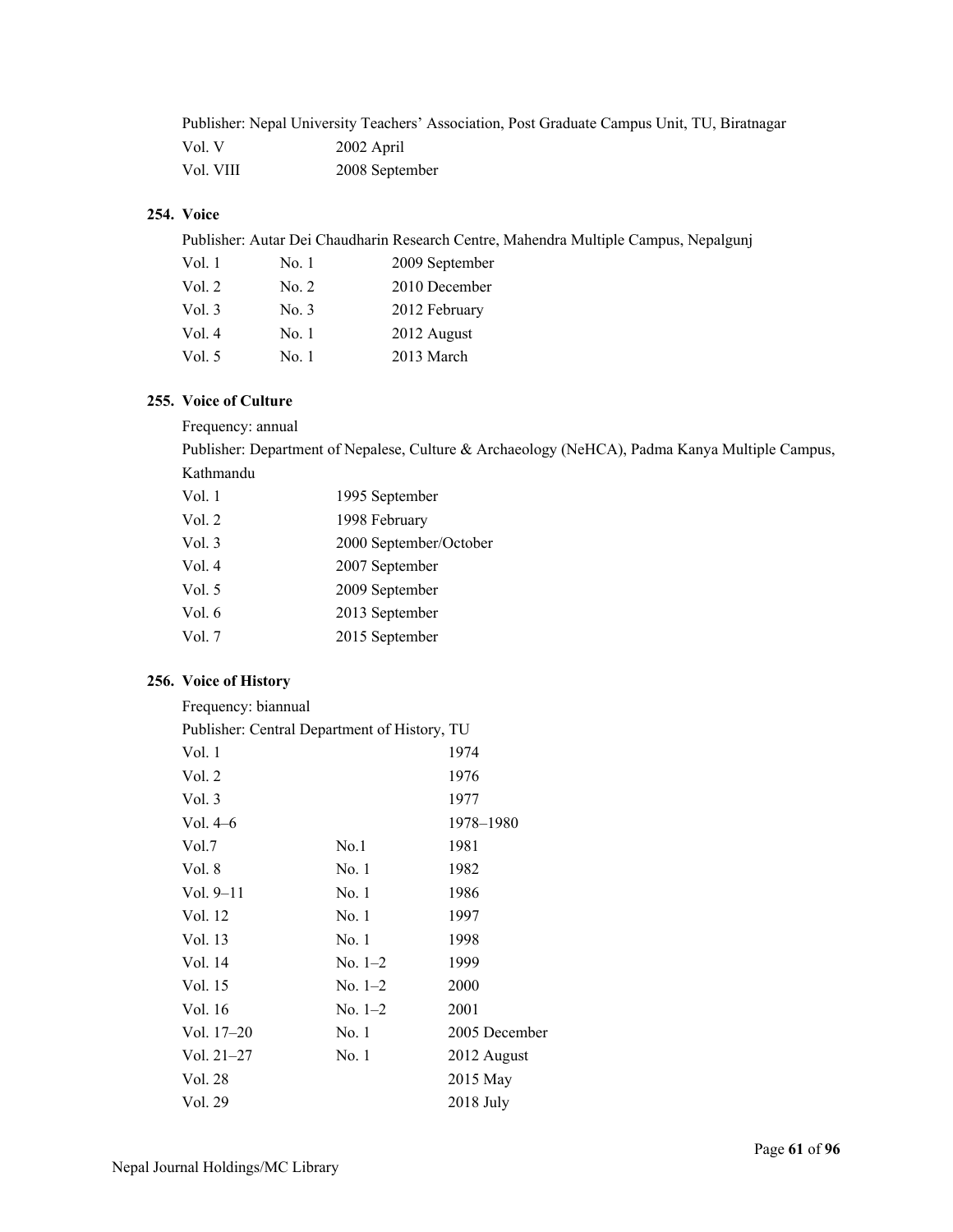#### **257. Vox Batauli: A Journal of Literary Studies**

|          |       | Publisher: M.A. (English) Programme, Butwal Multiple Campus, Butwal |
|----------|-------|---------------------------------------------------------------------|
| Vol. 1   | No. 1 | 2006 January/February                                               |
| Vol. 3   | No. 1 | 2008                                                                |
| Vol. $4$ |       | 2011                                                                |

#### **258. Water Nepal: Journal of Water Resources Development**

Frequency: annual

Publisher: Nepal Water Conservation Foundation, Kathmandu

Note: Previous name was Nepal Water

| Vol. 1    | $No. 1-4$ | 1987 August /1988 February /1989 July /October (Photocopy) |
|-----------|-----------|------------------------------------------------------------|
| Vol. 2    | $No. 1-4$ | 1990 April /1991 January /August (Photocopy)               |
| Vol. 3    | No. $1-3$ | 1992 July (Photocopy) /1993 October                        |
| Vol. 4    | No. 1     | 1994 September                                             |
| Vol. 5    | No. $1-2$ | 1997 January-July/1997 December                            |
| Vol. 6    | No.1      | 1998 January–July                                          |
| Vol. 7    | No. $1-2$ | 1999 January-August/2000 September-February                |
| Vol. 8    | No. 1/2   | 2000 March–2001 June                                       |
| Vol. 9/10 | No. $1/2$ | 2001 July-2003 July                                        |
| Vol. 11   | No. $1-2$ | 2003 August-2004 January/2004 February-July                |
| Vol. 12   | No. $1/2$ | 2004 August-2006 March                                     |
|           |           |                                                            |

#### **259. Young Voices**

Publisher: Creative English Students Association (CESA), Faculty of Education, Kailali Multiple Campus, Dhangadi, Kailali Vol. 1 2066

## **260. अनु शीलन Anusheelan**

Publisher: Tribhuvan University Teachers Association

| वर्षः ४ | अंकः २ | २०६७ बैशाख                        |
|---------|--------|-----------------------------------|
| वर्षः ६ | अंकः ३ | २०७० बैशाख                        |
| वर्षः ६ | अंकः ४ | मंसीर २०७० November/December 2013 |
| वर्षः ७ | अंकः ६ | चैत्र२०७१ March/April 2015        |
| वर्षः ८ | अंकः ७ | चैत्र२०७३ March/April 2017        |
| वर्षः ९ | अंकः ८ | चैत्र २०७४ March/April 2018       |
|         |        |                                   |

### 261. **अÆवेषण**

प्रकाशकः त्रिभुवन विश्वविद्यालय, नेपाल प्राध्यापक संघ, एकाइ समिति, महेन्द्र-रत्न बहुमुखी क्याम्पह, इलाम

| वर्षः १३ | अंकः ३ | २०६१ |
|----------|--------|------|
| वर्षः १७ | अंकः ४ | २०६३ |
| वर्षः १८ | अंकः ५ | २०६४ |
| वर्षः २० | अंकः ६ | २०६६ |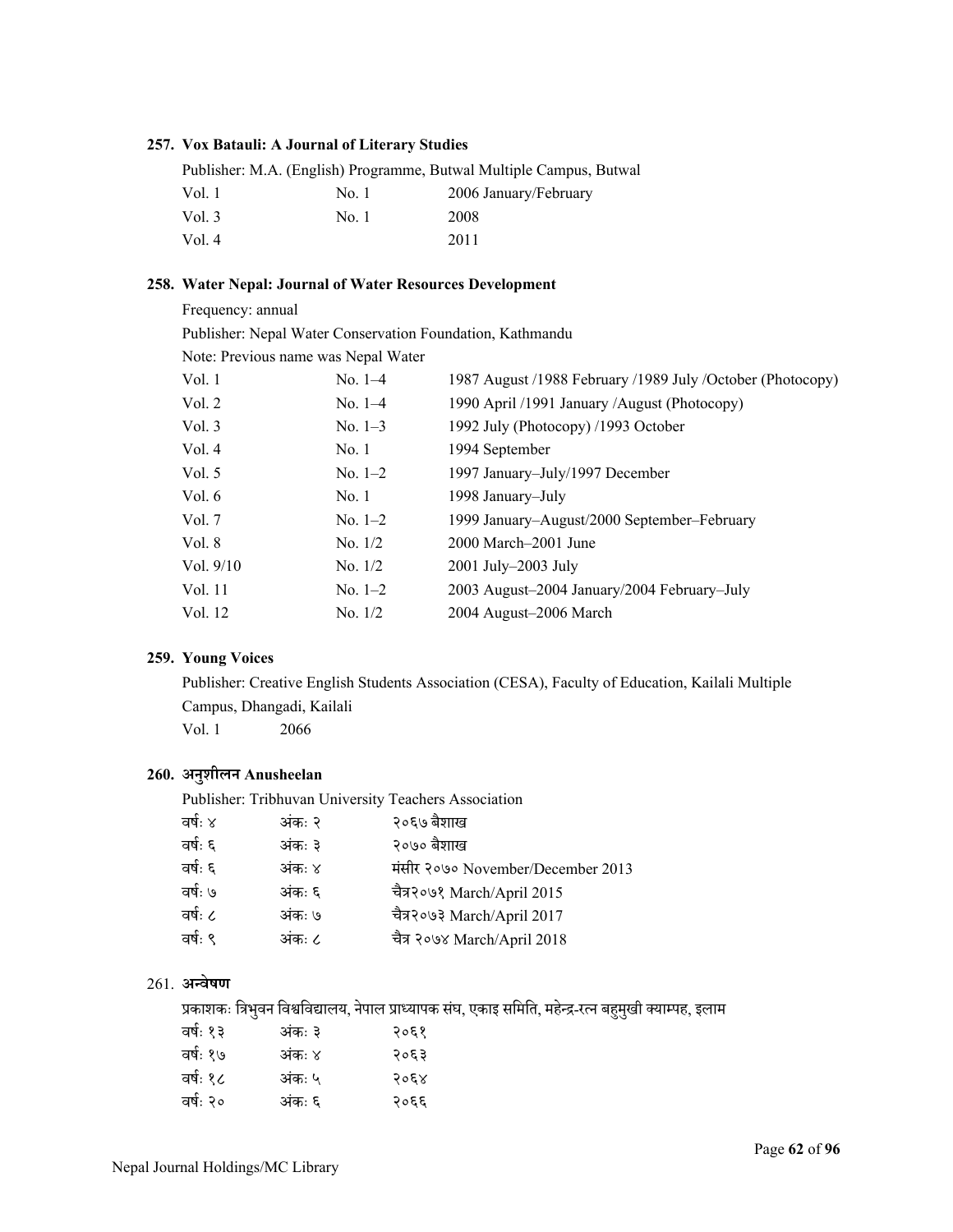## 262. **अÆवेषणः अनु सÁधानमू लक पित्रका**

प्रकाशकः नेपालेली भाषा साहित्य समिति, स्नातकोत्तर नेपाली विभाग, महेन्द्र बहुमुखी क्याम्पस, धरान वर्षः १ अंकः १ कः १ २०६७

## 263. **अिभलेख**

| प्रकाशकः अभिलेखालय, काठमाडौँ |                            |      |
|------------------------------|----------------------------|------|
| वर्षः १                      | पूर्णाङ्कः १               | २०४० |
| वर्ष२                        | पूर्णाङ्कः२                | २०४१ |
| वर्षः ३                      | पूर्णाङ्कः३                | २०४२ |
| वर्षः४                       | पूर्णाङ्कः४                | २०४३ |
| वर्षः ५                      | पूर्णाङ्कः५                | 5088 |
| वर्षः६                       | पूर्णाङ्कः६                | २०४५ |
| वर्षः ७                      | पूर्णाङ्कः७                | २०४६ |
| वर्षः ८                      | पूर्णाङ्कः८                | २०४७ |
| वर्षः ९                      | पूर्णाङ्कः९                | २०४८ |
| वर्षः १०                     | पूर्णाङ्कः१०               | २०४९ |
| वर्षः ११                     | पूर्णाङ्कः११               | २०५० |
| वर्षः १२                     | पूर्णाङ्कः१२               | २०५१ |
| वर्षः १३                     | पूर्णाङ्कः१३               | २०५२ |
| वर्षः १४                     | पूर्णाङ्कः१४               | २०५३ |
| वर्षः १५                     | पूर्णाङ्कः१५               | २०५४ |
| वर्षः १६                     | पूर्णाङ्कः१६               | २०५५ |
| वर्षः १७                     | पूर्णाङ्कः१७               | २०५६ |
| वर्षः १८                     | पूर्णाङ्कः१ <mark>८</mark> | २०५७ |
| वर्षः १९                     | पूर्णाङ्कः१९               | २०५८ |
| वर्षः २०                     | पूर्णाङ्कः२०               | २०५९ |
| वर्षः २१                     | पूर्णाङ्कः२१               | २०६० |
| वर्षः २२                     | पूर्णाङ्कः२२               | २०६१ |
| वर्षः २३                     | पूर्णाङ्कः२३               | २०६२ |
| वर्षः २४                     | पूर्णाङ्कः२४               | २०६३ |
| वर्षः २५                     | पूर्णाङ्कः२५               | २०६४ |
| वर्षः २६                     | पूर्णाङ्कः२६               | २०६५ |
| वर्षः २७                     | पूर्णाङ्कः२७               | २०६६ |
| वर्षः २८                     | पूर्णाङ्कः२८               | २०६७ |
| वर्षः २९                     | पूर्णाङ्कः२९               | २०६८ |
| वर्षः ३०                     | पूर्णाङ्कः३०               | २०६९ |
| वर्षः ३१                     | पूर्णाङ्कः३१               | २०७० |
| वर्षः ३२                     | पूर्णाङ्कः३२               | २०७१ |
| वर्षः ३३                     | पूर्णाङ्कः ३३              | २०७२ |
| वर्षः ३४                     | पूर्णाङ्कः३४               | २०७३ |
| वर्षः ३५                     | पूर्णाङ्कः३५               | २०७४ |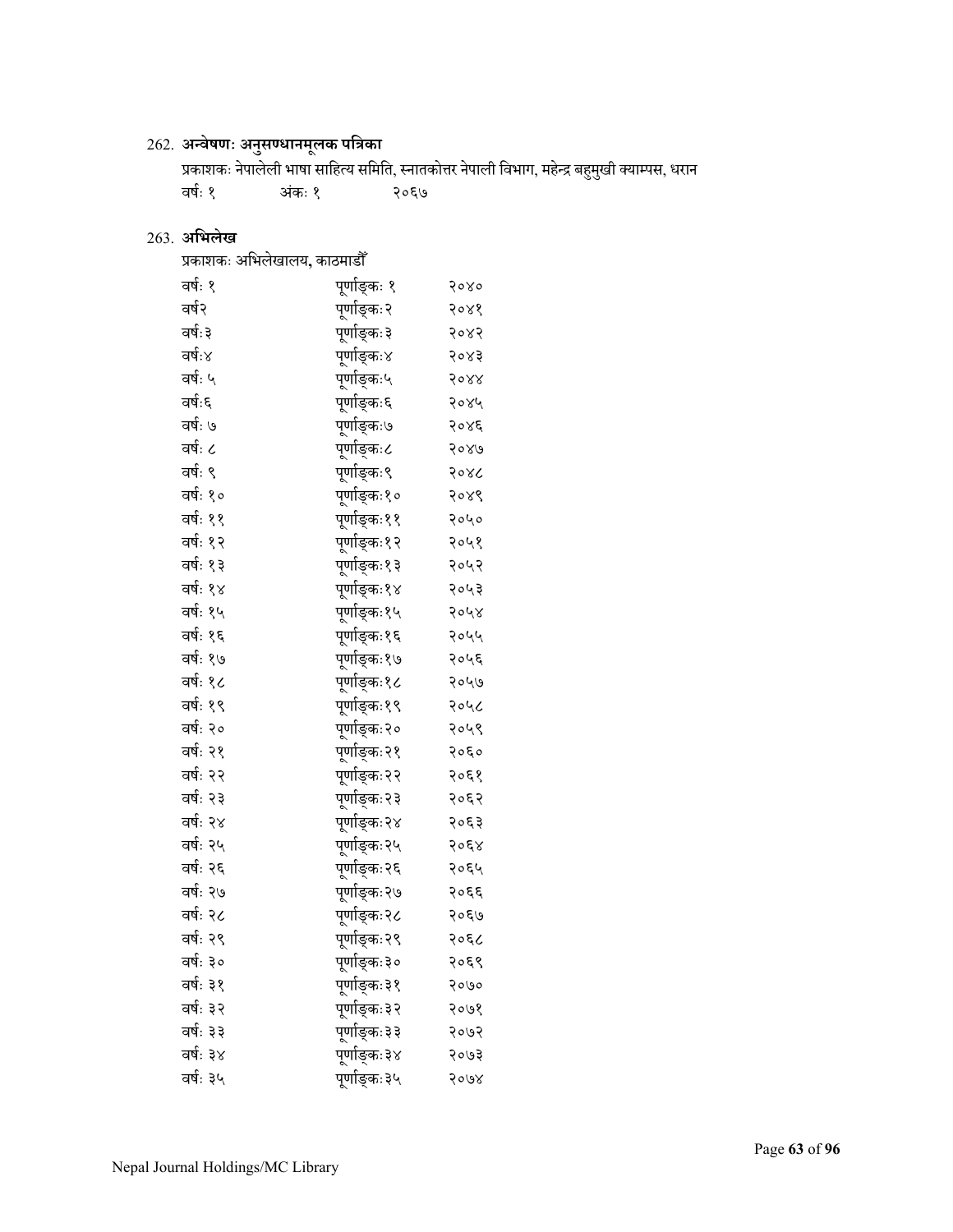## **264. अिभलेख-सं ग्रह**

| प्रकाशकः संशोधन-मण्डल |  |
|-----------------------|--|
|                       |  |

| भागः १  | २०१८ वैशाख   |
|---------|--------------|
| भागः २  | २०१८ श्रावण  |
| भागः ३  | २०१८ कार्तिक |
| भागः ४  | २०१८ माघ     |
| भागः ५  | २०१९ बैशाख   |
| भागः ६  | २०१९ श्रावण  |
| भागः ७  | २०१९ कार्तिक |
| भागः ८  | २०१९ माघ     |
| भागः ९  | २०२० बैशाख   |
| भागः१०  | २०२० श्रावण  |
| भागः ११ | २०२० कार्तिक |
| भागः १२ | २०२० माघ     |
|         |              |

## **265. अवलोकन: अनु सÆधानाÂमक तथा समालोचनाÂमक पित्रका**

| प्रकाशकः अवलोकन साहित्य प्रतिष्ठान, पोखरा |  |  |
|-------------------------------------------|--|--|
|                                           |  |  |

| वर्षः१  | अंकः१ | पूर्णाङ्कः१ | २०५६ |
|---------|-------|-------------|------|
| वर्षः ३ | अंकः१ | पूर्णाङ्कः३ | २०५९ |

## **266.** आजको िदशाबोध

| प्रकाशक: मदन भण्डारी फाउन्डेशन |                 |
|--------------------------------|-----------------|
| वर्षः१२                        | अंकः९ २०७२ असार |

## 267. आर्थिक मीमांसा

| प्रकाशक: नेपाल वित्तीय संस्था कर्मचारी संघ |            |                  |
|--------------------------------------------|------------|------------------|
| अर्धवार्षिक                                |            |                  |
| वर्षः१                                     |            | अंकः१ २०५७ चैत्र |
| वर्षः २                                    |            | अंकः१ २०५९ असोज  |
| वर्षः ३                                    | अंकः१ २०६१ |                  |

## 268. आर्थिक सम्प्रेषण

| प्रकाशक: अर्थशास्त्र शिक्षा विभाग |
|-----------------------------------|
| अंकः१                             |
| अंक:४                             |
|                                   |

## **269. आिथर्क सरोकार**

#### Frequency: biannual

Publisher: National Economic Concern Society, Nepal, Kathmandu<br>
Year 1 Vol. 1–2 Issue: 1–2 2010 Year 1 Vol. 1–2 Issue: 1–2 2010

| I VUL I | , v., . 2 | $100uv + 1$ | $\sim$ $\sim$ |
|---------|-----------|-------------|---------------|
| Year 2  | Vol. 1    | Issue: 3    | 2011          |
| Year 2  | Vol. $4$  |             | 2011          |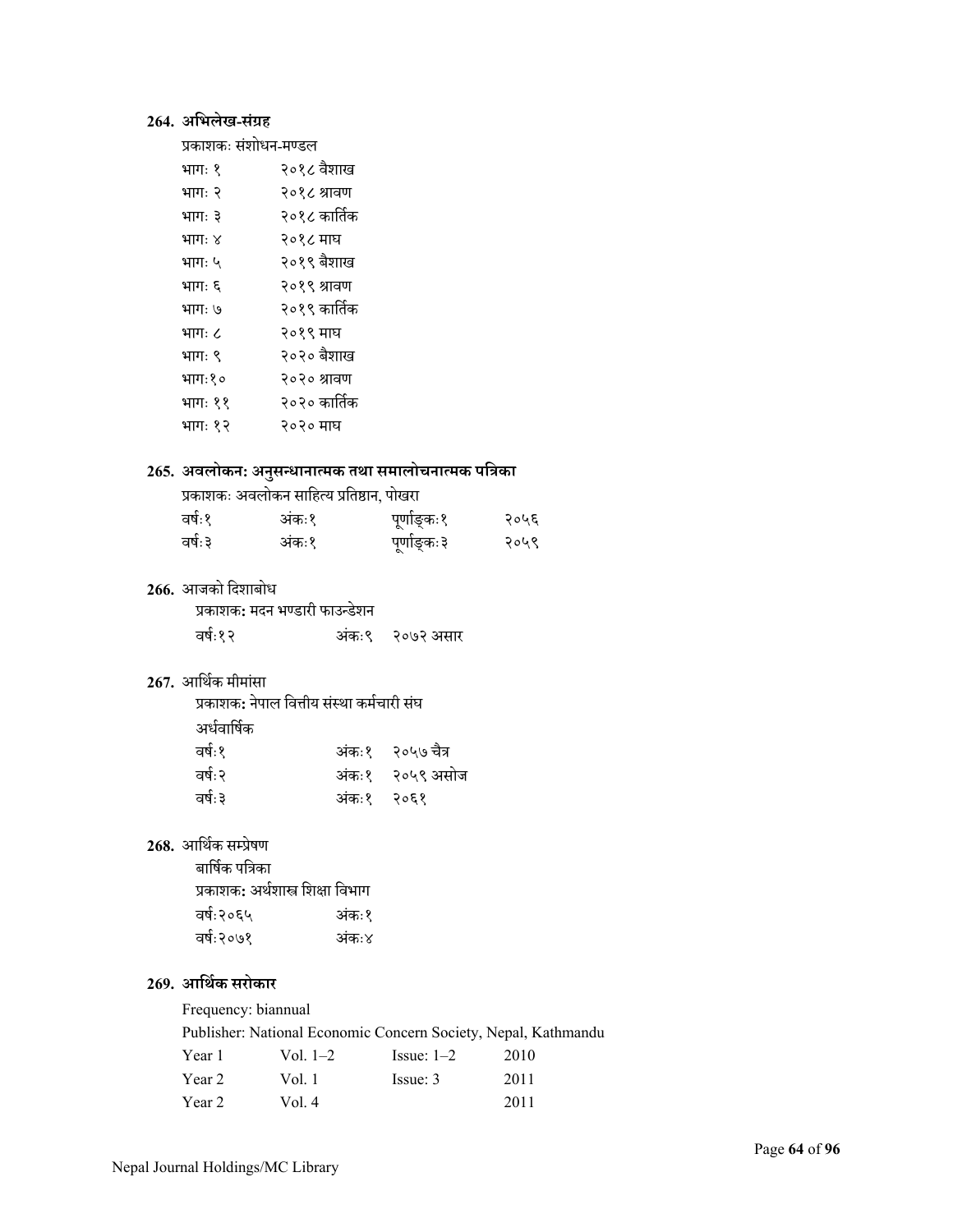| Year 3 | Vol. $5$ | 2012 |
|--------|----------|------|
|        |          |      |

#### 270. **आकु¼चन**

प्रकाशक**:** घण्टाघर साहित्यि संगम, त्रिचन्द्र बहुमुखी क्याम्पस वर्षः३ कः३ २०६७

#### **271.** आलेखन

|        |                                | प्रकाशकःनेपाल साहित्यिक पत्रकार सङ्घ, काठमाडौँ |            |
|--------|--------------------------------|------------------------------------------------|------------|
|        | नोटः२०६७ पछि प्रकाशन भएको छैन। |                                                |            |
| वर्षः१ | अंकः१                          | पूर्णाङ्कः१                                    | २०६७ फागुन |

### 272. उन्मेष

प्रकाशकःरत्न राज्यलक्ष्मी क्याम्पस एकाइ समिति अंकः१५ २०७३ वैशाख

## **273.** उद्योग र िवकास/**The Journal of Industry and Development**

| प्रकाशकः उद्योग मन्त्रालय, नेपाल सरकार, काठमाडौँ |        |              |                                    |
|--------------------------------------------------|--------|--------------|------------------------------------|
| वर्षः८                                           | अकः१–२ |              | पूर्णाङ्कः१३–१४ २०६७ पुस/२०६८ असार |
| वर्षः९                                           | अंकः१  | पूर्णाङ्कः१५ | २०६९                               |
| वर्षः१०                                          | अंकः१  | पूर्णाङ्कः१६ | २०७१ असार                          |

#### **274. ऋतÌभरा**

Current Frequency: three times a year

Publisher: Research Center, Nepal Sanskrit University, Kathmandu, Nepal

| Year 1  | Vol. 1        | 1996                     |
|---------|---------------|--------------------------|
| Year 2  | Vol. 2-3 1997 |                          |
| Year 3  | Vol. 4-5 1998 |                          |
| Year 3  | Vol. 6        | 1999                     |
| Year 5  | Vol. 8        | 2001                     |
| Year 6  | Vol.9         | 2004 January             |
| Year 7  | Vol. 10       | 2004                     |
| Year 8  | Vol. 11       | 2005                     |
| Year 9  | Vol. 12       | 2008                     |
| Year 10 | Vol. 13       | 2009                     |
| Year 11 | Vol. 14       | 2010                     |
| Year 12 | Vol. 15       | $2012(2069 \text{ v s})$ |
| Year 13 | Vol. 16       | 2013 (2070 v s)          |

#### **275.** कस्तूरी

## प्रकाशकःपद्मकन्या बहुमुखी क्याम्पस

| वर्षः १ | अंकः १ | २०२४      |
|---------|--------|-----------|
| वर्षः३९ | अंकः१४ | २०५९ असोज |
| वर्षः४० | अंकः१५ | २०६०      |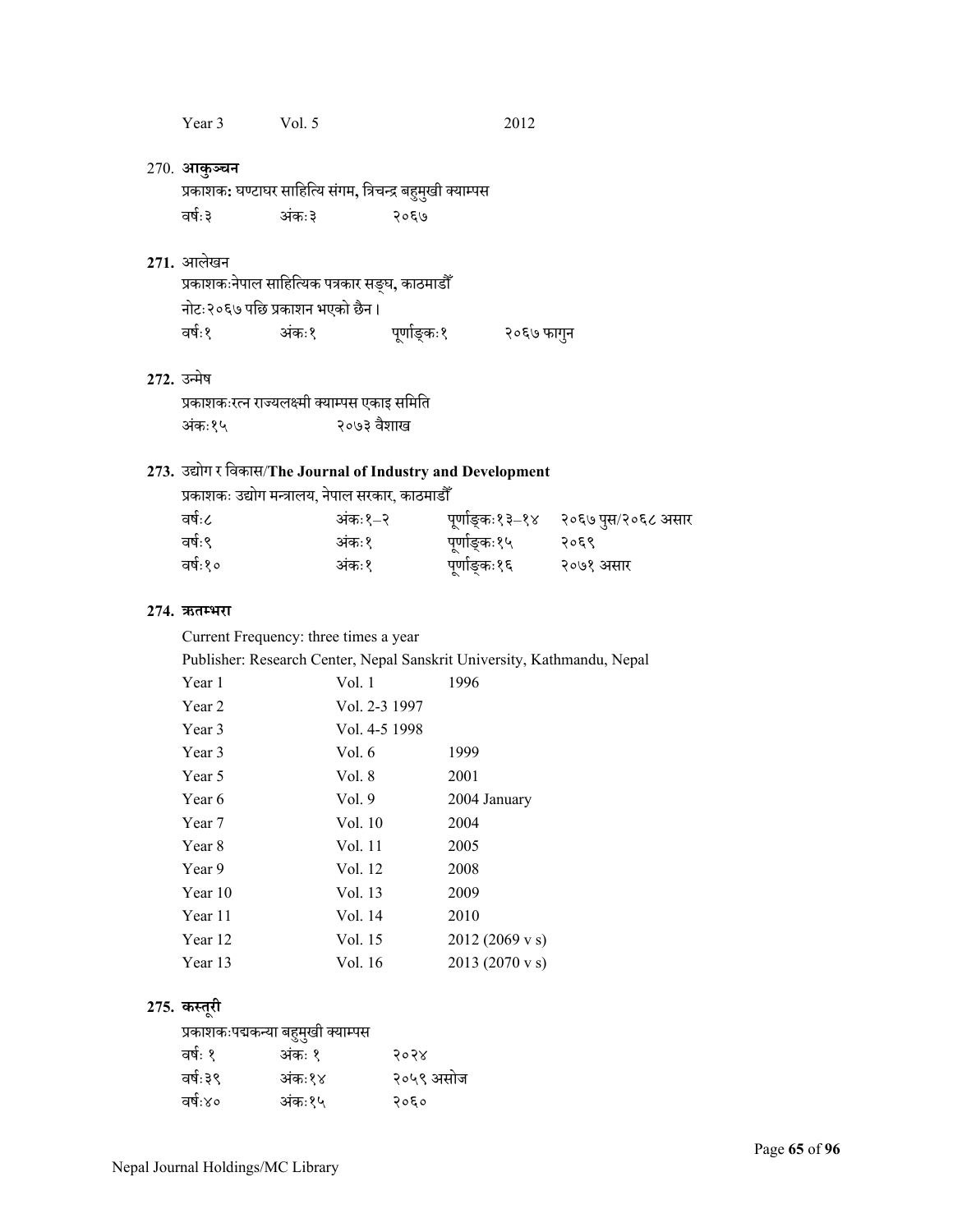| वर्षः४६ | अंकः१६ | २०६६ असोज |
|---------|--------|-----------|
| वर्षः४७ | अंकः१७ | २०७३ असोज |

## **276. कानू न**

## **प्रकाशक: कानू न िकताब कÌपनी प्रा ली**

| वर्षः४ अंकः१ | पूर्णाङ्कः १                | २०४४ फाल्गुन |
|--------------|-----------------------------|--------------|
| वर्षः४ अंकः२ | पूर्णाङ्कः २                | २०४५ बैशाख   |
| वर्षः४ अंकः३ | पूर्णाङ्कः ३                | २०४५ असार    |
| वर्षः४ अंकः४ | पूर्णाङ्कः ४                | २०४५ असोज    |
|              | वर्षः५ अंकः९ पूर्णाङ्कः ९   | २०४६ पुस     |
|              | वर्षः५ अंकः१० पूर्णाङ्कः १० | २०४६ फाल्गुन |
|              | वर्षः६ अंकः१३ पूर्णाङ्कः१३  | २०४७ भाद्र   |
|              |                             |              |

## **277. कानू न**

**द्वैमािसक**

**प्रकाशक : कानू न Óयवसायी क्लव**

| अंक :३  | २०५४ असार    |
|---------|--------------|
| अंक :७  | २०५४ फागुन   |
| अंक :१९ | २०५६ फागुन   |
| अंक :५३ | २०६२ कार्तिक |
| अंक :६२ | २०६४ बैशाख   |
|         |              |

## **278. कानू न मीमां सा**

प्रकाशक:न्याय सेवा तालिम केन्द्र, काठमाडौँ भाषाः नेपाली/अंग्रेज<mark>ी</mark> वषर्ः२०६९ वषर्ः२०७१

## **279. िकरात Kirat: A Journal by Kirat Rai Journalists Association**

Publisher: Kirat Rai Patrakar Sangh, Kathmandu (Kirat Rai Journalists Association) Vol. 1 No. 1 2065 Vol. 2 2071

#### 280. **क्यानभास**

## **प्रकाशकः राजमान महजर्न**

| भागः २ | २०६३ वैशख – २०६४ जेठ   |
|--------|------------------------|
| भागः ३ | २०६४ जेठ – २०६५ जेठ    |
| भागः ४ | २०६५ जेठ – २०६६ साउन   |
| भागः ५ | २०६६ साउन – २०६७ वैशाख |
| भागः ६ | २०६७ जेठ – २०६७ माघ    |
| भागः ७ | २०६७ माघ – २०६८ असोज   |
| भागः ८ | २०६८ असोज – २०६९ जेठ   |
| भागः ९ | २०६९ जेठ – २०७० असोज   |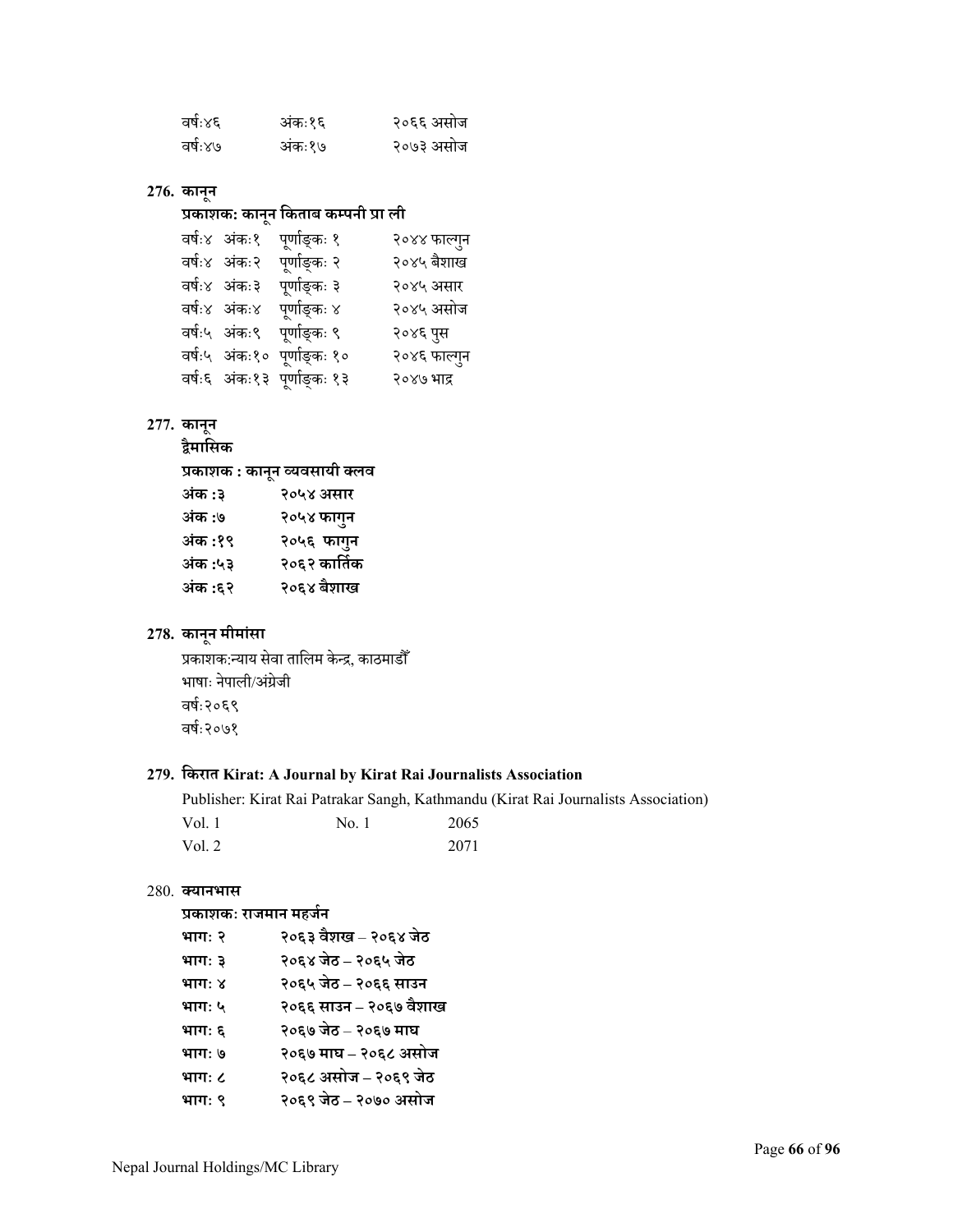#### 281. **गणेशमान दपर्ण**

## प्रकाशकः गणेशमान सिंह बहुमुखी क्याम्पस

| वर्षः १ | अंकः १ | २०६४ |
|---------|--------|------|
| वर्षः ३ | अंकः ३ | २०६७ |
| वर्षः ४ | अंकः ४ | २०६८ |
| वर्षः ५ | अंकः १ | २०६९ |
| वर्षः ६ | अंकः १ | २०७० |
|         |        |      |

## 282. **गÆतÓय अनु सÆधानाÂमक पित्रका**– **वािषर्क**

प्रकाशकःनेपाल प्रगितशील प्राÅयापक सङ्गठन**,** केिÆद्रय सिमित**,** काठमाडौँ

| वर्षः१  | अंकः१ | पूर्णाङ्कः१ | २०६४ |
|---------|-------|-------------|------|
| वर्षः ३ | अंकः१ | पूर्णाङ्कः२ | २०६६ |
| वर्षः ३ | अंकः१ | पूर्णाङ्कः३ | २०६७ |
| वर्षः४  | अंकः१ | पूर्णाङ्कः४ | २०६८ |
| वर्षः५  | अंकः१ | पूर्णाङ्कः५ | २०६९ |
|         |       |             |      |

#### 283. चाम्लिङ अरधवार्षिक जर्नल

प्रकाशकःप्रकाशन तथा प्रचार**–**प्रसार िवभाग**,** िकरात राई चािÌलङ खाÌबाितम**,** ्काठमाडौँ नोटःवर्ष ९ अंक १ लेखिएता पनि यो जर्नलको रुपमा पहिलो अंक हो <mark>।</mark> वषर्ः९ अं कः१ २०६९

## 284. चौथो पुस्ता

| चौथो पुस्ता |                                                       |                            |
|-------------|-------------------------------------------------------|----------------------------|
|             | प्रकाशकः बैकल्पिक समाजवादी चिन्तन समूह, इटहरी, सुनसरी |                            |
| नोटः वर्ष ९ |                                                       |                            |
| वर्षः १     | अंकः२                                                 | २०१४नोभेम्वर–२०१५फेब्रुअरी |

#### 285. **ºयोÂसना**

प्रकाशकः स्वतन्त्र विद्यार्थी यूनियन; त्रिचन्द्र बहुमुखी क्याम्पस २०६८

#### 286. **ºयोÂसना**

प्रकाशकः पद्मोदय पब्लिक नमुना माध्यमिक विद्यालय; भरतपुर, दाङ वर्षः ५९ कः १५ २०७४ असार

## 287. **जनप्राज्ञम¼च** – **वािषर्क**

प्रकाशकः त्रिवि प्राध्यापक संघ, जनप्रिय बहुमुखी क्याम्पस एकाइ समिति, पोखरा

| वर्षः १ | अंकः १ | २०५७ |
|---------|--------|------|
| वर्षः २ | अंकः १ | २०५८ |
| वर्षः ३ | अंकः १ | २०५९ |
| वर्षः ४ | अंकः १ | २०६० |
| वर्षः ५ |        | २०६१ |
| वर्षः ६ |        | २०६२ |
|         |        |      |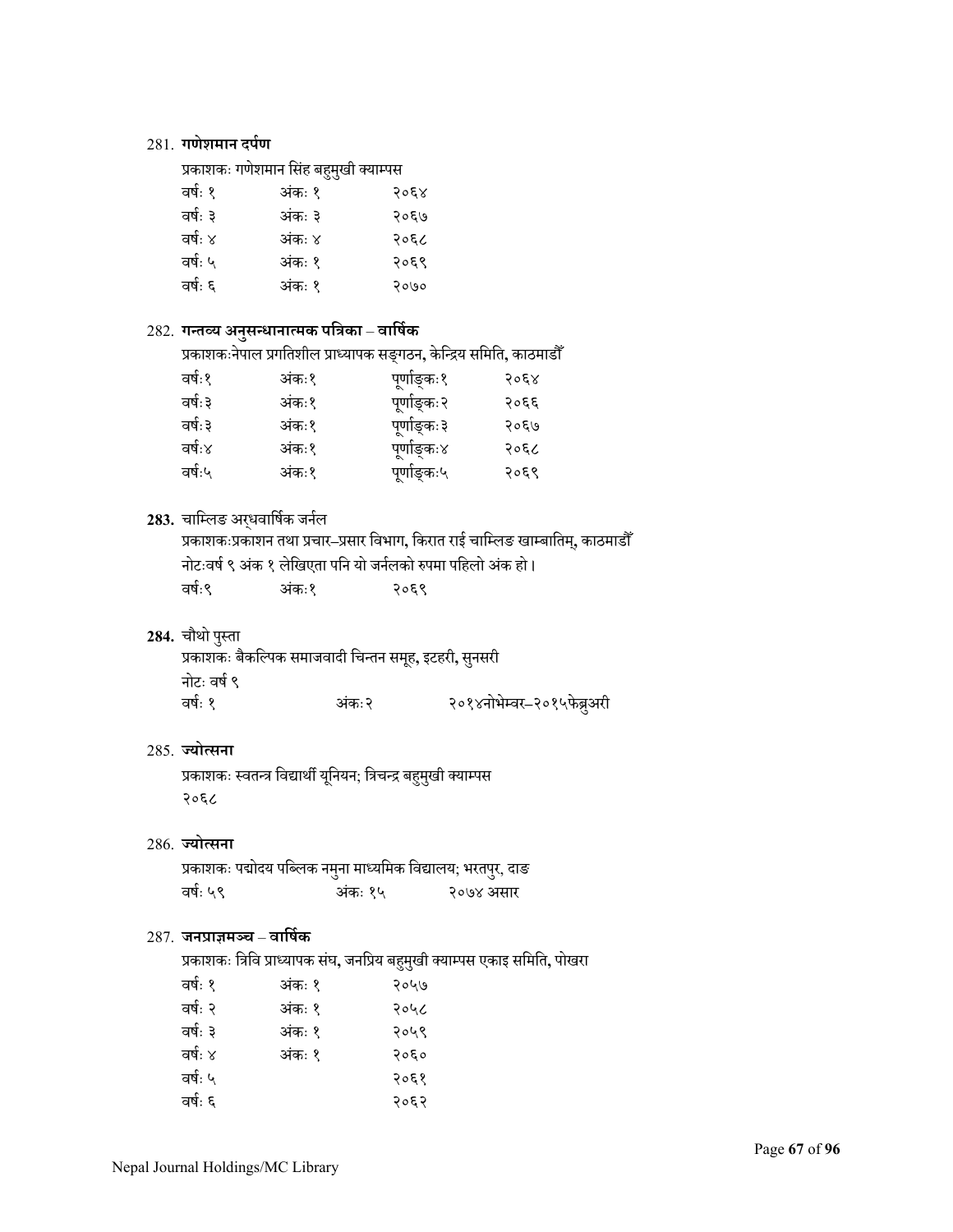| वर्षः ७  | २०६३ |
|----------|------|
| वर्षः ८  | २०६४ |
| वर्षः ९  | २०६५ |
| वर्षः १० | २०६६ |
| वर्षः ११ | २०६७ |

# **288.** जनजाित

वषर्ः१ अं कः१**–**२ २०५६ असार

**289.** जनमखी ु िशक्षा **–** अधर्वािषर्क

प्रकाशकःजनमुखी शिक्षा सरोकार मञ्च,शिक्षा समूह नेपाल<br>-

नोटःअंक १८ देखि फरक फरक नाममा प्रकाशित; अंक १७ सम्म जनमुखी शिक्षा<br>'

| वर्षः७   | अंकः १५ | २०६२                                      |
|----------|---------|-------------------------------------------|
| वर्षः८   | अंकः १६ | २०६३                                      |
| वर्षः९   | अंकः १७ | २०६५                                      |
| वर्षः१०  | अंकः १८ | २०६६(पुरा नाम जनमुखी शिक्षा र सिकाइ)      |
| वर्षः११  | अंकः१९  | २०६८(पुरा नाम जनमुखी शिक्षाका आयाम)       |
| वर्षः१२  | अंकः२०  | २०६९(पुरा नाम जनमुखी शिक्षाकर्मीको अनुभव) |
| वर्षः १३ | अंकः २१ | २०६९(पुरा नाम जनमुखी शिक्षा र अनुभुति)    |
|          |         |                                           |

## 290. जनमुखी शिक्षाका अभ्यास

प्रकाशकः जनमुखी शिक्षा स्रोत विकास केन्द्र नेपाल सुनसरी र जनमुखी शिक्षा सरोकार मञ्च, शिक्षा समूह, ललितपुर ु वर्षः१ अंकः१ कः१ २०६७

## **291.** झङ्कार**–** अधर्वािषर्क

| प्रकाशकः रेडियो नेपालको प्रकाशन |                                                                           |         |  |  |
|---------------------------------|---------------------------------------------------------------------------|---------|--|--|
| वीणाः१                          | कम्पनः१, ४, ६–८, ११–१३                                                    | २००८    |  |  |
|                                 | २००९ देखि २०१५ सम्म प्रकाशित नभएको                                        |         |  |  |
| वर्षः १                         | अंकः१-२१ र पूर्ण                                                          | २०१६–१७ |  |  |
| वर्षः २                         | अंकः१–११,१५–२२                                                            | २०१७–१८ |  |  |
|                                 | वर्ष ३ देखि १२ सम्म अथवा २०१९ देखि २०२७ सम्म झंकार प्रकाशित भएको देखिदैंन |         |  |  |
| वर्षः१३                         | अंकः१–१०                                                                  | २०२८    |  |  |
| वर्षः१४                         | अंकः१, २, ४, ९, १०, १२                                                    | २०२९    |  |  |
| वर्षः१५                         | अंकः२–४, ६, ८, ९, १२                                                      | २०३०    |  |  |
| वर्षः१६                         | अंकः २–१२ र राज्यभिषेक विशेष                                              | २०३१    |  |  |
| वर्षः१७                         | अंकः१, ३–५, ८, ९, ११                                                      | २०३२    |  |  |
| वर्षः१८                         | अंकः१–४, ६–८                                                              | २०३३    |  |  |
| वर्षः१९                         | अंकः२, ६, ९, ११, १२                                                       | २०३४    |  |  |
| वर्षः२०                         | अंकः१, २, ४–१२                                                            | २०३५    |  |  |
| वर्षः २१                        | अंकः१–१२                                                                  | २०३६    |  |  |
| वर्षः २२                        | अंकः१,१०                                                                  | २०३७    |  |  |
| वर्षः २३                        | अंकः २–१२                                                                 | २०३८    |  |  |
| वर्षः२४                         | अंकः१–१२                                                                  | २०३९    |  |  |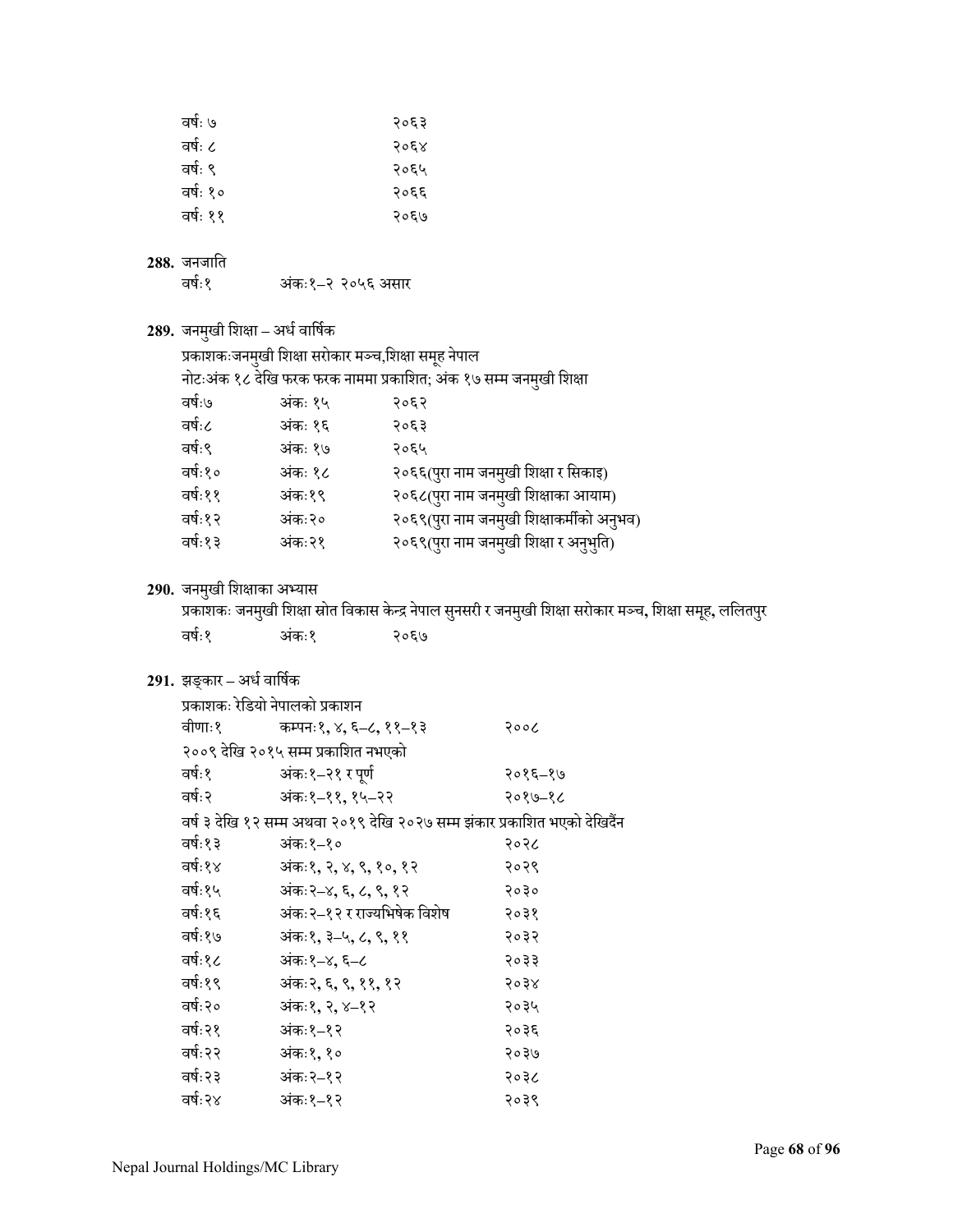| वर्षः २५   | अंकः१–१०,१२                            | २०४०                                  |
|------------|----------------------------------------|---------------------------------------|
| वर्षः २६   | अंकः१, २                               | २०४१                                  |
|            | २०४१ भदौ देखि २०४८ सम्म प्रकाशित नभएको |                                       |
| वर्षः४०    | अंकः१                                  | २०४९                                  |
| वर्षः४१    | अंकः१–१२                               | २०५०                                  |
| वर्षः४२    | अंकः१–६                                | २०५१                                  |
| वर्षः४३    | अंकः१, २–६                             | २०५२                                  |
| वर्षः४४    | अंकः१–६                                | २०५३                                  |
| वर्षः४४–४५ | अंकःजेठ–असार संयुक्ताङ्क               | २०५४-५५                               |
| वर्षः४५    | अंकःसाउन–चैत संयुक्ताङ्क               | २०५५                                  |
| वर्षः४६    | अंकः१,२                                | २०५६                                  |
| वर्षः४९    | अंकः ३–४, स्वर्ण महोत्सव स्मारिका      | २०५६                                  |
| वर्षः५०    | अंकः१–४                                | २०५७                                  |
| वर्षः५१    | अंकःसंयुक्ताङ्क                        | २०५८ (यो वर्षदेखि झंकार अर्ध वार्षिक) |
| वर्षः५२    | अंकःसंयुक्ताङ्क                        | २०५९                                  |
| वर्षः५३    | अंकःसंयुक्ताङ्क                        | २०६०                                  |
| वर्षः५४    | अंकःसंयुक्ताङ्क                        | २०६१                                  |
| वर्षः५६    | अंकःसंयुक्ताङ्क                        | २०६२/२०६३                             |
| वर्षः५७    | अंकः२, दशैं–तिहार अंक                  | २०६४                                  |
| वर्षः५८    | अंकः१–२                                | २०६५                                  |
| वर्षः६०    | अंकः१–२                                | २०६७                                  |
| वर्षः६१    | अंकः१–२                                | २०६८                                  |
| वर्षः६२    |                                        | २०६९                                  |
| वर्षः६४    |                                        | २०७०                                  |
| वर्षः६५    |                                        | २०७१                                  |
| वर्षः६६    |                                        | २०७२                                  |
|            |                                        |                                       |

# 292. तथ्याङ्क गतिविधि<br>प्र<u>काशक</u>ः केन्टीय व

|  | प्रकाशकः केन्द्रीय तथ्याङक विभाग |  |
|--|----------------------------------|--|

|          | प्रकाशकः केन्द्रीय तथ्याङ्क विभाग |                |         |
|----------|-----------------------------------|----------------|---------|
| वर्षः २१ | अंकः३                             | पूर्णाङ्कः ६८  | २०५६-५७ |
| वर्षः २३ | अंकः३                             | पूर्णाङ्कः ७४  | २०५८-५९ |
| वर्षः २७ | अंकः२                             | पूर्णाङ्कः ८५  | २०६२-६३ |
| वर्षः २७ | अंकः३                             | पूर्णाङ्कः ८६  | २०६२-६३ |
| वर्षः ३२ | अंकः१                             | पूर्णाङ्कः ९९  | २०६७-६८ |
| वर्षः ३२ | अंकः२                             | पूर्णाङ्कः १०० | २०६७-६८ |
| वर्षः ३५ | अंकः१                             | पूर्णाङ्कः १०५ | २०६९-७० |
|          |                                   |                |         |

**293.** तामाङ जनर्ल **–** वािषर्कर्

## प्रकाशकः तामाङ प्राज्ञसभा**,** काठमाडौँ

| वर्षः१ | अंकः१ | २०६६ भदौ |
|--------|-------|----------|
|        |       |          |

294. थाय्भु – वार्षिक प्रकाशकः नेपाल राजकीय प्रज्ञा प्रितķान**,** काठमाडौँ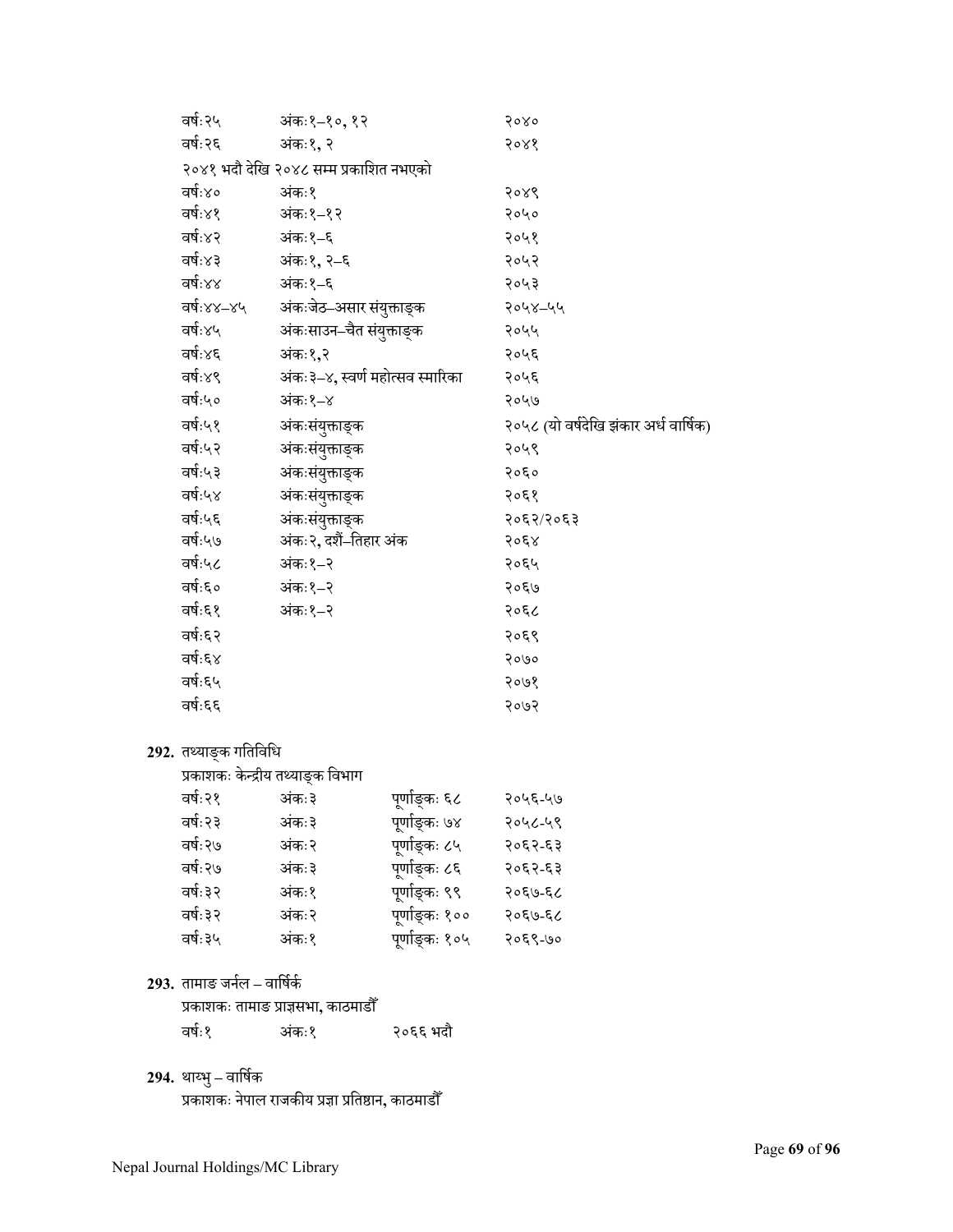भाषाः नेपालभाषा

नोटः २०६२ दिखे २०६७ सÌम प्रकाशन नभएको । २०६७ पिछ प्रकाशक नेपाल प्रज्ञा**–**प्रितķान ।

| पूर्णाङ्कः१–२ | २०६२ असार/कात्तिक  |
|---------------|--------------------|
| पूर्णाङ्कः३   | २०६७ माघ           |
| पूर्णाङ्कः४   | २०६८ फागुन         |
| पूर्णाङ्कः५   | २०६९ (ने.सं. ११३३) |
| पूर्णाङ्कः६   | २०७० (ने.सं. ११३४) |

## **295. दशर्न ŀिĶ — अधर्वािषर्क**

|         | प्रकाशकः नेपाल दर्शन अध्यात्म केन्द्र, काठमाडौं |              |            |
|---------|-------------------------------------------------|--------------|------------|
| वर्षः ३ | अंकः१                                           | पूर्णाङ्कः ५ | २०७१ बैशाख |
| वर्षः ३ | अंकः२                                           | पूर्णाङ्कः ६ | २०७१ मंसीर |
| वर्षः४  | अंकः१                                           | पूर्णाङ्कः ७ | २०७२ मंसीर |

## **296. दुÆदुिभ — वािषर्क**

प्रकाशकः नेपाल राष्ट्रिय प्रध्यापक संगठन महेन्द्र मोरङ बहुमुखी क्याम्पस, विराटनगर वर्षः१ अंकः१ २०१४ जनवरी

### **297. दीपिशखा**

प्रकाशकः पद्मकन्या बहुमुखी क्याम्पस

|          | पूर्णाङ्कः ३ | २०५१            |
|----------|--------------|-----------------|
| वर्षः२२  | पूर्णाङ्कः ७ | २०६२ माघ मसान्त |
| वर्षः २५ | पूर्णाङ्कः ८ | २०६५ फागुन      |

## **298. नव उÆमेष (अनु सÆधानाÂमक पित्रका)**

प्रकाशकः नेपाल प्रगतिशील प्राध्यापक सङ्गठन, बुटवल बहुमुखी क्याम्पस एकाइ कमिटी बुटवल वर्षः१ कः१ पूर्णाङ्कः १ २०६९ फाल्गुन

## **299.** नवीन िशक्षा **–** मािसक

|                          | प्रकाशकः कलेज अफ एजुकेशन, नेपाल |                                         |
|--------------------------|---------------------------------|-----------------------------------------|
| नोटः प्रकाशन हुन छोडेको। |                                 |                                         |
| वर्षः१                   | अंकः२.४                         | २०१४ जेठ/श्रावण                         |
| वर्षः २                  | अंकः१-९,१२                      | २०१५ बैशाख-पुस, चैत                     |
| वर्षः ३                  | अंकः१–४                         | २०१६ बैशाख–साउन                         |
| वर्षः४                   | अंकः५–६                         | २०१७ भदौ–असोज                           |
| वर्षः८                   |                                 | अंकः१–३, १०–१२ २०२१ बैशाख–असार, माघ–चैत |
| वर्षः९                   | अंकः१–३                         | २०२२ बैशाख–असार                         |
|                          |                                 |                                         |

## **300. नयाँयथाथर् – त्रैमािसक**

|        |       |              | प्रकाशकः अखिल नेपाल जनसाँस्कृतिक महासंघका लागि ईश्वरचन्द्र ज्ञवाली |                |
|--------|-------|--------------|--------------------------------------------------------------------|----------------|
| वर्षः४ | अंकः३ | पूर्णाङ्कः ४ |                                                                    | २०७० माघ–चैत्र |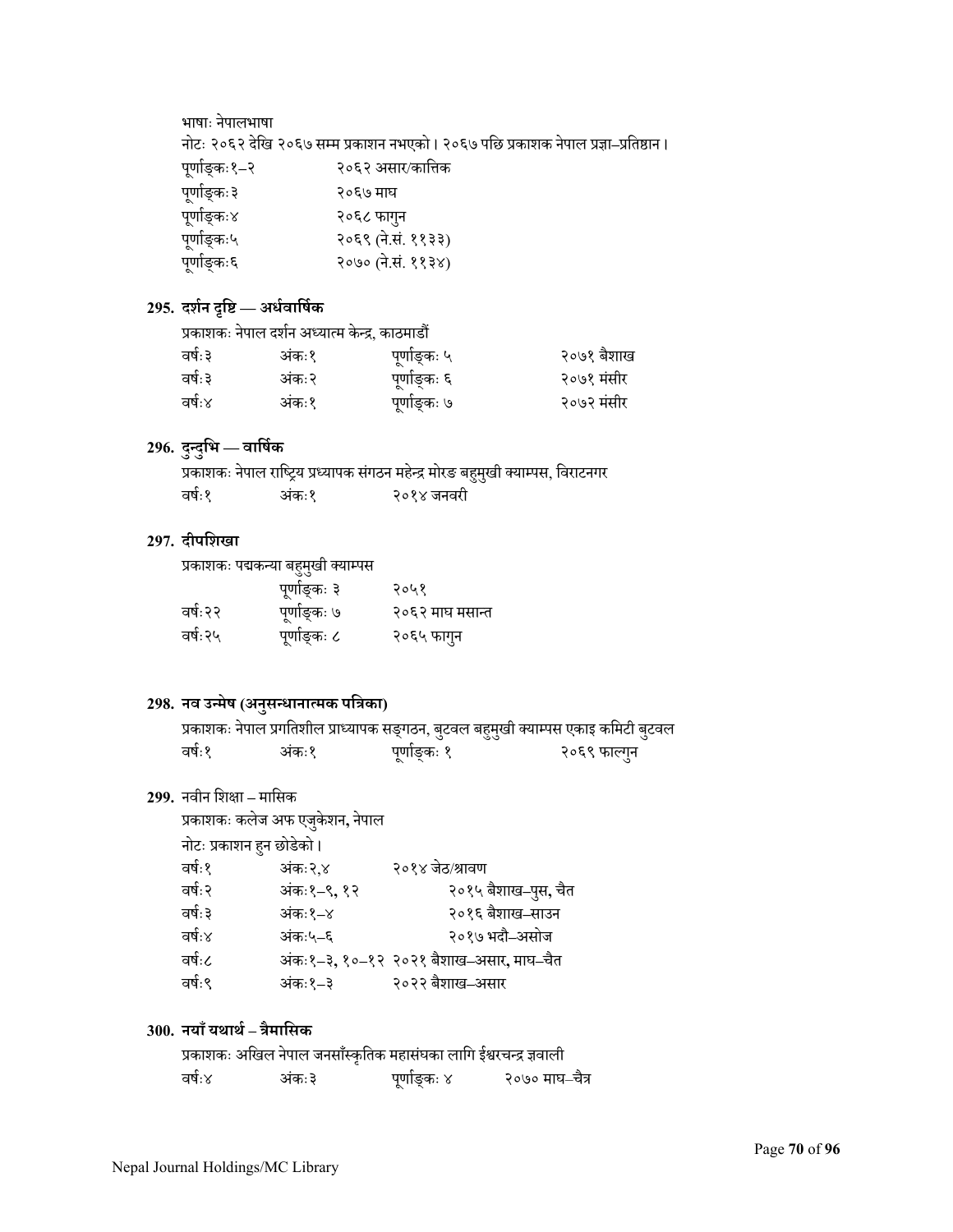## **301. िनयोक पयर्वेक्षण बु लेिटन NEOC Observation Bulletin**

| २००७ डिसेम्बर        |
|----------------------|
| २००९ जनवरी/फेब्रुअरी |
| २००८ मार्च/अप्रिल    |
| २००९ मे/जुलाई        |
|                      |

## **302. िनłपण – अधर्वािषर्क**

```
प्रकाशकः समाज मिडिया प्रा.लि., झापा<br>वर्षः१
वषर्ः१ अं
कः१ २०६९
```
## **303. नेपाल अिधराºयका महालेखा परीक्षकको िवभाग**

प्रकाशक: महालेखा परीक्षकको िवभाग वर्षः ५ कः २ वर्षः १ कः ३

## 304. **नेपाल आिदवासी जनजाित िवद्याथीर् महासं घ रािÕट्रय समÆवय सिमितको जनर्ल**

प्रकाशकः नेपाल आदिवासी जनजाति विद्यार्थी महासंघ असार, २०६९

# **305.** नेपाल काननू पित्रका

| प्रकाशकः सर्वोच्च अदालत, नेपाल |             |      |
|--------------------------------|-------------|------|
| भागः ३                         | अंकः१–३,५–९ | २०१७ |
| भागः ३                         | अंकः१०–१२   | २०१८ |
| भागः५६                         | अंकः१–५     | २०७१ |
| भागः५६                         | अंकः७–९     | २०७१ |
| भागः५६                         | अंकः११      | २०७१ |
| भागः५७                         | अंकः१–४     | २०७२ |
|                                |             |      |

## 306. नेपाल भूगोल पत्रिका

प्रकाशकः नेपाल भौगोिलक सÖथा ं **,** भगोलू केÆद्रीय िवभाग**,** ित्रिव**,** कीितर्पर ु

| वर्षः१ | अंकः१ | २०६० |
|--------|-------|------|
|        |       |      |

## 307. नेपाल ल डाइजेस्ट

प्रकाशकः उल्लेख नभएको

|        | मासिक  द्वमासिक हुदै प्रकाशित |                  |
|--------|-------------------------------|------------------|
| वर्षः१ | अंकः१                         | असार             |
| वर्षः१ | अंकः२, ३                      | २०३८ साउन भदौ    |
| वर्षः१ | अंकः४                         | २०३८             |
| वर्षः१ | अंकः५                         | २०६८             |
| वर्षः१ | अंकः६,७                       | २०३८             |
| वर्षः१ | अंकः८,९                       | २०३८ माघ फाल्गुन |
| वर्षः१ | अंकः१०,११                     | २०३८चैत्र बैशाख  |
| वर्षः१ | अंकः१२                        | २०३९             |
|        |                               |                  |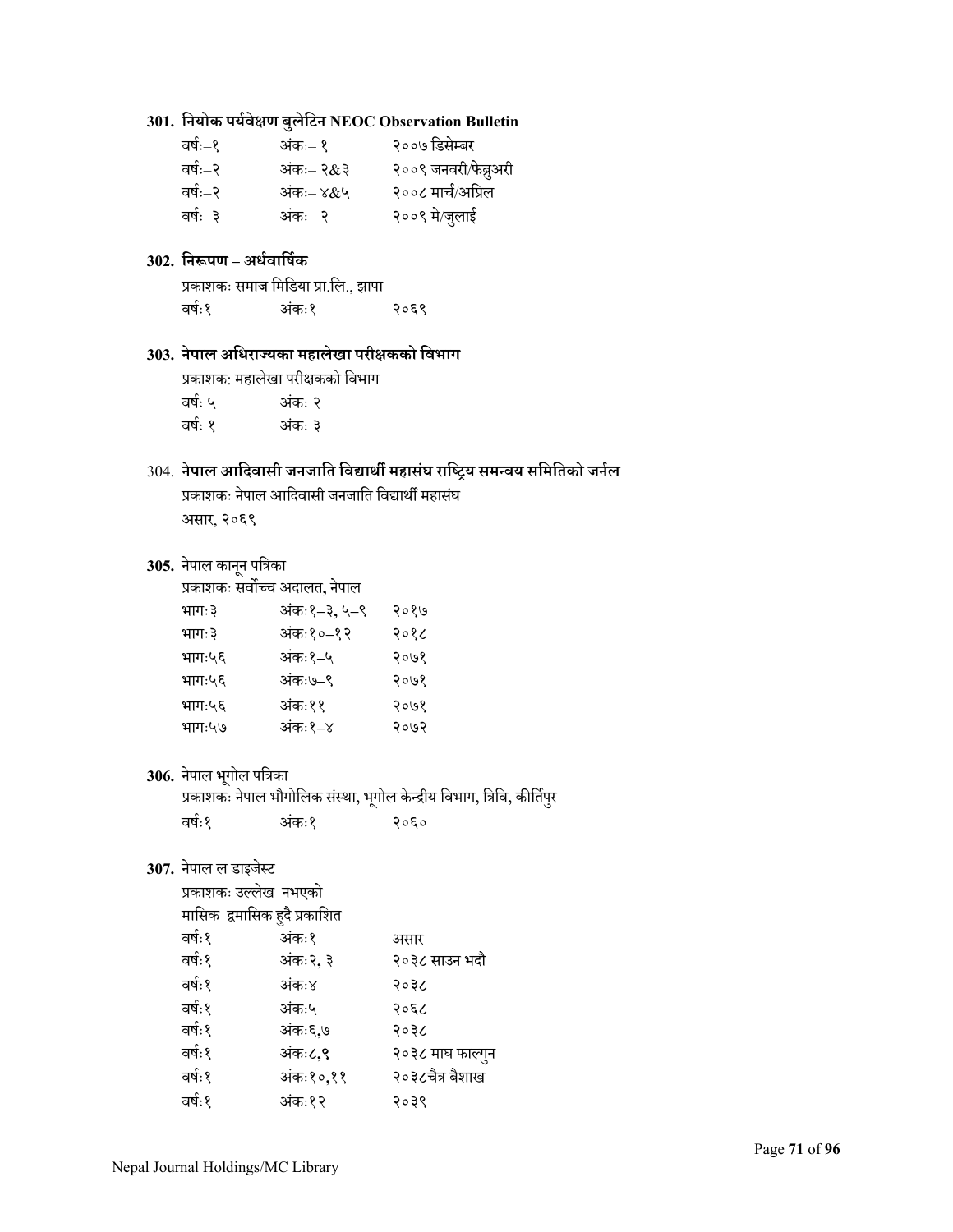| वर्षः २ | अंकः१  | २०३९             |
|---------|--------|------------------|
| वर्षः २ | अंकः२  | २०३९             |
| वर्षः २ | अंकः५  | २०३९ फागुन चैत्र |
| वर्षः ३ | अंकः१६ | २०४०             |

## **308. नेपाल-िशक्षा**

|                                 | प्रकाशकः आधार-साहित्य-समिति; ताहाचल, काठमाडौं, नेपाल |         |
|---------------------------------|------------------------------------------------------|---------|
| $\frac{1}{2}$ and $\frac{1}{2}$ | ਾਂਸਕਾ: ੨                                             | 2001.75 |

| ठेलीः १ | संख्याः २  | २००५ कार्तिक |
|---------|------------|--------------|
| ठेलीः १ | संख्याः ३  | २००५ मंसिर   |
| ठेलीः १ | संख्याः ४  | २००५ पौष     |
| ठेलीः १ | संख्याः ५  | २००५ माघ     |
| ठेलीः १ | संख्याः ६  | २००६ फागुण   |
| ठेलीः १ | संख्याः ८  | २००६ वैशाख   |
| ठेलीः १ | संख्याः ९  | २००६ जेठ     |
| ठेलीः १ | संख्याः १० | २००६ असार    |
| ठेलीः १ | संख्याः ११ | २००६ श्रावण  |
| ठेलीः १ | संख्याः १२ | २००६ भाद्र   |
|         |            |              |

## **309. नेपाली – त्रैमािसक**

## प्रकाशकः मदन पुरस्कार गुठी, ललितपुर

| पूर्णाङ्कः३–४, <mark>६</mark> | २०१७ |
|-------------------------------|------|
| पूर्णाङ्कः७–१०                | २०१८ |
| पूर्णाङ्कः११–१४               | २०१९ |
| पूर्णाङ्कः१५–१७               | २०२० |
| पूर्णाङ्कः१९–२२               | २०२१ |
| पूर्णाङ्कः२४–२६               | २०२२ |
| पूर्णाङ्कः२७–२८, ३०           | २०२३ |
| पूर्णाङ्कः३२                  | २०२४ |
| पूर्णाङ्कः३६                  | २०२५ |
| पूर्णाङ्कः४०–४१               | २०२६ |
| पूर्णाङ्कः४३,४५               | २०२७ |
| पूर्णाङ्कः४७–४८, ५०           | २०२८ |
| पूर्णाङ्कः५१–५३               | २०२९ |
| पूर्णाङ्कः५७-५८               | २०३० |
| पूर्णाङ्कः५९–६०               | २०३१ |
| पूर्णाङ्कः६४–६६               | २०३२ |
| पूर्णाङ्कः६७–६९               | २०३३ |
| पूर्णाङ्कः७२–७४               | २०३४ |
| पूर्णाङ्कः७६                  | २०३५ |
| पूर्णाङ्कः८०                  | २०३६ |
| पूर्णाङ्कः८५                  | २०३७ |
| पूर्णाङ्कः८७–९०               | २०३८ |
| पूर्णाङ्कः९१–९२, ९४           | २०३९ |
|                               |      |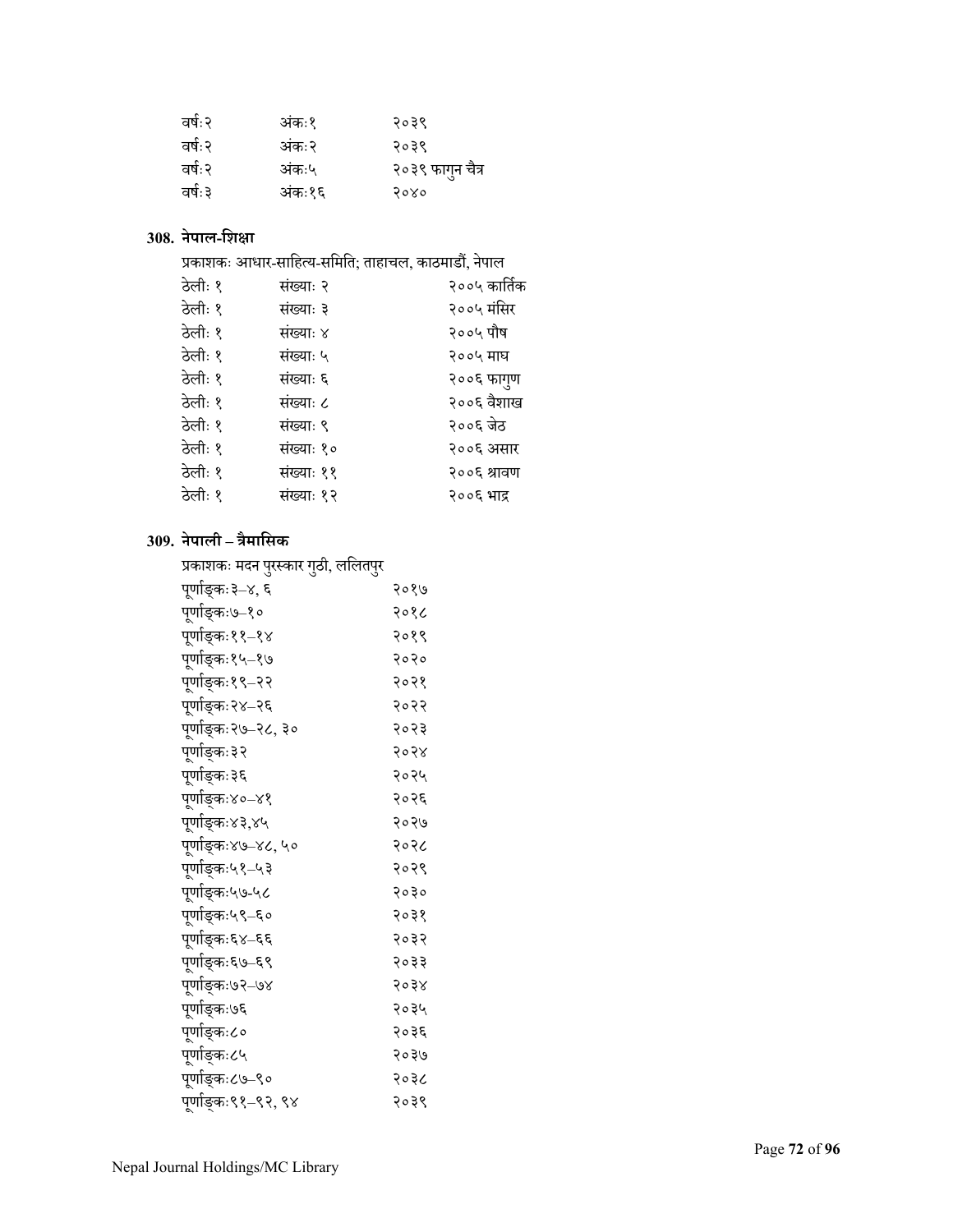| पूर्णाङ्कः९५–९८    | २०४० |
|--------------------|------|
| पूर्णाङ्कः१००–१०२  | २०४१ |
| पूर्णाङ्कः१०३      | २०४२ |
| पूर्णाङ्कः१२२      | २०४६ |
| पूर्णाङ्कः१८५      | २०६२ |
| पूर्णाङ्कः२१४      | २०६९ |
| पूर्णाङ्कः २२६-२२७ | २०७३ |

# **310. नेपाली आिथर्क जगत**

| प्रकाशक: सुभाष सिटौला    |            |                 |
|--------------------------|------------|-----------------|
| नोट: प्रकाशन हुन छोडेको। |            |                 |
| वर्षः– १                 | संख्याः– १ | २०५२ बैशाख–असोज |

# **311. नेपाली सं Öकृित**

# **त्रैमािसक सां Öकृित पित्रका**

| वर्षः १ | अंकः २ | २०४२ बैशाख- साउन  |
|---------|--------|-------------------|
| वर्षः१  | अंकः ३ | २०४२ भदौ- मंसीर   |
| वर्षः २ | अंकः १ | २०४२ पुस – चैत्र  |
| वर्षः २ | अंकः २ | २०४३ बैशाख-साउन   |
| वर्षः २ | अंकः ३ | २०४३ भदौ- मंसीर   |
| वर्षः ३ | अंकः १ | २०४३ पुस – चैत्र  |
| वर्षः ३ | अंकः २ | २०४४ बैशाख-साउन   |
| वर्षः ३ | अंकः ३ | २०४४ भदौ- मंसीर   |
| वर्षः४  | अंकः १ | २०४४ पुस – चैत्र  |
| वर्षः४  | अंकः २ | २०४५ बैशाख- साउन  |
| वर्षः४  | अंकः ३ | २०४५ भदौ- कार्तिक |
| वर्षः५  | अंकः १ | २०४५ पुस – चैत्र  |
| वर्षः५  | अंकः २ | २०४६ बैशाख-साउन   |
| वर्षः५  | अंकः ३ | २०४६ भदौ- मंसीर   |
| वर्षः६  | अंकः १ | २०४६ पुस – चैत्र  |
| वर्षः६  | अंकः ३ | २०४७ भदौ- मंसीर   |
| वर्षः७  | अंकः १ | २०४७) पुस – चैत्र |
| वर्षः७  | अंकः २ | २०४८ बैशाख-साउन   |
| वर्षः७  | अंकः ३ | २०४८ भदौ          |
| वर्षः८  | अंकः २ | २०४९ साउन         |
|         |        |                   |

# **312. नेवा : प्रज्ञा Newa Academy**

Frequency: not known Publishers: Nepal Bhasa Academy Year1 No.1 Year<sub>2</sub> No.2

# **313. नेपाल मानव आिधकार सं गठन**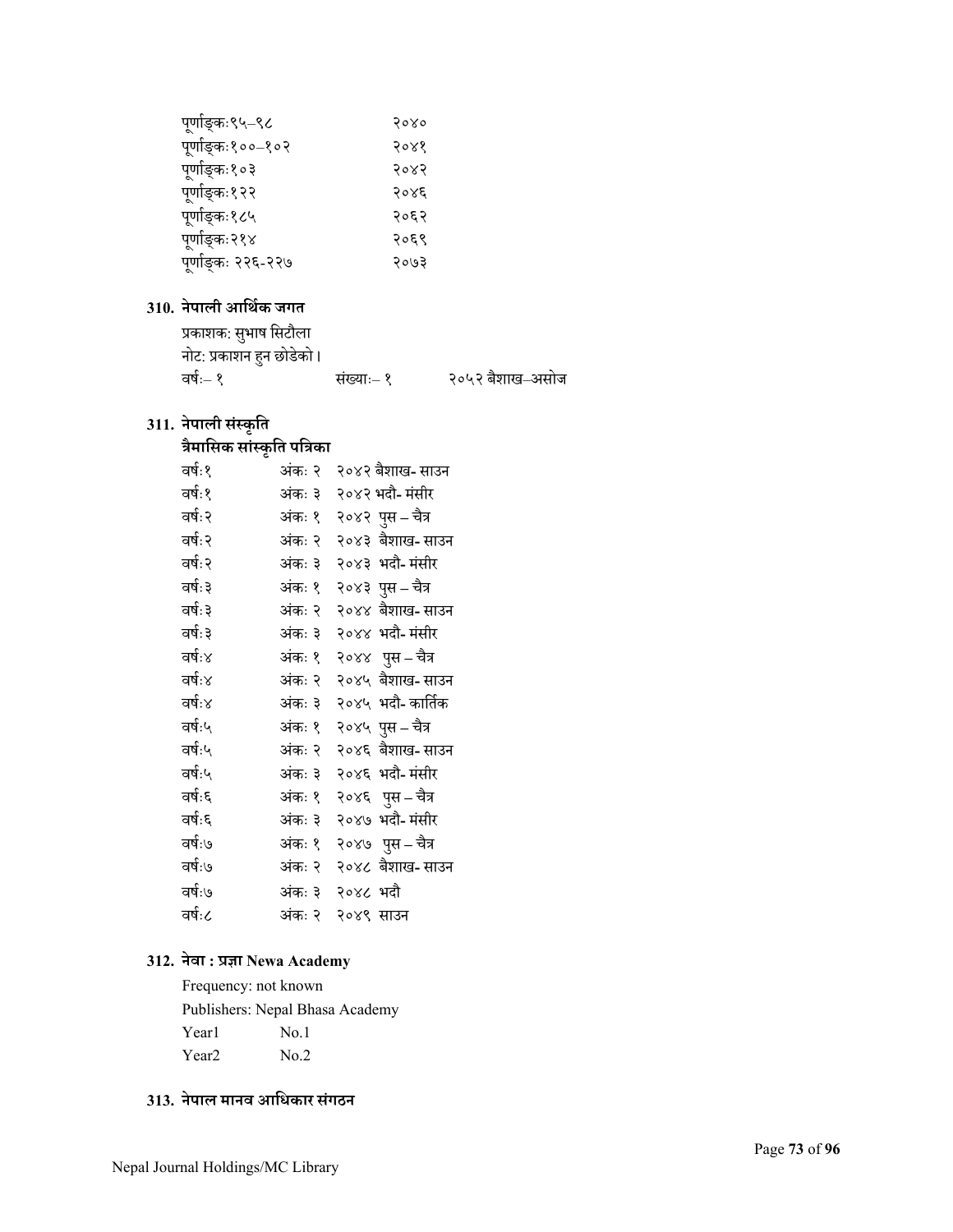प्रकाशकः नेपाल मानव आधिकार <mark>संगठन</mark>

अं कः ४ २०५५ अं कः ५ २०५७

# **314. नेपाल–सां Öकृितक पिरषद् –पित्रका – त्रैमािसक**

प्रकाशकः नेपाल–सांस्कृतिक परिषद्, काठमाडौँ<br>.

नोटः यो जर्नल/पत्रिकाको ४/५ अंक ऐतिहासिक पत्रसंग्रह को शीर्षकमा प्रकाशित भएको थियो र त्यसपछि प्रकाशन नभएको ।<br>'

| वर्षः१  | अंकः१ | २००९ बैशाख       |
|---------|-------|------------------|
| वर्षः२  | अंकः२ | २०१० बैशाख       |
| वर्षः २ | अंकः५ | २०३९ फागन -चैत्र |
| वर्षः ३ | अंकः३ | २०११ बैशाख       |
|         |       |                  |

### **315. Æयाय दपर्ण**

|         | प्रकाशकः न्याय सेवा तालिम केन्द्र, काठमाडौँ |           |
|---------|---------------------------------------------|-----------|
| वर्षः२८ | अंकः९                                       | २०६८ असार |

# **316. Æयायदू त**

# **प्रकाशक: नेपाल बार एसोिसएशन**

| वर्षः१   | अंकः५   |               | २०२७ पौष⁄ माघ       |
|----------|---------|---------------|---------------------|
| वर्षः२   | अंकः७   |               | २०२८ बैशाख/ जेठ     |
| वर्षः९   | अंकः २६ |               | असार/ साउन          |
| वर्षः१०  | अंकः२९  |               | बैशाख/ जेठ          |
| वर्षः१०  | अंकः३१  |               | २०३६ फागुन          |
| वर्षः१२  | अंकः३७  |               | २०३८ फागुन          |
| वर्षः १३ | अंकः३८  |               | २०३९ बैशाख/ जेठ     |
| वर्षः ३० | अंकः१   | पूर्णाङ्कः११० | २०५५/५६ चैत्र बैशाख |
|          |         |               |                     |

# **317. पं चायत दपर्ण**

| प्रकाशकः पंचायत मन्त्रालय |         |                 |
|---------------------------|---------|-----------------|
| वर्षः ४                   | अंकः १० |                 |
| वर्षः ४                   | अंकः १२ |                 |
| वर्षः ५                   | अंकः १५ | २०३१            |
| वर्षः ६                   | अंकः १६ |                 |
| वर्षः ६                   | अंकः १८ |                 |
| वर्षः ७                   | अंकः २१ | २०३४            |
| वर्षः ८                   | अंकः १  | २०३४            |
| वर्षः ८                   | अंकः २  | २०३४            |
| वर्षः ८                   | अंकः ३  | २०३५            |
| वर्षः ९                   | अंकः १  | २०३५            |
| वर्षः ९                   | अंकः २  | २०३५            |
| वर्षः ९                   | अंकः ३  | २०३५-३६         |
| वर्षः १८                  | अंकः ३  | <u> २०४४-४५</u> |
|                           |         |                 |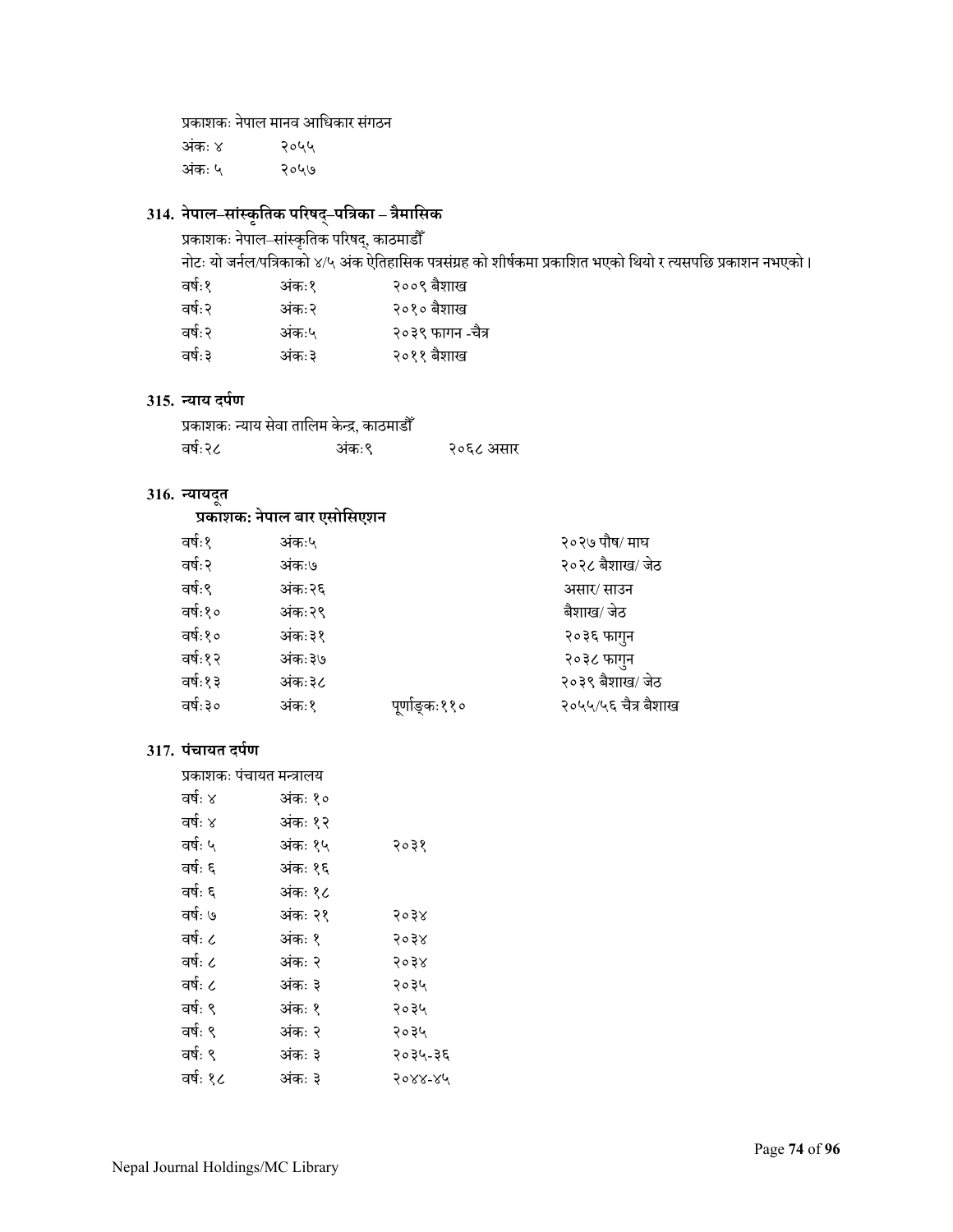# **318. पलेÖवां Paleswan (The Lotus)**

| Frequency: annual                          |         |                  |
|--------------------------------------------|---------|------------------|
| Publisher: Lotus Research Centre, Lalitpur |         |                  |
| Note: Nepalbhasha (language)               |         |                  |
| Year 1                                     | Vol. 1  | 1988 (Photocopy) |
| Year 2                                     | Vol. 2  | 1990 (Photocopy) |
| Vol. 3                                     |         | 1991 (Photocopy) |
| Vol. 4                                     |         | 1992 (Photocopy) |
| Vol. 5                                     |         | 1993             |
| Vol. 6                                     |         | 1993             |
| Year 6                                     | Vol. 7  | 1994             |
| Year 6                                     | Vol. 8  | 1995             |
| Year 7                                     | Vol. 9  | 1995 (Photocopy) |
| Year 7                                     | Vol. 10 | 1996             |
| Year 8                                     | Vol. 12 | 1997             |
| Year 9                                     | Vol. 13 | 1998             |
| Year 10                                    | Vol. 14 | 1998             |
| Year 10                                    | Vol. 15 | 1999 (Photocopy) |
| Year 11                                    | Vol. 16 | 2000             |
| Year 12                                    | Vol. 17 | 2000 (Photocopy) |
| Year 13                                    | Vol. 18 | 2001             |
| Year 13                                    | Vol. 19 | 2002             |
| Year 14                                    | Vol. 20 | 2003             |
| Year 15                                    | Vol. 21 | 2004             |
| Year 16                                    | Vol. 22 | 2005             |
| Year 16                                    | Vol. 23 | 2005             |
|                                            | Vol. 24 | 2008             |
|                                            | Vol. 25 | 2009             |
|                                            | Vol. 26 | 2010             |
|                                            | Vol. 27 | 2011             |

### **319. पलेह Palehah**

Frequency: forth monthly

Publisher: Shakya Jaa Publication

Note: Nepalbhasha (language) & Defunct after vol. 6

- Vol. 1 1119 N.S. Pohelatho
- Vol. 3 1119 N.S. Gunhupunhi
- Vol. 4 1120 N.S. Thinlaga
- Vol. 5 1120 N.S. Bachhalatho
- Vol. 6 1121 N.S. Pohelatho

# **320.** प¼चायत झलक मािसक पित्रका

प्रकाशक**:** ललितपुर मगर पञ्चायत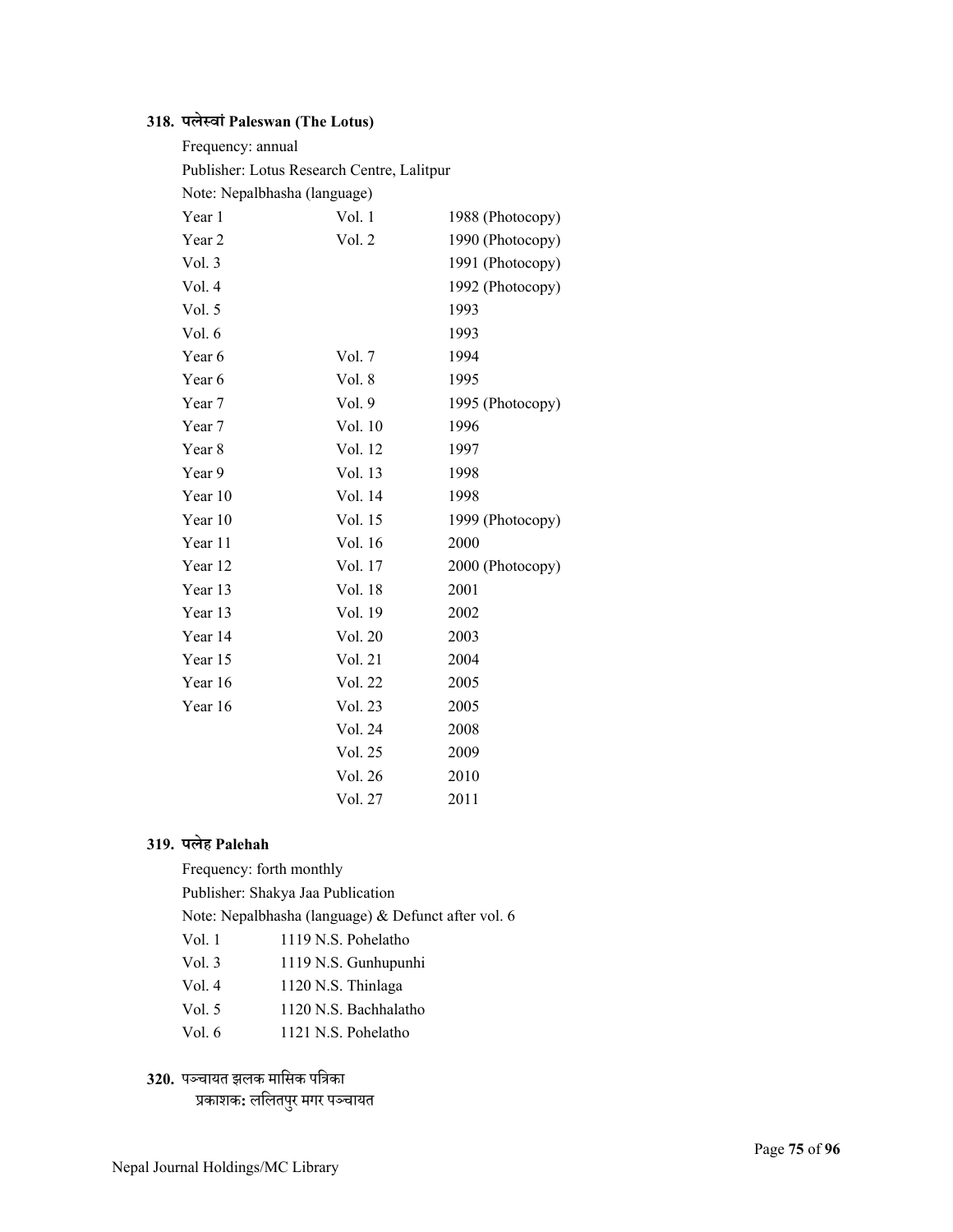| वर्षः१४ | अंकः७१ | २०३४ कार्तिक |
|---------|--------|--------------|
| वर्षः१४ | अंकः७२ | २०३४ मंसीर   |

#### **321.** पासका ू

|  | प्रकाशकः सृथां किसिफल्चा, बंशगोपाल |  |
|--|------------------------------------|--|
|  |                                    |  |
|  |                                    |  |

| वर्षः २ | अंकः२-४,६,७   | २०५४ |
|---------|---------------|------|
| वर्षः २ | अंकः९-१२      | २०५५ |
| वर्षः ३ | अंकः१-७       | २०५५ |
| वर्षः ३ | अंकः८-१२      | २०५६ |
| वर्षः४  | अंकः१-७       | २०५६ |
| वर्षः४  | अंकः८-१२      | २०५७ |
| वर्षः५  | अंकः१-७       | २०५७ |
| वर्षः५  | अंकः८,९,११,१२ | २०५८ |
| वर्षः६  | अंकः१-३       | २०५८ |
| वर्षः६  | अंकः४.५       | २०७० |
| वर्षः६  | अंकः६         | २०७२ |
| वर्षः६  | अंकः७         | २०७५ |
|         |               |      |

### **322. िपस जनर्ल**

प्रकाशकः मानव अिधकार तथा शािÆत समाज, केÆद्रीय कायर्सिमित, काठमाडŏ

| वर्षः १५ | अंकः २७ | २०६७-६८ |
|----------|---------|---------|
| वर्षः १५ | अंकः २८ | २०६८    |

# **323. पूिणर्माइितहास–प्रधान त्रैमािसक पित्रका**

| प्रकाशकःसंशोधन–मण्डल, काठमाडौँ |         |                 |                             |
|--------------------------------|---------|-----------------|-----------------------------|
| वर्षः१                         | अंकः१–४ | पूर्णाङ्कः१–४   | २०२१ बैशाख/साउन/कात्तिक/माघ |
| वर्षः २                        | अंकः१–४ | पुर्णाङ्कः५–८   | २०२२                        |
| वर्षः ३                        | अंकः१–४ | पूर्णाङ्कः९–१२  | २०२३                        |
| वर्षः४                         | अंकः१–४ | पूर्णाङ्कः१३–१६ | २०२४                        |
| वर्षः५                         | अंकः१–४ | पूर्णाङ्कः१७–२० | २०२५                        |
| वर्षः६                         | अंकः१–४ | पूर्णाङ्कः२१–२४ | २०२६                        |
| वर्षः७                         | अंकः१–४ | पूर्णाङ्कः२५–२८ | २०२८/२०२९                   |
| वर्षः८                         | अंकः१–४ | पूर्णाङ्कः२९–३२ | २०३०/२०३१                   |
| वर्षः९                         | अंकः१–४ | पूर्णाङ्कः३३–३६ | २०३२/२०३३/२०३४              |
| वर्षः१०                        | अंकः१–४ | पर्णाङ्कः३७–४०  | २०३४/२०३५                   |
| वर्षः११                        | अंकः१–४ | पुर्णाङ्कः४१–४४ | २०३५/२०३६                   |
| वर्षः१२                        | अंकः१–४ | पूर्णाङ्कः४५–४८ | २०३७                        |
| वर्षः१३                        | अंकः१–४ | पूर्णाङ्कः४९–५२ | २०३८/२०३९                   |
| वर्षः१४                        | अंकः१–४ | पूर्णाङ्कः५३–५६ | २०३९/२०४०                   |
| वर्षः१५                        | अंकः१–४ | पूर्णाङ्कः५७–६० | २०४१                        |
| वर्षः१६                        | अंकः१–४ | पूर्णाङ्कः६१–६४ | २०४१                        |
| वर्षः१७                        | अंकः१–४ | पूर्णाङ्कः६५–६८ | २०४२/२०४३                   |
| वर्षः१८                        | अंकः१–४ | पूर्णाङ्कः६९–७२ | 5083\5088                   |
|                                |         |                 |                             |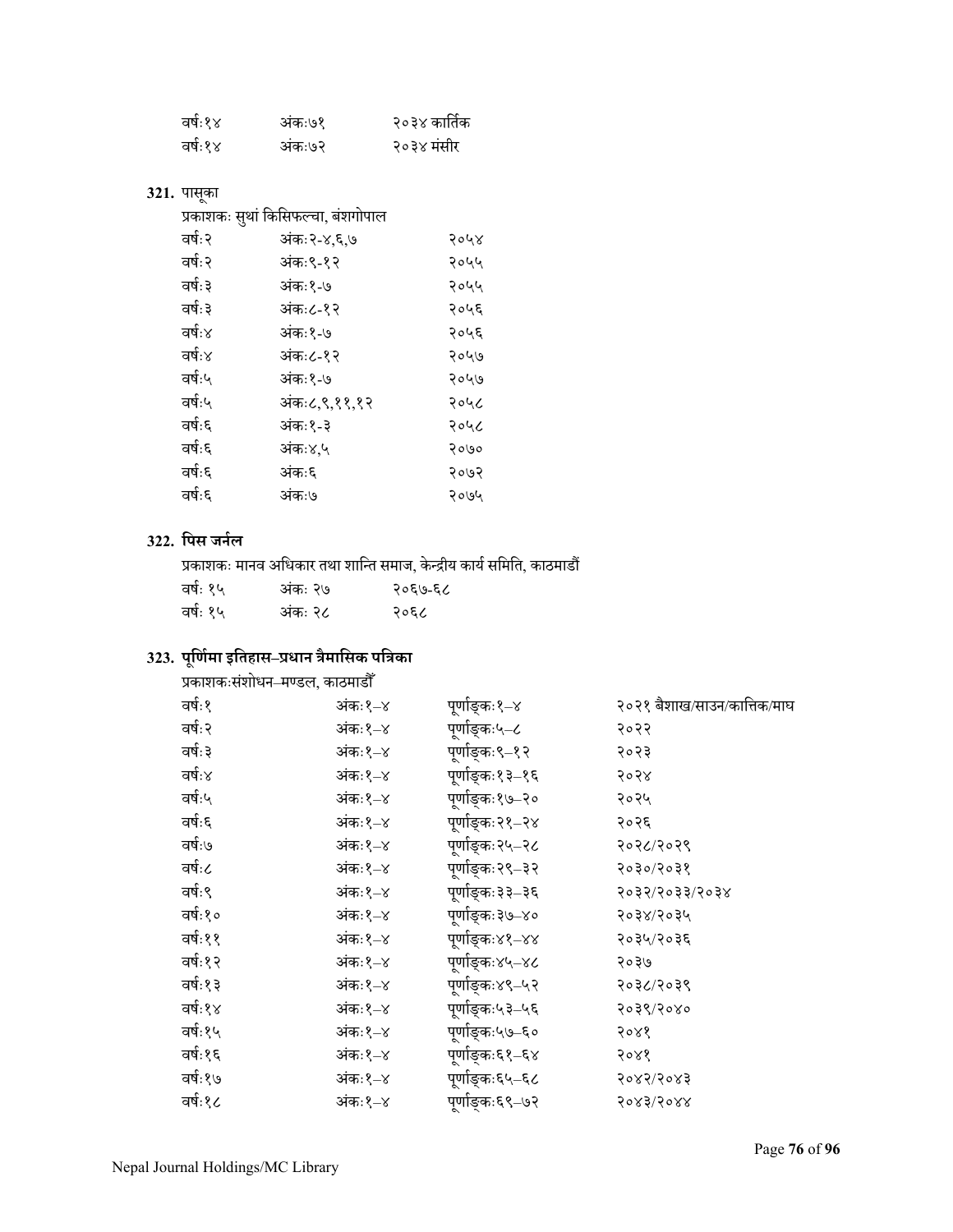| वर्षः१९  | अंकः१–४ | पूर्णाङ्कः७३–७६   | २०४५/२०४६      |
|----------|---------|-------------------|----------------|
| वर्षः२०  | अंकः१–४ | पूर्णाङ्कः७७–८०   | २०४७/२०४८      |
| वर्षः२१  | अंकः१–४ | पूर्णाङ्कः८१–८४   | २०४९/२०५०      |
| वर्षः २२ | अंकः१–४ | पूर्णाङ्कः८५–८८   | २०५०/२०५१/२०५२ |
| वर्षः२३  | अंकः१–४ | पूर्णाङ्कः८९–९२   | २०५३/२०५४      |
| वर्षः२४  | अंकः१–४ | पूर्णाङ्कः९३–९६   | २०५५           |
| वर्षः२५  | अंकः१–४ | पूर्णाङ्कः९७–१००  | २०५६/२०५७      |
| वर्षः २६ | अंकः१–४ | पूर्णाङ्कः१०१–१०४ | २०५७/२०५८/२०६० |
| वर्षः २७ | अंकः१–४ | पूर्णाङ्कः१०५–१०८ | २०६०           |
| वर्षः२८  | अंकः१–४ | पूर्णाङ्कः१०९–११२ | २०६०           |
| वर्षः२९  | अंकः१–४ | पूर्णाङ्कः११३–११६ | २०६०/२०६१      |
| वर्षः ३० | अंकः१–४ | पूर्णाङ्कः११७–१२० | २०६१/२०६२      |
| वर्षः ३१ | अंकः१–४ | पूर्णाङ्कः१२१–१२४ | २०६२/२०६३      |
| वर्षः३२  | अंकः१–४ | पूर्णाङ्कः१२५–१२८ | २०६३/२०६४/२०६५ |
| वर्षः ३३ | अंकः१–४ | पूर्णाङ्कः१२९–१३२ | २०६६/२०६७      |
| वर्षः ३४ | अंकः१–४ | पूर्णाङ्कः१३३–१३६ | २०६७/२०६९      |
| वर्षः३५  | अंकः१–४ | पूर्णाङ्कः१३७–१४० | २०६९/२०७०      |
| वर्षः ३६ | अंकः१–२ | पूर्णाङ्कः१४१–१४२ | २०७१/२०७२      |
| वर्षः३६  | अंकः३   | पूर्णाङ्कः१४३     | २०७२/२०७३      |
| वर्षः ३६ | अंकः४   | पूर्णाङ्कः१४४     | २०७४           |
|          |         |                   |                |

### **324. प्रगितशील दपर्ण**

Frequency:

|       |        | Publisher: नेपाल प्रगतिशील प्राध्यापक सङ्गठनPN Campus, Pokhara |      |
|-------|--------|----------------------------------------------------------------|------|
| Year4 | Vol. 1 | Issue: 3                                                       | 2070 |

# **325. प्रणयन (अनु सÆधानाÂमक पित्रका)**

प्रकाशकः प्रजातन्त्रवादी प्राध्यामक संघ, नेपाल भक्तपुर बहुमुखी क्याम्पस वर्षः १ अंकः १ कः १ २०७४

# **326. प्रितमान : समय समाज सं Öकृित**

**अधर्वािषर्क पित्रका**

### **प्रकाशक: वािण प्रकाशन**

वषर्ः५ अं कः१०

### **327. प्रयास**

प्रकाशकः त्रिभुवन विश्वचिद्यालय प्राध्यापक संघ; क्याम्पस एकाइ समिति, सुर्खेत क्याम्पस (शिक्षा); वीरेन्द्रनगर, सुर्खेत

|          | अंकः ३ | २०६५ चैत्र |
|----------|--------|------------|
| वर्षः १० | अंकः ५ | २०७०       |

### **328. प्रज्ञा**

प्रकाशकः प्रकाशन विभाग, राम जानकी माध्यमिक विद्यालय; कोहलपुर, बाँके २०६१ वैशाख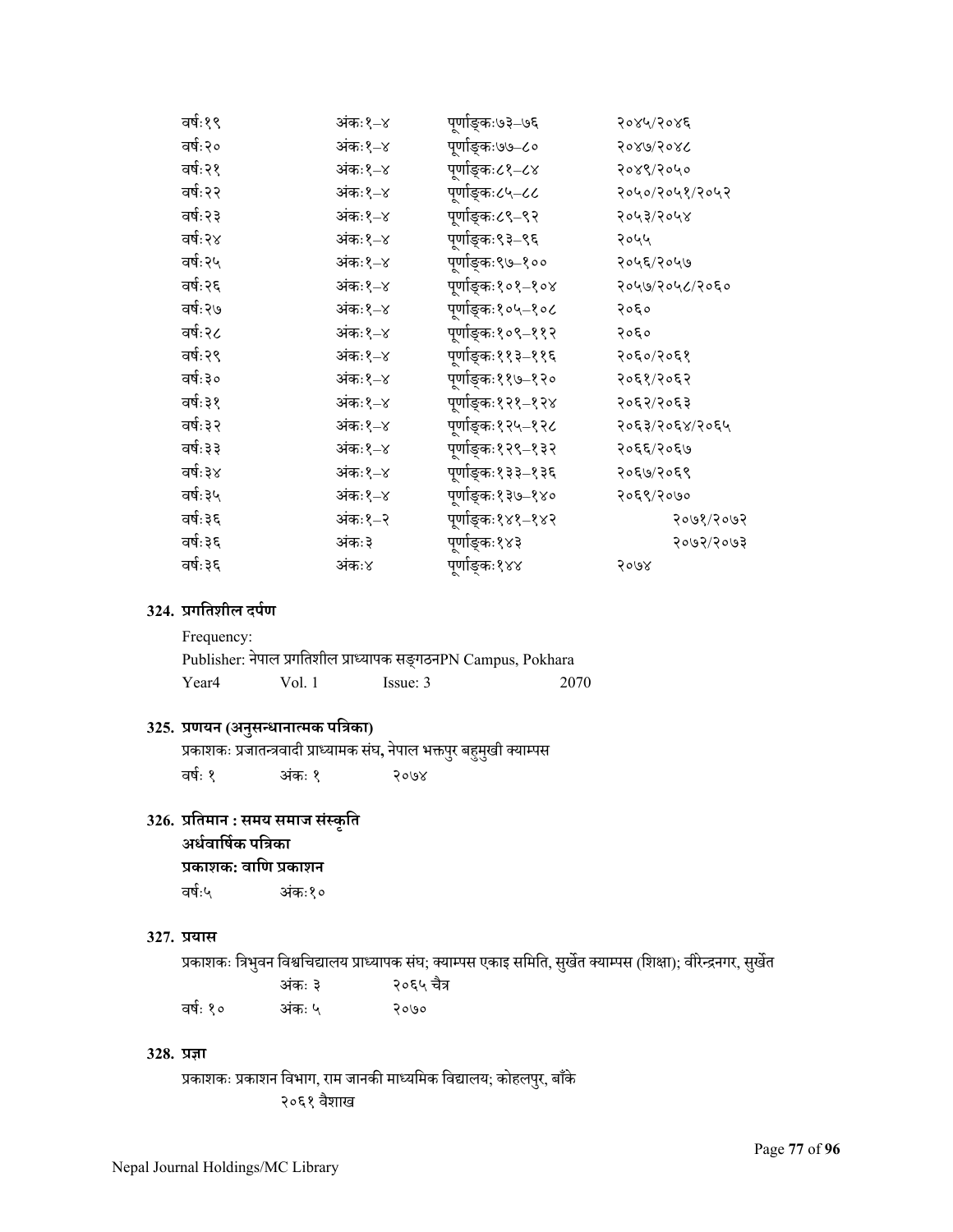# **329. प्रज्ञा– अधर्वािषर्कर्**

| प्रकाशकः नेपाल राजकीय प्रज्ञा–प्रतिष्ठान, काठमाडौँ |                             |                                                                                              |
|----------------------------------------------------|-----------------------------|----------------------------------------------------------------------------------------------|
|                                                    |                             | नोटः पूर्णाङ्क १०२ देखि नेपाल प्रज्ञा प्रतिष्ठान प्रकाशक। २०६२ देखि २०६६ सम्म प्रकाशन नभएको। |
| वर्षः१                                             | पुर्णाङ्कः१–३               | २०२७/२०२८                                                                                    |
| वर्षः २                                            | पर्णाङ्कः५,७                | २०२८/२०२९                                                                                    |
| वर्षः ३                                            | पूर्णाङ्कः९                 | २०३०                                                                                         |
| वर्षः४                                             | पूर्णाङ्कः१२–१४             | २०३१/२०३२                                                                                    |
| वर्षः५                                             | पूर्णाङ्कः१५–१८             | २०३२/२०३३                                                                                    |
| वर्षः६                                             | पूर्णाङ्कः१९–२२             | २०३३/२०३४                                                                                    |
| वर्षः७                                             | पूर्णाङ्कः२३–२६             | २०३४/२०३५/२०३६                                                                               |
| वर्षः८                                             | पूर्णाङ्कः२७–३०             | २०३६                                                                                         |
| वर्षः९                                             | पूर्णाङ्कः३१,३३–३४          | २०३७/२०३८                                                                                    |
| वर्षः१०                                            | पूर्णाङ्कः३६–३८             | २०३८                                                                                         |
| वर्षः११                                            | पूर्णाङ्कः३९–४०,४२          | २०३९/२०४०                                                                                    |
| वर्षः१२                                            | पूर्णाङ्कः४३–४४             | २०४०                                                                                         |
| वर्षः१३                                            | पूर्णाङ्कः४७–४९             | २०४१                                                                                         |
| वर्षः१५                                            | पूर्णाङ्कः५७-५८             | २०४३                                                                                         |
| वर्षः१६                                            | पूर्णाङ्कः५९-६०,६२          | 5088/5084                                                                                    |
| वर्षः१७–१८                                         | पूर्णाङ्कः६३,६६–६७          | २०४५/२०४६                                                                                    |
| वर्षः२०                                            | पूर्णाङ्कः७४                | २०४८                                                                                         |
| वर्षः २१                                           | पूर्णाङ्कः७५                | २०४९                                                                                         |
| वर्षः२५–२६                                         | पूर्णाङ्कः८२ क              | २०५१/५२                                                                                      |
| वर्षः २६                                           | पूर्णाङ्कः८२ ख–८३ क         | २०५३                                                                                         |
| वर्षः २७                                           | पूर्णाङ्कः८३ ख, ८४          | २०५३/२०५४                                                                                    |
| वर्षः २८                                           | पूर्णाङ्कः८७                | २०५५                                                                                         |
| वर्षः २९                                           | पूर्णाङ्कः८८–९०             | २०५५/२०५६                                                                                    |
| वर्षः ३०                                           | पूर्णाङ्कः९१-९२             | २०५६/२०५७                                                                                    |
| वर्षः ३१                                           | पूर्णाङ्कः९३–९४             | २०५७/२०५८                                                                                    |
| वर्षः ३२                                           | पूर्णाङ्कः९५–९६             | २०५८/२०५९                                                                                    |
| वर्षः ३३                                           | पूर्णाङ्कः९७–९८             | २०५९/२०६०                                                                                    |
| वर्षः ३४                                           | पर्णाङ्कः९९                 | २०६०                                                                                         |
| वर्षः ३५                                           | पूर्णाङ्कः१००               | २०६१                                                                                         |
| वर्षः ३६                                           | पूर्णाङ्कः१०१               | २०६२                                                                                         |
| वर्षः४०                                            | पूर्णाङ्कः१०२–१०३ २०६६/२०६७ |                                                                                              |
|                                                    | पूर्णाङ्कः१०४               | २०६७                                                                                         |
|                                                    | पूर्णाङ्कः– १०५–१०६         | २०६८                                                                                         |
|                                                    | पूर्णाङ्कः– १०७–१०८         | २०६९                                                                                         |
|                                                    | पूर्णाङ्कः– १०९             | २०७०                                                                                         |
|                                                    | पूर्णाङ्कः– १११             | २०७२ (भूकम्प विशेष)                                                                          |
|                                                    | पूर्णाङ्कः– ११२             | २०७२                                                                                         |
|                                                    | पूर्णाङ्कः– ११३             | २०७३                                                                                         |
|                                                    | पूर्णाङ्कः– ११४             | २०७३                                                                                         |
|                                                    |                             |                                                                                              |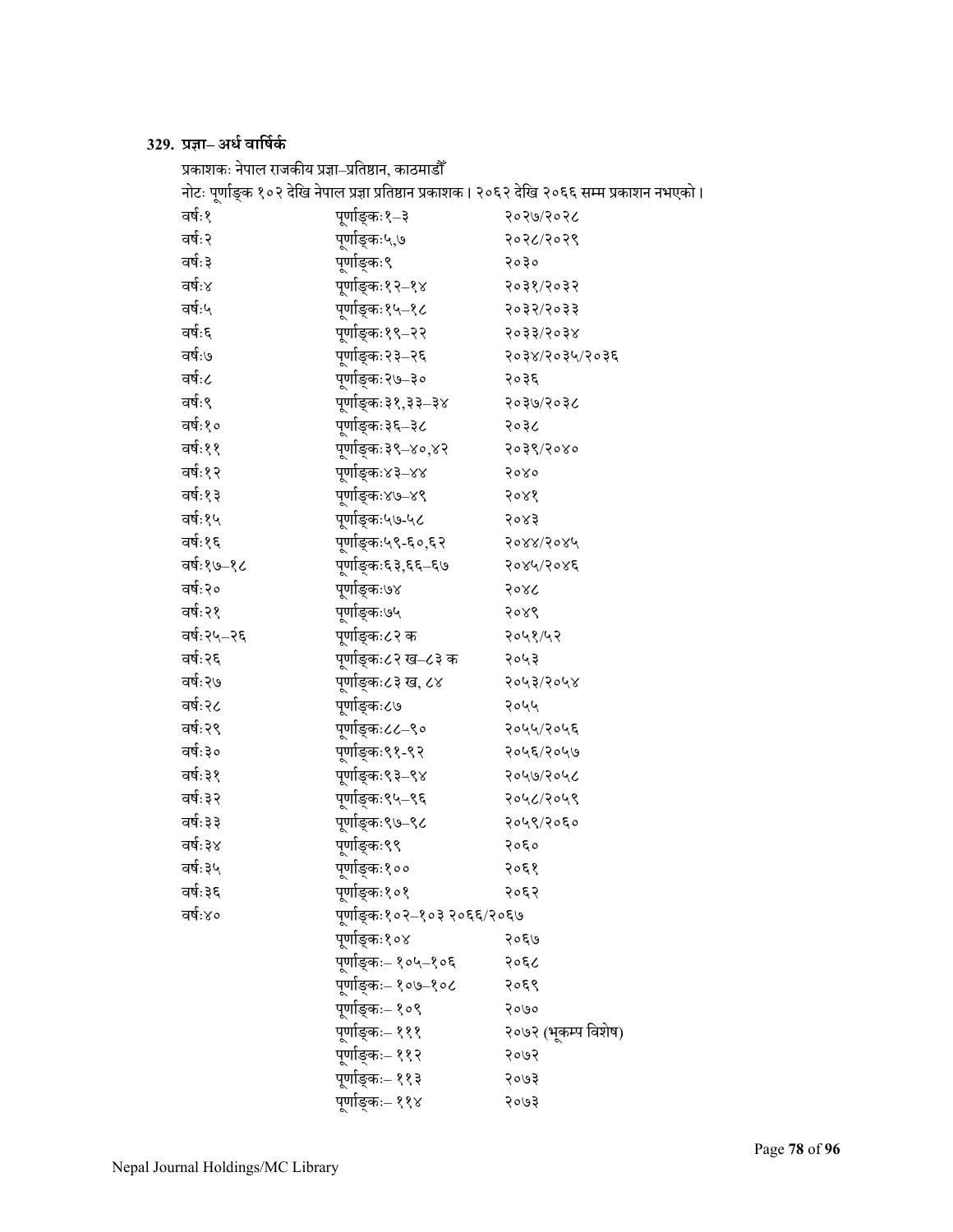# पणा ू र्ङ्कः– ११५ २०७४

#### **330. प्रज्ञान**

प्रकाशकः प्रजातान्त्रवादी प्राध्यापक संघ पद्मकन्या बहुमुखी क्याम्पस एकाइ समिति; बागबजार, काठमाडौं  $\,$ 

<u>अंग्रहण</u> कः १ २०६७

# **331. प्रलेसः िवचार, िवĴेषण र िसजर्नाको केÆद्रीय प्रकाशन – वािषर्क**

प्रकाशकः प्रगितशील लेखक सङ्घ, नेपाल, काठमाडौँ वर्षः१९ ू र्ङ्कः२१ २०७१ असोज

# **332. प्रवतर्कः सं Öकृित एवम्कलािचÆतनको अनु सÆधानाÂमक अधर्वािषर्क**

|        | प्रकाशकः इच्छुक सांस्कृतिक प्रतिष्ठान, काठमाडौँ |                 |
|--------|-------------------------------------------------|-----------------|
| वर्षः१ | पूर्णाङ्कः१                                     | २०६७ बैशाख–असोज |
| वर्षः२ | पूर्णाङ्कः२                                     | २०६८ साउन–पुस   |
|        | पूर्णाङ्कः४                                     | २०७१ बैशाख–असोज |

# **333. प्रशासन: सावर्जिनक प्रशासनसÌबÆधी पित्रका Prashasan: The Nepalese Journal of Public Administration**

Frequency: not known

Publisher: Ministry of General Administration, Administrative Reform and Internal Management Division, Singhadurbar, Kathmandu

| Year 3                  | No. $1-2$ |                  | 1971 August-1972              |
|-------------------------|-----------|------------------|-------------------------------|
| Year 4                  | $No. 1-2$ |                  | 1973 February/July            |
| Year 5                  | No. $1-2$ | Issue: 10        | 1974 February/June            |
| Year 8                  | No. $1-3$ | Issue: 17-19     | 1976 November-1977 March/July |
| Year 9                  | No. $1-2$ | Issue: $20-21$   | 1977 November-1978 February   |
| Year 12                 | No. 1, 3  | Issue: 29, 31    | 1981 July, 1980 November      |
| Year 13                 | No. 1, 3  | Issue: 32, 34    | 1981 November-1982 July       |
| Year 14                 | $No. 1-3$ | Issue: 35-37     | 1982 November-1983            |
| February/March/July     |           |                  |                               |
| <b>Additional Issue</b> |           |                  | 1983 February                 |
| Year 15                 | $No. 1-3$ | Issue: $38-40$   | 1983 November-1984 March/July |
| Year 16                 | No. 1     | Issue: 41        | 1984 November                 |
| Year 22                 | No. 3     | Issue: 61        | 1991 July                     |
| Year 23                 | No. 1     | Issue: $62$      | 1991 November                 |
| Year 26                 | $No. 2-3$ | Issue: $72-73$   | 1995 March/July               |
| Year 28                 | No. $1-2$ | Issue: 77-78     | 1996 November-1997 March      |
| Year 29                 | No. $1-2$ | Issue: $80 - 81$ | 1997 November-1998 February   |
| Year 30                 | No. $1-3$ | Issue: 83-85     | 1998 November-1999 March/July |
| Year 31                 | No.1      | Issue: 86        | 1999 November                 |
| Year 33                 | No. 2     | Issue: 92        | 2002 June                     |
| Year 34                 | $No. 1-2$ | Issue: $93-94$   | 2002 December-2003 June       |
| Year 35                 | No. $1-3$ | Issue: 95-97     | 2003 September-2004           |
| January/June            |           |                  |                               |
|                         |           |                  |                               |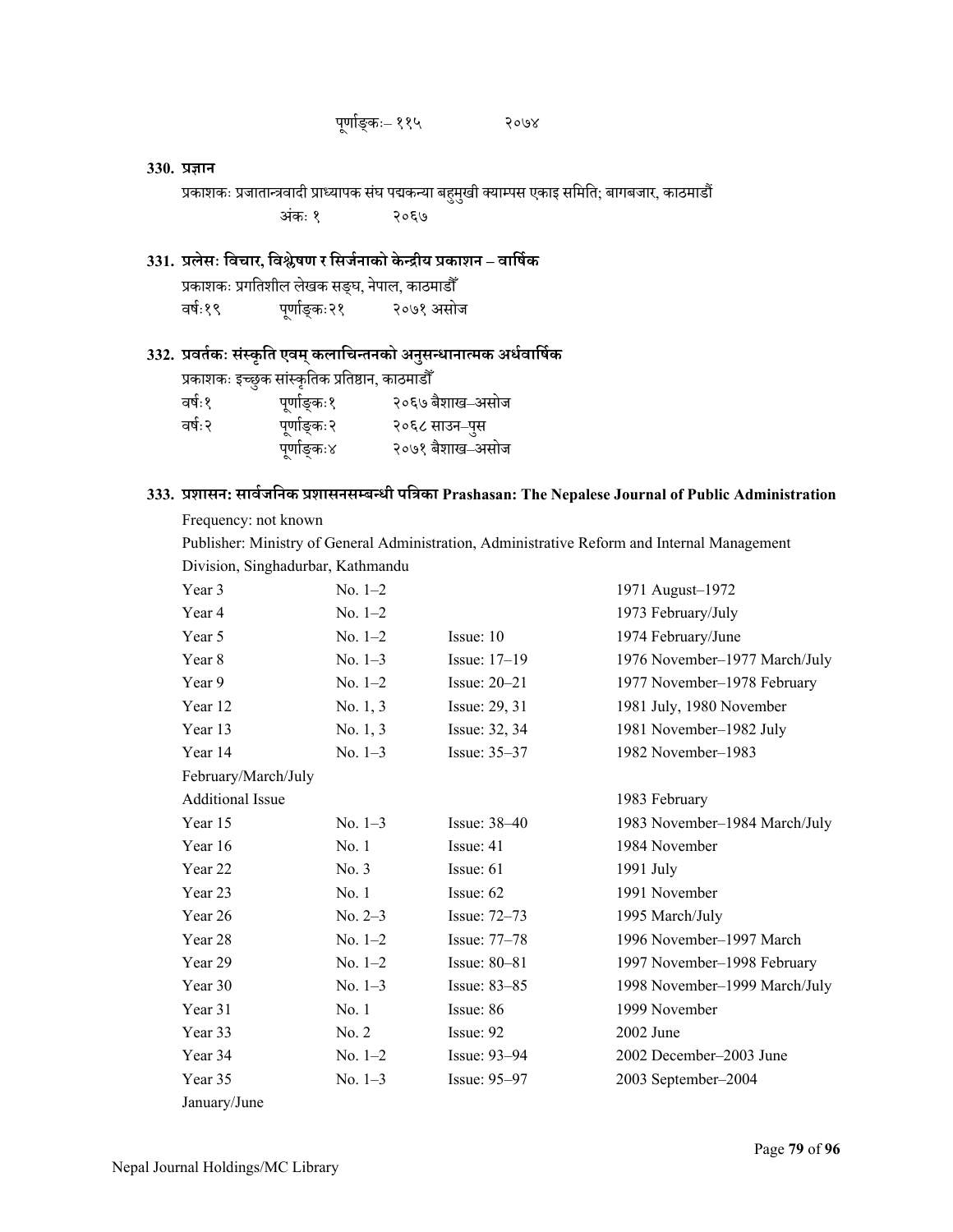| Year 36       | No. $1-3$ | $Issue: 98-100$    | 2004 September-2005           |
|---------------|-----------|--------------------|-------------------------------|
| February/June |           |                    |                               |
| Year 37       | No. $1-3$ | Issue: $101-103$   | 2005 November-2006            |
| February/June |           |                    |                               |
| Year 38       | No. 2     | Issue: $105$       | 2007 March                    |
| Year 39       | $No. 1-3$ | Issue: $107-109$   | 2007-2008 March/July          |
| Year 40       | No. $1-3$ | Issue: $110 - 112$ | 2008 November–2009 April/July |
| Year 41       | No. $1-3$ | Issue: $113 - 115$ | 2009 November–2010 March/July |
| Year 42       | No.1      | Issue: $116$       | 2010 November                 |
| Year 43       | No.1      | Issue: 119         | 2011 November                 |
| Year 44       | $No. 1-2$ | Issue: $122 - 123$ | 2012/2013                     |
| Year 46       | No. 1     | Issue: $126$       | $2016$ July                   |

# **334. प्रिशक्षण**

# **प्रकाशक: नेपाल राÕट्र बैकँ**

| पूर्णाङ्कः३४    | २०५१ पुस  |
|-----------------|-----------|
| पूर्णाङ्कः३६    | २०५३ असार |
| पूर्णाङ्कः३८-३९ | २०५४ असार |
| पूर्णाङ्कः४२    | २०५६ असार |
| पूर्णाङ्कः४३    | २०५६ पुस  |
| पूर्णाङ्कः४५    | २०५७ पुस  |
| पूर्णाङ्कः४६    | २०५८ असार |
| पूर्णाङ्कः४७    | २०५८ पौष  |
| पूर्णाङ्कः५०    | २०६० असार |
|                 |           |

### **335. प्राज्ञम¼च**

प्रकाशकःप्राध्यापक संघ, पृथ्वीनारायण क्याम्पस एकाइ समिति, पोखरा नोटःअंक ८ सम्म प्रकाशक नेपाल प्राध्यापक संघ एकाइ समिति, पृथ्वीनारायण क्याम्पस, पोखर<mark>ा</mark>

| वर्षः ३  | अंकः३  | २०४८         |
|----------|--------|--------------|
| वर्षः१४  | अंकः८  | २०५८         |
| वर्षः१७  | अंकः९  | २०६० असोज    |
| वर्षः २१ | अंकः१० | २०६४ साउन    |
| वर्षः २५ | अंकः११ | २०६८ कार्तिक |
| वर्षः २७ | अंकः१२ | २०७० कार्तिक |
|          |        |              |

# **336. प्रािज्ञक Åविन**

प्रकाशकःप्राज्ञिक ध्वनि परिवार, त्रियुगा जनता बहुमुखी क्याम्पस, उदयपुर ु वर्षः१ कः१ २०६५

| . | .     | $\sqrt{1}$ |
|---|-------|------------|
|   | अंकः२ | २०६९       |
|   |       |            |

# **337. प्रािज्ञक सं सार**

प्रकाशकः अनेराÖविवय (ूक्रािÆतकारी), िवĵिवद्यालय सिमित िवĵिवद्यालय क्याÌपस, कीितर्पर ु वर्षः १२ कः १ २०६७ मंसिर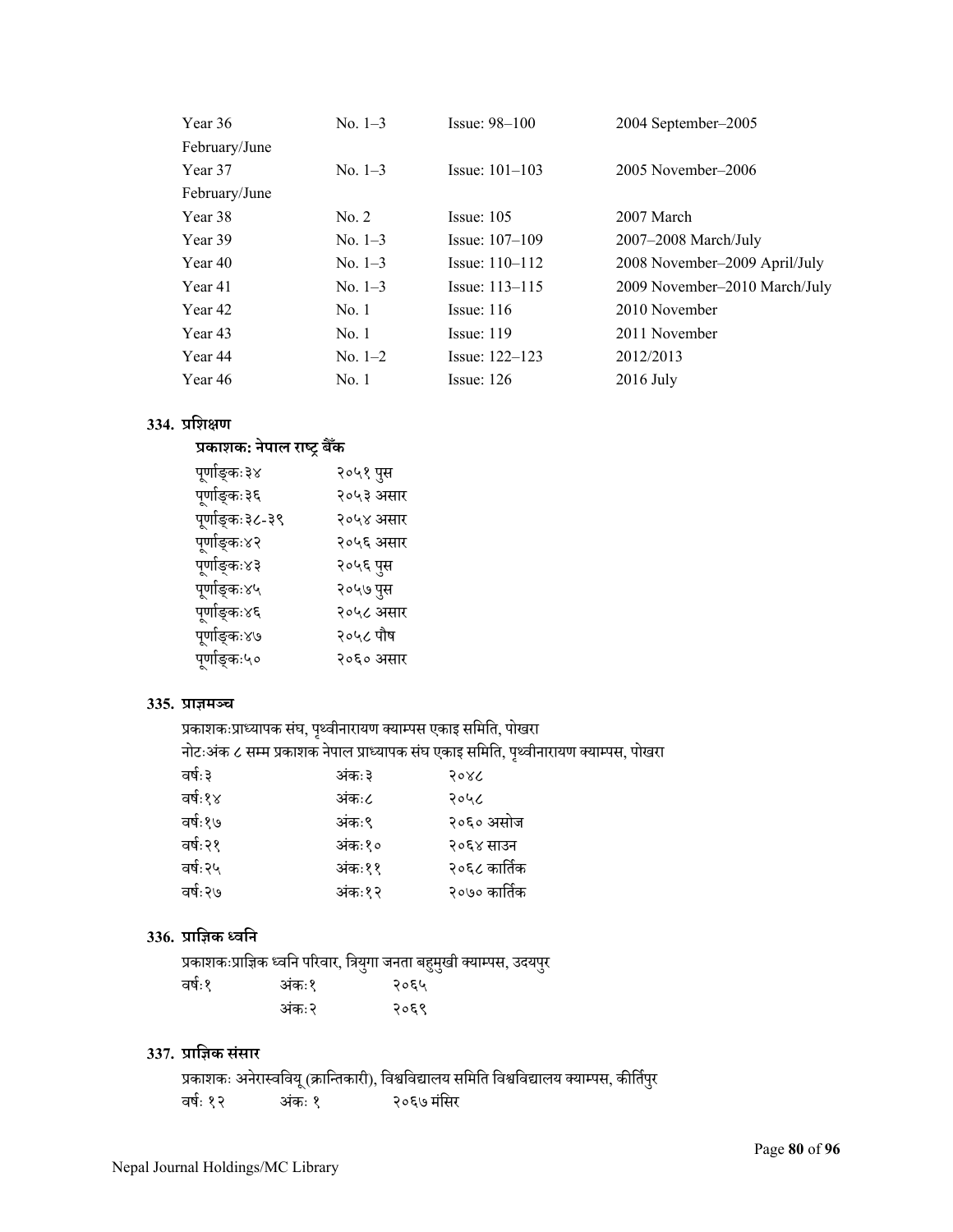# **338. पृ Ãवीवाङ्मय अनु सÆधानमू लक पित्रका**

|  |  |  |  | प्रकाशकः नेपाली विभाग, पृथ्वीनारायण क्याम्पस, पोखरा |  |  |
|--|--|--|--|-----------------------------------------------------|--|--|
|--|--|--|--|-----------------------------------------------------|--|--|

| अंकः१ | २०५८ |
|-------|------|
| अंकः३ | २०६० |
| अंकः५ | २०६७ |
|       |      |

### 339. **बहाः जनर्ल**

प्रकाशकः सोसल साइन्स वहाः र हिमाल एसोसिएसन ललितपुर<br>नोटः प्रकाशन हुन छोडेको । नोटः प्रकाशन हुन छोडेको ।

| वर्षः१  | अंकः१ | २०६१ फागुन |
|---------|-------|------------|
| वर्षः २ | अंकः२ | २०६२ असार  |
| वर्षः ३ | अंकः३ | २०६३ जेठ   |

### 340. बाल-साहित्य

Publisher: Nepalese Society for Children's Literature, Bagbazar, Kathmandu

| No. 1  | 1988          |
|--------|---------------|
| No. 7  | 1994          |
| No. 8  | 1995          |
| No. 9  | 1996          |
| No. 10 | 1997          |
| No. 12 | 2000          |
| No. 13 | $2001 - 2003$ |
| No. 18 | 2010          |
| No. 19 | 2010-2011     |
|        |               |

# **341. बहु भािषक सयपत्री – अधर्वािषर्क**

प्रकाशकःनेपाल प्रज्ञा प्रितķान, काठमाडौँ

नगराहर सम्मान्तुः<br>नोटः २०६२ देखि २०६७ सम्म प्रकाशन नभएको। २०६२ सम्म प्रकाशक नेपाल राजकीय प्रज्ञा प्रतिष्ठान।

| वर्षः २ | पूर्णाङ्कः३                | २०५३ |
|---------|----------------------------|------|
| वर्षः४  | पूर्णाङ्कःमैथिली विशेषाङ्क | २०५५ |
| वर्षः५  | पूर्णाङ्कः९–१०             | २०५६ |
| वर्षः६  | पूर्णाङ्कः११               | २०५७ |
| वर्षः७  | पूर्णाङ्कः१४               | २०५८ |
| वर्षः८  | पर्णाङ्कः१६                | २०५९ |
| वर्षः१० | पूर्णाङ्कः२०               | २०६२ |
|         | पूर्णाङ्कः२१–२२            | २०६७ |
|         | पूर्णाङ्कः२३–२४            | २०६८ |
|         | पूर्णाङ्कः२५–२६            | २०६९ |
|         | पूर्णाङ्कः२७               | २०७० |
|         | पूर्णाङ्कः२८               | २०७१ |
|         | पूर्णाङ्कः२९               | २०७२ |
|         | पूर्णाङ्कः३०               | २०७२ |
|         |                            |      |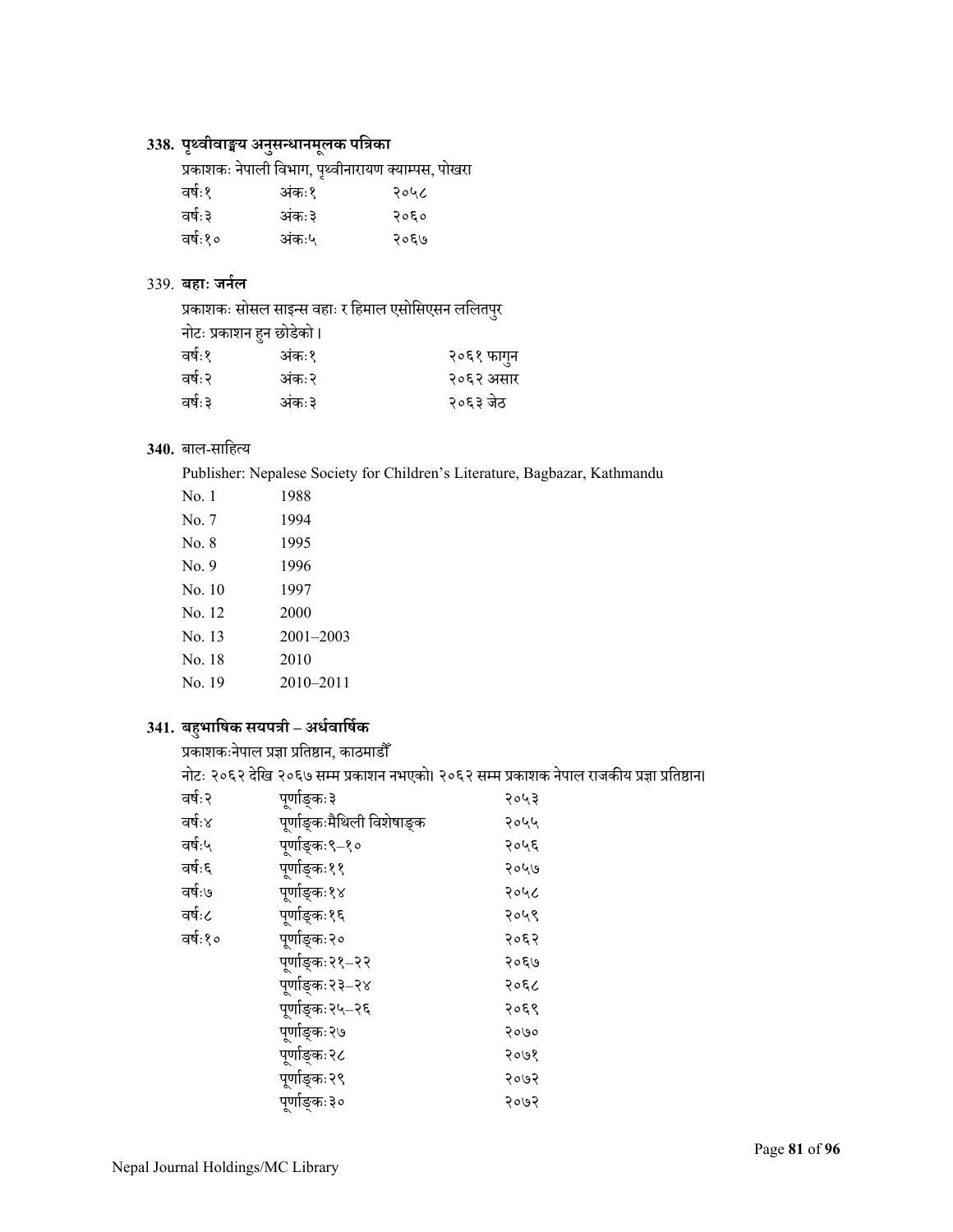| पूर्णाङ्कः३१ | २०७३ |
|--------------|------|
| पूर्णाङ्कः३२ | २०७४ |
| पूर्णाङ्कः३३ | २०७५ |

### **342.** बटवल ु क्याÌपस जनर्ल **(In English also)**

### प्रकाशक <mark>:</mark> शोध व्यवस्थापन प्रकोष्ठ

| अंकः १<br>भागः २ |
|------------------|
|------------------|

# 343. बैंकिङ्ग प्रवर्धन

| प्रकाशन : बैंकिङ्ग प्रवर्धन समिति |        |              |           |
|-----------------------------------|--------|--------------|-----------|
| वर्षः २                           | अंकः१  | पूर्णाङ्कः ३ | २०५३ पुस  |
| वर्षः २                           | अंकः२  | पूर्णाङ्कः४  | २०५४ असार |
| वर्षः ३                           | अंकः१  | पूर्णाङ्कः५  | २०५४ पुस  |
| वर्षः४                            | अंकः१  | पूर्णाङ्कः७  |           |
| वर्षः४                            | अंकः २ | पूर्णाङ्कः८  | २०५६ असार |
| वर्षः५                            | अंकः१  | पूर्णाङ्कः९  | २०५६ पुस  |
| वर्षः६                            | अंकः१  | पूर्णाङ्कः११ | २०५७ पुस  |
| वर्षः६                            | अंकः२  | पूर्णाङ्कः१२ | २०५८ असार |
| वर्षः७                            | अंकः१  | पूर्णाङ्कः१३ |           |
| वर्षः७                            | अंकः२  | पूर्णाङ्कः१४ |           |
| वर्षः८                            | अंकः२  | पूर्णाङ्कः१६ |           |

### **344.** बौिद्धक दपर्ण

|         |        | प्रकाशकः बौद्धिक वृत्त नेपाल, केन्द्रीय समिति; थापागाउँ, काठमाडौँ |  |
|---------|--------|-------------------------------------------------------------------|--|
| वर्षः ५ | अंकः ५ | २०७५                                                              |  |

# **345.** भकृुटी**–** त्रैमािसक

|        | प्रकाशकः भृकुटी एकेडेमिक पब्लिकेशन्स्, काठमाडौँ |                                       |
|--------|-------------------------------------------------|---------------------------------------|
| वर्षः१ | अंकः१–३                                         | २०६४ पुस–फागुन/२०६५ चैत–जेठ/असार–भदौ. |
|        | पूर्णाङ्कः४–६                                   | २०६६                                  |
|        | पूर्णाङ्कः७–१०                                  | २०६७                                  |
|        | पूर्णाङ्कः११–१४                                 | २०६८                                  |
|        | पूर्णाङ्कः१५–१६                                 | २०६९                                  |
|        | पूर्णाङ्कः१७–१८                                 | २०६९                                  |
|        | पूर्णाङ्कः१९                                    | २०७०                                  |
|        | पूर्णाङ्कः२०                                    | २०७१                                  |
|        | पूर्णाङ्कः२१                                    | २०७३                                  |
|        | पूर्णाङ्कः२२                                    | २०७५                                  |
|        |                                                 |                                       |

<mark>346.</mark> मधेश अध्ययन – अर्धवार्षिक

|  |  | प्रकाशकः नेपाल मधेश फाउन्डेसन, ललितपुर |  |
|--|--|----------------------------------------|--|
|  |  |                                        |  |
|  |  |                                        |  |

|        | प्रकाशकः नेपाल मधेश फाउन्डेसन, ललितपुर |           |
|--------|----------------------------------------|-----------|
| वर्षः१ | अंकः१–२                                | २०६९/२०७० |
| वर्षः२ | अंकः३                                  | २०७०      |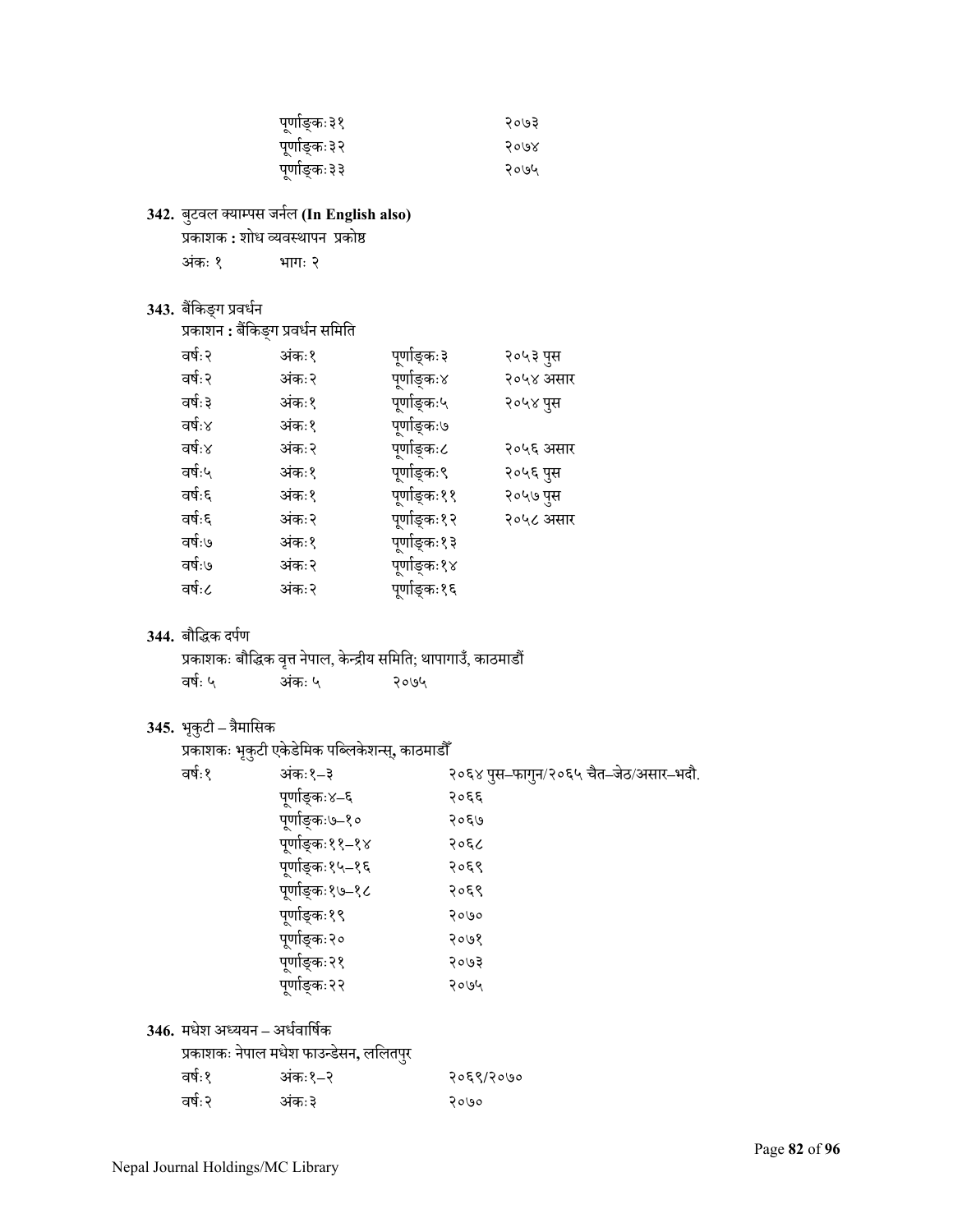| वर्षः४ |       | अंकः४ | २०७३ |
|--------|-------|-------|------|
| वर्षः५ | अंकः५ |       | २०७४ |
| वर्षः६ | अंकः६ |       | २०७५ |

# **347. महेÆद्ररÂन बहु मु खी क्याÌपस जनर्ल**

|                          | प्रकाशकः महेन्द्ररत्न बहुमुखी क्याम्पस, इलाम |      |
|--------------------------|----------------------------------------------|------|
| नोटः प्रकाशन हुन छोडेको। |                                              |      |
| वर्षः१                   | अंकः१                                        | २०३५ |

# **348. माÆनमी – अधर्वािषर्क**

|         | प्रकाशकः रुपान्तरण नेपाल, ललितपुर |            |
|---------|-----------------------------------|------------|
| वर्षः१  | अंकः१                             | २०६९ बैशाख |
| वर्षः २ | अंकः २–३ (संयुक्ताङ्क)            | २०६९/२०७०  |
| वर्षः४  | अंकः४                             | २०७२ बैशाख |

# **349. िमिडया अÅययन – वािषर्क**

| प्रकाशकः मार्टिन चौतारी, काठमाडौँ |                                                                       |
|-----------------------------------|-----------------------------------------------------------------------|
|                                   | नोटः अंक ९ (२०७१) देखि भूकुटी एकेडेमिक पब्लिकेसन्स, काठमाडौँ प्रकाशक। |
| अंकः१                             | २०६३                                                                  |
| अंकः२                             | २०६४                                                                  |
| अंकः३                             | २०६५                                                                  |
| अंकः४                             | २०६६                                                                  |
| अंकः५                             | २०६७                                                                  |
| अंकः६                             | २०६८                                                                  |
| अंकः७                             | २०६९                                                                  |
| अंकः८                             | २०७०                                                                  |
| अंकः९                             | २०७१                                                                  |
| अंकः१०                            | २०७२                                                                  |
|                                   | मिडिया अध्ययन नै नाम परिवर्तन भएर समाज अध्ययन भई  प्रकाशनमा आएको      |
| अंकः११                            | २०७३                                                                  |
| अंकः१२                            | २०७४                                                                  |
| अंकः१३                            | २०७५                                                                  |
|                                   |                                                                       |

# **350. िमिडया जनर्ल**

प्रकाशकः मिडिया स्कुल, चावहिल, काठमाडौँ

| २०७१ बैसाख |                     |
|------------|---------------------|
| अंकः१      | २०७३ जेठ, असार      |
| अंकः२      | २०७३ साउन           |
| अंकः३      | २०७३ भदौ,असोज       |
| अंकः४      | २०७३ कार्तिक, मंसीर |
| अंकः५      | २०७३ पुस, माघ       |
|            |                     |

# **351. िमलनिवÆदु**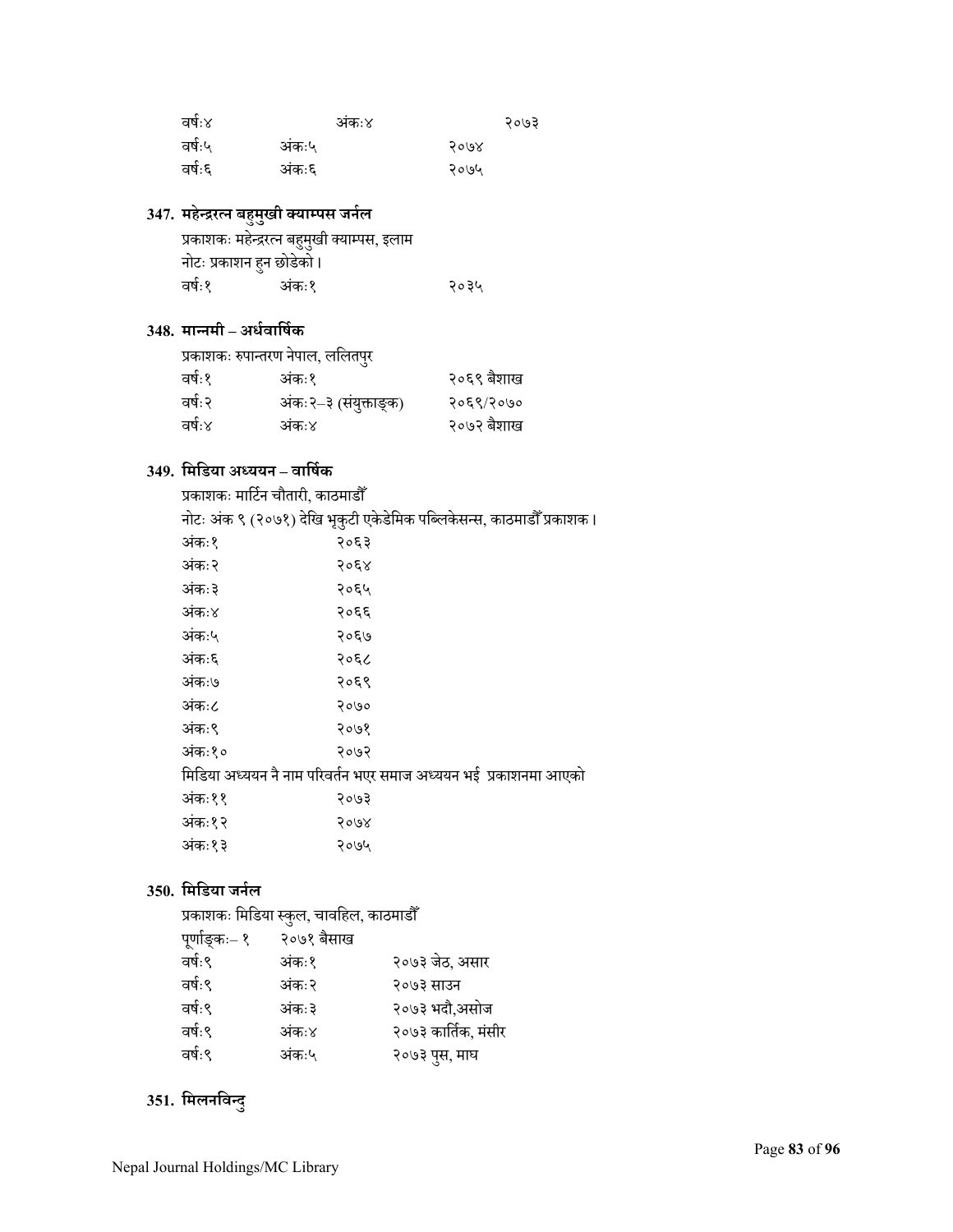# **प्रकाशकः नेपाल सं Öकृत िवĵिवद्यालयः रािÕट्रय सां Öकृितक अÅययन केÆद्र; वसÆधारा ु , काठमाडौँ**

| अंकः १ | २०७० |
|--------|------|
| अंकः २ | २०७१ |
| अंकः ३ | २०७२ |
|        |      |

### **352. मुद्रा**

| المتوجب |                                           |
|---------|-------------------------------------------|
|         | प्रकाशकः नेपाल मुद्रा संकलक संघ, काठमाडौँ |
| Vol. 3  | 2014                                      |

# **353. रङ्ग राग – त्रैमािसक**

|  |  | प्रकाशकः नेपाल सङ्गीत नाट्य प्रज्ञा–प्रतिष्ठान, काठमाडौँ |  |
|--|--|----------------------------------------------------------|--|
|  |  |                                                          |  |

| वर्षः१  | पूर्णाङ्कः१  | २०६९ |
|---------|--------------|------|
| वर्षः२  | पूर्णाङ्कः२  | २०७० |
| वर्षः ३ | पूर्णाङ्कः ३ | २०७१ |

### **354. रमझम**

| वर्षः १ | अंकः१  | २०२१ |
|---------|--------|------|
| वर्षः १ | अंकः२  | २०२२ |
| वर्षः १ | अंकः ३ | २०२२ |
| वर्षः २ | अंकः१  | २०२२ |
| वर्षः २ | अंकः२  | २०२३ |
| वर्षः २ | अंकः३  | २०२३ |
| वर्षः ३ | अंकः१  | २०२३ |
| वर्षः ३ | अंकः२  | २०२४ |
| वर्षः ३ | अंकः३  | २०२४ |
| वर्षः४  | अंकः१  | २०२४ |
| वर्षः४  | अंकः२  | २०२५ |
| वर्षः४  | अंकः३  | २०२५ |
| वर्षः५  | अंकः१  | २०२५ |
| वर्षः५  | अंकः २ | २०२६ |
| वर्षः५  | अंकः३  | २०२६ |
| वर्षः६  | अंकः१  | २०२६ |
| वर्षः६  | अंकः२  | २०२७ |
| वर्षः६  | अंकः३  | २०२७ |
| वर्षः७  | अंकः१  | २०२७ |
| वर्षः७  | अंकः२  | २०२८ |
| वर्षः७  | अंकः३  | २०२८ |
| वर्षः८  | अंकः१  | २०२९ |
| वर्षः८  | अंकः२  | २०२९ |
| वर्षः८  | अंकः३  | २०२९ |
| वर्षः९  | अंकः१  | २०३० |
| वर्षः९  | अंकः२  | २०३० |
| वर्षः ९ | अंकः३  | २०३० |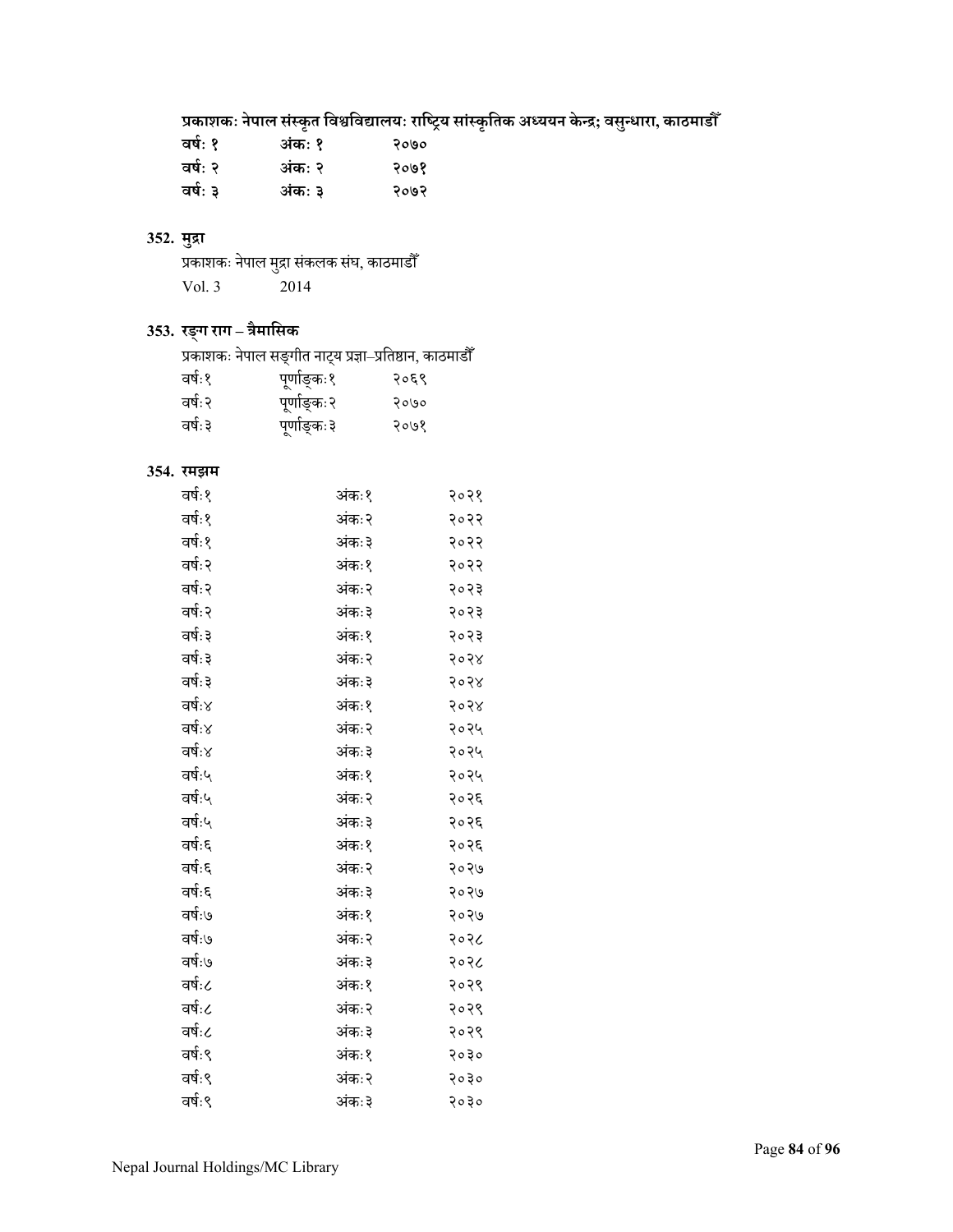| वर्षः१०            | अंकः१ | २०३१ |
|--------------------|-------|------|
| वर्षः१०            | अंकः२ | २०३१ |
| वर्षः१०            | अंकः३ | २०३१ |
| वर्षः११            | अंकः१ | २०३२ |
| वर्षः११            | अंकः२ | २०३२ |
| वर्षः११            | अंकः३ | २०३२ |
| वर्षः१२            |       | २०३३ |
| वर्षः१३            |       | २०३४ |
| वर्षः१४            |       | २०३५ |
| वर्षः१५            |       | २०३६ |
| वर्षः१६            |       | २०३७ |
| वर्षः१७            |       | २०३८ |
| वर्षः१८            |       | २०३९ |
| वर्षः१९            |       | २०४० |
| वर्षः२०            |       | २०४१ |
| वर्षः२१            |       | २०४२ |
| वर्षः२२            |       | २०४३ |
| वर्षः २३           |       | २०४४ |
| वर्षः २४           |       | २०४५ |
| शुभ हिरक जन्मोत्सव |       | २०४५ |
| वर्षः२५            |       | २०४६ |
|                    |       |      |

### **355. राजĵ Rajaswa: The Nepalese Journal of Public Finance and Development**

| Frequency: annual |             |                                                                                  |
|-------------------|-------------|----------------------------------------------------------------------------------|
|                   |             | Publisher: Ministry of Finance, Revenue Administration Training Centre, Lalitpur |
| Year 12           | Vol. 2      | 1993 February–March                                                              |
| Year 19           | Vol. 2      | 1999 October                                                                     |
| Year 20           | Vol. 1      | $2002$ May                                                                       |
| Year 20           | Vol. 2      | 2000 October-November                                                            |
| Year 21           | Vol. $1-3$  | 2001/02                                                                          |
| Year 22           | Vol. 1      | 2002 April–May                                                                   |
| Year 23           | Vol. $2-3$  | 2002/03                                                                          |
| Year 24           | Vol. 2      | 2003                                                                             |
| Year 25           | Vol. $2-3$  | 2004/05                                                                          |
| Year 26           | Vol. $1, 3$ | 2005/2006                                                                        |
| Year 27           | Vol. $1-3$  | 2006/2007                                                                        |
| Year 28           | Vol. 1–3    | 2007/2008                                                                        |
| Year 29           | Vol. $3$    | 2009                                                                             |
| Year 30           | Vol. $1-3$  | 2009/2010                                                                        |
| Year 31           | Vol. $1, 3$ | 2010/2011                                                                        |
| Year 32           | Vol. 1–3    | 2011/2012                                                                        |
|                   |             |                                                                                  |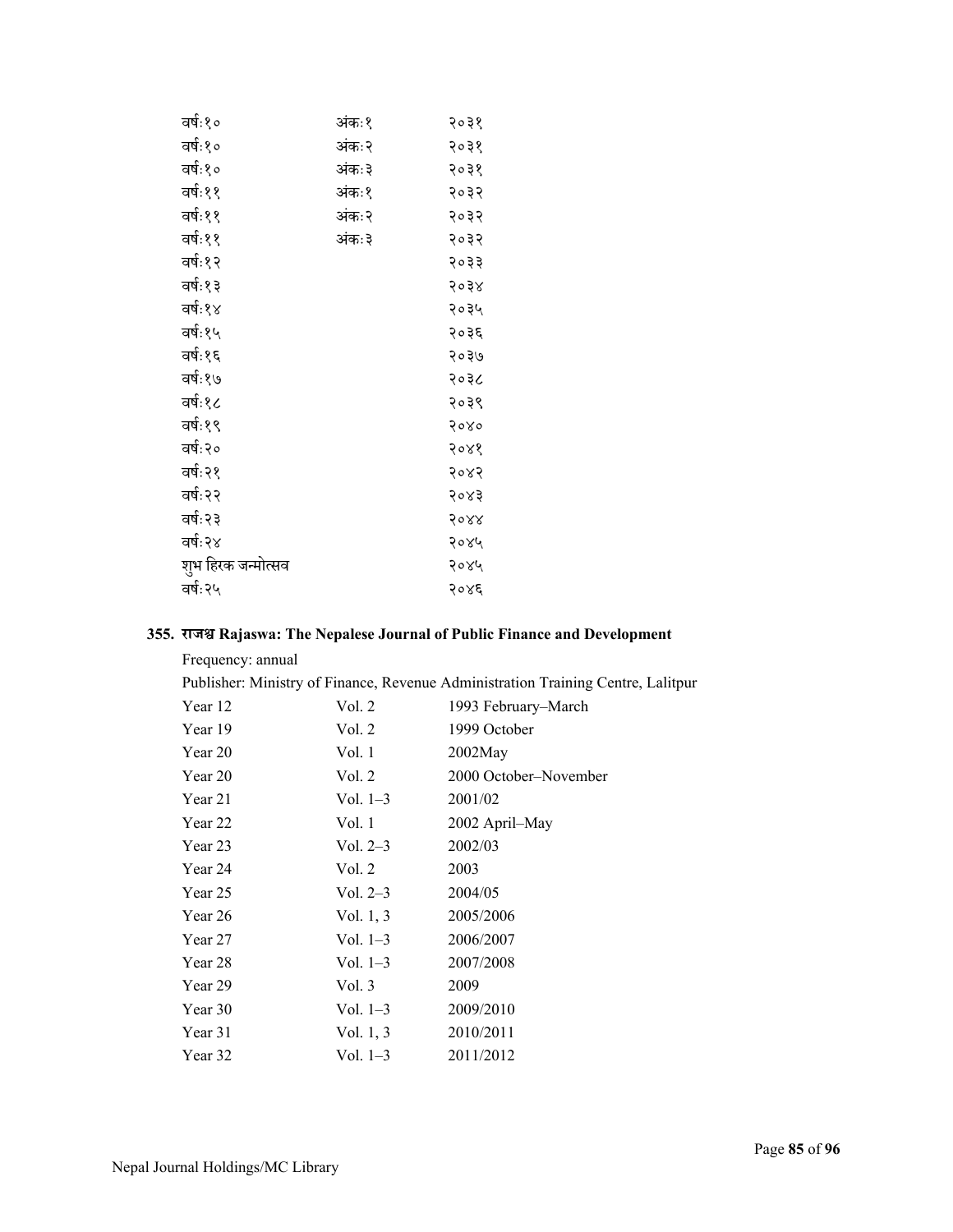### **356. राºयको ŁपाÆतरण**

प्रकाशकः सेन्टर फर प्रोफेसनल जनोलिज्म स्टडिज् (सिपीजेएस), वतिसपुतली, काठमाडौँ पहिलो दुई अंकको नाम रुपान्तरण<br>न

| वर्षः १ | अंकः १ | 2007 January-March    |
|---------|--------|-----------------------|
| वर्षः १ | अंकः २ | 2007 April-June       |
| वर्षः १ | अंकः ३ | 2007 July             |
| वर्षः १ | अंकः ४ | 2007 August           |
| वर्षः १ | अंकः ५ | 2007 September        |
| वर्षः १ | अंकः ७ | 2007 October-November |
| वर्षः १ | अंकः ८ | 2007 December         |
|         |        |                       |

### **357. राÕट्रभाषा – वािषर्क**

| प्रकाशकः नेपाली शिक्षा परिषद्, काठमाडौँ |           |  |  |
|-----------------------------------------|-----------|--|--|
| पूर्णाङ्कः१                             | २०४८      |  |  |
| पूर्णाङ्कः२                             | २०४९      |  |  |
| पूर्णाङ्कः३                             | २०५०      |  |  |
| पूर्णाङ्कः४                             | २०५१      |  |  |
| पूर्णाङ्कः५                             | २०५२      |  |  |
| पूर्णाङ्कः६                             | २०५३      |  |  |
| पूर्णाङ्कः७                             | २०५४      |  |  |
| पूर्णाङ्कः८                             | २०५५      |  |  |
| पूर्णाङ्कः९                             | २०५६      |  |  |
| पूर्णाङ्कः१०                            | २०५७      |  |  |
| पूर्णाङ्कः११–१२                         | २०५८/२०५९ |  |  |
| पूर्णाङ्कः१३                            | २०६०      |  |  |
| पूर्णाङ्कः१४–१५                         | २०६१/२०६२ |  |  |
| पूर्णाङ्कः१६                            | २०६३      |  |  |
| पूर्णाङ्कः१७                            | २०६४      |  |  |
| पूर्णाङ्कः१८                            | २०६५      |  |  |
| पूर्णाङ्कः१९                            | २०६६      |  |  |
| पूर्णाङ्कः२०                            | २०६७      |  |  |
| पूर्णाङ्कः२१-२२                         | २०६९      |  |  |
| पूर्णाङ्कः२३                            | २०७०      |  |  |
| पूर्णाङ्कः२४                            | २०७१      |  |  |
| पूर्णाङ्कः२५                            | २०७२      |  |  |
| पूर्णाङ्कः२६                            | २०७३      |  |  |
| पूर्णाङ्कः२७                            | २०७४      |  |  |
| पूर्णाङ्कः२८                            | २०७५      |  |  |

# **358. राÕट्रसेवक – त्रैमािसक**

प्रकाशकः पूर्व कर्मचारी सेवा परिषद्, काठमाण्डौँ नोटः पिहला सेवािनव°ृ कमर्चारी सेवा पिरषद, ्काठमाÁडौँ वर्षः१ २०५२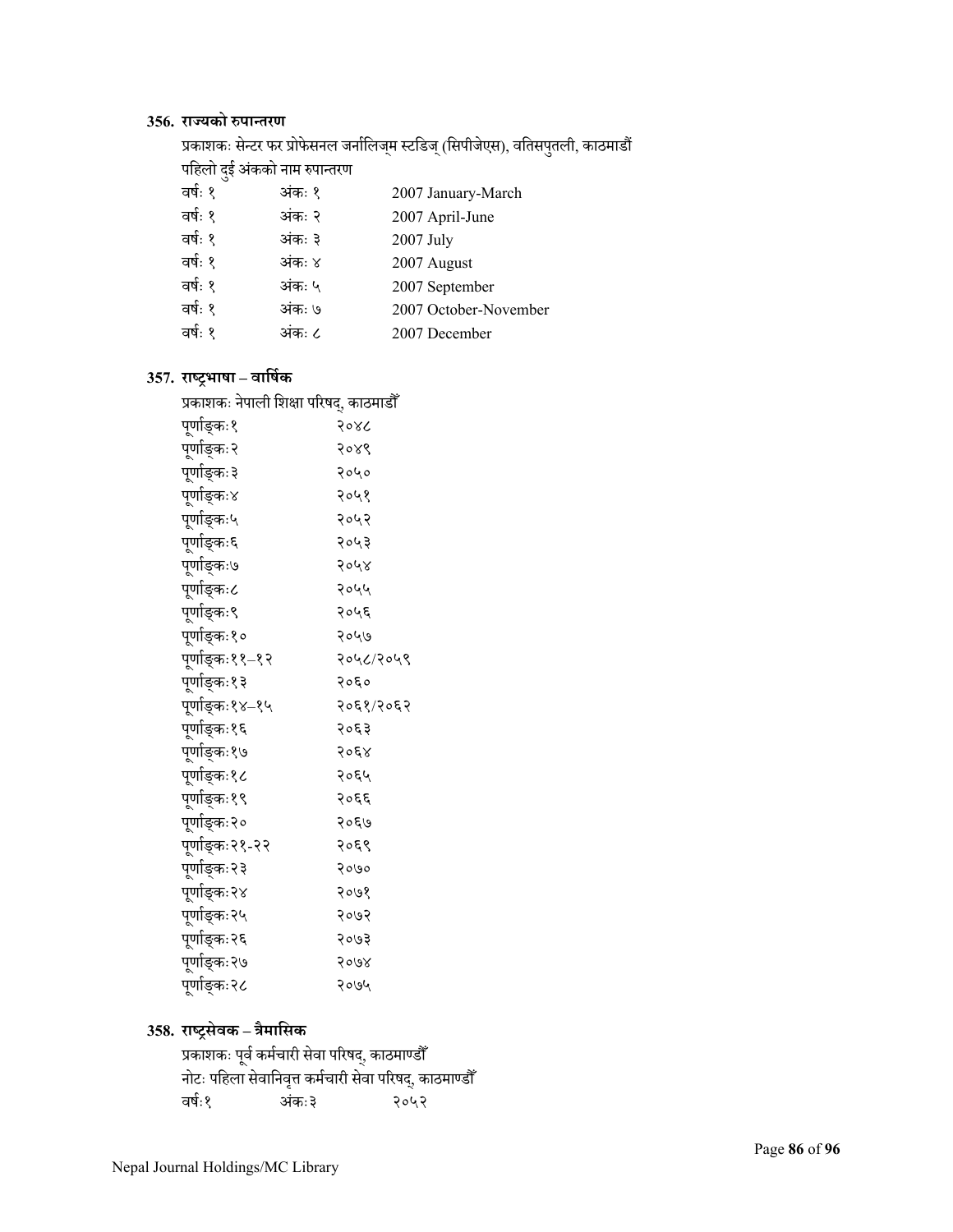| वर्षः २ | अंकः५ | २०५६ |
|---------|-------|------|
| वर्षः २ | अंकः६ | २०५६ |
| वर्षः २ | अंकः७ | २०५६ |
| वर्षः ३ | अंकः१ | २०५७ |
| वर्षः ३ | अंकः२ | २०५७ |
| वर्षः ३ | अंकः३ | २०५७ |
| वर्षः४  | अंकः१ | २०५८ |
| वर्षः४  | अंकः२ | २०५८ |
|         |       |      |

### **359. रातो िझÐको**

# **प्रकाशक : मानु षी यमी भट्टराई**

वर्षः१० ू र्ङ्कः१५ २०७६ बैशाख – असोज

### **360. łपाÆतरणः समाज अÅययन**

प्रकाशकः शान्तिका लागि साझा अभियान (COCAP), काठमाडौँ

नोटः पूर्णाङ्कः १–४ सम्म प्रकाशक – मार्टिन चौतारी, शान्तिका लागि साझा अभियान, नेपाल साउथ एसिया सेन्टर, एड्भोकेसी<br>' फोरम र सामुदायिक विकास संगठन।

| पूर्णाङ्कः१–२ | २०६२ |
|---------------|------|
| पूर्णाङ्कः३–४ | २०६३ |
| पूर्णाङ्कः५   | २०६६ |
| पूर्णाङ्कः६   | २०६७ |
| पूर्णाङ्कः७   | २०६८ |
| पूर्णाङ्कः८   | २०६९ |
|               |      |

# **361. Łपायन सािहिÂयक त्रैमासिक**

| वर्षः ३            | अंकः३  | पूर्णाङ्कः११ | २०७० |
|--------------------|--------|--------------|------|
| वर्षः४             | अंकः२  | पूर्णाङ्कः१४ | २०७१ |
| वर्षः४             | अंकः३  | पूर्णाङ्कः१५ | २०७१ |
| वर्षः५             | अंकः१  | पूर्णाङ्कः१७ | २०७२ |
| वर्षः५             | अंकः२  | पूर्णाङ्कः१८ | २०७२ |
| वर्षः५             | अंकः ३ | पूर्णाङ्कः१९ | २०७२ |
| वर्षः५             | अंकः४  | पूर्णाङ्कः२० | २०७२ |
| वर्षः६             | अंकः१  | पूर्णाङ्कः२१ | २०७३ |
| वर्षः६             | अंकः२  | प्णङ्किः२२   | २०७३ |
| वर्षः६             | अंकः ३ | पूर्णाङ्कः२३ | २०७३ |
| वर्षः६             | अंकः४  | पूर्णाङ्कः२४ | २०७३ |
| वर्षः७             | अंकः१  | पूर्णाङ्कः२५ | २०७४ |
| वर्षः७             | अंकः२  | पूर्णाङ्कः२६ | २०७४ |
| वर्षः७             | अंकः ३ | पूर्णाङ्कः२७ | २०७४ |
| वर्षः७             | अंकः४  | पूर्णाङ्कः२८ | २०७४ |
| <b>362.</b> लालिमा |        |              |      |
| वर्षः १            | अंकः१  |              | २०६७ |
|                    |        | पूर्णाङ्कः१  |      |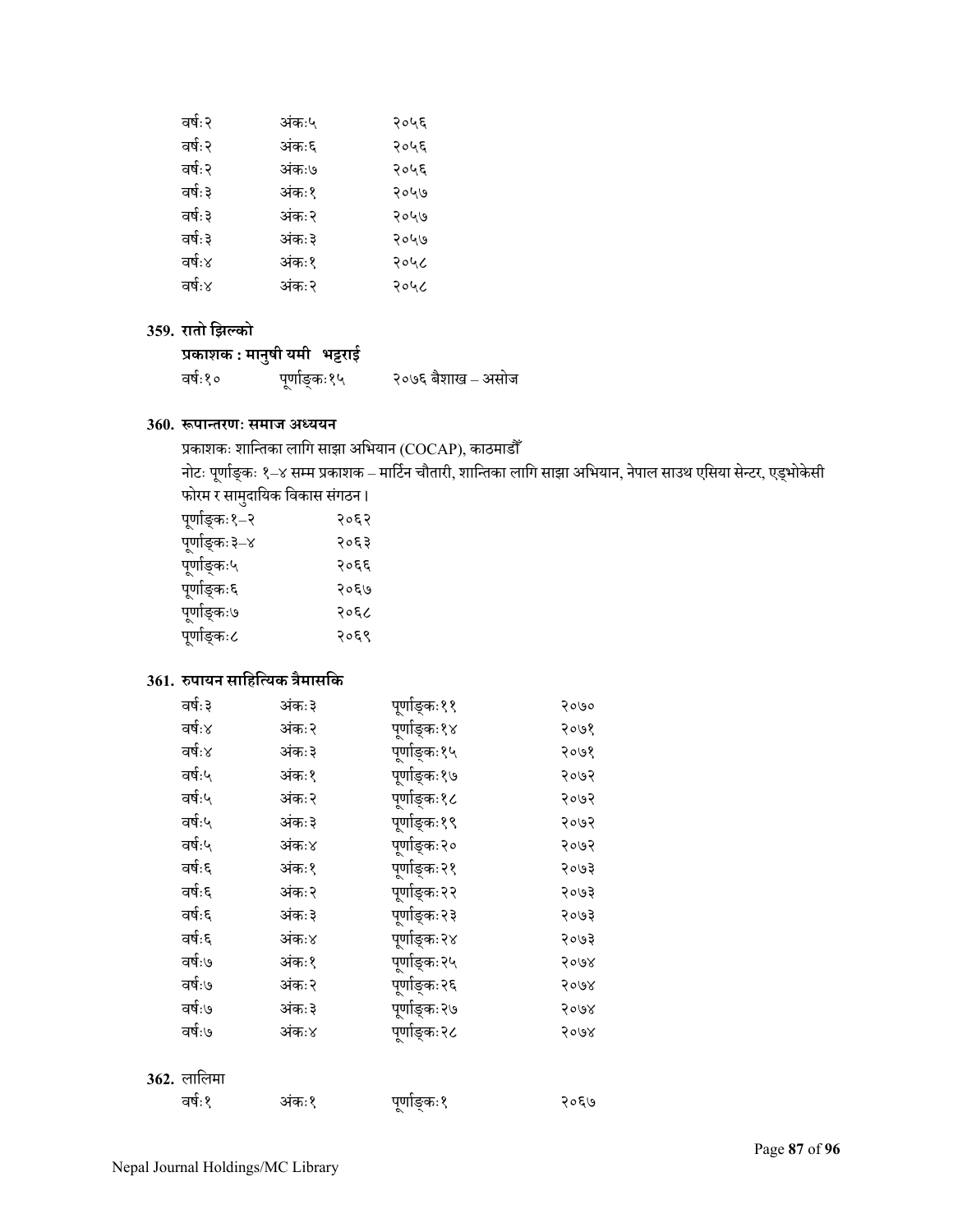| पूर्णाङ्कः२  | २०६७ |
|--------------|------|
| पूर्णाङ्कः ३ | २०७१ |
| पूर्णाङ्कः४  | २०७२ |
| पूर्णाङ्कः५  | २०७४ |

# 363. **िलÌबु वान जनर्ल**

प्रकाशकः लिम्बू विद्यार्थी मञ्च<br>प्रवेशाङक २००७ प्रवेशाङ्क

# **364. िलÌबू सािहÂय तथा सं Öकृित Journal of Limbu Literature and Culture**

Publisher: Society for the Promotion & Publication of Limbu Literature and Culture (Pvt. Ltd.), Kathmandu

| Vol.4  | No. 5 | 1998 April-May |
|--------|-------|----------------|
| Vol. 6 | No. 6 | 1999 May-June  |

# 365. **लैङ्िगक समिवकास िशक्षा**– **वािषर्क**

प्रकाशकः िशक्षा िवभाग**,** लैङ्िगक समिवकास शाखा**,** भक्तपर ु

| वर्षः९  | अंकः९  | २०६५ असार |
|---------|--------|-----------|
| वर्षः१० | अंकः१० | २०६६ असार |
| वर्षः११ | अंकः११ | २०६७ असार |
| वर्षः१४ | अंकः१४ | २०७० असार |
| वर्षः१६ | अंकः१६ | २०७२ असार |
|         |        |           |

# 366. **लोकसं Öकृित अनु सÆधानमू लक अधर्वािषर्क पित्रका**

प्रकाशकः नेपाल म्युजिक सेन्टर, काठमाडौँ

| वर्षः १ | अंकः१   | पूर्णाङ्कः१     | २०६३           |
|---------|---------|-----------------|----------------|
| वर्षः २ | अंकः१–२ | पुर्णाङ्कः २–३  | २०६३–२०६४      |
| वर्षः ३ | अंकः१–२ | पणोङ्कः४–५      | २०६४–२०६५      |
| वर्षः४  | अंकः१–२ | पणोङ्कः६–७      | २०६५–२०६६/२०६६ |
| वर्षः५  | अंकः१   | पणोङ्कः८        | २०६६–२०६७      |
| वर्षः६  | अंकः१–२ | पूर्णाङ्कः९–१०  | २०६७/२०६७-२०६८ |
| वर्षः७  | अंकः१–२ | पूर्णाङ्कः११–१२ | २०६८/२०६९      |
| वर्षः८  | अंकः१–२ | पूर्णाङ्कः१३–१४ | २०६९/२०७०      |
| वर्षः९  | अंकः१   | पूर्णाङ्कः१५    | २०७०           |
| वर्षः१० |         | पूर्णाङ्कः१६    | २०७२           |
|         |         |                 |                |

### **367. वज्रयाना Vajrayana**

Frequency: quarterly

|        | Publisher: Nepal Traditional Buddhist Association, Nepal |      |
|--------|----------------------------------------------------------|------|
| Year 1 | Vol. 2–4                                                 | 2010 |
| Year 2 | Vol. 5                                                   | 2010 |

# **368. वािणºय कानू न पित्रका Business Law Journal**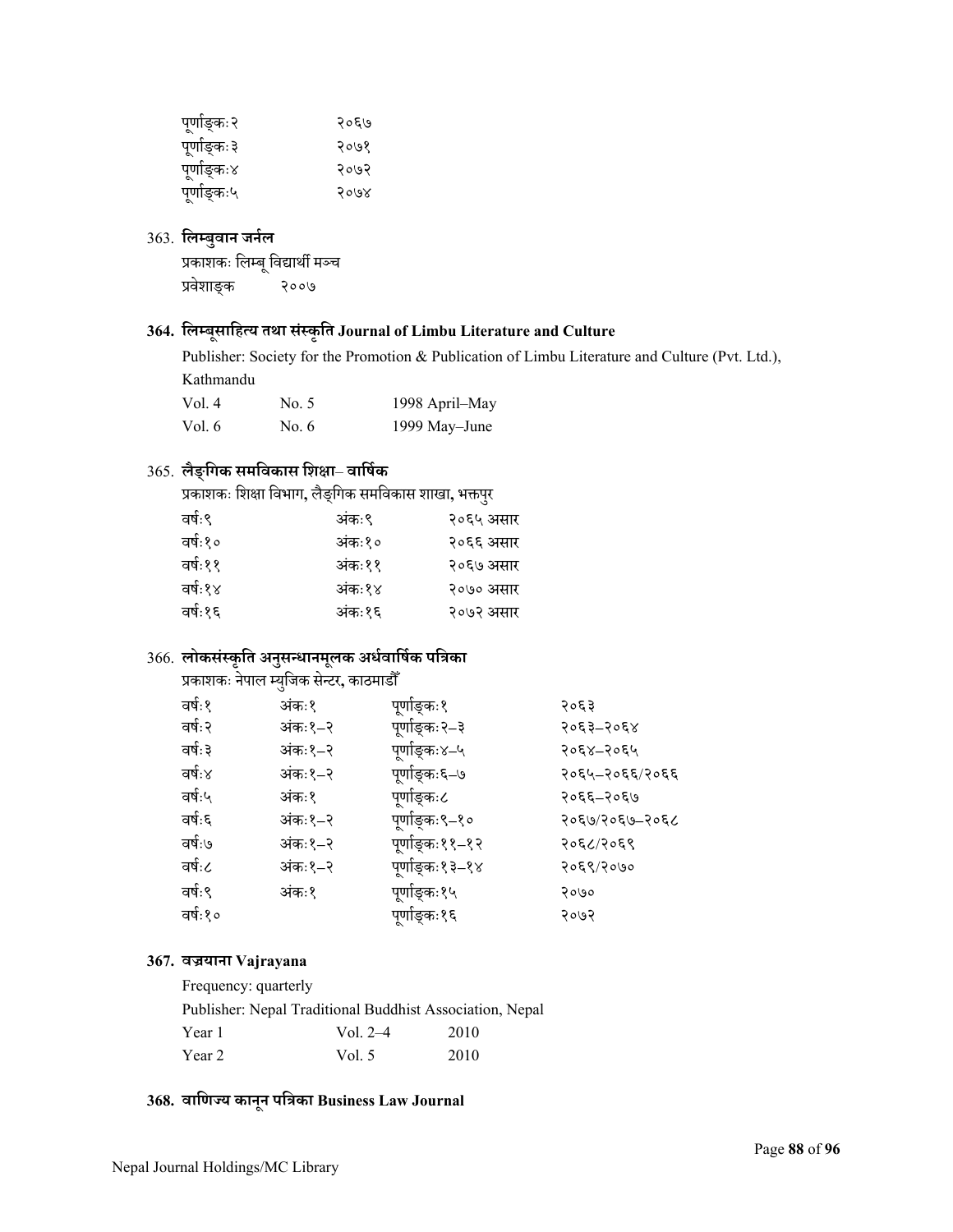| Frequency: half yearly                             |              |      |  |
|----------------------------------------------------|--------------|------|--|
| Publisher: Commercial Law Society Nepal, Kathmandu |              |      |  |
| Year 1                                             | Vol. 1       | 2003 |  |
| Year 1                                             | Vol. $2-4$   | 2004 |  |
| Year 2                                             | Vol. $5-6$   | 2004 |  |
| Year 3                                             | Vol. 7–8     | 2005 |  |
| Year 4                                             | Vol. $9$     | 2006 |  |
| Year 5                                             | Vol. 10–11   | 2007 |  |
| Year 6                                             | Vol. 12      | 2008 |  |
| Year 7                                             | Vol. $13-14$ | 2009 |  |
| Year 6                                             | Vol. 15      | 2010 |  |
| Year 8                                             | Vol. 16      | 2010 |  |
| Year 9                                             | $Vol.17-18$  | 2011 |  |
| Year 10                                            | Vol. $19-20$ | 2012 |  |
| Year 12                                            | Vol. 21      | 2015 |  |
| Year 12                                            | Vol. 22      | 2016 |  |
|                                                    |              |      |  |

#### **369. वातावरण Environment: A Journal of the Environment**

Frequency:

Publisher: His Majesty's Government, Ministry of Population and Environment, Kathmandu Special Issue on the Occasion of the World Environment Day 1994 (5 June 1994)

| Vol. 1 | No. 1   | 1996 |
|--------|---------|------|
| Vol. 3 | No. 2   | 1997 |
| Vol. 4 | No. 5   | 1999 |
| Vol. 5 | No. $6$ | 2000 |
| Vol. 6 | No. 7   | 2001 |
|        |         |      |

# 370. वाङ्मय अनुसन्धानमूलक अर्धवार्षिक पत्रिका<br>्र

प्रकाशकः नेपाली केन्द्रीय विभाग, त्रिभुवन विश्वविद्यालय<br>-

नोटः पूर्णाङ्क ६ सम्म कीर्तिपुर क्याम्पसको स्नातकोत्तर नेपाली शिक्षण समितिबाट प्रकाशित<br>'

| $\sim$  | ◡            |           |
|---------|--------------|-----------|
| वर्षः१  | पूर्णाङ्कः१  | २०३७ असार |
| वर्षः २ | पूर्णाङ्कः२  | २०३८ असार |
| वर्षः ३ | पूर्णाङ्कः ३ | २०३९–४०   |
| वर्षः४  | पूर्णाङ्कः४  | 5080-88   |
| वर्षः५  | पूर्णाङ्कः५  | २०४१–४२   |
|         | पूर्णाङ्कः६  | २०४९-५०   |
| वर्षः१३ | पूर्णाङ्कः७  | २०५३–५४   |
| वर्षः१५ | पूर्णाङ्कः८  | २०५५–५६   |
| वर्षः९  | पूर्णाङ्कः९  | २०५६–५७   |
| वर्षः१० | पूर्णाङ्कः१० | २०५७-५८   |
| वर्षः११ | पूर्णाङ्कः११ | २०५९–६०   |
| वर्षः१२ | पूर्णाङ्कः१२ | २०६२–६३   |
| वर्षः१३ | पूर्णाङ्कः१३ | २०६३–६४   |
|         |              |           |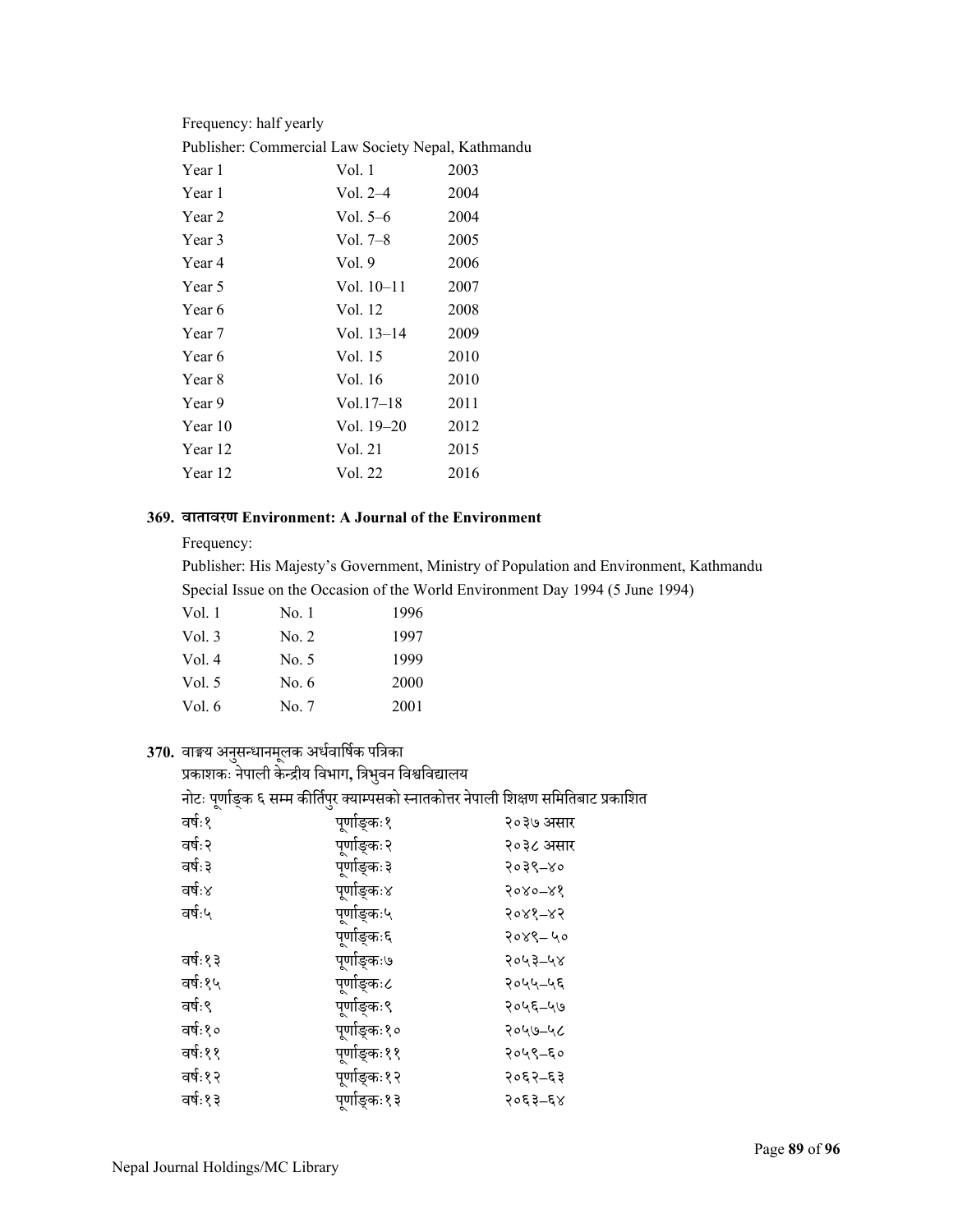| वर्षः१४ | पूर्णाङ्कः१४ | २०६७ |
|---------|--------------|------|
| वर्षः१५ | पूर्णाङ्कः१५ | २०७१ |

371. विकासको निम्ति शिक्षा

प्रकाशकः शिक्षा विकास तथा अनुसन्धान केन्द्र, त्रिवि, बल्खु

नोटः यो पत्रिकाको पहिलो (२०३३), दोस्रो (२०३४) र तेस्रो (२०३५) अंक राष्ट्रिय शिक्षा समिति, शिक्षा अनुसन्धान, प्रवर्तन तथा<br>' विकास केन्द्र, केशरमहलले प्रकाशन गरेको थियो । चौथो (२०३६) अंक देखि शिक्षा विकास तथा अनुसन्धान केन्द्र, त्रिविल<mark>े</mark> प्रकाशन गर्दै आएको छ (बीसौं अंकको भूमिकामा उल्लेख गरिएको)।<br>'

| २०३३             | अंकः१                                                                                       |
|------------------|---------------------------------------------------------------------------------------------|
| २०३४             | अंकः२                                                                                       |
| २०३५             | अंकः ३                                                                                      |
| २०३६             | अंकः४                                                                                       |
| २०३९             | अंकः५                                                                                       |
| 3088             | अंकः६                                                                                       |
| 5088             | अंकः७                                                                                       |
| २०४५             | अंकः८                                                                                       |
| २०४६             | अंकः९                                                                                       |
| २०४७–२०४८ अंकः१० |                                                                                             |
| २०५२             | अंकः११                                                                                      |
| २०५४             | अंकः१२                                                                                      |
| २०५५             | अंकः१३                                                                                      |
| २०५६             | अंकः१४                                                                                      |
| २०५७             | अंकः१५                                                                                      |
| २०५९             | अंकः१६                                                                                      |
| २०६०             | अंकः१७                                                                                      |
| २०६४             | अंकः१८                                                                                      |
| २०६६             | अंकः१९                                                                                      |
| २०७०             | अंकः२०                                                                                      |
| २०७४             | अंकः२१                                                                                      |
|                  | नोटः २०३३ (१), २०३९ (५), २०४१ (६), २०४७/४८ (१०), २०५२ (११), २०५४ (१२),  मिसिङ। (बीसौं अंकको |
| भूमिकाका आधारमा) |                                                                                             |
|                  |                                                                                             |

**372.** िवचार िवशेष

|        | प्रकाशकः पब्लिक पोलिसी पाठशाला |      |
|--------|--------------------------------|------|
| वर्षः६ | अंकः७                          | २०७२ |

### **373. िववेक**

प्रकाशकः नेपाल प्राÅयापक सं घ**,** एकाई सिमित**,** वीरेÆद्र बहु मखी ु क्याÌपस**,** भरतपर ु**,** िचतवन कः३ २०५३**/**०५४

| वर्षः९  | अंकः३ | २०५३/०५४ |
|---------|-------|----------|
| वर्षः११ | अंकः४ | २०५५/०५६ |
| वर्षः१३ | अंकः५ | २०५८     |
| वर्षः१५ | अंकः६ | २०६०     |
| वर्षः१८ | अंकः७ | २०६३     |
|         |       |          |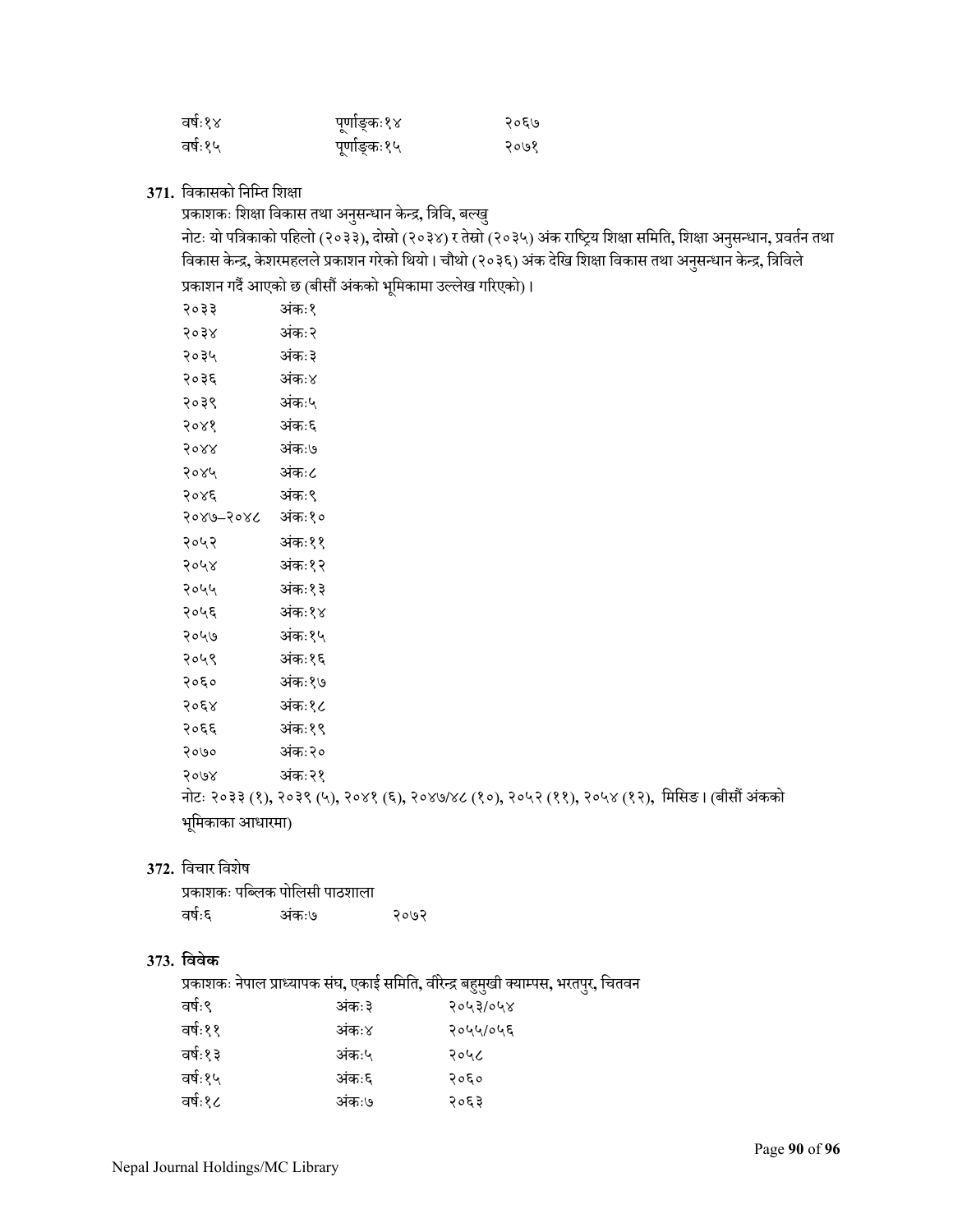| वर्षः२५ | अंकः८ | २०६६ |
|---------|-------|------|
|         |       |      |

### 374. विश्वात्म दर्शन

| वर्षः१  | अंकः४  |
|---------|--------|
| वर्षः१  | अंकः५  |
| वर्षः१  | अंकः१० |
| वर्षः१  | अंकः११ |
| वर्षः २ | अंकः१  |
|         |        |

# **375.** Óयापार र िवकास्**A Nepalese Journal of Trade and Development**

प्रकाशकः वाणिज्य तथा आपूर्ति मन्त्रालय, नेपाल सरकार, काठमाडौँ

| वर्षः२  | अंकः २–३ | पूर्णाङ्कः४–५  | २०६६/२०६७ |
|---------|----------|----------------|-----------|
| वर्षः ३ | अंकः१    | पूर्णाङ्कः६    | २०६७      |
| वर्षः४  | अंकः१–२  | पूर्णाङ्कः७–८  | २०६८/२०६९ |
| वर्षः५  | अंकः१–२  | पूर्णाङ्कः९–१० | २०६९/२०७० |

# **376.** िशक्षा **–** वािषर्क

प्रकाशकः पाठ्यक्रम विकास केन्द्र, शिक्षा मन्त्रालय, भक्तपुर ु

नोटः अगाडिका अङ्कहरू पाठ्यक्रम पाठ्यपुस्तक तथा निरीक्षण विकास केन्द्र, शिक्षा तथा संस्कृति मन्त्रालय, ललितपुरबाट प्रकाशित

|          |            | २०४२ असार      |
|----------|------------|----------------|
|          |            | २०४३ चैत       |
|          |            | २०४४ चैत       |
|          |            | २०४५ चैत       |
|          |            | 9088186        |
|          |            | 9086186        |
|          |            | 986189         |
|          |            | २०५२           |
|          |            | २०५५           |
|          |            | २०५८ असार      |
|          |            | २०६२           |
|          |            | $(5-8)$ $5305$ |
|          |            | २०६४ असार, पुस |
|          |            | २०६५ असार      |
|          |            | २०६६ असार, चैत |
|          |            | २०६७ असार      |
| वर्षः २७ | अंकः१      | २०६८ चैत       |
| वर्षः २८ | अंकः२      | २०६९ चैत       |
| वर्षः २९ |            | २०७० असार      |
| वर्षः ३१ | अंकः१ (४०) | २०७१           |
| वर्षः ३१ | अंकः२ (४१) | २०७२           |
|          |            |                |

**377.** िशक्षा सोपान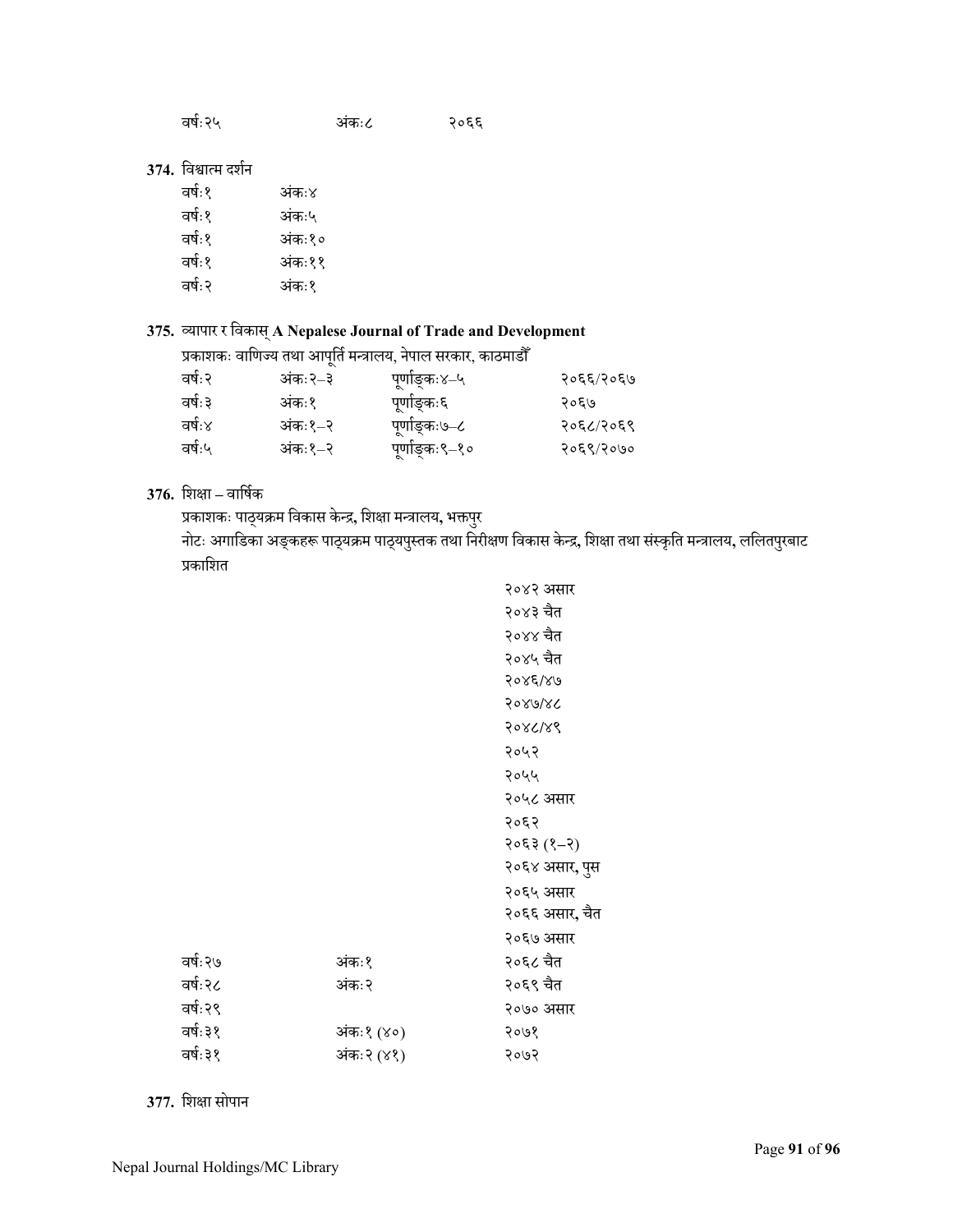|         |        | प्रकाशकः नेपाल निजामती कर्मचारी युनियन, शिक्षा मन्त्रालय |
|---------|--------|----------------------------------------------------------|
| वर्षः १ | अंकः१  | २०६५                                                     |
| वर्षः ३ | अंकः ३ | २०६८                                                     |
| वर्षः४  | अंकः४  | २०६९                                                     |
| वर्षः६  | अंकः६  | २०७१                                                     |
| वर्षः७  | अंकः७  | २०७२                                                     |
|         |        |                                                          |

# **378.** शैिक्षक ºयोित **–** द्वमािसक ै

प्रकाशकः शैिक्षक ºयोित प्रकाशन प्रा. िल.**,** काठमाडौँ

| वर्षः१ | अंकः१–३  | २०६० |
|--------|----------|------|
| वर्षः१ | अंकः४, ६ | २०६१ |
| वर्षः२ | अंकः८    | २०६१ |

### **379.** शैिक्षक प्रवद्धन

प्रकाशकः शैक्षिक प्रवद्धन तथा अनुसन्धान केन्द्र,बानेश्वर, काठमाडौँ

| वर्षः१ | अंकः१ | २०५८ पुस   |
|--------|-------|------------|
| वर्षः२ | अंकः१ | २०६० मंसिर |
| वर्षः४ | अंकः१ | २०६७ फागुन |

### **380.** शोधमाला

प्रकाशकः मगर अÅययन केÆद्र**,** काठमाडौँ

| २०६४ विशेषांक |
|---------------|
|               |
|               |

### **381. ®ी समायोजन Shree Samayojan**

Frequency: bimonthly Publisher: Media Initiative for Rights, Equity and Social Transformation (MiREST) Nepal, Lalitpur Vol. 1 Issue: 1–2, 4–5 2007<br>Vol. 1 Issue: 6–8 2008 Issue: 6–8 2008

# 382. **सं वाहकः मानव अिधकार पित्रका**

प्रकाशकः राष्ट्रिय मानव अधिकार आयोग; हरिहर भवन, ललितपुर ु वर्षः २ अंकः ४ २०७४ जेठ

### 383. सन्धान – अर्धवार्षिक

प्रकाशकः प्रकाशन समिति, मकवानपुर बहुमुखी क्याम्पस, हेटौँडा, मकवानपुर ु अंकः१ कः१ २०६९

### 384. सप्तगण्डकी – वार्षिक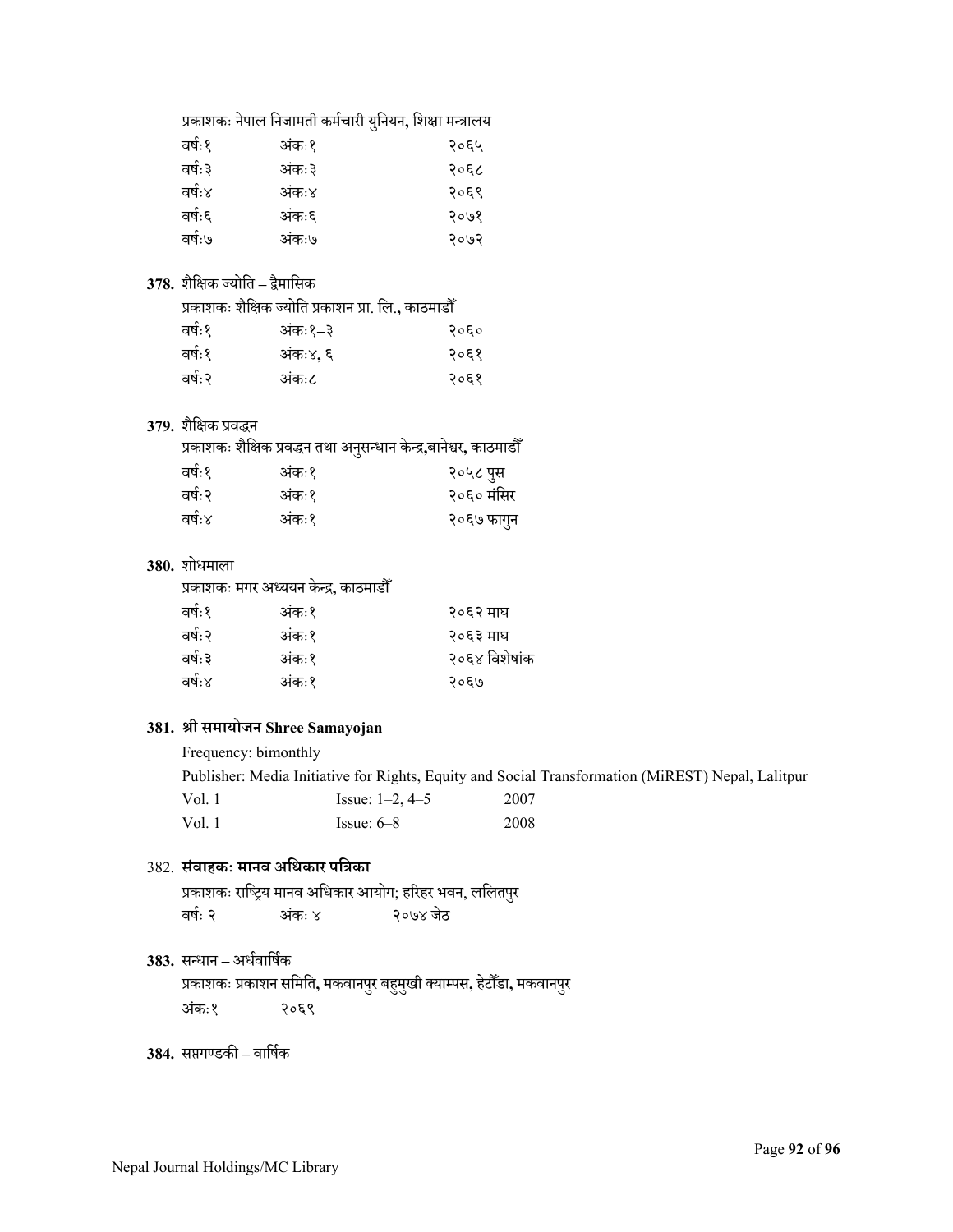| प्रकाशकः सप्तगण्डकी बहुमुखी क्याम्पस, भरतपुर, चितवन |       |      |  |
|-----------------------------------------------------|-------|------|--|
| वर्षः८                                              | अंक:४ | २०६२ |  |
| वर्षः९                                              | अंकः५ | २०६३ |  |
| वर्षः११                                             | अंकः६ | २०६५ |  |

**385.** समकालीन मातभृ िमू **–** वािषर्क

| प्रकाशकः WAFI-Nepal / ASEED-South Asia |       |      |
|----------------------------------------|-------|------|
| वर्षः१                                 | अंक:१ | २०५९ |
| वर्षः२                                 | अंकः२ | २०६० |

**386.** समकालीन सािहÂय **–** त्रैमािसक

प्रकाशकःनेपाल प्रज्ञा प्रितķान**,** काठमाडौँ

नोटः पूर्णाङ्क ५८ सम्म प्रकाशक नेपाल राजकीय प्रज्ञा प्रतिष्ठान । २०६२ देखि २०६६ सम्म प्रकाशन नभएको ।

| वर्षः १    | पूर्णाङ्कः२–४      | २०४८                |
|------------|--------------------|---------------------|
| वर्षः २    | पूर्णाङ्कः५–८      | २०४८/२०४९           |
| वर्षः ३    | पूर्णाङ्कः९–१२     | २०४९/२०५०           |
| वर्षः४     | पूर्णाङ्कः१३–१४,१६ | २०५०/२०५१           |
| वर्षः५     | पूर्णाङ्कः१७–१९    | २०५१/२०५२           |
| वर्षः६     | पूर्णाङ्कः२१       | २०५२                |
| वर्षः६     | पूर्णाङ्कः२२       | २०५३ बैशाख–जेठ–असार |
| वर्षः७     | पूर्णाङ्कः२५–२८    | २०५३/२०५४           |
| वर्षः८     | पूर्णाङ्कः२९–३१    | २०५४/२०५५           |
| वर्षः८     | पूर्णाङ्कः३२       | २०५५ पुस            |
| वर्षः ९    | पूर्णाङ्कः३३–३५    | २०५५/२०५६           |
| वर्षः१०    | पूर्णाङ्कः३८       | २०५७                |
| वर्षः११    | पूर्णाङ्कः३९–४०    | २०५७                |
| वर्षः१२    | पूर्णाङ्कः४३–४६    | २०५८/२०५९           |
| वर्षः१३    | पूर्णाङ्कः४७–५०    | २०५९/२०६०           |
| वर्षः१४    | पूर्णाङ्कः५१,५३–५४ | २०६०/२०६१           |
| वर्षः१५    | पूर्णाङ्कः५५–५७    | २०६१/२०६२           |
| वर्षः१५–१६ | पूर्णाङ्कः५८       | २०६२                |
| वर्षः१९–२० | पूर्णाङ्कः५९–६२    | २०६६/२०६७           |
|            | पूर्णाङ्कः६३–६६    | २०६७/२०६८           |
|            | पूर्णाङ्कः६७       | २०६८                |
|            | पूर्णाङ्कः६८–७०    | २०६९                |
|            | पूर्णाङ्कः७१       | २०७१                |
|            | पूर्णाङ्कः७२       | २०७१                |
|            | पूर्णाङ्कः७३       | २०७१ फागुन–बैशाख    |
|            | पूर्णाङ्कः७४       | २०७२ जेठ– माघ       |
|            | पूर्णाङ्कः७५       | २०७३ बैशाख          |
|            | पूर्णाङ्कः७६       | २०७३ जेठ–साउन       |
|            | पूर्णाङ्कः७७       | २०७३ भदौ–कार्तिक    |
|            | पूर्णाङ्कः७८       | २०७३मंसिर–माघ       |
|            |                    |                     |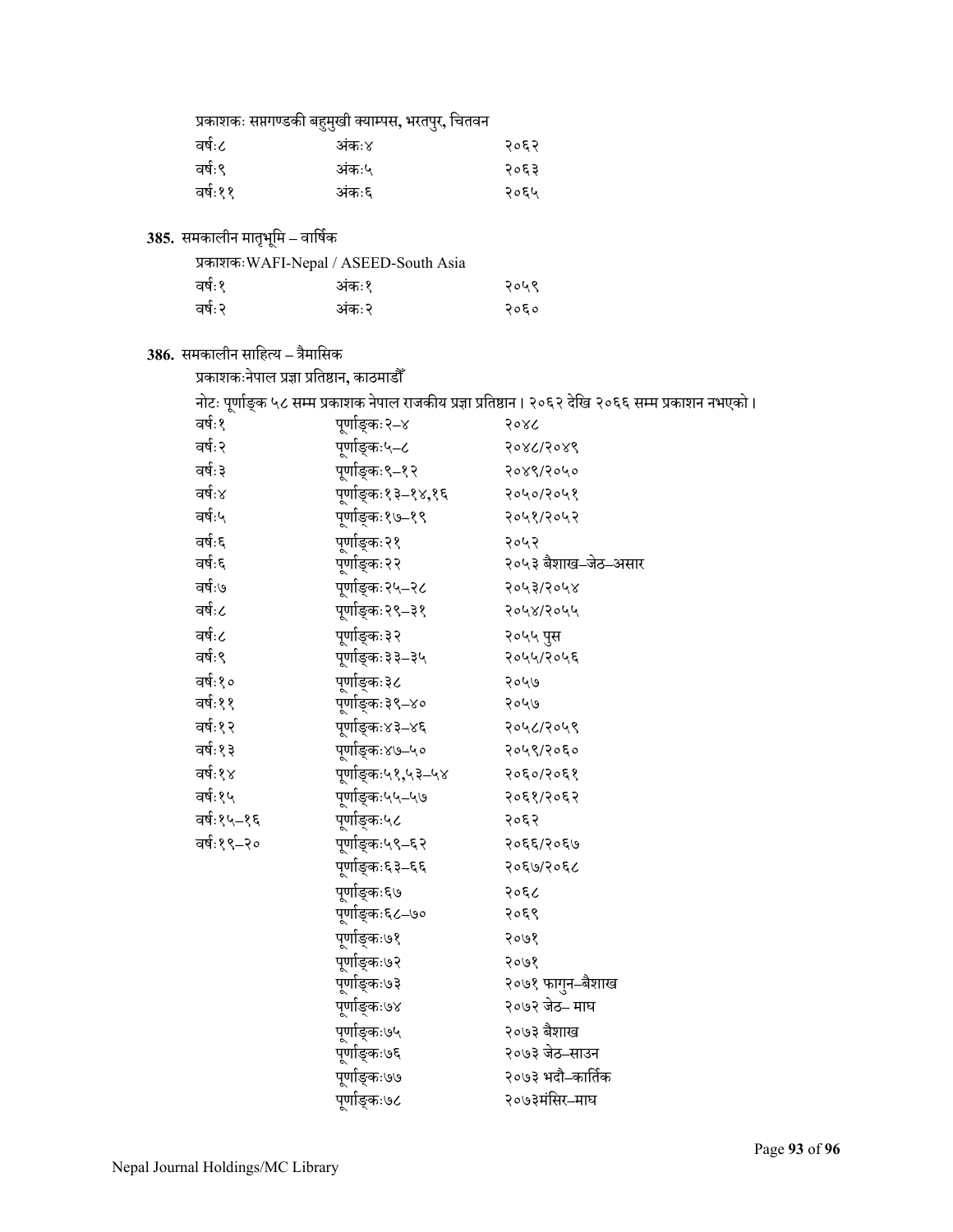|           |                                   | पुर्णाङ्कः७९                                    |              |              | २०७३फागुन–बैशाख                                                                         |
|-----------|-----------------------------------|-------------------------------------------------|--------------|--------------|-----------------------------------------------------------------------------------------|
|           |                                   |                                                 |              |              |                                                                                         |
|           | 387. सम्प्रेषण                    |                                                 |              |              |                                                                                         |
|           |                                   |                                                 |              |              | प्रकाशकः योजना तथा मूल्याकन माहाशाखा उच्च माध्यामिक शिक्षा परिषद, भक्तपुर               |
|           | वर्षः१५                           | अंकः२५                                          |              |              | २०७१ जेठ                                                                                |
|           |                                   | 388. सर्वोच्च अदालत बुलेटिन पाक्षिक प्रकाशन।    |              |              |                                                                                         |
|           |                                   | प्रकाशकः सर्वोच्च अदालत काठमाडौँ                |              |              |                                                                                         |
|           | वर्षः२४                           | अंकः१–१२                                        |              |              | २०७२ बैशाख–असोज                                                                         |
|           | 389. सर्वोच्च बार जर्नल – चौमासिक |                                                 |              |              |                                                                                         |
|           |                                   | प्रकाशकः सर्वोच्च अदालत बार एशोसिएशन, काठमाडौँ  |              |              |                                                                                         |
|           | वर्षः– १                          | अंकः१                                           |              | २०६४ बैशाख   |                                                                                         |
|           |                                   | अंकः२                                           |              | २०६४ चैत     |                                                                                         |
|           | वर्षः ३                           | अंकः ३                                          |              | २०६६ साउन    |                                                                                         |
|           | वर्षः४                            | अंकः४                                           |              | २०६७ असार    |                                                                                         |
|           | वर्षः५                            | अंकः५                                           |              | २०६८ पुस     |                                                                                         |
|           | वर्षः६                            | अंकः६                                           |              | २०६९ साउन    |                                                                                         |
|           | वर्षः७                            | अंकः७                                           |              | २०७० साउन    |                                                                                         |
|           |                                   | अंकः८                                           |              | २०७१ बैशाख   |                                                                                         |
|           | वर्षः८                            | अंकः९                                           |              | २०७१ असार    |                                                                                         |
|           |                                   | अंकः१०                                          |              | २०७२ असार    |                                                                                         |
|           | वर्षः१०                           | अंकः११                                          |              | २०७३ असार    |                                                                                         |
|           | वर्षः११                           | अंकः१२                                          |              | २०७१ असार    |                                                                                         |
|           | 390. सशक्तीकरण                    |                                                 |              |              |                                                                                         |
|           |                                   |                                                 |              |              | प्रकाशकः नेपाल सरकार; महिला, बालबालिका तथा समाज कल्याण मन्त्रालय; सिंहदरबार, काठमाण्डौं |
|           | वर्षः ५                           | अंकः १                                          | पूर्णाङ्कः ८ |              | २०६३ बैशाख                                                                              |
|           |                                   |                                                 |              |              |                                                                                         |
|           |                                   | 391. सुदूरपश्चिमाञ्चल NEOC Observation Bulletin |              |              |                                                                                         |
|           | वर्षः ३                           | अंकः३                                           |              | २०६७ आश्विन  |                                                                                         |
|           |                                   |                                                 |              |              |                                                                                         |
|           | 392. सेतीको सुसेली                |                                                 |              |              |                                                                                         |
|           |                                   |                                                 |              |              | प्रकाशकः त्रि. वि. प्राध्यापक संघ, कैलाली बहुमुखी क्याम्पस एकाइ समिति; धनगढी, कैलाली    |
|           | वर्षः २७                          | अंकः ४                                          | २०६४         |              |                                                                                         |
|           |                                   |                                                 |              |              |                                                                                         |
| 393. सेवा |                                   |                                                 |              |              |                                                                                         |
|           |                                   | प्रकाशक : सामाजिक सेवा राष्टिय समन्वय परिषद्    |              |              |                                                                                         |
|           | वर्षः१                            | अंकः४                                           |              | २०३५ भदौ     |                                                                                         |
|           | वर्षः २                           | अंकः१                                           |              | २०३५ पौष     |                                                                                         |
|           | वर्षः २                           | अंकः२                                           |              | २०३६ वैशाख   |                                                                                         |
|           | वर्षः २                           | अंकः४                                           |              | २०३६ कार्तिक |                                                                                         |
|           | वर्षः ३                           | अंकः१,२                                         |              |              | २०३६ पौष र २०३७ बैशाख                                                                   |
|           |                                   |                                                 |              |              |                                                                                         |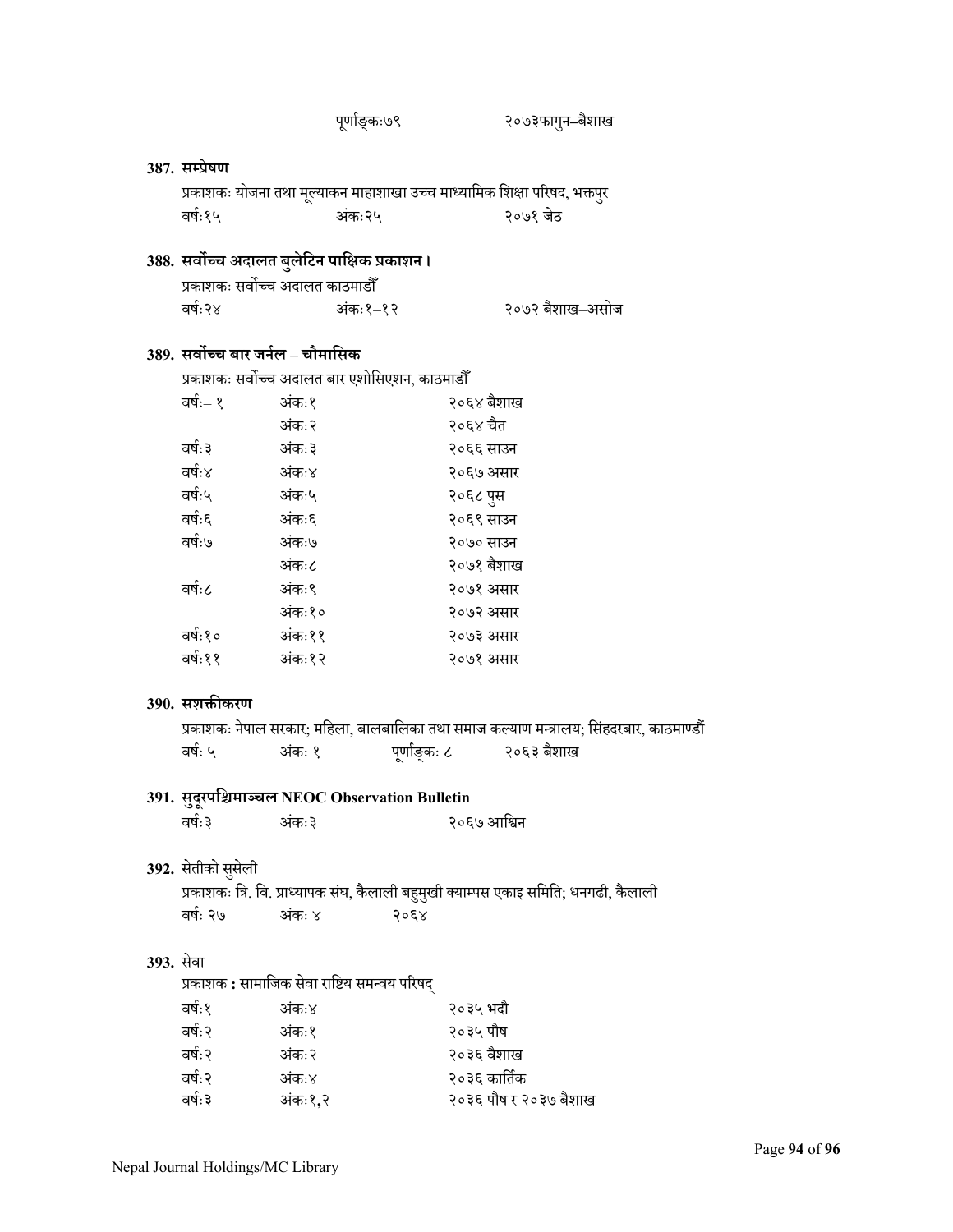# 394. **सं िहता**– **त्रैमािसक**

| प्रकाशकः प्रेस काउन्सिल नेपाल, काठमाडौँ |              |
|-----------------------------------------|--------------|
| अंकः१                                   | २०६४ माघ–चैत |
| अंकः २–३                                | २०६५         |
| अंकः४–७                                 | २०६६         |
| अंकः८ (संयुक्ताङ्क)–९                   | २०६७         |
| अंकः१०–१२                               | २०६८         |
| अंकः१३–१७                               | २०६९         |
| अंकः१८–२०                               | २०७०         |
| अंकः२१–२३                               | २०७१         |
| अंकः२४ (संयुक्ताङ्क)–२५ २०७२            |              |
| अंकः २६,२८                              | २०७२         |
| अंकः २९-३०                              | २०७३         |
| अंकः ३२                                 | २०७३ चैत्र   |
| अंकः ३६                                 | २०७४ चैत्र   |
| अंकः ३९                                 | २०७५ पुस     |
| अंकः ४०                                 | २०७५ चैत्र   |
| अंकः४१                                  | २०७६ असार    |
| अंकः४२                                  | २०७६ असोज    |
|                                         |              |

# 395. **स्वतन्त्र आवाज**<br>प्रकाशकःfreedo

| प्रकाशकःfreedom  forum काठमाडौँ |  |
|---------------------------------|--|
|---------------------------------|--|

| वर्षः१  | अंकः ३–४  | २०६४      |
|---------|-----------|-----------|
| वर्षः २ | अंकः१ र २ | २०६५ असार |

# 396. **Öवणर्द्वार**

|         | प्रकाशकः भक्तपुर क्याम्पस; दूधपाटी भक्तपुर |      |
|---------|--------------------------------------------|------|
| वर्षः १ | अकः १                                      | २०३२ |
| वर्षः ३ | अंकः ३                                     | २०३४ |

# 397. **Öवािभमान** – **अधर्वािषर्क**

| प्रकाशकः अकलमान गुरुङ, काठमाडौँ |              |
|---------------------------------|--------------|
| पूर्णाङ्कः१                     | २०६२ कात्तिक |
| पूर्णाङ्कः२                     | २०६३ साउन    |

# 398. **हाम्रो पु Łषाथर्**

अर्धवार्षिक साहित्यिक पत्रिका

| प्रकाशक: किरण पुस्तकालय |               |              |
|-------------------------|---------------|--------------|
| अंकः१                   | सम्पूर्णाक ३९ | २०५६ कार्तिक |
| अंकः२                   | सम्पूर्णाक ४० | २०५७ बैशाख   |
| अंकः१                   | सम्पूर्णाक ४१ | २०५७ कार्तिक |
| अंकः१                   | सम्पूर्णाक ४३ | २०५८ कार्तिक |
|                         |               |              |